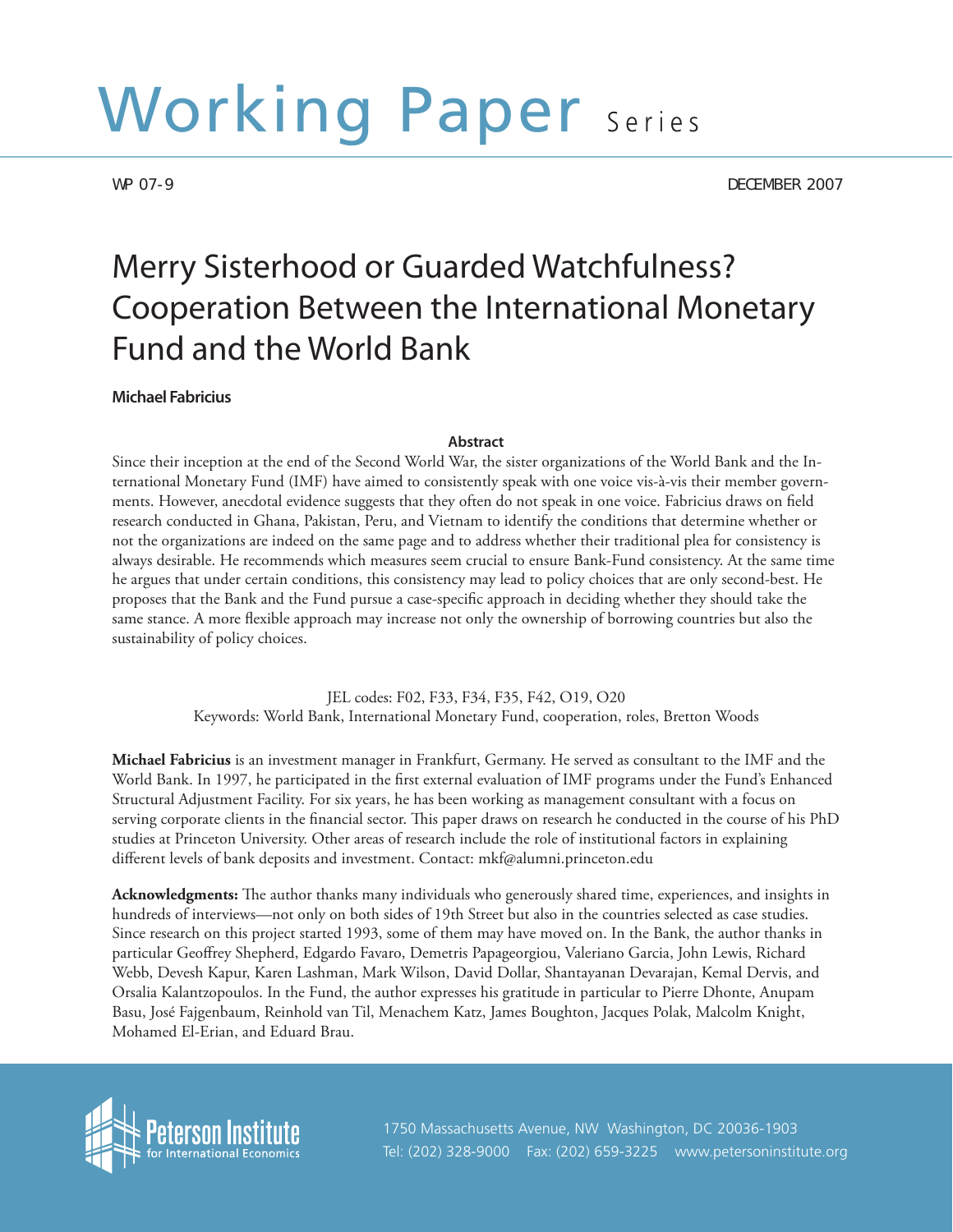The author also is indebted to Ian Sinclair McDonald for orchestrating his request for access to the Fund's program documents, as well as the Fund's Board of Executive Directors and especially the governments of Ghana and the Socialist Republic of Vietnam for approving this request. The author is also indebted to those research organizations which offered hospitality and generous support during field research conducted in Peru, Ghana, Vietnam, and Pakistan from 1994 to 1997: the Grupo de Análisis para el Desarrollo (GRADE) in Lima (in particular, Patricia de Arregui, Alberto Pascó-Font, Javer Escobal, and Francisco Sagasti); the Institute of Economic Affairs (IEA) in Accra (in particular, Charles Mensa, E. Gyimah-Boadi, and Baffour Agyeman-Duah); the Central Institute for Economic Management (CIEM, in particular Le Dang Doanh, Dang Duc Dam, Tran Tien Cuong, and Nguyen Dinh Tai) as well as the Gesellschaft für Technische Zusammenarbeit (GTZ, in particular Gerhart Maier, Carlos Jahnsen, Duong Thanh Thuy, Le Viet Thai, and Dao Thi Nghiem) in Hanoi, and the Pakistan Institute of Development Economics (PIDE, in particular, Sarfraz Khan Qureshi, Ashfaque Khan, Soofia Mumtaz, Zafar Javed Naqvi, and Faiz Bilquees).

The author expresses his gratitude to his teachers at Princeton with whom he had the privilege to work: Paul DiMaggio, Jeffrey Herbst, the late William Branson and, in particular, Peter Kenen. Claire Fallender offered excellent research assistance. The author also thanks the German Academic Exchange Service (Deutscher Akademischer Austauschdienst, DAAD), the Friedrich Naumann Foundation, the Center of International Studies (CIS) and the Council on Regional Studies (CRS) of Princeton University as well as the Irwin Fund for financial support.

*Copyright © 2007 by the Peterson Institute for International Economics. All rights reserved. No part of this working paper may be reproduced or utilized in any form or by any means, electronic or mechanical, including photocopying, recording, or by information storage or retrieval system, without permission from the Institute.*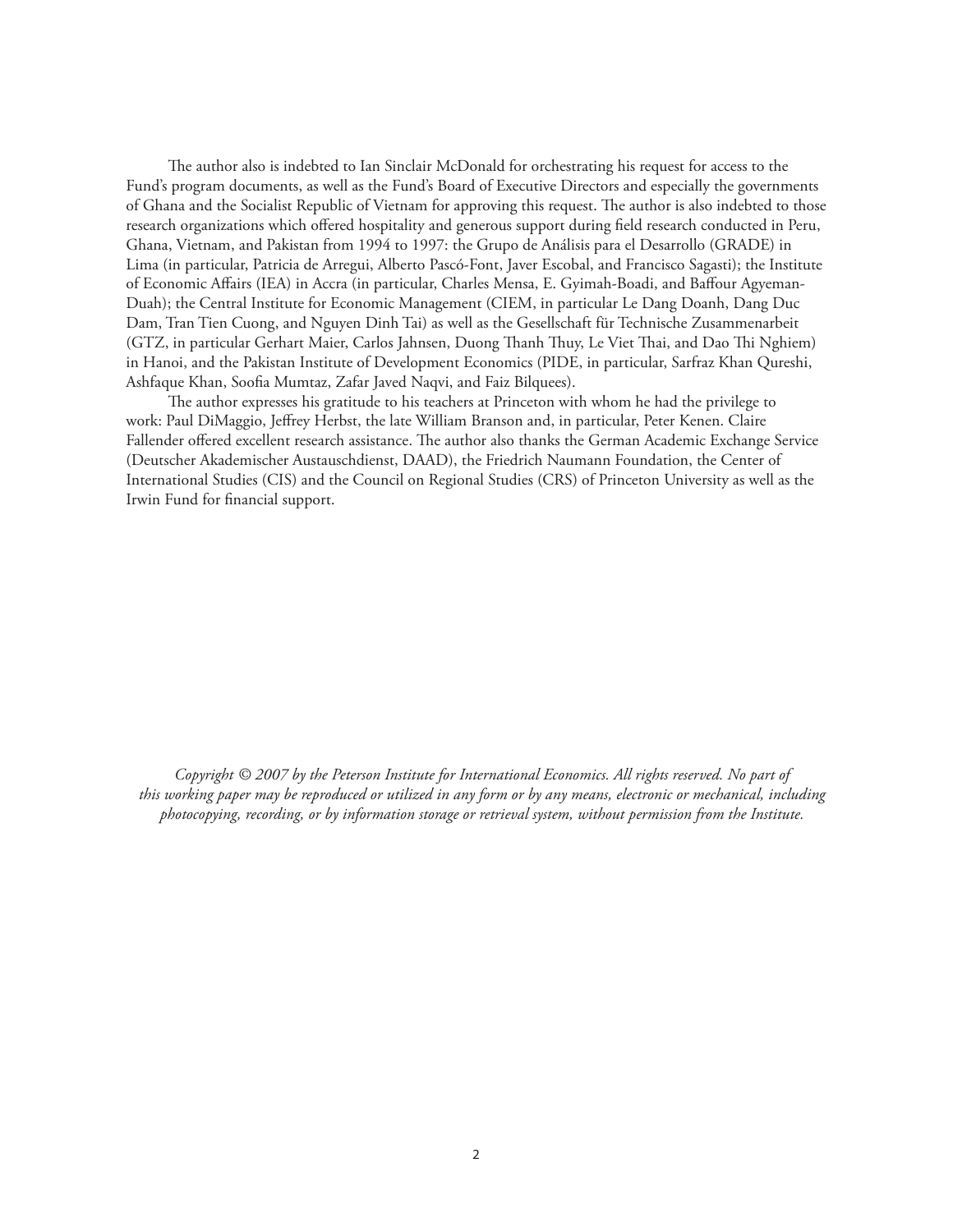# **INTRODUCTION**

An important debate has emerged about how the World Bank and the International Monetary Fund (IMF) can salvage their legitimacy and enhance their effectiveness as managers of the global financial architecture. Much of the reform debate focuses on improving accountability and governance within each organization.<sup>1</sup> Underlying much of the discussion and corresponding proposals for reform (though not always explicitly) is the complicated nature of the relationship between the two Bretton Woods sisters; at times they resemble rivaling siblings, other times close confidants. While the Fund and the Bank were established at Bretton Woods to complement one another in promoting economic stability and growth, their mandates have shifted and expanded over the years in response to changing realities of the global economy. The result is greater overlap of Fund and Bank activities which, some have argued, has contributed to greater room for conflict.<sup>2</sup> As a result, increasing attention has been paid, particularly over the last decade, to ensure that the cooperation between the two organizations runs smoothly and consistently. However, results of such efforts have been mixed. As Edwin Truman has described, "despite frequent protestations to the contrary from the leadership of the two organizations, it is widely believed that turf battles are frequent and cooperation and coordination fall short of what a rational person would view as desirable" (Truman 2006a, 65).

So why all the problems? Why can't the sisters just get along? The answer is that we don't really know, at least not empirically. Despite a series of agreements (and periodic reviews of those agreements) aimed at strengthening Bank-Fund cooperation, little empirical evidence exists about how and under what circumstances the two organizations work together. In other words, the current discussion about how to improve Bank-Fund cooperation ignores the fact that the record is not clear about which factors inhibit or encourage better cooperation between the two. The underlying assumption is that the Bank and the Fund should speak with one voice to avoid inconsistencies in policy advice to borrowing countries. As stated in the 1989 Concordat agreement between the Bank and the Fund on collaboration, "[e]xisting procedures and practices of Bank-Fund collaboration are designed to ensure the quality of analysis and policy advice, as well as thorough explorations of any differences of view that may emerge between the staffs" (IMF 1989, paragraph 17). Yet, when inconsistencies do happen, existing academic literature and published reports on the matter fall short of explaining why. At the same time, it is not apparent that consistency (i.e., agreement between the Bank and Fund) in and of itself leads to the best policy recommendations, particularly in light of shifting priorities in the policy-lending environment.<sup>3</sup>

<sup>1.</sup> The term "organization" is used here and throughout the paper when referring to the IMF and the World Bank to reflect the importance of aspects of organizational analysis and operational matters in the discussion. The term "organization" helps avoid confusion with the term "institution" as it is used in the context of "institution building" and relating to economic institutions in specific economies, in particular the economies of recipient countries.

<sup>2.</sup> For example, Ngaire Woods (2006, 176) argues that, "[t]he new debt relief initiative has brought the Fund and the Bank into greater areas of potential conflict with one another. As had occurred before, the respective roles of the IMF and World Bank had to be very carefully negotiated and elaborated."

<sup>3.</sup> Referring to consistency, one terminological note is in order: As explained in more detail in section 1, this work defines cooperation between the Bank and the Fund in terms of consistency of the stances they take vis-à-vis third parties, i.e.,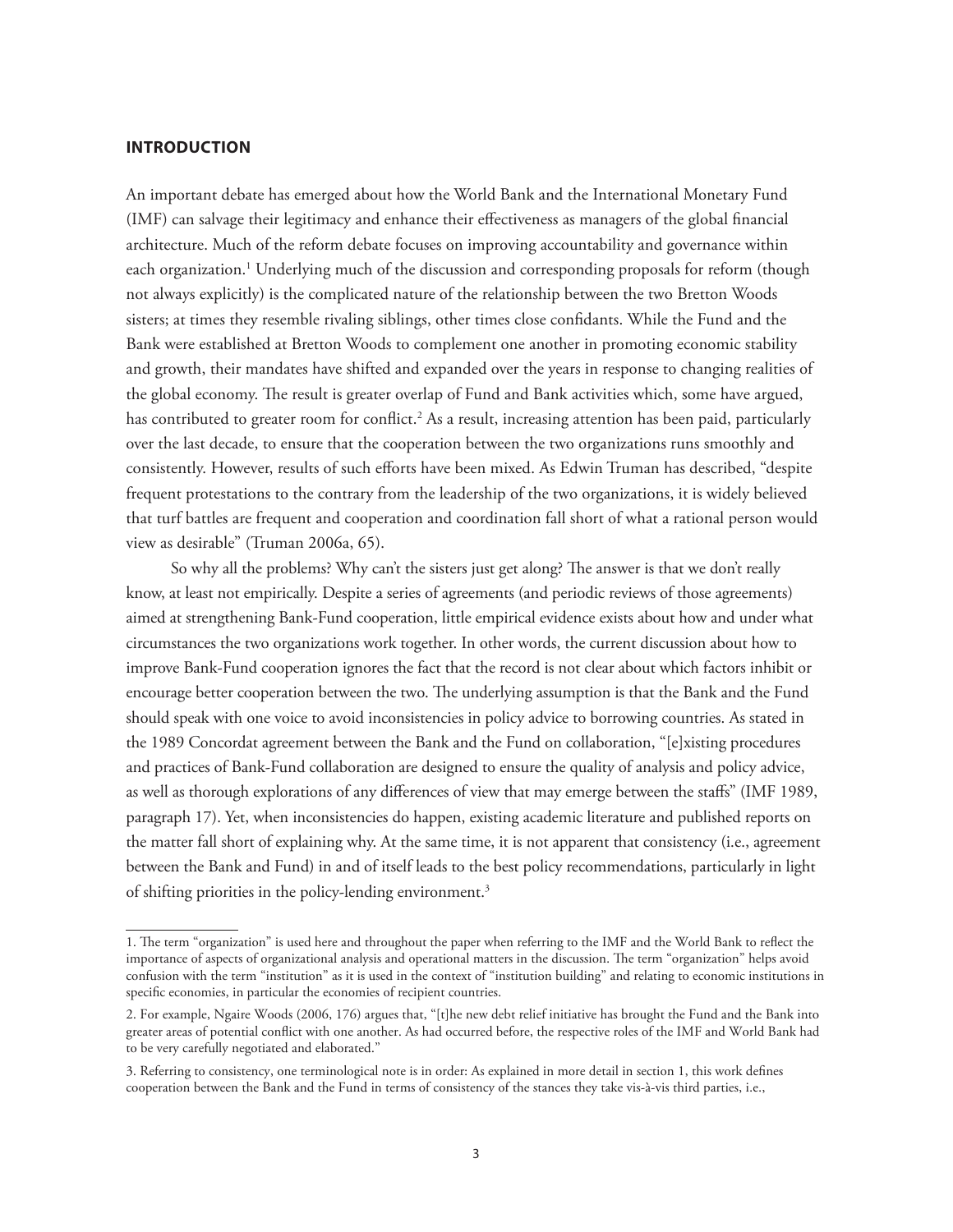Key to the issue of Bank-Fund cooperation is the fact that pronouncements and concordats may be missing a key point. Cooperation and consistency between the Bank and Fund is an operational matter. Therefore, forces and trends that affect the way the two organizations operate will influence how they work together. Despite many similarities, the two organizations differ greatly on multiple aspects like organizational structures, styles, and momentum, all which influence their operations and can undermine efforts to ensure consistency.

Another key issue is that the perennial discussion of how to strengthen the division of labor between the Bank and the Fund does not seem to have evolved with the changing context of policybased lending. Though the two organizations provide other services to member governments besides financial assistance (e.g., technical assistance and statistical analysis), lending has typically been the most prominent service generating the most intense interaction between states and the Bretton Woods organizations. Shifting roles and responsibilities between the two organizations and new priorities for successful lending mean that more extreme measures may be in order for determining how the Bank and the Fund divvy up their lending activities. As will be discussed in section IV, there is a case for significant scaling back of IMF operations to focus on core macroeconomic policy variables with the Bank assuming the bulk of policy-lending operations on matters more closely related to development.

Against this backdrop, this paper presents the findings of an empirical study whose principal aim is to explain the variation in Bank-Fund consistency. By observing a series of variables over a sample of policy-lending arrangements in four countries, the study sheds light on when the Bank and Fund have been found to adopt consistent stances vis-à-vis the borrowing government. The analysis clarifies the specific variables which explain that variation. The discussion in subsequent sections relates the evidence from the study to the mechanisms and arrangements employed over the years to ensure Bank-Fund consistency. Finally, in light of the increasing emphasis placed on ownership and country-specific knowledge as keys to successful policy-based lending operations, section IV questions whether Bank-Fund consistency is even as relevant as it once was. The discussion offers two concrete proposals for altering the operations of the organizations to generate more sound policy recommendations for borrowing countries.

# **Changing Roles and Changing Times**

Before going into more detail about the country evidence, some general remarks on the context of Bank-Fund cooperation are in order. The current debate over IMF and World Bank reform was triggered by controversies that arose primarily during the 1990s surrounding currency crises and large scale bailouts by the Bretton Woods sisters. Suspicion of errors in the organizations' policy advice to these countries, particularly in relation to the so called Asian Crisis, raised serious questions as to both the importance and the effectiveness of subsidized lending provided by multilateral development banks. Emerging from these experiences was a sense that the Bretton Woods organizations had fallen short of performing the

governments of borrowing countries and other donors. Hence, if the Bank and the Fund are found to take consistent stances visà-vis third parties, they are said to cooperate. Correspondingly, if their stances are found to be inconsistent, they are considered as not cooperating.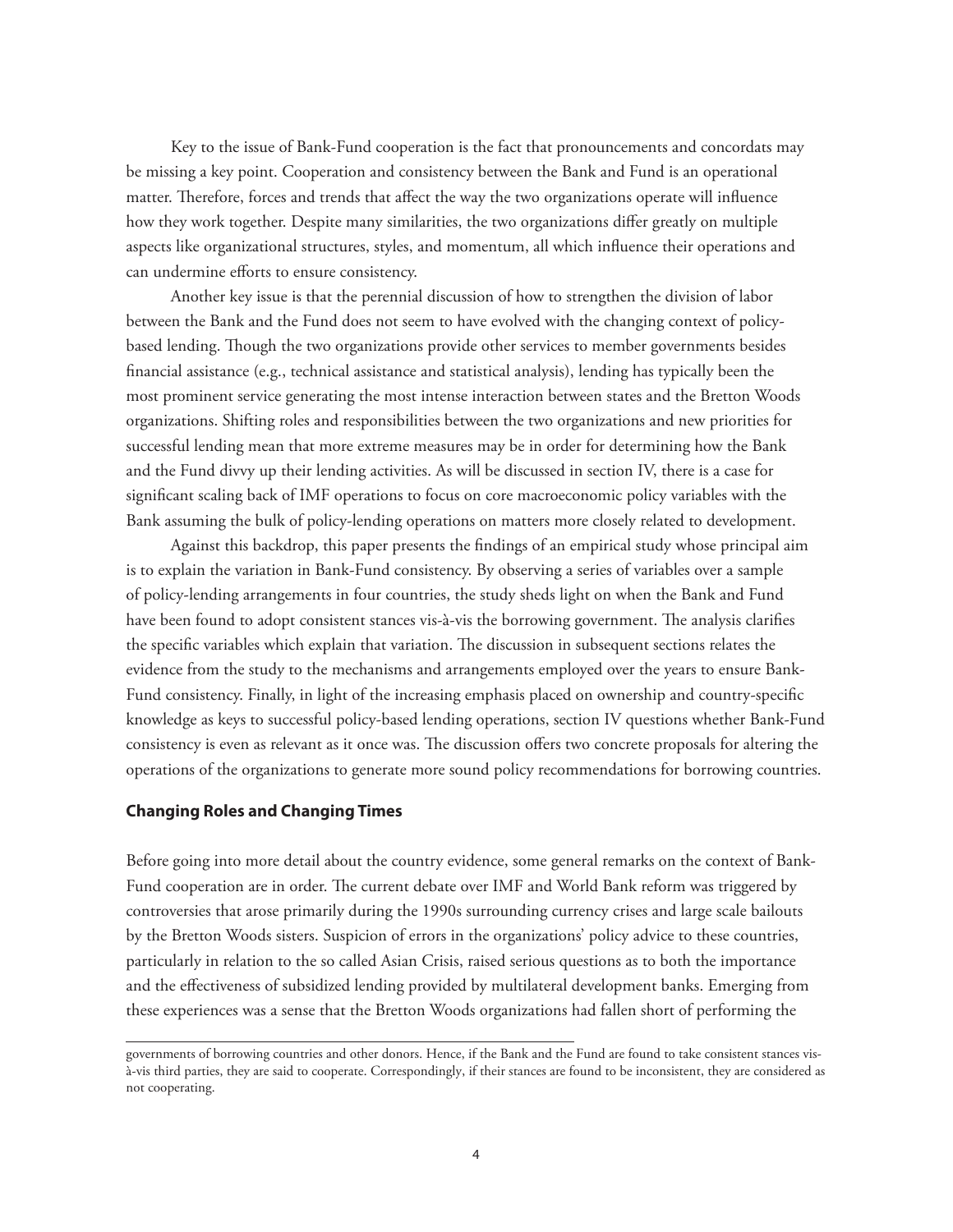functions international public bodies should carry out in the international economic arena. Furthermore, the rather public disagreements between the Fund and the Bank forced the organizations to rethink and recommit to the long-held vision of consistency.

Although agreements on cooperation between the two organizations date back to 1966, the 1989 Concordat was the most explicit in underscoring the importance of Bank-Fund collaboration in terms of "serving member governments with maximum effectiveness in meeting their development needs and in providing support for macroeconomic and structural change" and, particularly, to avoid having the two organizations give different policy advice (IMF 1989, paragraph 2). What differed in the case of the Concordat was the context. During the 1980s, the Fund's lending became more concessional, further related to sectoral and structural matters and increasingly focused on lower income countries, namely those typically served by the Bank. As activities of the two became more and more intertwined, the response of the organizations' management seemed to entail more forceful restatements of each organization's core responsibilities.<sup>4</sup>

At the same time that the mandates of the two organizations were evolving, bringing them into greater overlap and potential conflict, the very environment of policy lending began to shift. Traditionally, the Bank and the Fund adhered to certain recipes for reform and prescribed many conditions of their policy lending accordingly. However, as Center for Global Development working group cochairs Nancy Birdsall and Devesh Kapur (2005, 3) have noted, the notion of an agreed set of policy recommendations or "Washington Consensus," as coined by John Williamson, no longer exists. The current trend puts a greater emphasis on incorporating country-specific input and promoting country ownership in the formulation of policy proposals requiring greater engagement of borrowing governments. Such a shift also has important implications for the interaction and future cooperation between the Bank and the Fund.

To understand how the Bretton Woods sisters should adjust to their changing environment, it is important to have a deeper understanding of how and under what circumstances they cooperate. These factors are often hard to pinpoint, because the reports and reviews of Bank-Fund cooperation, though extensive, are largely based on internal or anecdotal evidence. Few are informed by scientific research. One attempt to follow a more empirical approach was carried out by the two organizations in the context of the 2004 IMF–World Bank progress report on Bank-Fund collaboration. A survey was sent out to staff and national authorities of borrowing governments with specific questions regarding the contexts and motivations for communication and cooperation between the two organizations, particularly in country settings. The report points out the significant limitations of the survey in terms of selection bias and coverage, but provides some insights into factors relating to Bank-Fund collaboration that support the findings of this study. Specifically, the analysis of survey responses named the following as factors contributing to effective communication between the two organizations: "consistency of views, clarity and complementarity of the division of labor,

<sup>4.</sup> As will be discussed in more detail in section III, delineating core responsibilities has been the main feature of agreements and mechanisms for cooperation, particularly in the 1989 Concordat.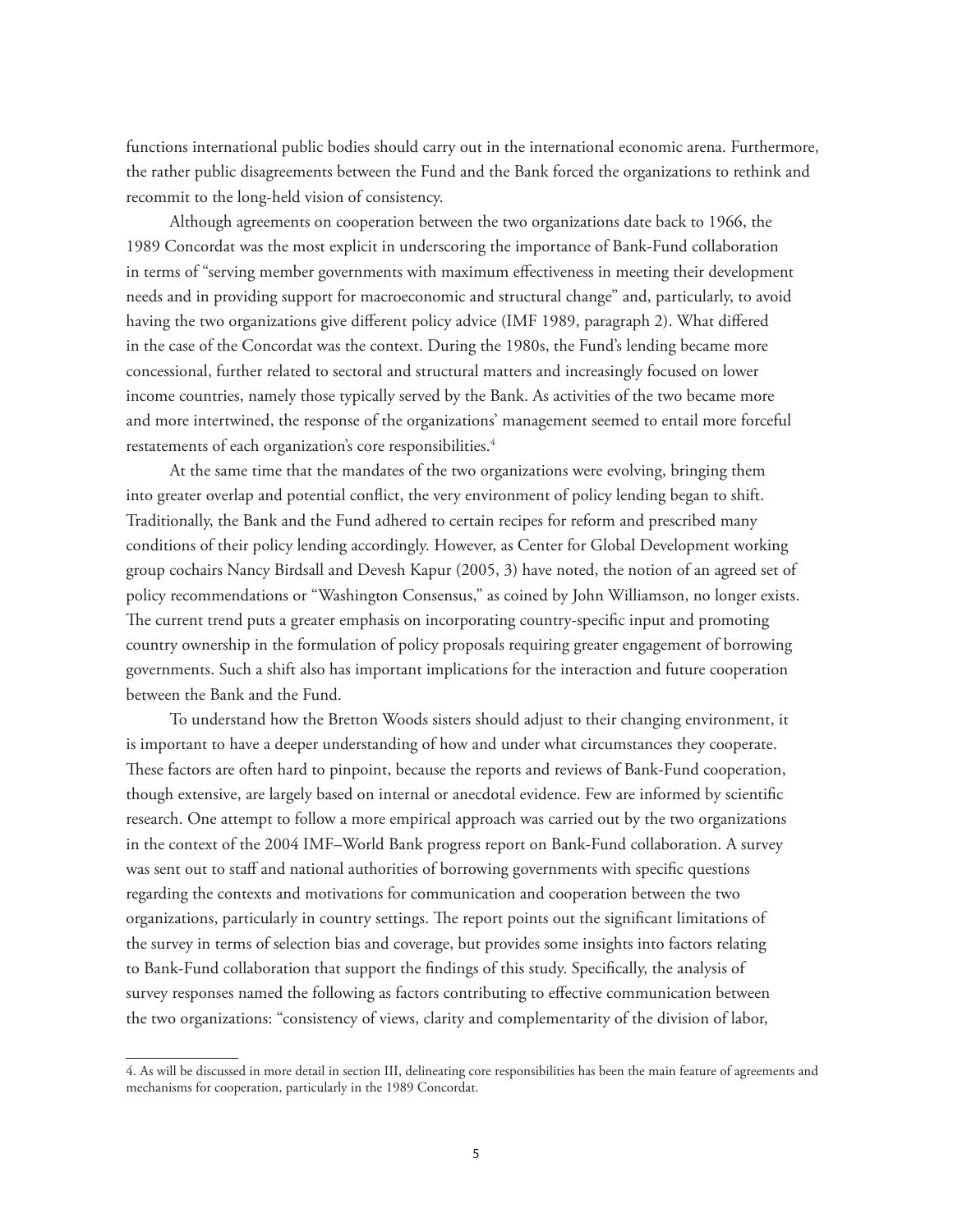coordination in shared areas of responsibility, complementary lending or intervention instruments, and relations between country teams" (IMF and World Bank 2004, 21). Ownership on behalf of national authorities was also found to enhance collaboration since "having their own, countrydriven development strategy . . . increase[d] the demand for well-coordinated policy advice, program design, and conditionality by the two institutions" (IMF and World Bank, 2004, 21). At the same time, factors impeding collaboration included lack of country leadership and ownership and unequal presence in the countries, as well as "differences in institutional strategy and management styles, internal bureaucracy, and poor personal relations" (IMF and World Bank 2004, 21).

# **Focus of the Empirical Study**

As will be developed in this paper, the results tested in the present study largely confirm these findings and go much further. The study serves to fill a gap in the empirical knowledge about factors associated with Bank-Fund cooperation by adopting a systemic and comprehensive approach to testing them. By collecting evidence across countries and time periods and considering a broad range of variables relating to both the nature of the two organizations and the environment in which they operate, the study aims to provide new insights into Bank-Fund cooperation. Furthermore, the study adopts an analytic approach that controls for variables and allows one to hone in on the specific conditions under which the Bank and the Fund speak with one voice vis-à-vis borrowing governments.<sup>5</sup>

The study examines the factors associated with Bank-Fund consistency on the basis of evidence collected in four countries: Ghana, Vietnam, Pakistan, and Peru. Through its results and analysis, the study not only hopes to shed light on the effectiveness of the existing mechanisms of cooperation, but also on which routes are most promising for ensuring Bank-Fund consistency and ways to adapt these mechanisms to the shifting priorities of today's lending environment. It is also worth noting that while this study focuses on the Bank and the Fund, its interest is confined to matters of Bank-Fund cooperation. By concentrating on policy-based lending (i.e., resources disbursed in exchange for specific policy measures to be taken by the borrowing government), this study neglects other activities offered to member countries, i.e., the Fund's surveillance and technical assistance, the Bank's project lending, and activities such as research, training programs, and statistical work. While these activities absorb a significant share of the two organizations' resources, this study considers them only to the extent that they are found relevant to Bank-Fund cooperation in policy-based lending. Furthermore, this study does not evaluate the policy advice the Bank and the Fund give to their borrowing countries.

The empirical research presented in sections I and II draws on various sources of information to design the variables used to measure factors of Bank-Fund consistency. Information has been obtained not

<sup>5.</sup> It is worth noting that although the rich literature on organizations identifies various factors which are expected to affect the relationship between different organizations, no study is known to the author which tries to test the explanatory power of individual factors in a systematic way. To the extent that international organizations have become powerful actors in international relations, understanding their interaction becomes as important as understanding the relations between nation states always has been.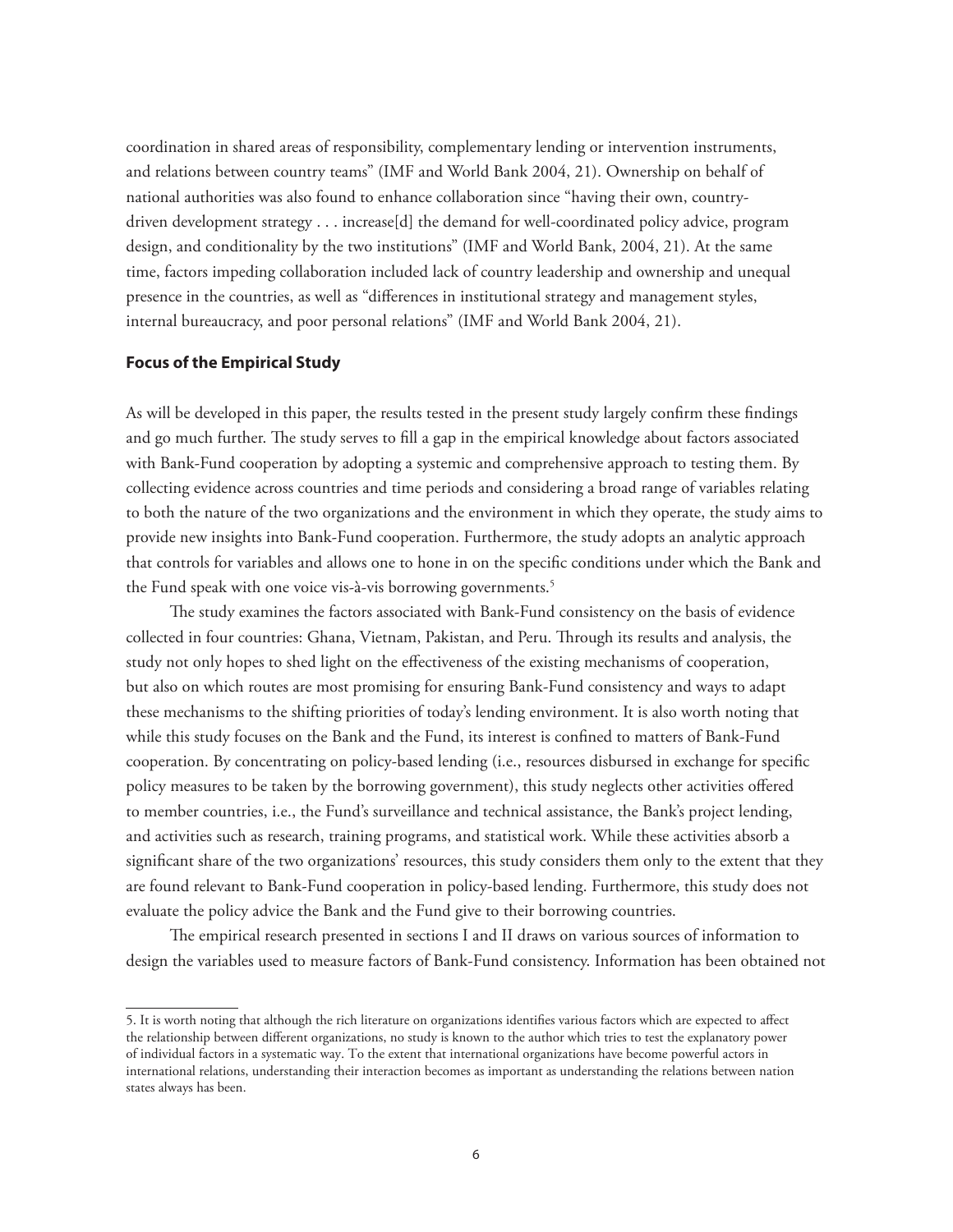only from scholarly publications and journalistic accounts, but also from extensive interviews conducted in the countries' capitals with decision makers, bureaucrats, representatives of bilateral donors, and local observers. Access to information was often subject to factors beyond the author's control, in particular the individuals' accessibility, time, and confidence.<sup>6</sup>

The subsequent sections aim to demonstrate that the failure to understand the factors influencing Bank-Fund cooperation and to appreciate the changing priorities for policy lending will continue to undermine the organizations' attempts to provide sound policy recommendations to their members. Perhaps it has been this failure which causes the struggle over the division of labor between the sister organizations to resurface again and again. For example, in a March 2006 announcement the heads of the two organizations established an External Review Committee to examine the progress of Bank-Fund collaboration pushing up the review scheduled for mid-2007. Specifically, the Committee was charged with examining the division of labor between the two organizations and give recommendations as to "what ways, if any, may the demarcation of responsibilities be better applied, altered, or made more precise, in order to achieve more efficient and effective delivery of services to the membership of both institutions" (IMF 2006, paragraph 9). The following pages attempt to contribute to this aim as well.

<sup>6.</sup> In total, about 800 interviews have been conducted in Washington, the capitals of the countries, and elsewhere. On average, each interview lasted between 70 and 90 minutes.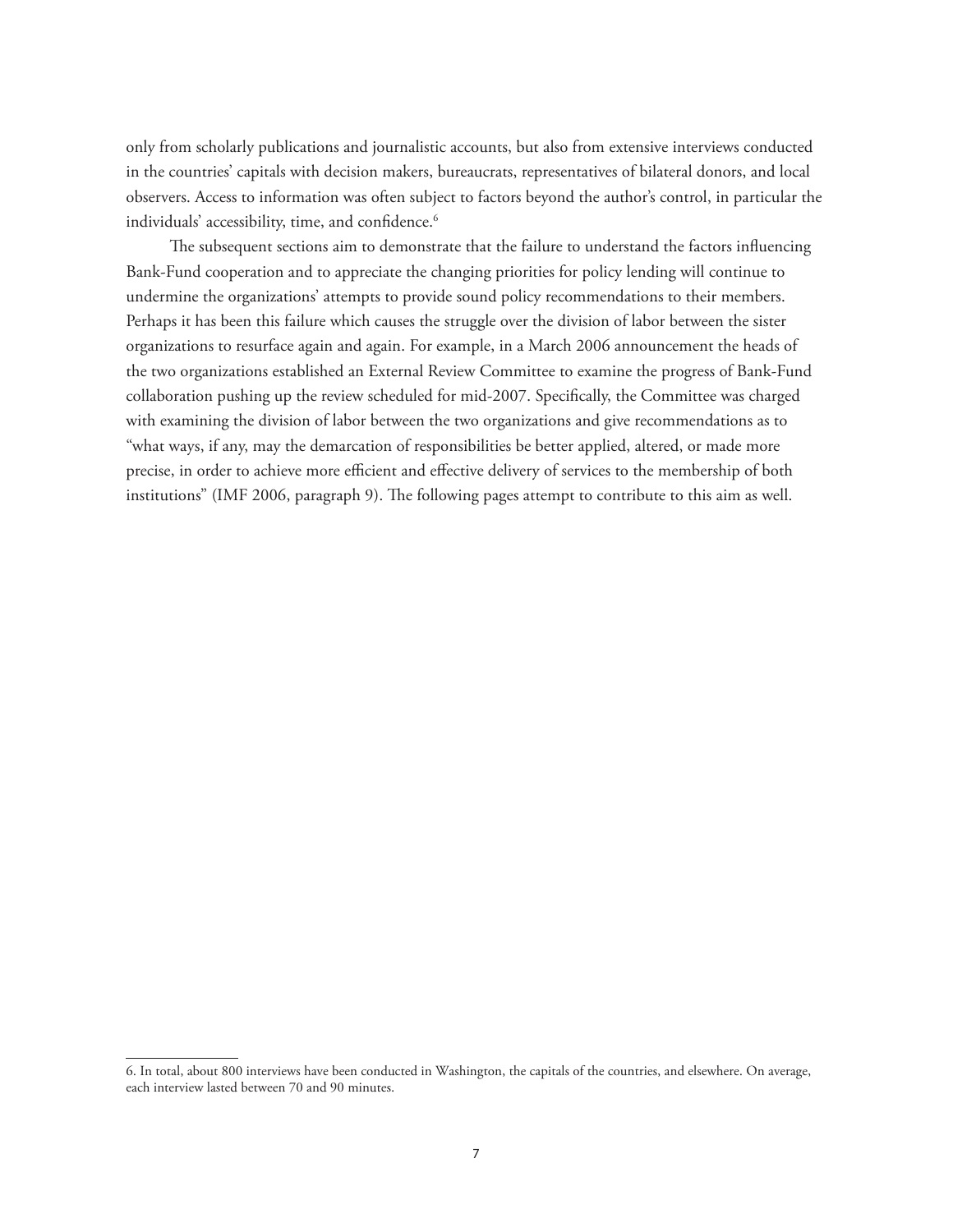# **I. FRAMEWORK OF ANALYSIS: METHODOLOGY AND HYPOTHESES**

The study described in this section attempts to answer the following question: When and under what conditions do the IMF and the World Bank adopt consistent stances vis-à-vis borrowing governments? To do so, a model was developed to examine Bank-Fund cooperation against a set of conditions hypothesized to explain whether or not the two organizations speak with one voice. Four countries—Ghana, Peru, Vietnam, and Pakistan—were included in the study based on two criteria. First, the Bank and the Fund had to have been simultaneously engaged in policy-based lending operations in the given country. Second, an indication that both the instances of Bank-Fund cooperation must be present and the conditions hypothesized to affect it would show some variation over time.

# **Units of Analysis: Episodes and Issues**

The study looks at Bank-Fund cooperation over a 16-year time frame (1980–96), though each country's "exposure" to the two Bretton Woods organizations varies. To facilitate the analysis, the study divides a country's experience with the Bank and the Fund into several time-bound episodes reflecting the fact that the Bank and the Fund provided it with policy-based lending over several years. The different episodes have been defined in such a way that each one is characterized by a specific set of conditions, or explanatory variables. Hence, whereas the presence or absence of certain conditions could vary across episodes (and countries, of course), variables remain stable within each episode. Furthermore, the length of episodes varies considerably, ranging from some months to several years. For example, figure 1 presents all five of the episodes that have been defined for Ghana. As shown in table 1, a total of 16 episodes have been obtained for the four countries in this study. Of course, this sample cannot claim to be representative of all situations in which the Bank and the Fund are involved. It does, however, attempt to reflect a diverse range of settings that represents a considerable portion of the situations in which the Bank and the Fund operate.

Some of the conditions hypothesized to explain the cooperation between the Fund and the Bank are not specific to time-bound episodes, but to individual policy issues. These conditions include the government's technical capacity and the comparative advantage maintained by either of the two Bretton Woods organizations in addressing a specific issue. Therefore, a second set of observations is used to examine Bank-Fund cooperation on individual policy issues addressed by the two organizations during a given episode. For a specific policy issue to qualify as an additional observation, both organizations had to have taken a stance on it. This criterion generated a total of 26 issue-related observations, each falling into one of the 16 episodes.7 Table 2 shows that the policy issues that have been considered fall under both microareas and macroareas. Taking the total of issues and episodes together, this study analyzes Bank-Fund cooperation on the basis of 42 observations.

<sup>7.</sup> As both episode-specific and issue-specific factors may explain whether or not the Bank and the Fund cooperate on a given issue, the number of explanatory variables is higher for issues than for episodes (12 explanatory variables versus 9, respectively).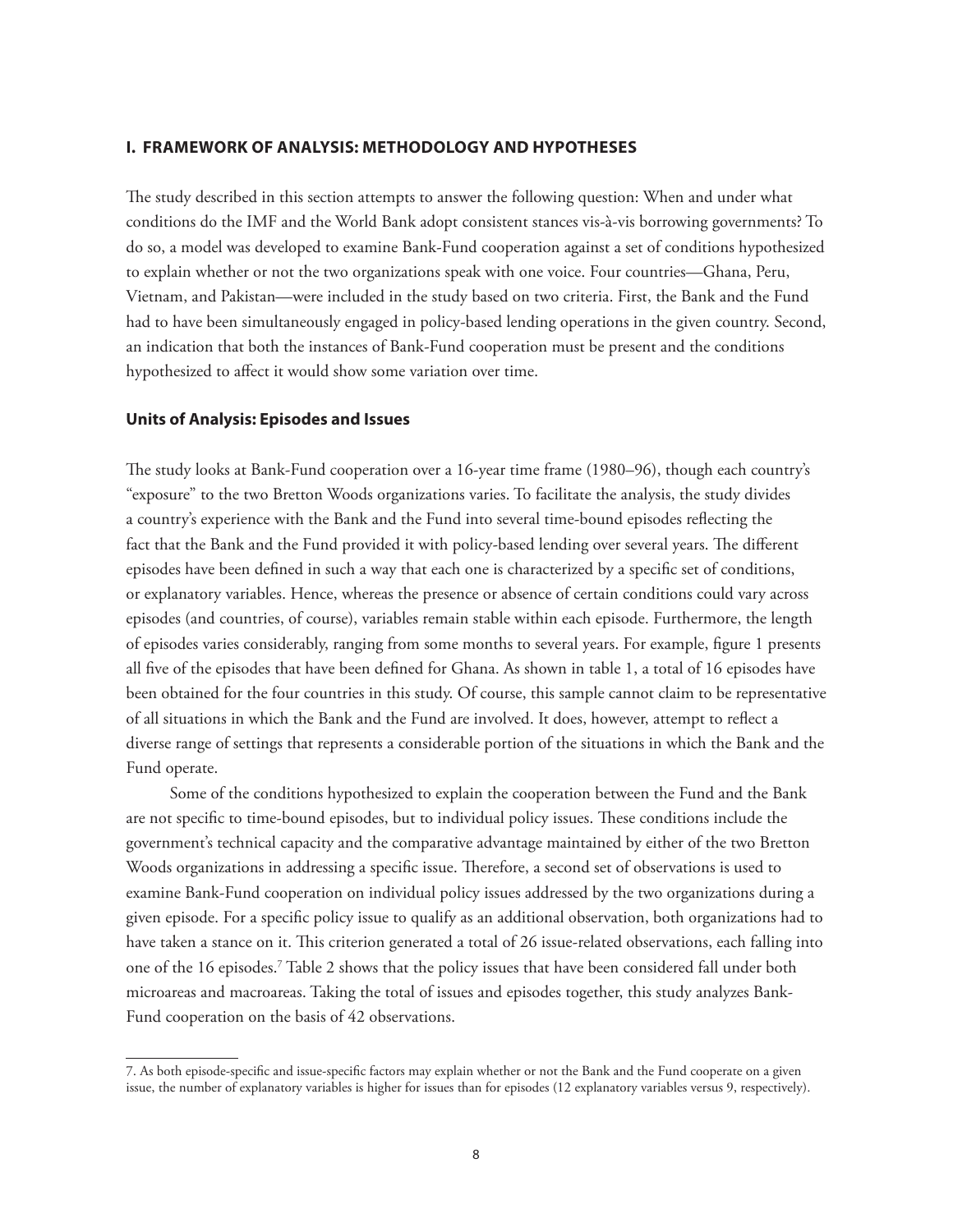One critical component of this study's methodology is the way it assesses Bank-Fund cooperation, which is measured in terms of consistency of the stances the two organizations take vis-à-vis borrowing governments. Specifically, the two organizations must take the same stance for all issues to be considered consistent for that episode. Hence, the operations of the Bank and the Fund are considered consistent only in episodes in which there is no evidence of inconsistency for any single issue.

### **Framework of Analysis**

Although there is no coherent theory that would provide guidance to this study, there is a wealth of anecdotal evidence and various bodies of research that, based on a priori reasoning, are relevant in explaining whether or not the Bank and the Fund cooperate. In operationalizing the research setup, three theoretical concepts have been used to derive the explanatory variables hypothesized to affect Bank-Fund cooperation. These concepts are structural similarity between the two organizations, domain consensus, and negotiation dynamics. The following sections describe each concept and corresponding explanatory variables in detail to provide a solid theoretical basis for interpreting the findings of the country research presented in the next section. Figure 2 provides an overview of the model with all explanatory variables. Due to their highly qualitative nature, they are all measured as binary variables.

### *Structural Similarity*

The first theoretical concept for explaining Bank-Fund cooperation is that similar organizational structures—both the formal structure of an organization as well as its operational processes—facilitate communication. This concept, developed for understanding communication within organizations, states that differences in the structures and procedures of two organizational entities may impede their communication. According to James March and Herbert Simon (1993, 142), the relevant structural features include differences in the degrees of centralization between the two organizations, disparities between egalitarian norms (often associated with American culture) and authoritarian hierarchies, and the logic of the organizational structure (e.g., functional vs. geographical divisions of responsibility). Features related to operational processes include the degree to which decisionmaking processes are formal vs. informal and differences in the dominant patterns of internal communication (e.g., written vs. verbal).

In relating structural similarities to the level of communication, this concept draws on two theoretical lines of reasoning. The first is transaction cost economics. This theory argues that the greater the difference between the structures of two organizational entities, the higher the costs individuals face when they share information and engage in processes of joint decisionmaking. From this perspective, factors driving up the "cost" of communicating between two organizations may include the additional time needed to identify one's counterpart in the other organization or to prepare the logistics necessary to hold personal meetings.

The concept's second line of reasoning draws upon the importance of trust and personal familiarity in enabling communication. If similar organizational structures in two organizations persist over time,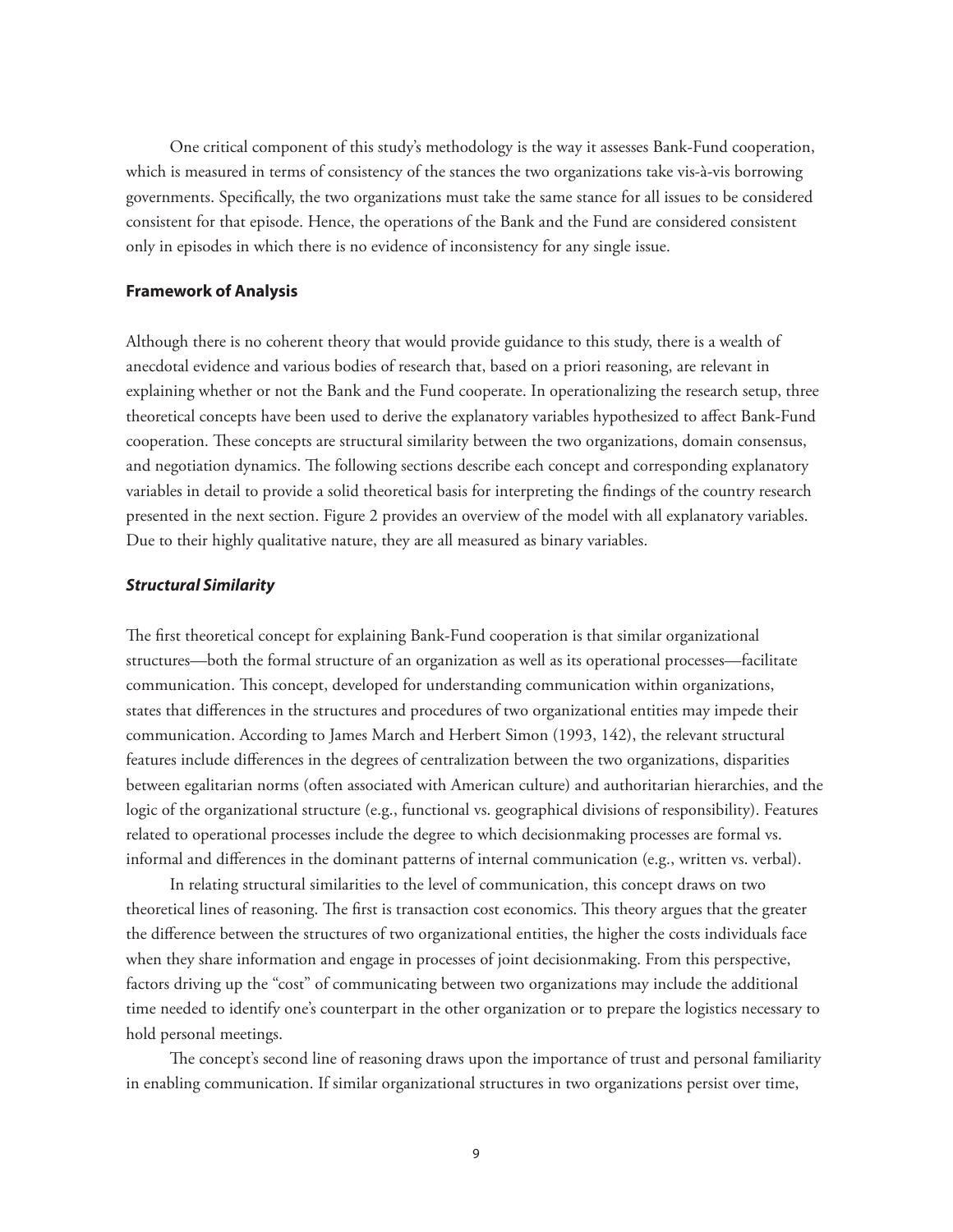they can be expected to facilitate the flow of information in two ways. First, they provide the framework to allow for personal trust between the individuals in each organization to develop. Second, they may give rise to standardized patterns of communication between organizational entities. Once processes are standardized, they lead to the establishment of firm channels of communication between two organizations (Aldrich 1979, 277). In this context, March and Simon (1993, 119) point out that "the greater the amount of past experience with a decision situation, the less probable that intraindividual organizational conflict will arise."

This concept of structural similarity provides the basis for deriving three variables which are hypothesized to affect Bank-Fund cooperation. These variables are the similarity of operational styles, the similarity of resident mission arrangements and personal friction and are described below.

**Similarity of Operational Styles.** This variable is hypothesized to affect Bank-Fund cooperation as follows: Different operational styles prevent the Bank and the Fund from cooperating. Drawing on the reasoning presented above, this hypothesis reflects what some observers have pointed to as causes of Bank-Fund inconsistency. For example, Miller (1989, 118) argues that, given the different speeds of the two organizations, there is "bound to be a clash of cultures between those who work in the fire brigade handling short-term emergencies [i.e., Fund staff] and those who work where the long-term aspects dominate [i.e., Bank staff]."8

The term "operational style" denotes the operational practices which are assumed to have a bearing on Bank-Fund communication. In measuring this variable, three aspects have been taken into consideration. The first is similarity in each organization's consistency across all organizational units (in particular, across resident missions and headquarters). The second aspect is similarity in the degree of continuity in each organization's staffing, and the third is similarity in the two organizations' operational speed.<sup>9</sup>

**Similarity of Resident Mission Arrangements.** The reasoning above leads to another hypothesis about Bank-Fund cooperation, namely that the two organizations do not cooperate if only one of them has a resident mission in the recipient country. If only one of the two Bretton Woods organizations has a resident mission in a given country, its operations are assumed to differ significantly from the other organization's operations. In particular, operational differences refer to the patterns of interaction with government authorities as well as to the role Washington headquarters' staff play in orchestrating the organization's operations in borrowing countries.

This variable also captures the difference in the degree of secrecy that seems to characterize the operations of the two organizations. Specifically, the Fund has prided itself on being more confidential in

<sup>8.</sup> In a similar vein, Feinberg (1986, 16) attributes occasional difficulties in Bank-Fund cooperation to what he refers to as "ideological, procedural, and bureaucratic obstacles."

<sup>9.</sup> Further details about how this and all subsequent variables are measured is presented in appendix A.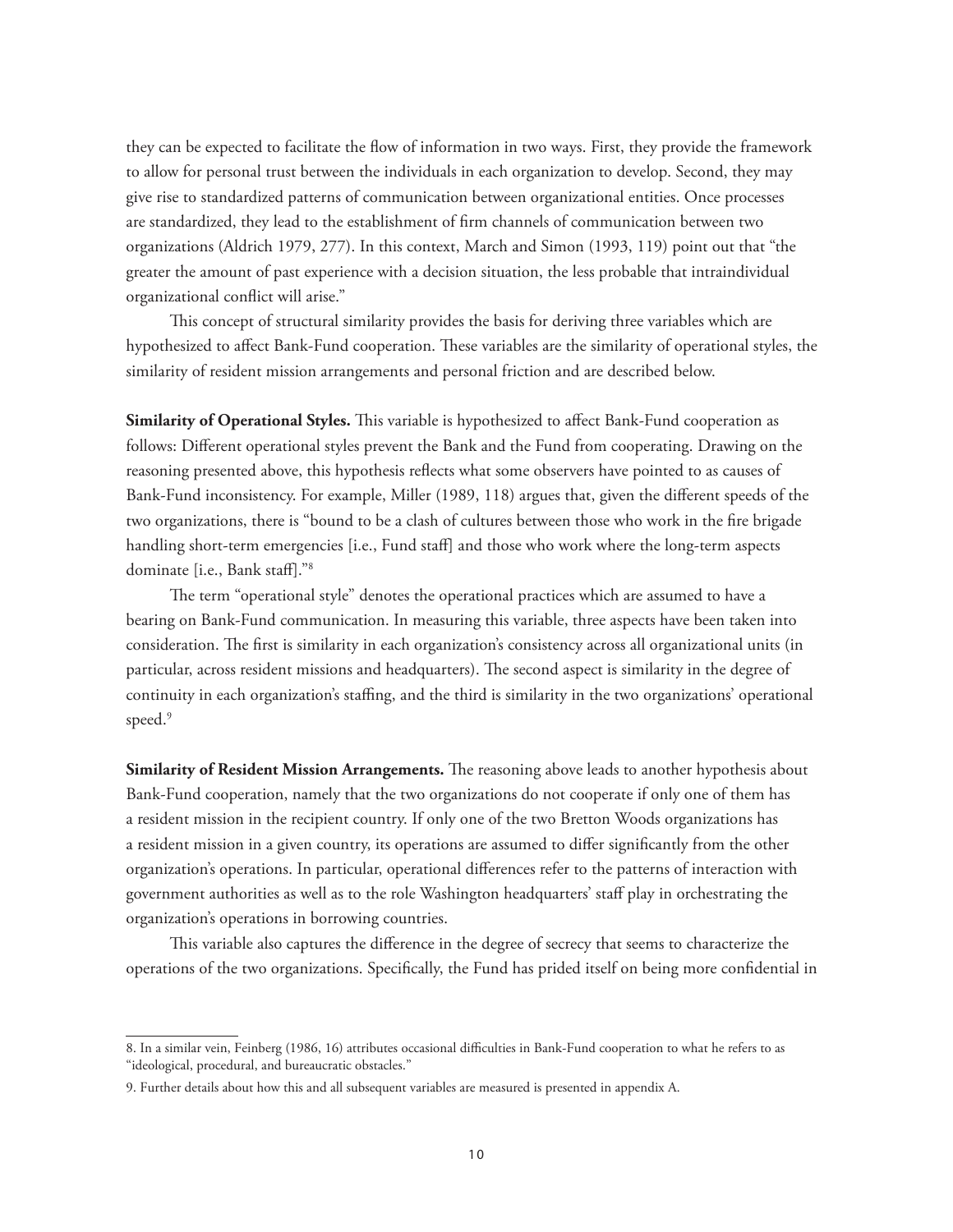its operations than the Bank.<sup>10</sup> According to findings from interviews and anecdotal evidence from the country research, different levels of secrecy imply that in situations where the Bank (but not the Fund) had a resident mission in the borrowing country's capital, Fund staff often tended to be more reluctant to share information with Bank staff for fear that they might violate the confidentiality of the Fund's operations. Alternatively, if both the Bank and the Fund had resident missions in the borrowing country, Fund staff often found it easier to follow the Bank's mission operations more closely and would be more willing to share information.

**Personal Friction Between Senior Staffs.** The third variable is based on the hypothesis that the two organizations fail to cooperate if personal friction exists between their senior staff members*.* Needless to emphasize, communication depends not only on organizational structures but also on personal attitudes. Jacques Polak (1994, c-149) described this as follows:

The extent to which the two staffs [of the Bank and the Fund] worked together on macroeconomic policy advice in individual countries depended to a large extent on the attitudes of regional managers.

Therefore, apart from attitudes towards Bank-Fund cooperation, there is, of course, personal sympathy and understanding between the individuals involved (or the lack thereof) that affects whether or not the Bank and the Fund cooperate.<sup>11</sup>

### *Domain Consensus*

Domain consensus, the second concept used to select the explanatory variables in the study, relates to whether each organization agrees with the boundaries of the other organization's activities in a given situation. As has been found for the Bank's and the Fund's operations (e.g., in the course of the Asian Crisis) the staff of one organization may disapprove of the scope of the other's operations. Such episodes are said to be characterized by domain dissent. Conversely, episodes in which an organization approves of the scope of the other's activities are characterized by domain consensus. Both domain dissent and domain consensus are hypothesized to affect Bank-Fund cooperation via the effect they are assumed to have on communication.

A total of five variables have been derived from this concept—domain consensus, formal agreement of cooperation, similarity in each organization's exposure to the recipient country, sense of economic crisis

<sup>10.</sup> Traditionally, the Fund has been criticized as a secretive organization. Despite the Fund's efforts in recent years to be more open (e.g., submitting its operations to external expert reviews and increasing the number of published documents), Miles Kahler (2006, 267) notes that secrecy in IMF operations persists: "Although the old culture of secrecy at the IMF has been substantially dismantled, the IMF, responding to the wishes of national governments, has moved more slowly to reveal information that could influence governments through public and political channels."

<sup>11.</sup> In the early stage of this study, many staff members were asked the open question of what they felt determined the level of communication between the IMF and the World Bank. Many interviewees answered along the lines: "If you ask me it is all a matter of the chemistry between the individuals involved."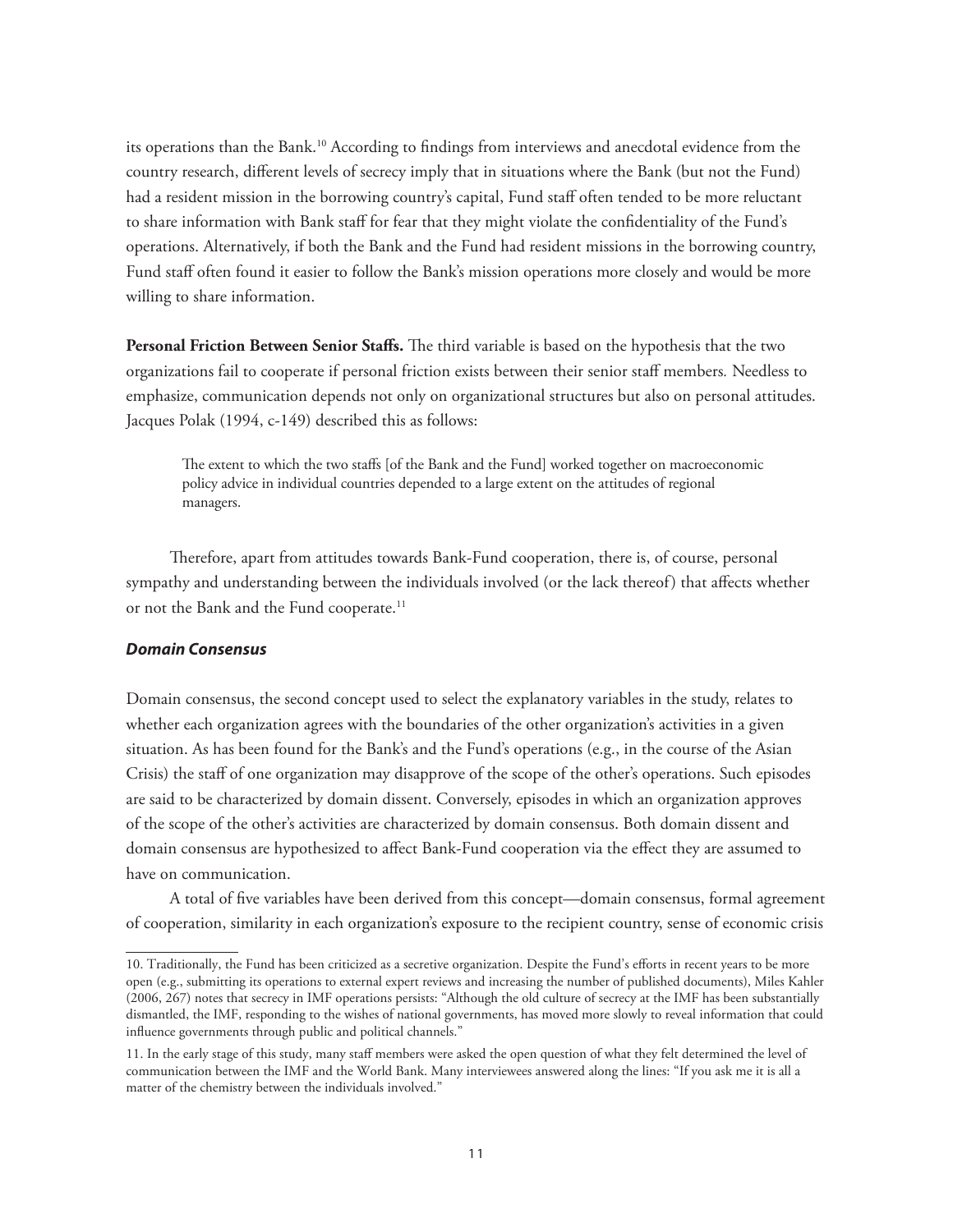and ambiguity of comparative advantage. The following section explains each of the five variables in detail:

**Domain Consensus.** The hypothesis for the variable measuring domain consensus is that the Bank and the Fund do not cooperate when there is domain dissent between them. According to the theory of organizations, situations of domain dissent and domain consensus are characterized by specific styles of interaction. If two organizational entities consent to the domains of their respective activities, their interaction can be characterized as organizational exchange.<sup>12</sup> In this case, resources and services flow between organizations in accordance with the "normal" interdependence between their activities (Aldrich 1979, 266).

Compared with situations of domain consensus, situations of domain dissent are characterized by a different style of interaction. Following Sol Levine and Paul White (1961, 599), such situations are characterized by confusion as to "who gets what for what purpose." When the functions of the interacting organizations are diffuse, achieving domain consensus becomes a matter of constant readjustment and compromise, a process that corresponds to negotiation and bargaining. In situations of domain dissent, an organization can be expected to pursue bargaining strategies that aim to define and defend its domain or help it increase its independence (Scott 1992, 193–225). However, whether such disagreement alters the style of communication between the two organizations depends on the communication patterns already in place. If these patterns are strong, staff members can expect them to be a vehicle by which to settle their disagreement and foster domain consensus. Therefore, only where there are weak communication channels does disagreement lead to domain dissent.13

**Formal Agreement of Cooperation on the Operational Level.** This variable reflects the hypothesis that formal agreements of cooperation fall short of ensuring Bank-Fund cooperation. This rationale draws from an analysis of the effectiveness of the Policy Framework Paper (PFP), the only formal agreement on cooperation that was in place during the course of this study. The PFP was a collaborative mechanism designed to improve the Fund's lending to low-income countries requiring the Fund, the Bank, and the borrowing government to jointly identify the country's three-year policy goals.<sup>14</sup> Yet it did not live up to its expectations in terms of ensuring Bank-Fund consistency for two key reasons. First, the PFP

<sup>12.</sup> In their study of patterns of exchange between different organizations in the health sector, Sol Levine and Paul White (1961, 583) find domain consensus a prerequisite for organizational exchange. The authors define organizational exchange as "any voluntary activity between two organizations which has consequences, actual or anticipated, for the realization of their respective goals or objectives."

<sup>13.</sup> Using Albert Hirschman's framework of exit and voice (1970), disagreement between two organizations can trigger two responses: expressing disagreement (voice) and withholding information (exit). As long as communication channels between the two organizations are strong, exercising voice is rational as staff members can expect that doing so will trigger the appropriate response on part of the other organization. However, once the communication channels are too weak to justify this expectation, withholding information may become more effective than claiming leadership in the respective issue area and domain dissent will prevail.

<sup>14.</sup> The PFP mechanism was replaced by new mechanisms of collaboration like the Poverty Reduction Strategy Paper (PRSP), introduced in more detail in section III.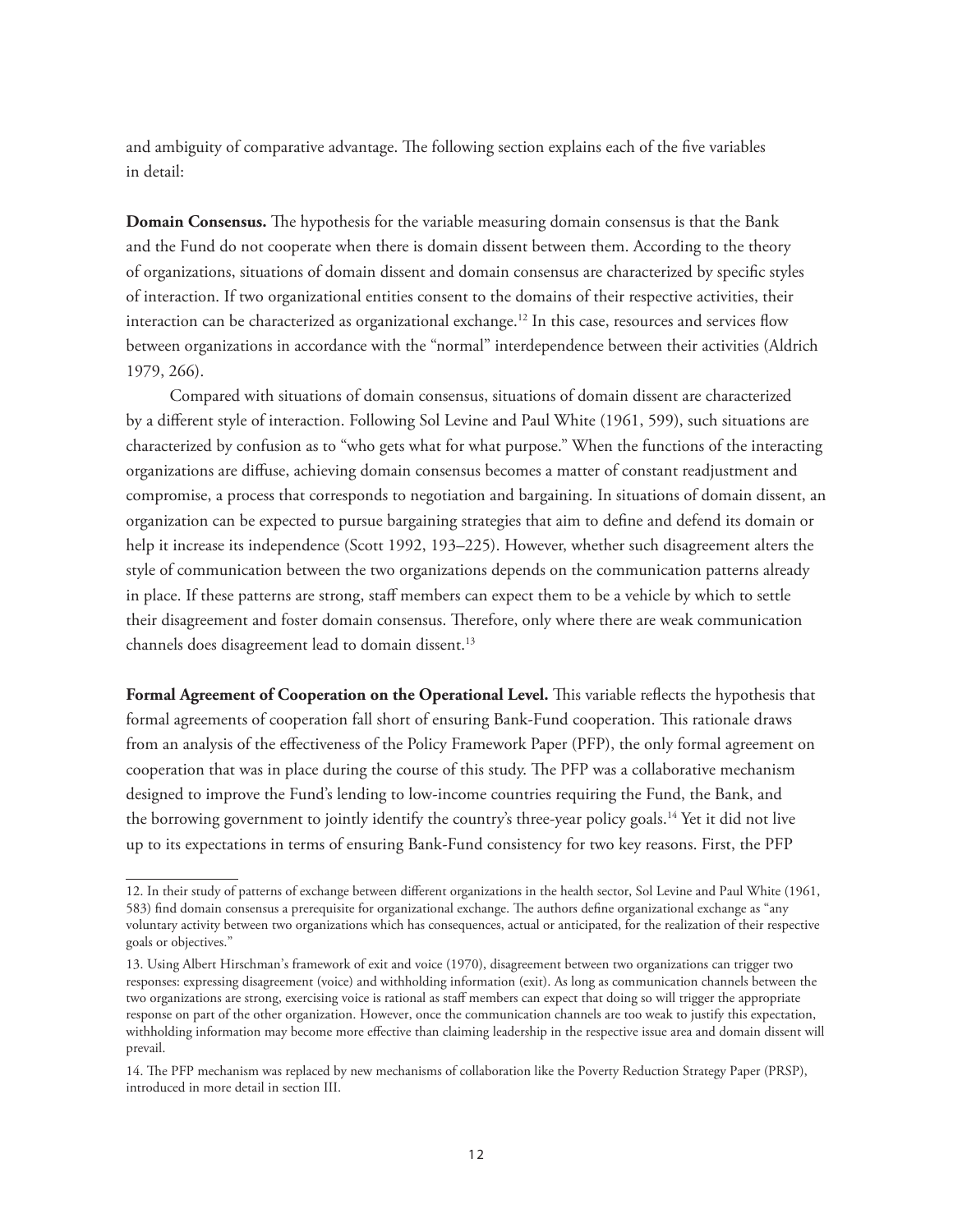often remained vague and superficial due to relative low-priority status among Fund operations and nonessential standing within Bank operations. In the case of the Fund, the trilateral PFP document was just one out of three documents required by Fund staff to prepare during the process of negotiating a lending agreement and not the most important one.<sup>15</sup> In the case of the Bank, the PFP was not directly linked to its own lending programs and not required at all. This asymmetry led to a PFP that remained vague on important issues like specific policy targets and their ties to the lending operations of the two organizations, leaving Bank and Fund staffs with a high degree of discretion in deciding how to coordinate their operations in the field—at times at the expense of Bank-Fund consistency.

A second problem with the PFP was that it failed to effectively engage borrowing governments in negotiating policy targets. The result was often overambitious goals that required subsequent revisions. As guidelines about participation of the three parties in elaborating the PFP focused only on the drafting stage, the Bank could, for instance, be left out of the eventual revision stage contributing to inconsistent policy stances between the two organizations (Polak 1997, 503). Overall, though the PFP process facilitated the Fund's lending operations to low-income countries,<sup>16</sup> it demonstrates how formal agreements alone are insufficient to ensuring that the Bank and Fund speak with one voice.<sup>17</sup>

**Similarity in Each Organization's Exposure to the Recipient Country.** The hypothesis behind this variable is that strong differences in the Bank's and the Fund's exposure to the respective borrowing country are likely to lead to Bank-Fund inconsistency. Such inconsistency happens via the effect unequal exposure has on domain dissent. This assumption is based on the following line of reasoning: If the Bank's and the Fund's exposure to a given borrowing country strongly differs, then the organization that is heavily exposed to the borrowing country is likely to address areas the other organizations consider part of its own jurisdiction. To the extent that this leads to disagreement, domain dissent is likely to arise.<sup>18</sup>

**Sense of Economic Crisis.** This variable is hypothesized to affect Bank-Fund consistency in the following way: If the economy of the borrowing country is characterized by a sense of crisis, the IMF and the World Bank cooperate. By definition, situations of economic crisis are characterized by macroeconomic imbalances that are considered unsustainable. Situations of economic crisis typically foster a common

<sup>15.</sup> The Fund also had to prepare (bilaterally) a staff appraisal of the lending agreement and formulate a Letter of Intent. The emphasis of secrecy and confidentiality in Fund operations meant that, at least in some cases, most of the important policy arrangement details were left for the Letter of Intent and not the PFP.

<sup>16.</sup> As James Boughton points out (2001, 1001), though "most PFPs in the 1980s turned out to be too broadly drafted to have much operational significance, the process did serve to enable the Fund to get the SAF and its 'enhanced' sequel (the ESAF) running without provoking internecine warfare or dragging the Fund staff too deeply into unfamiliar waters."

<sup>17.</sup> As will be discussed in section III, lessons learned from the PFP experience led to changes in the design of subsequent cooperation mechanisms which may have contributed to more effective outcomes in terms of Bank-Fund cooperation.

<sup>18.</sup> Consider the example of the World Bank having a large portfolio of projects and sectoral loans in the absence of any Fund program. In this case, the World Bank may engage not only in sectoral work, but also in macroeconomic work. In its policy dialogue with the government, the Bank is then likely to address issues that the Fund considers to fall into its responsibility. In order to reestablish its leadership in these issue areas, the Fund may then refrain from sharing relevant information with the Bank.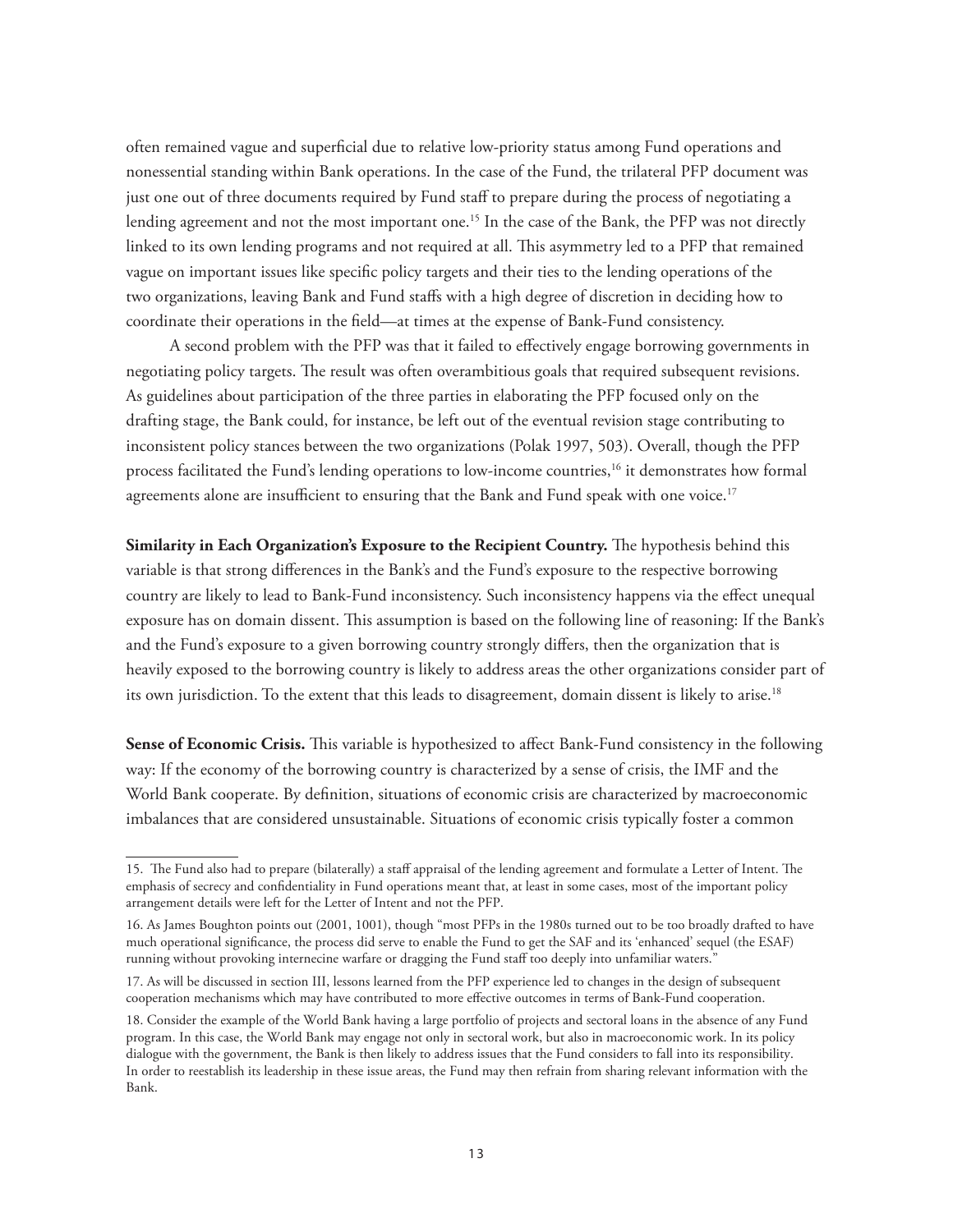sense of urgency among those involved to pursue corrective measures. Among the Bretton Woods organizations, the Fund has traditionally been the one charged with responding to crises. In accordance with its traditional role as lender of last resort, its mandate for macroeconomic issues, and the relatively shorter time horizon of its operations, the Fund is expected to take the lead in providing policy advice in such situations of crisis. Correspondingly, the World Bank is expected to defer to the Fund on macroeconomic issues. Compared with situations of crisis, situations of relative stability are characterized by more ambiguous policy priorities.<sup>19</sup>

**Ambiguity of Comparative Advantage.** This variable captures the rationale that if the Bank's and the Fund's comparative advantage in dealing with a specific issue is ambiguous, the two organizations are unlikely to cooperate. This hypothesis assumes that if neither one of the two organizations has a comparative advantage in addressing a specific issue, each one of the two organizations is likely to conduct its own analyses and develop its own conditionality. Conversely, whenever one organization is perceived to have a clear comparative advantage in the issue area in question, the other organization is likely to follow its lead. Therefore, domain dissent is more likely when each organization's comparative advantage is ambiguous.

# *Dynamics of Negotiations*

The third theoretical concept from which variables have been derived relates to the dynamics of negotiations between the government, the Fund, and the Bank. This concept reveals that the level of Bank-Fund communication is sensitive to the borrowing government's attempts to play the two organizations off each other. Describing the dynamics of negotiations, van der Geest (1994, 188) points out that:

[n]egotiations with lending institutions, especially the World Bank, by a borrowing government leave considerable room for bargaining: a less 'tight' set of policy reforms may be traded against an increased likelihood of difficult, or even failing, negotiations over the proposed loan.

In other words, the stronger the party, the more it can afford to employ maneuvers that might delay negotiations. In this context, Nelson (1990, 18) alludes to some "intricate cross-currents of support and rivalry. . .between the IMF and the World Bank."

The concept of negotiation dynamics draws on the scenario that Georg Simmel characterizes as *tertius gaudens,* a phrase describing one party that profits from the disunion of others. This scenario defines success in negotiations in terms of the social structure of the negotiation situation (Burt 1992, 30). In situations in which the Bank and the Fund exhibit different views and poor communication, the government is more likely to have an informational advantage. The government may know more about

<sup>19.</sup> The validity of the reasoning above hinges on the nature of the crisis. What needs to be emphasized is the concept of crisis presented above relates to crises whose nature is macroeconomic. Crisis situations of this kind are to be distinguished from crisis situations whose nature is structural.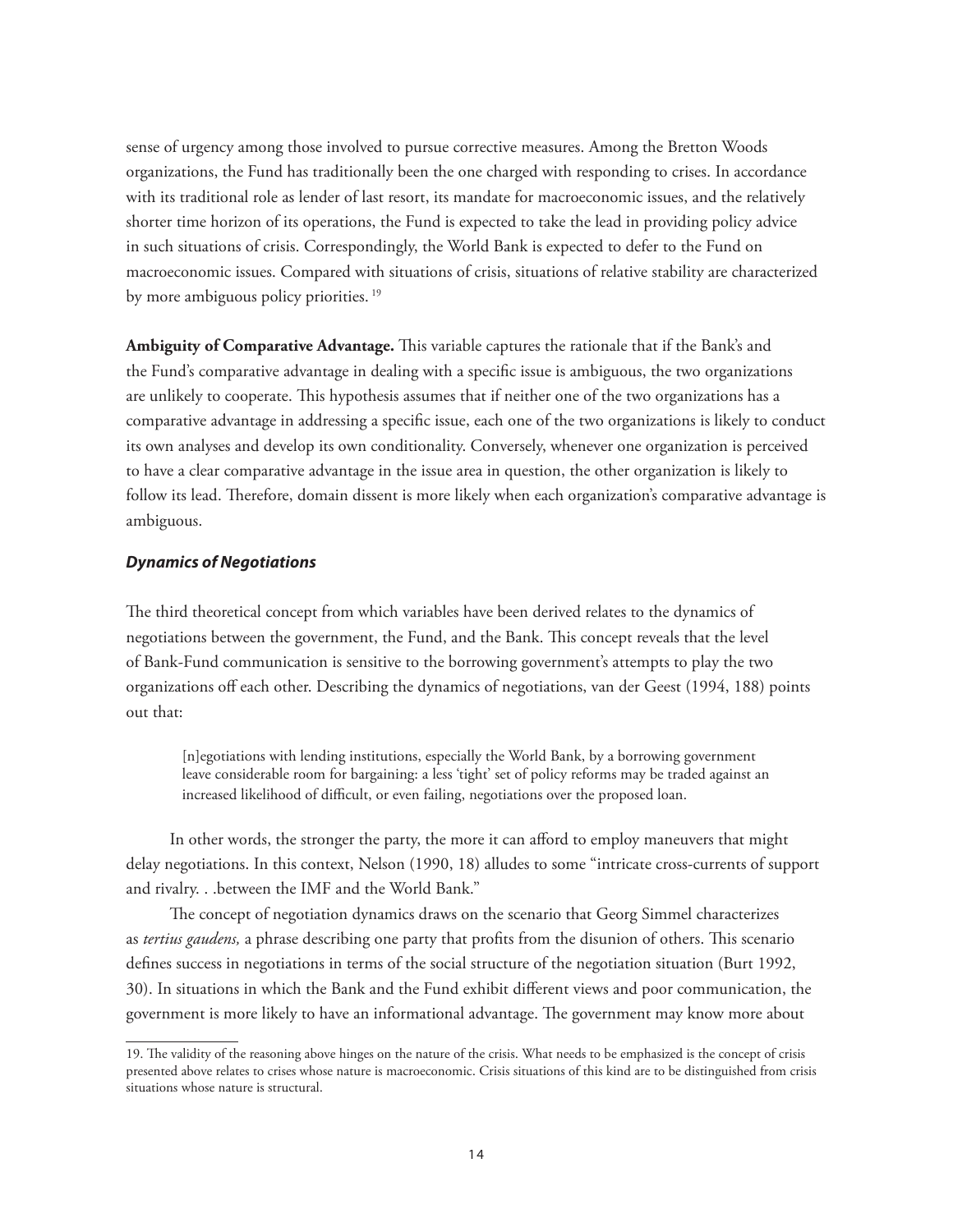each organization's stance than they know about themselves. It can broaden its room for maneuvering by deciding which information to present to each organization and whether or not it is advantageous to bring the two organizations together. Consequently, the government may build value from any disagreement the Bank and the Fund may have (Burt 1992, 34).

For the government to be able to build value from such disagreements, two conditions have to be met. First, each organization's role in advising the government with respect to a given issue must be unclear to create an opportunity for the *tertius* to broker the negotiation process by playing the two demands against each other (Burt 1992, 33). The second condition is poor communication between the Fund and the Bank. The range of the government's opportunities is inversely related to the extent to which the two organizations communicate. If the two organizations do not communicate at all, the government may present one organization with ambiguous, distorted, or even inaccurate information about the other's position.20 If, however, the two other parties become a unit (e.g., communicating and sharing a common stance) the group changes from a combination of three elements into that of just two, and the *tertius* slips from its favorable position (Simmel 1950, 160). As a result, the government has an inherent interest in pursuing a strategy of *divide et impera* by fostering competition between the two parties in order to keep them acting as different players (Burt 1992, 31).

Based on this line of reasoning, four variables have been hypothesized to affect Bank-Fund cooperation. These are the government's negotiating position, its technical capacity, similarity in each organization's relationship with the borrowing country, and the level of disagreement between the borrowing government and the two Bretton Woods organizations.

**Negotiating Position.** This variable reflects the following hypothesis: The IMF and the World Bank are more likely to cooperate in situations where the government's negotiating position is strong rather than weak. This hypothesis reflects the following reasoning: Whenever the Bank and the Fund deal with a strong government they face the risk that the government is trying to drive a wedge between them. This risk provides the two organizations with an incentive to strengthen their communication.<sup>21</sup>

For borrowing governments to be considered as having a strong negotiating position, two conditions need to be met. First, the government's authorities need to speak with one voice vis-à-vis the Bretton Woods organizations, resulting from a high level of internal coordination among its agencies. Second, the government must have enough financial breathing space that it does not urgently need disbursements on the part of the Bank and the Fund. Otherwise, the government would be reluctant to pursue any negotiating strategy that might lead to delay.

**Technical Capacity.** The Bank and the Fund are also thought to be more likely to cooperate in situations in which the government's technical capacity is weak than in situations in which the government's

<sup>20.</sup> This can be seen in the episode of crossroads in Vietnam and the episode of liberalization in Ghana as described in boxes 1 and 2, respectively (see section II for the boxes).

<sup>21.</sup> This hypothesis runs counter to what Kahler (1992, 13) suggests: He finds donor consistency inversely related to the negotiating position of the borrowing country.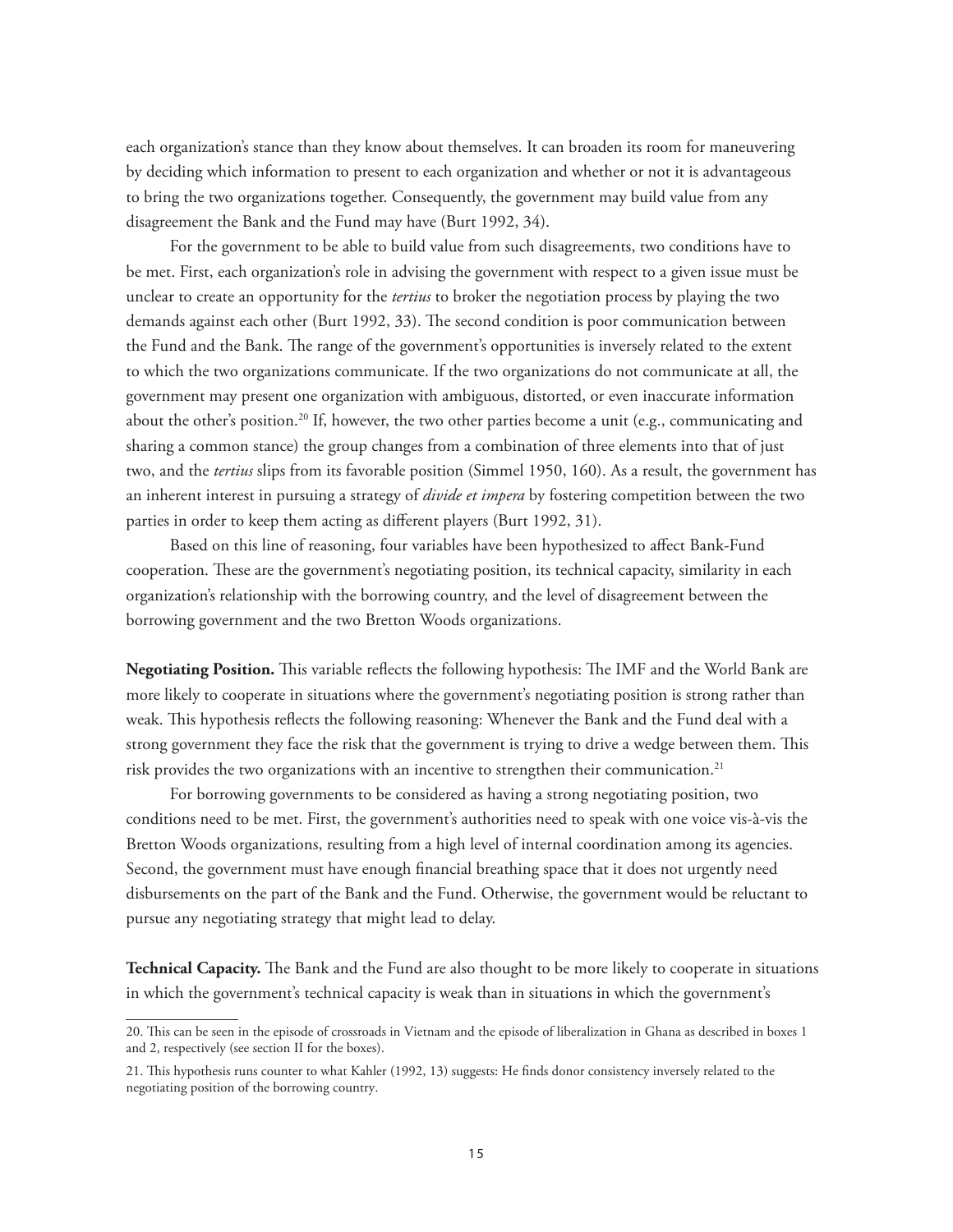technical capacity is strong. This hypothesis assumes that knowledge and technical expertise influence the outcome of negotiations (Sebenius 1992, 325). In the case of policy issues, a high level of technical capacity enables the government to probe into the underpinnings and the consistency of the Bank's and the Fund's policy recommendations. In anticipation of this possibility, the two Bretton Woods organizations are then hypothesized to increase their communication in order to ensure the consistency of their stances. The effect is similar to what happens when the Bank and the Fund face a government in a strong negotiating position during a specific episode as described above.

**Similarity of Each Organization's Relationship with the Borrowing Government.** This variable reflects the rationale that similarity in the Bank's and the Fund's relationship with the borrowing government is conducive to Bank-Fund cooperation. This hypothesis assumes that communication between the two Bretton Woods organizations suffers in situations where the government's relationship with one organization is considerably more adversarial than its relationship with the other. If the government's relationship with one of the two Bretton Woods organizations is highly adversarial, then staff members of that organization, concerned about further compromising their negotiation position, may become reluctant to share information not only with the borrowing government, but also with the other organization. In light of the fact that the Bank's relationship with borrowing governments tends to be perceived as friendlier than the Fund's relationship, this variable becomes particularly relevant.<sup>22</sup>

**Extent of Disagreement.** This variable is based on the hypothesis that the stronger the disagreement between the borrowing government and the two Bretton Woods organizations, the more likely the Bank and the Fund are to cooperate. This hypothesis assumes that whenever there is strong disagreement between the borrowing government and the Bretton Woods organizations, policy discussions are likely to remain on a rather general level—too general to address the details on which the Bank and the Fund might disagree. This reasoning is in line with what Vocke (1991, 190) suggests (i.e., that Bank-Fund cooperation is more likely the greater the resistance the two organizations face on the part of the borrowing government). By contrast, situations in which the borrowing government shares the Bank's and the Fund's general view, program negotiations are more likely to address those details on which the Bank and the Fund might disagree.

# **Conclusion**

To summarize, a total of 12 explanatory variables have been identified based on the three concepts described above. Table 3 summarizes these variables and shows that most relate to time-bound episodes.

<sup>22.</sup> Whereas the World Bank has historically been regarded as "friends of developing countries," negotiations with the Fund are often less amicable (Krueger 1997, 15). This sentiment is captured in the external review of the Fund's lending under the Enhanced Structural Adjustment Facility (ESAF): "We found the Fund's image to be rather negative at the general popular level, and even in relatively more informed circles. . . . In contrast, the Bank's image in most countries was much more favorable although the Bank was often more intrusive in the very sectors about which people complained most" (IMF 1998, 35).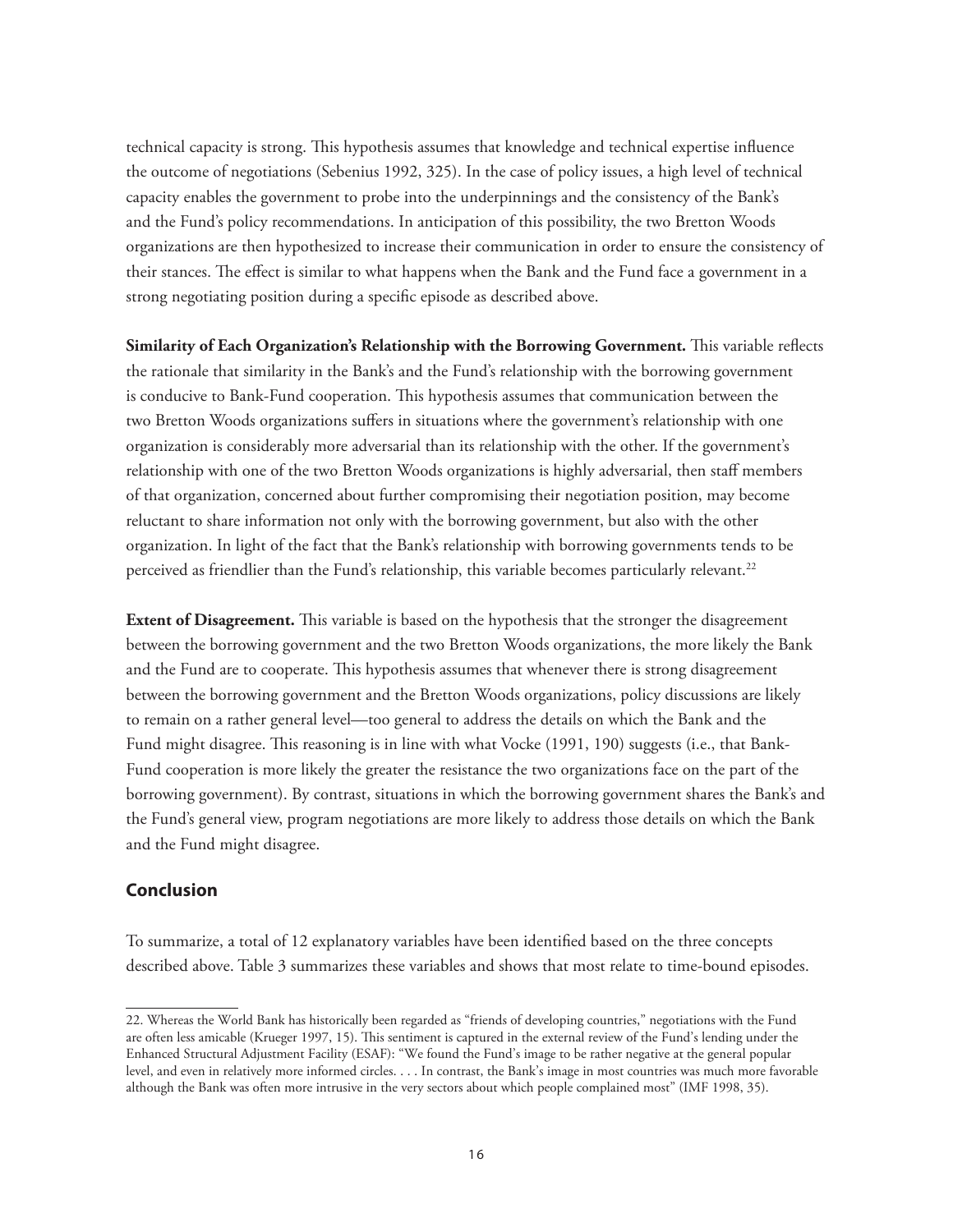Only three variables that have been identified relate to individual policy issues. The best way to think about these variables is to understand each as a condition that has been hypothesized to affect whether or not the Bank and the Fund cooperate and measured as binary variables.<sup>23</sup> As a result of this procedure, the conditions have been defined for every episode and every individual policy issue.<sup>24</sup> These data have been used as the basis for identifying the necessary and sufficient conditions of Bank-Fund cooperation. As mentioned in the introduction and described in detail in appendix B, the results of the study were analyzed using a technique called Boolean algebra for its suitability in terms of specificity and sensitivity to combinations of different conditions. The results of this procedure are discussed in the following section.

<sup>23.</sup> The variables have been coded on the basis of specific indicators, which have been defined for each variable. For definitions of these indicators, see appendix A.

<sup>24.</sup> For an example of how the value for each of the variables has been derived from the analysis of country evidence, see the interpretation of the Pakistani episode of bureaucratic rule in appendix C. For the complete analysis and interpretation of the country analysis, see Fabricius (1999).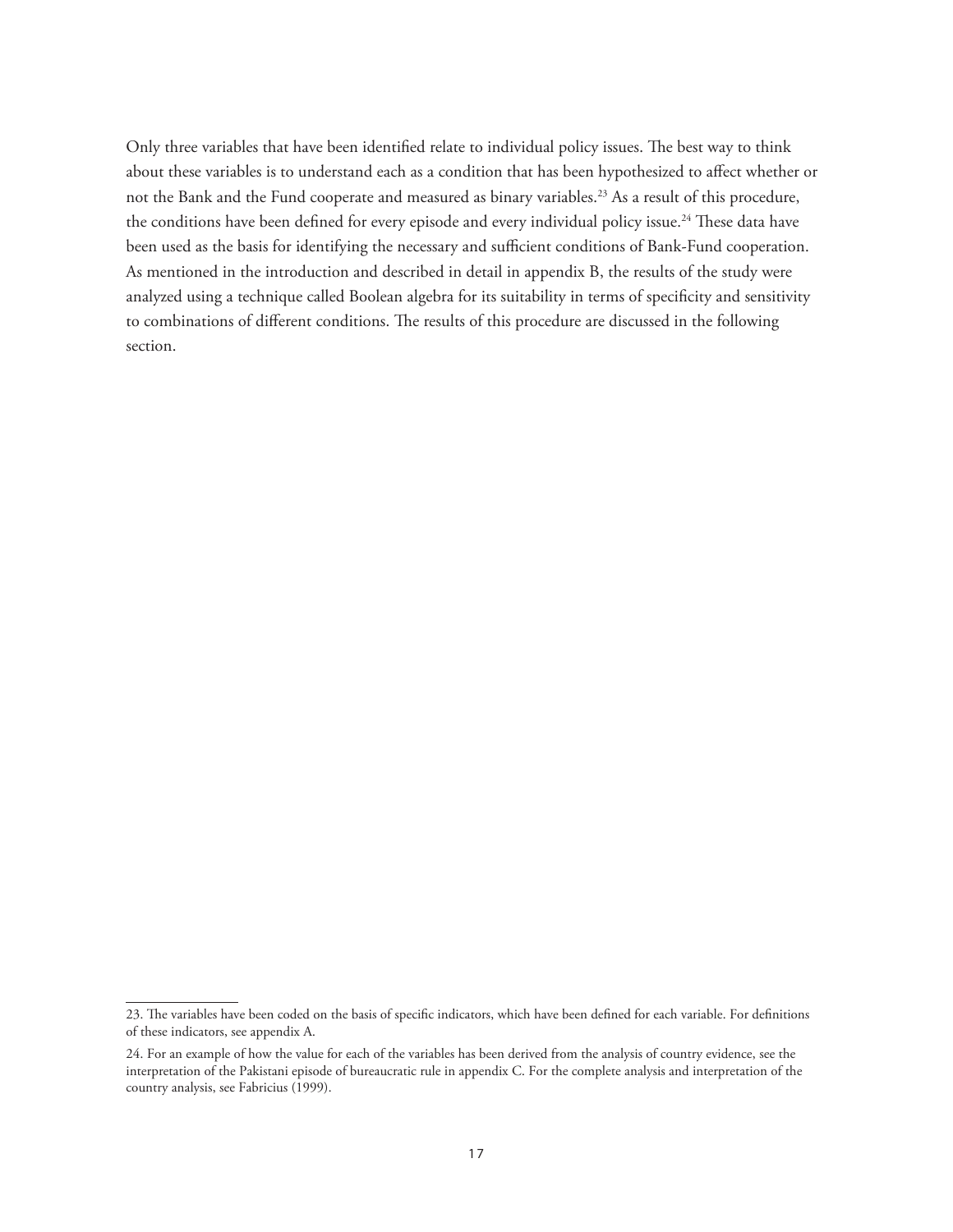| Country  | <b>Episode</b>           | Years   |
|----------|--------------------------|---------|
| Ghana    | Turnaround               | 1980-82 |
|          | Rehabilitation           | 1982-85 |
|          | Ambiguity                | 1985-87 |
|          | Liberalization           | 1987-90 |
|          | Democracy                | 1990-93 |
| Vietnam  | Opening                  | 1990-91 |
|          | Reform promotion         | 1991-93 |
|          | Crossroads               | 1993-95 |
| Pakistan | <b>Bureaucratic rule</b> | 1980-82 |
|          | Turbulent transition     | 1987-88 |
|          | Democratic take-off      | 1988-90 |
|          | <b>Deadlock</b>          | 1990-93 |
|          | New momentum             | 1993-95 |
|          | Crisis management        | 1995-96 |
| Peru     | Firefighting             | 1990-91 |
|          | Reintegration            | 1991-93 |

**Table 1 Overview of episodes**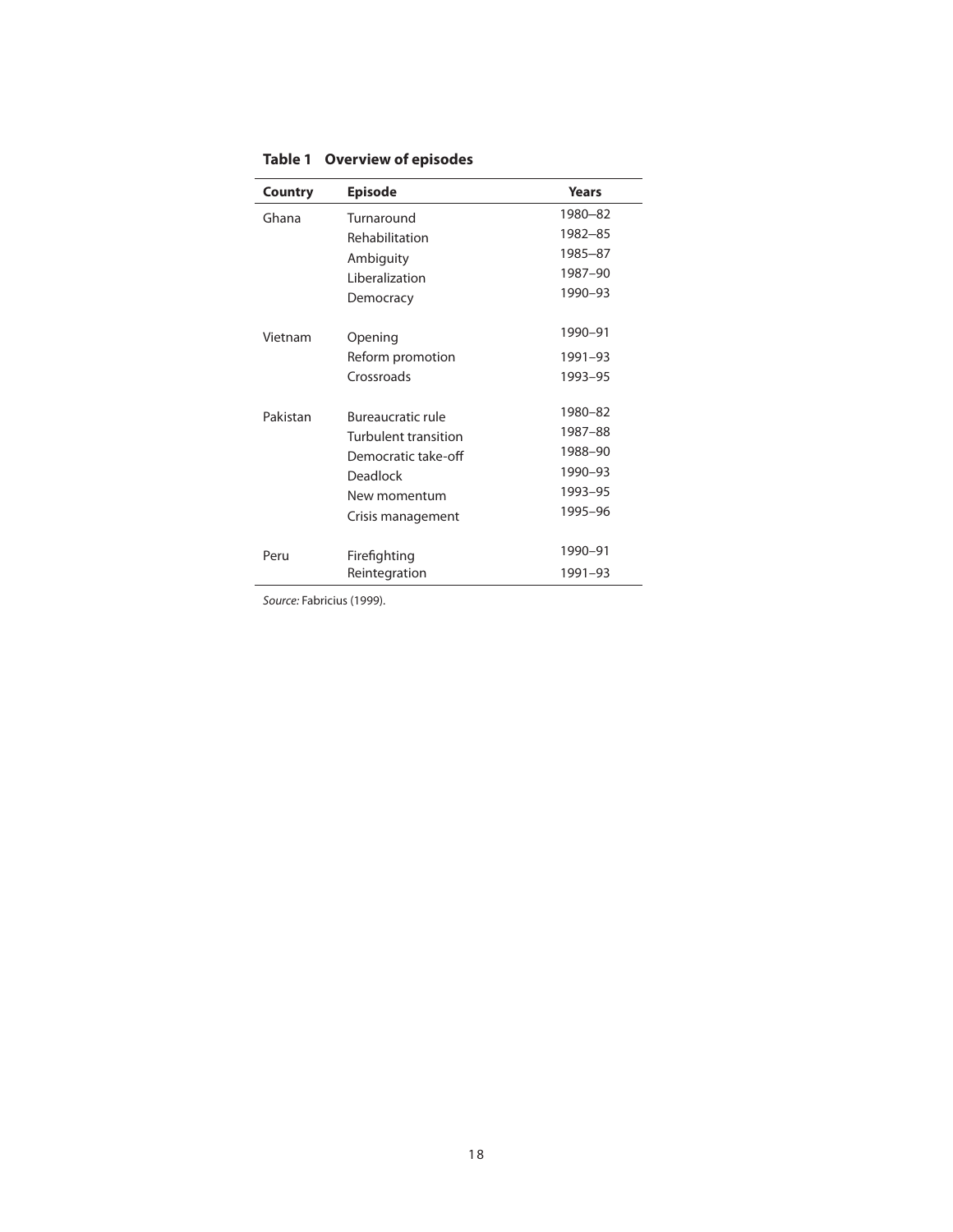| <b>Issue</b>            | <b>Episode</b>       | Country  |
|-------------------------|----------------------|----------|
| Aid                     | Democracy            | Ghana    |
|                         | Crossroads           | Vietnam  |
| Cocoa                   | Turnaround           | Ghana    |
|                         | Rehabilitation       | Ghana    |
|                         | Liberalization       | Ghana    |
| <b>Financial sector</b> | Crossroads           | Vietnam  |
|                         | Deadlock             | Pakistan |
| Fiscal                  | Ambiguity            | Ghana    |
|                         | Liberalization       | Ghana    |
|                         | Democracy            | Ghana    |
|                         | Reintegration        | Peru     |
|                         | Turbulent transition | Pakistan |
| Macro                   | Ambiguity            | Ghana    |
|                         | Liberalization       | Ghana    |
|                         | Opening              | Vietnam  |
|                         | Reform promotion     | Vietnam  |
|                         | Firefighting         | Peru     |
| Privatization           | Liberalization       | Ghana    |
|                         | Reform promotion     | Vietnam  |
|                         | Crossroads           | Vietnam  |
|                         | Reintegration        | Peru     |
|                         | <b>Deadlock</b>      | Pakistan |
| Trade                   | Ambiguity            | Ghana    |
|                         | Reform promotion     | Vietnam  |
|                         | New momentum         | Pakistan |
|                         | Crisis management    | Pakistan |
|                         |                      |          |

**Table 2 Overview of issues**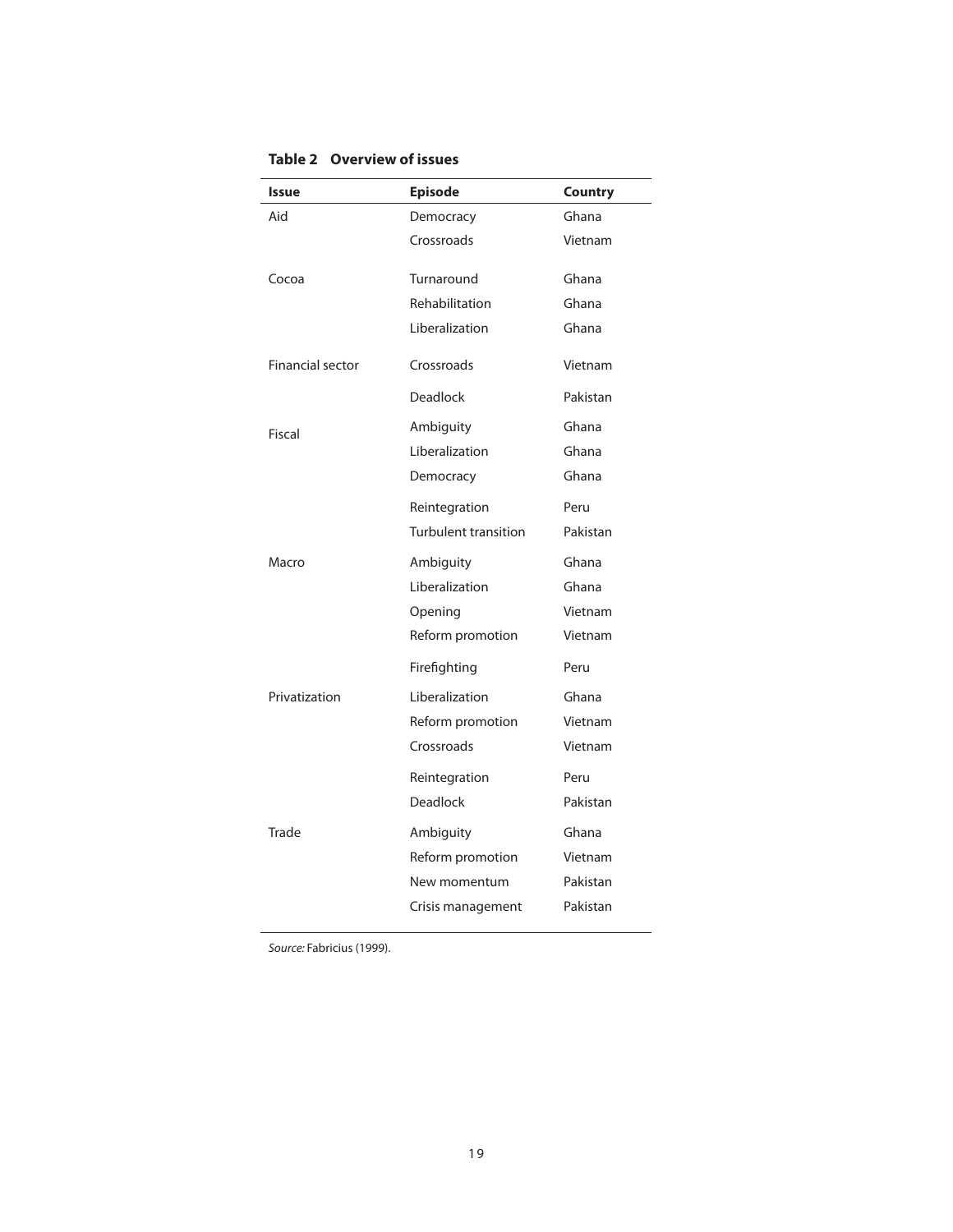|                            |                                                                       | <b>Unit of analysis</b> |                           |  |  |  |
|----------------------------|-----------------------------------------------------------------------|-------------------------|---------------------------|--|--|--|
| Concept                    | <b>Variable</b>                                                       | <b>Episodes</b>         | <b>Issues</b>             |  |  |  |
| Structural similarity      | Similarity of operational styles                                      | x                       |                           |  |  |  |
|                            | Similarity of resident mission arrangements                           | X                       |                           |  |  |  |
|                            | Personal friction between senior staffs                               | x                       |                           |  |  |  |
| Domain consensus           | Domain consensus                                                      | X                       |                           |  |  |  |
|                            | Agreement on cooperation at the operational level                     | X                       |                           |  |  |  |
|                            | Similarity in each organization's exposure to borrowing country       | X                       |                           |  |  |  |
|                            | Sense of economic crisis                                              | X                       |                           |  |  |  |
|                            | Ambiguity of comparative advantage                                    |                         | X                         |  |  |  |
| Dynamics of<br>negotiation | Negotiating position of government                                    | X                       |                           |  |  |  |
|                            | Technical capacity of government                                      |                         | $\boldsymbol{\mathsf{X}}$ |  |  |  |
|                            | Similarity of each organization's relationship with borrowing country | X                       |                           |  |  |  |
|                            | Extent of disagreement between government and Fund/Bank               |                         | X                         |  |  |  |

# **Table 3 Overview of explanatory variables**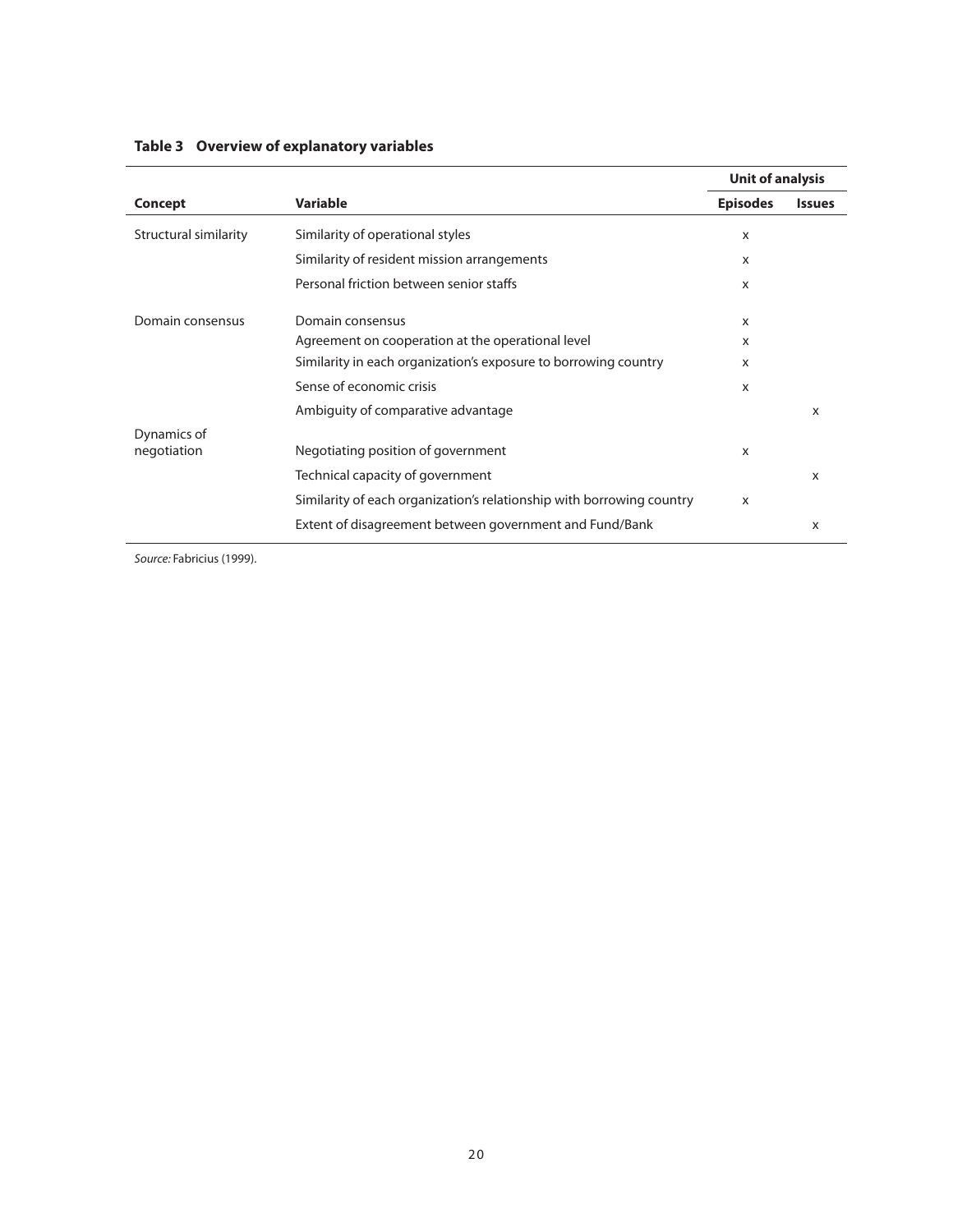

 **Figure 1 Episodes of Ghana** 

EFF=Extended Fund Facility; ESAF=Enhanced Structural Adjustment Facility; SAF=Structural Adjustment Facility; SBA=Stand-by Arrangements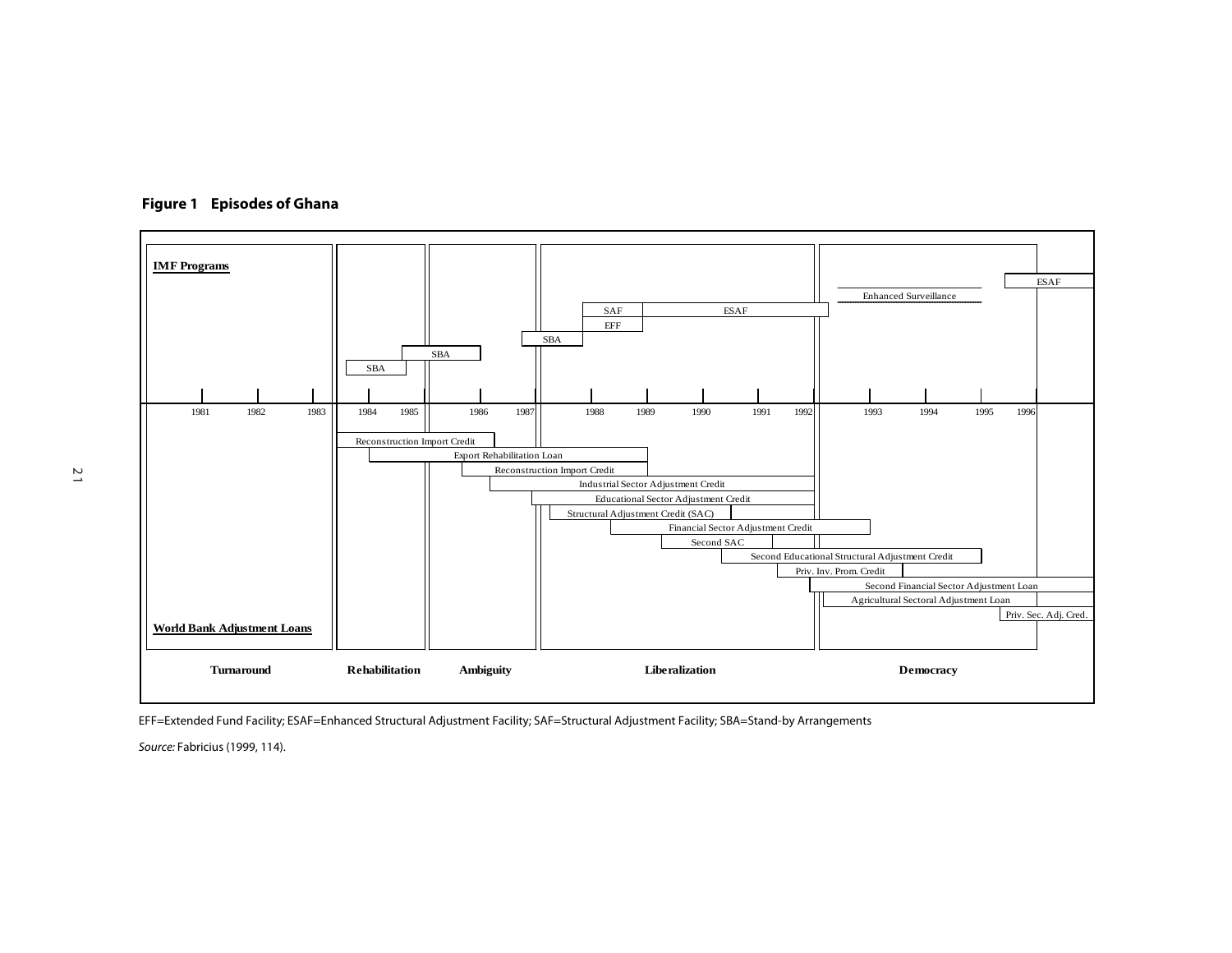



A = Agreement of cooperation on operational level

 $C =$  Cooperation between the Bank and the Fund

- G = Extent of disagreement between government and Bank/Fund
- I = Similarity in each organization's exposure to borrowing country
- $M =$  Similarity of resident mission arrangements
- N = Negotiating position of government
- O = Similarity of operational styles P = Personal friction between senior staffs
- R = Similarity of each organization's relationship with recipient country
- $S =$  Sense of economic crisis
- $T = Technical capacity of government$
- $U =$  Ambiguity of comparative advantage

D = Domain consensus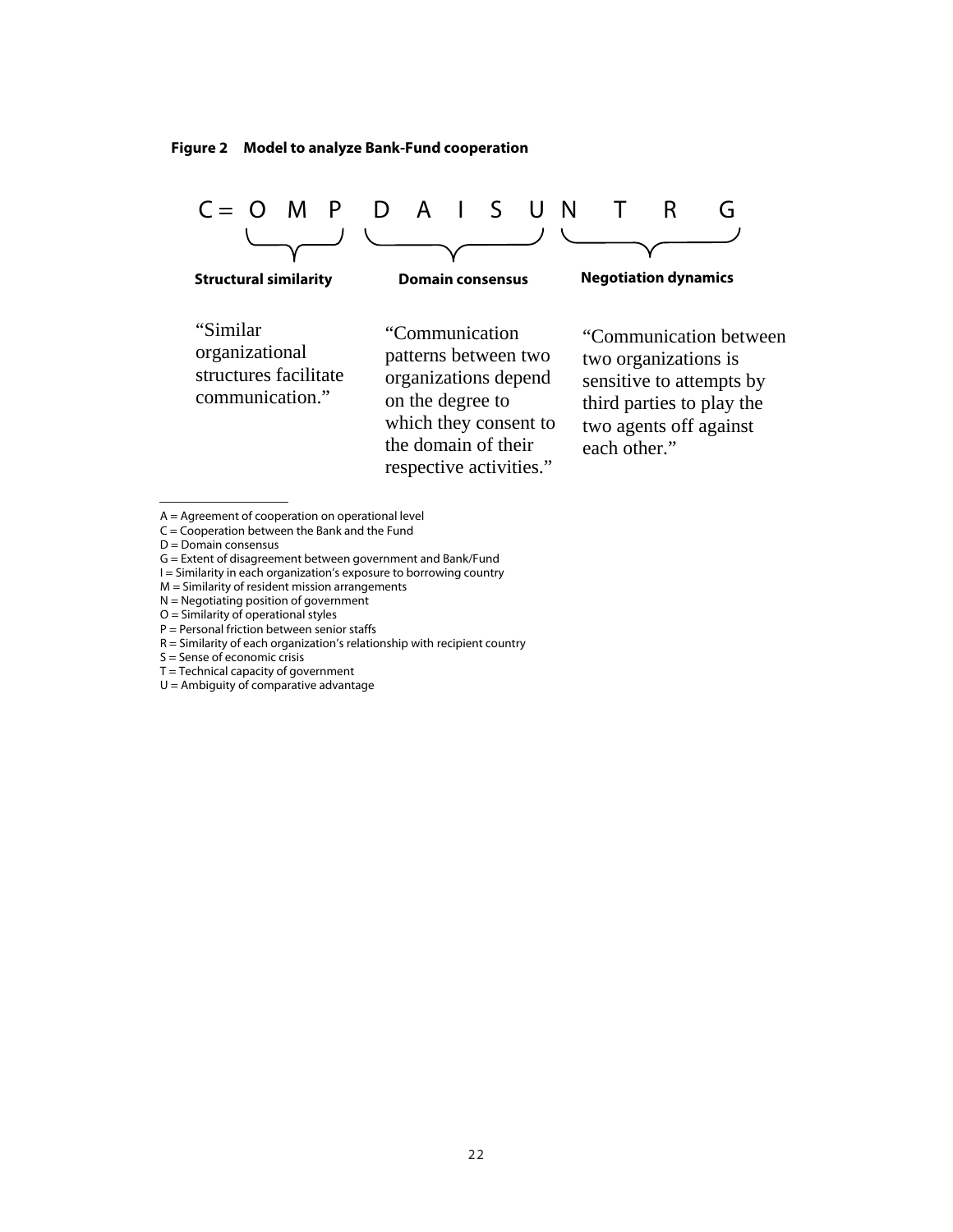# **II. CONDITIONS OF BANK-FUND COOPERATION AND POLICY IMPLICATIONS**

# **Country Evidence**

Employing the variables described in the preceding section, the study examined the conditions under which the Fund and the Bank spoke with the same voice vis-à-vis four borrowing country governments over a span of 16 years. Table 4 summarizes the country research by presenting the episode-specific variables for the 16 episodes identified for the study. The column with the heading "C" shows whether the Bank and the Fund were found to be cooperating. The rest of the columns present the specific conditions that were either present or absent in each episode. All the conditions hypothesized to explain Bank-Fund cooperation are shown to vary across observations and most across episodes, though some variables (i.e., personal friction [P] and sense of economic crisis [S]) showed little variation. Concerning Bank-Fund cooperation, column C shows that the Bank and the Fund were found to cooperate in 10 (or 63 percent) of these episodes with at least one episode of cooperation and noncooperation occurring per country.

What table 4 shows for the various episodes, table 5 shows for individual policy issues, offering evidence of the differences in Bank-Fund cooperation grouped across seven main policy areas.<sup>25</sup> The table shows that regarding fiscal policy, the Bank and the Fund cooperated in only one out of five cases. For both privatization and macroeconomic policy, the Bank and the Fund cooperated in three out of five cases. Instances of inconsistency have also been encountered in financial sector reform, trade policy, and cocoa policy. Aid coordination is the only issue area in which no instance of noncooperation has been found. Overall, the Bank and the Fund were found to have cooperated on 15 of the 26 policy issues observed. Hence, the likelihood of cooperation (in this limited sample) for individual policy issues is roughly similar to the likelihood of cooperation found for various episodes (58 percent). Taken together, the data presented in these two tables provide the basis for identifying the conditions under which the Bank and the Fund cooperate and fail to cooperate, respectively.

### **Results of the Analysis**

The formal analysis yields a picture of remarkable consistency.<sup>26</sup> Whether or not the Bank and the Fund cooperate has been found to depend on two conditions: similarity in the Bank's and the Fund's operational styles (O) and domain consensus (D). These two conditions are highly correlated. That is, whenever the Bank and the Fund operate in similar styles, domain consensus often exists. Furthermore, whenever the Bank and the Fund exhibited similar operational styles (and there was domain consensus),

<sup>25.</sup> Readers will notice that table 5 contains the same variables as table 4 since each issue falls into one of the episodes presented in the latter. The tables differ, however, in that table 5 includes the additional issue-specific variables, i.e., ambiguity of the two organizations' comparative advantage (U), the government's technical capacity (T), and the extent of disagreement between the government and the Bank/Fund (G).

<sup>26.</sup> For details of the formal analysis, see Fabricius (1999, 495–529).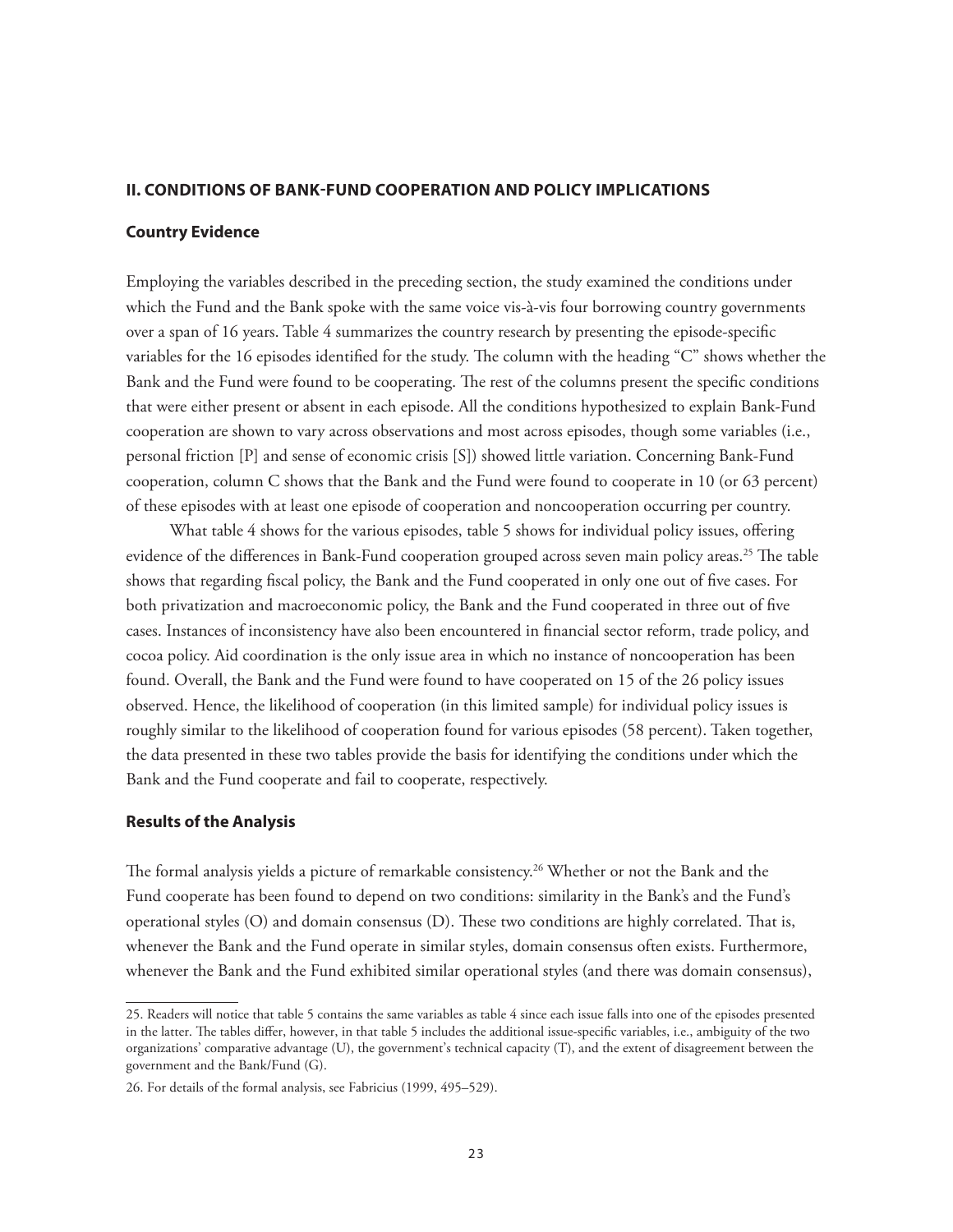they presented consistent policy stances. Conversely, the Bank and the Fund took different stances whenever their operational styles differed and domain dissent was present.<sup>27</sup> Once these conditions are taken into consideration, none of the other variables show any significant correlation with Bank-Fund cooperation. Given the prominent importance of domain consensus and similarity in operational styles, the following section will examine these two conditions in more detail.

# *Domain Dissent*

As mentioned above, domain consensus denotes whether the staff members of one organization approve of the scope of the other organization's activities. Disapproval leads to domain dissent and corresponds to what is usually referred to as "turf battle." As shown in tables 4 and 5, domain dissent has been found in five episodes and five issues. The contextual evidence collected for each of the four countries allows us to identify four drivers of domain dissent.

The first driver of domain dissent relates to the individuals involved. The reason, as supported by the evidence of this study, is that in many cases, information exchange has been subject to the decisions of individuals. Furthermore, the study found only a few instances in which the exchange of information between the Bank and the Fund could be characterized as institutionalized.28 Instead, Bank-Fund interaction depends highly on the preferences and personal styles of individuals. Personal preferences seemed to guide whether or not individual staff members decided to go out of their way in order to seek consultations with their counterparts. For some individuals, reaching an agreement with their counterparts across 19th Street ranked fairly high on their agenda. For others, it did not—and therefore, agreements did not happen. Interviews and country research carried out for the study found no evidence that failure to cooperate with the Fund/Bank) would hurt a Bank/Fund staff member's standing in his/her organization. This observation suggests that the capability to establish working relationships across the two organizations has not sufficiently entered the set of performance criteria which influence personnel decision making.

Highlighting the important roles individuals can play in determining domain dissent, evidence from the study shows situations in which turnover in a key operational position led to a shift from domain consensus to domain dissent (and vice versa). For example, table 4 shows that in the case of Vietnam the transition from the episode of reform promotion to the episode of crossroads was accompanied by a change from domain consensus to domain dissent. As documented in box 1, this shift

<sup>27.</sup> As shown in table 4, the Peruvian episode of reintegration is the only episode in which the Bank and the Fund did not cooperate in combination with domain consensus. In all other observations, domain consensus was accompanied by cooperation between the Bank and the Fund. This finding may reflect the specific nature of this episode (Fabricius 1999, 468–78). Alternatively, however, it may result from differences in the quality of information that was taken into consideration in coding the individual variables. Compared with other episodes, the Peruvian episode of reintegration was characterized by more limited access to key staff members of the Bank and the Fund as well as by shorter interviews. This may have led to measurement error.

<sup>28.</sup> This corresponds to the findings of the external evaluation of the Fund's ESAF programs during the same time period of the study: "Our sense is that in spite of the progress that has been made in the past few years in forging harmony in Fund/Bank relations, too much still depends on personalities" (IMF 1998, 58).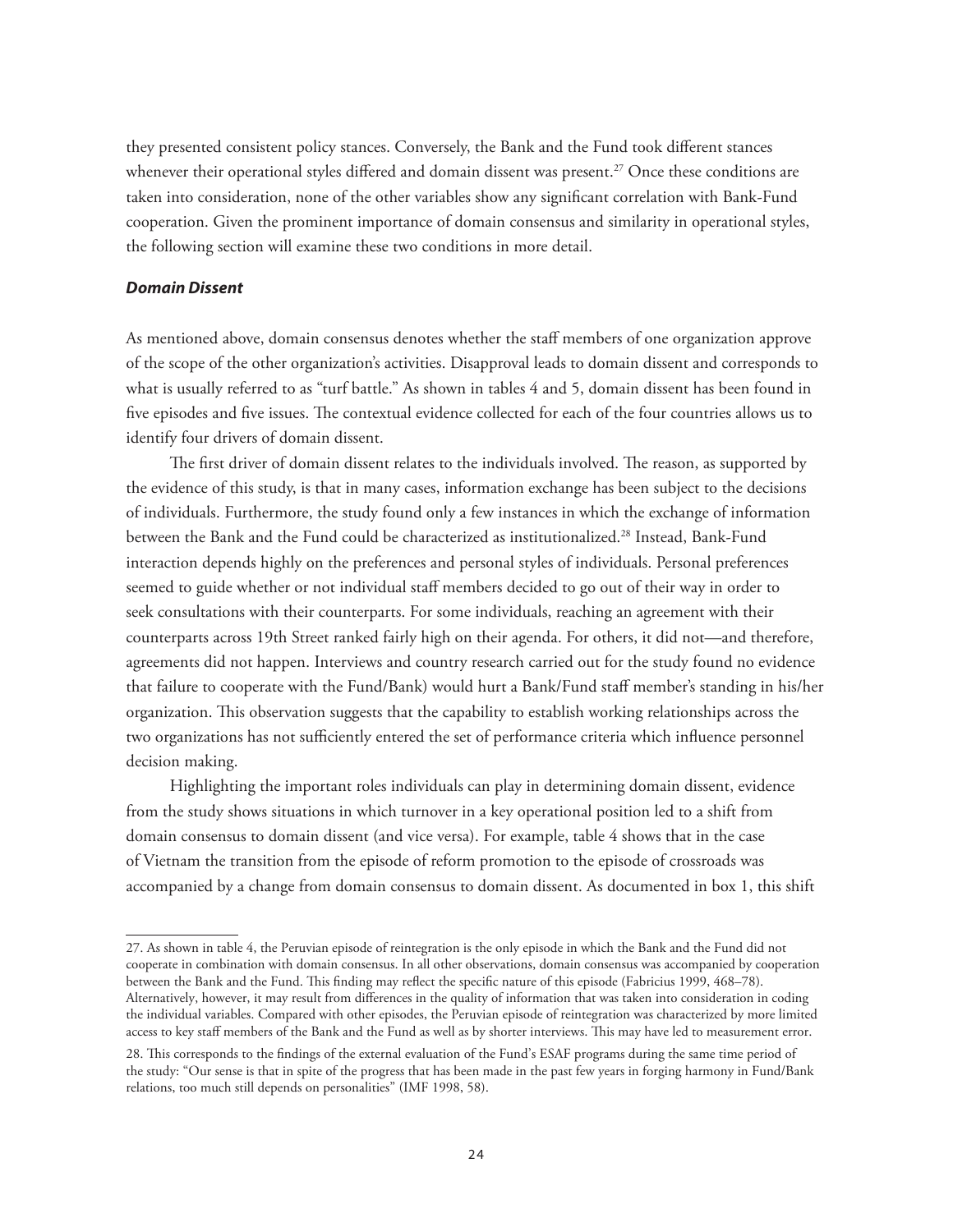#### **Box 1 Individuals make a difference: The Vietnamese episode of crossroads**

The episode of reform promotion (1994–96) in Vietnam which preceded the episode of crossroads (1996–97) was characterized by efforts on the part of both the Bank and the Fund to further advance the economic reform process which began in the 1980s. The Bank's and the Fund's operations were highly interdependent not only with respect to monetary policy but also with respect to fiscal policy. Staff members of the two organizations engaged in various modes of communication, including meetings between the staff members of the two organizations and joint missions. During this episode, the two organizations exhibited domain consensus and consistent policy stances regarding all policy issues in which they were simultaneously engaged (see table 4).

Both consistency and domain consensus disappeared in the subsequent episode of crossroads. The shift was due to break downs in communication resulting from a changeover in Bank staff. Staff members who had held key positions for several years left their division. In particular, the Bank's new country director took an active interest in managing the Bank's operations in Vietnam which contrasted to the laissez-faire attitude of his predecessor. In the opinion of one interviewee, document sharing during the episode of crossroads became "too much subject to personality, not institutionalized enough." Although no case of personal friction was detected, the relationships between key staff members in both organizations' country teams came to be less cordial than the relationships between their predecessors. One staff member pointed out that after the change in each organization's team, "some chemistry ha[d] to be built up again."

The staff changes also contributed to inconsistencies in the policy stances of the two organizations. The Bank and Fund staffs stopped going out of their way to ensure that they were speaking with one voice vis-à-vis the Vietnamese government. One senior staff member of the Bank expressed this as follows:

It is quite normal to have professional disagreements once different economists work on something. . . . Sometimes it is important to disagree—as long as that does not lead to friction. And sometimes, it may be beneficial to the government to get different opinions; then they can better see what the issues are.

In the light of this attitude the two organizations started to operate in parallel rather than in concert. According to one interviewee, there was some "confusion over the Bank's and the Fund's mandates." The crossroads episode demonstrates how a change in personnel can be at the heart of shifts from domain consent to domain dissent and inconsistencies.

Such a break down in communication appears to have opened the two Bretton Woods organizations up to more than just disagreement. In the episode of crossroads, the government seemed to make efforts to broaden its room for maneuver by exploiting what seemed to be a declining level of communication and coordination between the Bank and the Fund. More specifically, the government explicitly requested the Bank's opinion on interest rate policy despite the fact that the Fund had traditionally taken the lead in this area. Rather than deferring to the Fund, the Bank's country team developed its own recommendation on interest rate policy which differed from the Fund's. Whereas in previous episodes, the two organizations reconciled these differences of opinion among themselves, they surfaced once the communication between the Bank and the Fund deteriorated.

can be attributed primarily to the attitude of the incoming senior staff members. Clearly, if the process of consultation between the Bank and the Fund on Vietnam had been institutionalized, turnover in a key position would not have triggered such a shift.

The second driver of domain dissent is turf sensitivity. Although individuals have been shown, as in the case of Vietnam, to foster domain dissent, individuals also face limits in the extent to which they can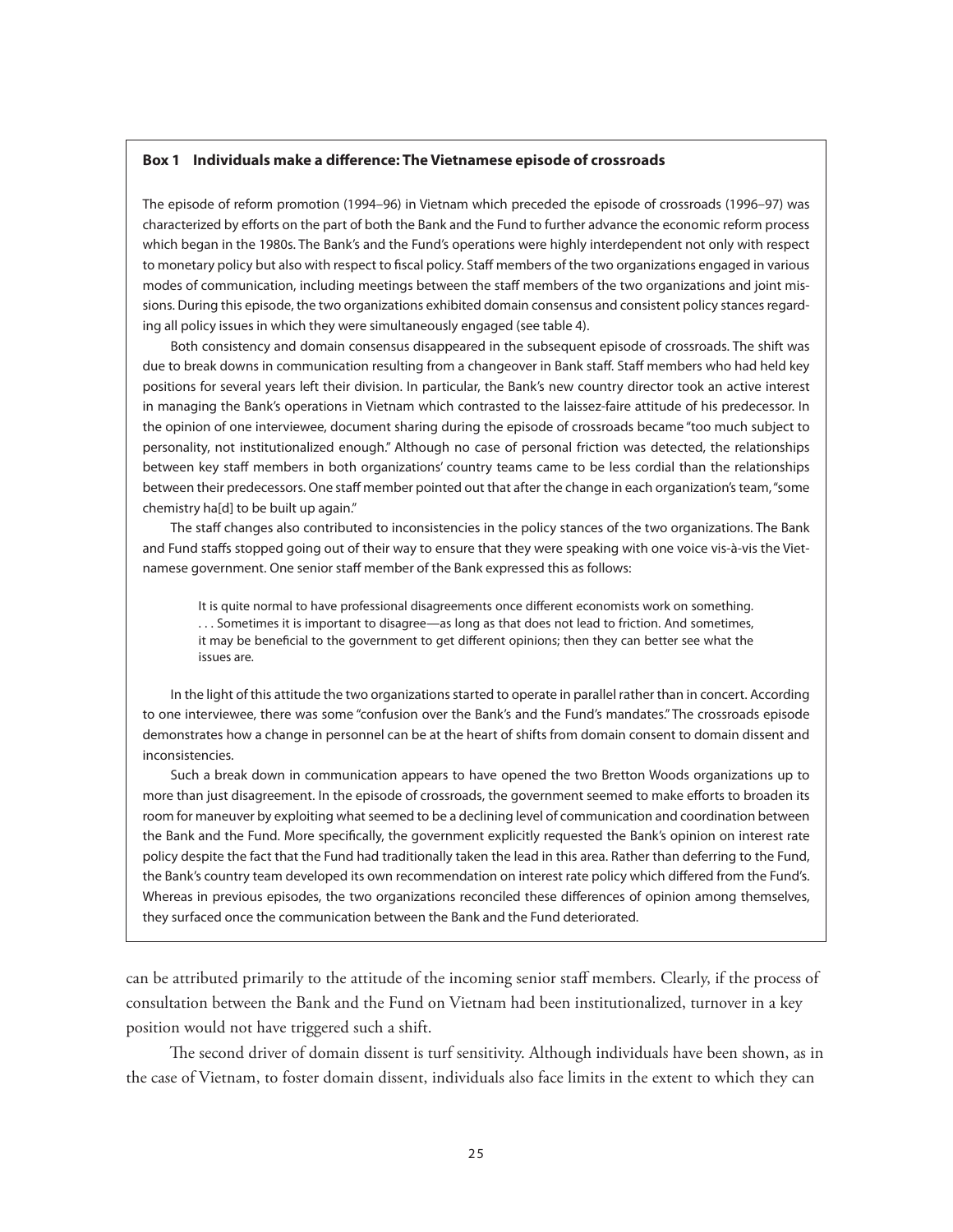set the tone of Bank-Fund cooperation. Such limitations can result from guidance by senior managers, presence of career incentives, and what is often vaguely referred to as "organizational culture." In several episodes during the study, strong turf sensitivity and resulting protectionist stance was found to lead to domain dissent. It is worth emphasizing that, when found, this turf sensitivity occurred exclusively among individuals in the Fund and never on the part of the Bank. The Fund's sensitivity seemed to be highest with respect to matters of macroeconomic and exchange rate policy. This impression is in line with the findings of an external evaluation of Fund programs in low-income countries: Commenting on some complaints among Bank staff, the report states that "Fund staff are often cast in an inflexible mold by their briefing papers and mandates, and are much to quick to plead jurisdiction and turf when differences arise" (IMF 1998, 58).

The third driver of domain dissent is operational redundancy between the Fund and the Bank. As shown in table 5, domain dissent was only encountered in three policy areas, namely macroeconomic policy, fiscal policy, and financial sector reform. For other policy areas (i.e., privatization, agricultural policy, trade policy, and aid coordination) no single instance of domain dissent was encountered. It is important to note that in each of the policy areas where domain dissent was observed, the Bank and the Fund carried out independent assessments and came to independent conclusions about the stance to be taken vis-à-vis the borrowing government. This observation suggests the following: If there been a clear division of labor in place and had only one organization analyzed the issue in question, domain consensus would have been more likely.

The fourth driver of domain dissent is not internal to the Bank and the Fund, but part of the country setting in which they operate. The evidence suggests that at least to some extent, domain dissent is driven by the negotiation strategy of borrowing governments. In four out of five cases of domain dissent, the negotiating position of the borrowing government was strong. Contextual evidence also confirms this relationship: At times, borrowing governments (e.g., the Vietnamese government) demonstrated a remarkable skill in driving a wedge between the two organizations. Such evidence rejects the initial hypothesis regarding technical capacity and confirms Miles Kahler's (1992, 113) finding that donor consistency is inversely related to the bargaining capacity of the borrowing country.<sup>29</sup>

Whereas these four drivers explain the emergence of domain dissent, they fail to explain all cases of Bank-Fund inconsistency. Table 5 shows various policy issues for which the Bank and Fund did not experience domain dissent yet still took different stances. For example, such a situation applies to wage policy in the Ghanaian episode of ambiguity, tax policy in the Peruvian episode of reintegration, and matters of privatization in the Vietnamese episode of crossroads. At first glance, these observations might contradict the results presented above (i.e., the finding that Bank-Fund consistency has always been found associated with domain consensus). Instead, these observations reflect a particular feature of domain dissent: It is contagious and can spill over from one issue area to another. This spill-over effect is hardly

<sup>29.</sup> Note that this does not support the conclusion that a strong negotiating position on the part of the borrowing government *necessarily* leads to inconsistency between donors. In three out of the four sample countries—Pakistan, Vietnam, and Ghana there were episodes in which the Bank and the Fund were consistent, despite the government's strong negotiating position.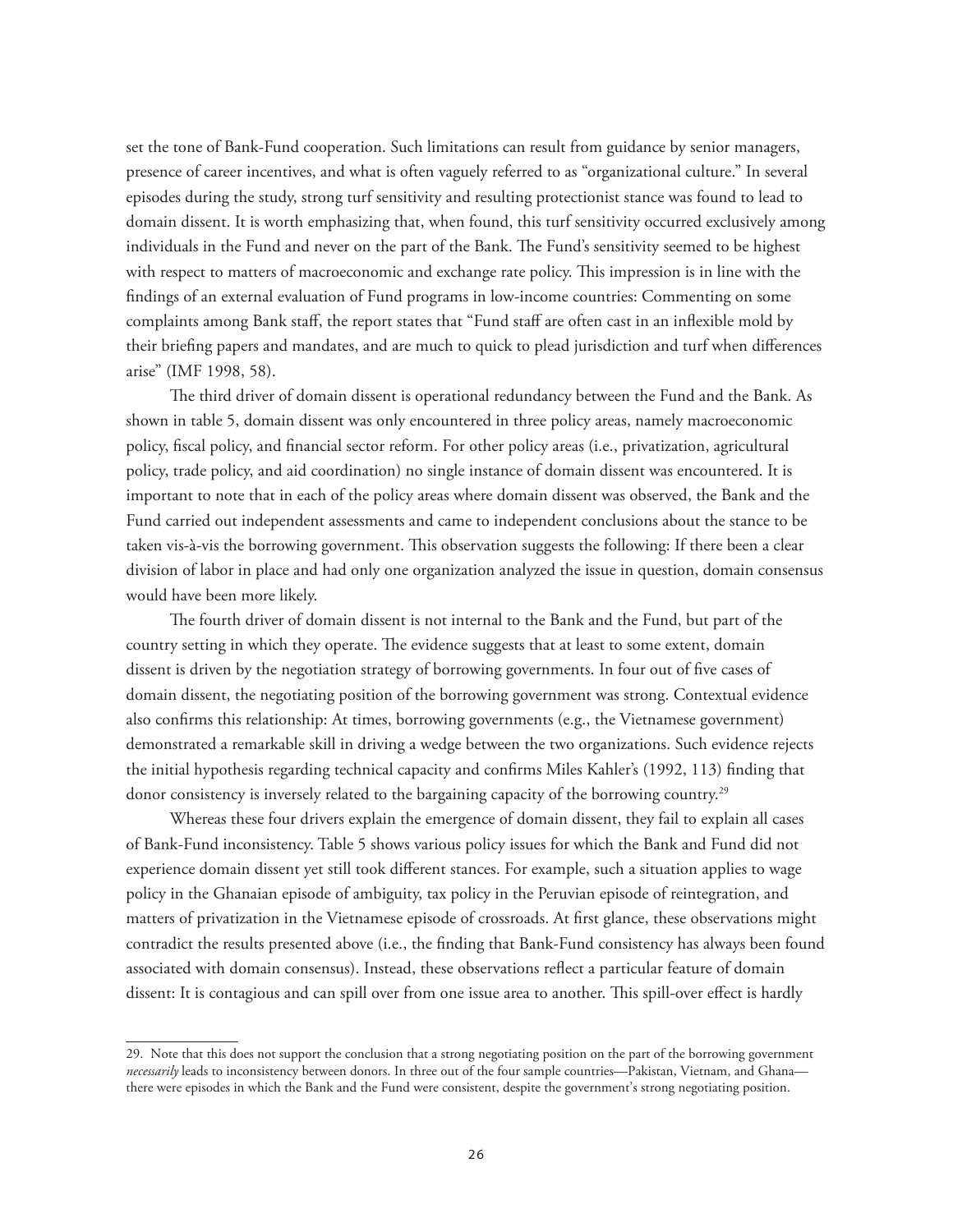#### **Box 2 Organizational consistency in the case of liberalization in Ghana**

During the Ghanaian episode of liberalization (1987–90), the area of overlap between the Bank and the Fund increased, particularly in the area of macroeconomic policy. Throughout the episode, the Fund's country team took issue with the advice the Bank provided to the government on matters of macroeconomic policy. As one Fund official put it, the Fund's country team felt "irritated" and "annoyed" by the Bank's interest in macroeconomic issues. Furthermore, there is strong evidence suggesting that staff members of the Fund were reluctant to share information with their Bank counterparts in order to defend the Fund's leadership on macroeconomic issues. One staff member of the Fund described this attitude as follows: "We shared some information, but we did not want to get their comments; only their endorsements. We felt that the Bank should not worry about these issues."

The ensuing turf battles led to greater break downs in communication between the two organizations. Fund staff was concerned that insights in ongoing discussions of exchange rate policy would not be kept confidential if Bank staff participated in the Fund's meeting with the government. Therefore, Fund staff made every effort to schedule meeting times in a way that Bank staff could not participate (e.g., by scheduling parallel meetings of little importance that Fund staff strongly recommended their Bank counterparts to attend).

Contributing to difficulties in the Bank's and the Fund's relationship during this episode were the differences in intraorganizational consistency. The issue of civil service reform during this episode provides an example. The Bank and the Fund agreed that Ghana's civil service needed reform. However, the Bank's senior management did not support the preliminary agreement that the Bank's country team had negotiated. This disagreement reflected the fact that the wage bill, as proposed by the Bank's country team, would have exceeded the fiscal target the IMF had negotiated with the government. After discussions between senior staff of both organizations—on the level of the Bank's vice president for operations and the Fund's deputy managing director—the Bank's senior management decided that the civil service reform had to be consistent with the Fund's fiscal targets. The Bank's field staff, however, felt that Washington management yielded to the Fund for reasons other than the technical merits of the Fund's position. As one member of the Bank's staff put it, "the Bank's management was not prepared to back their economists." Given the weakness of the Bank's country team, not only the government but also the Fund's country team preferred to deal with the Bank's senior manager. Against this background, it is not surprising that recommendations the Bank's country team presented to the government differed from those of the Fund's team.

During this episode, the government held such issues like civil society reform as lower-priority than the Bretton Woods organizations and seemed to benefit from inconsistency between the two organizations. One member of Ghana's Economic Management Team said that "there were some things we would not have achieved if the two organizations had cooperated more closely." Reflecting the government's strategic management of its relationship with the Bretton Woods sisters, another Ghanaian official stated, "With the IMF and the World Bank, it is like in boxing: You want to be close to your adversary." As such, Bank-Fund inconsistencies broadened the government's room for maneuver and made it easier for the government to pursue its own preferences.

surprising given the way the Fund and the Bank work. In many instances, the same individuals work on various issues. Hence, once domain dissent emerges in one issue area it may lead staff members to become more reluctant to share information not only in this area, but also in other areas.

# *Different Operational Styles*

In addition to the drivers mentioned above, domain dissent also seems to have been driven by another factor measured as a separate variable, namely the differences in the two organizations' operational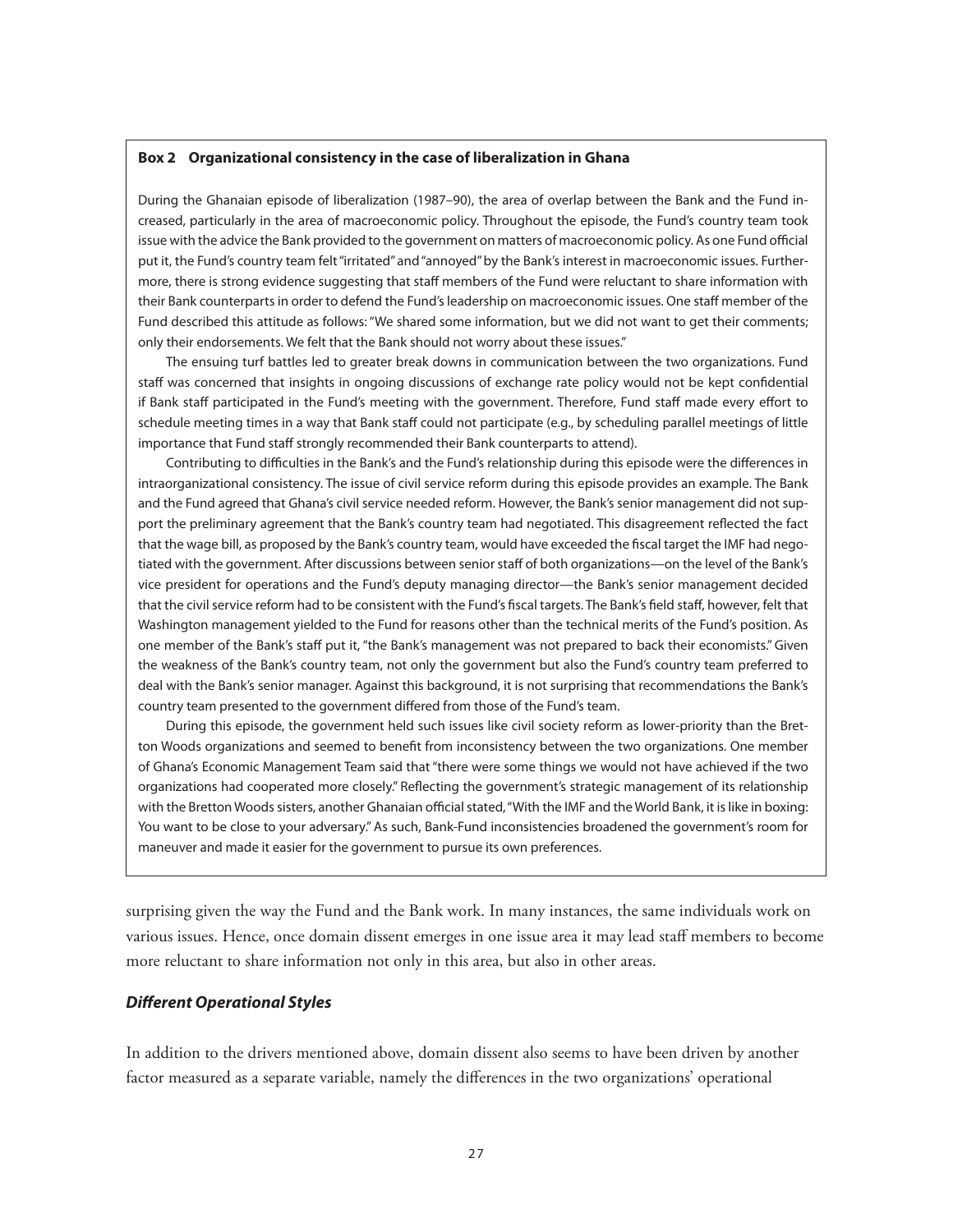styles. Taking a closer look at the research, this variable was measured on the basis of the following three indicators: similarity in the degree of staff turnover, similarity in the degree of intraorganizational consistency, and similarity in the two organizations' operational speed.<sup>30</sup> As shown in table 6, differences in the degree of staff turnover have been the most frequent indication of different operational styles.

Compared with domain dissent, differences in the Bank's and the Fund's operational styles show an important difference: As mentioned above, domain dissent was primarily driven by the attitude of Fund staff as there was no single incidence of Bank staff disapproving of the scope of the Fund's operations. Concerning different operational styles, the opposite applies: Variation stems from differences primarily in Bank operational consistency, speed, and staff turnover across countries. The Fund, however, demonstrated remarkable consistency in operational style geographically and over time.

Based on the contextual evidence, the study identified three channels of transmission through which different operational styles contribute to inconsistency. First, higher staff turnover rates in the Bank compromised professional relationships and communication patterns needed to ensure consistency. High levels of (perceived) staff turnover (as expressed in the course of interviews with the Bank's counterparts in the Fund as well as within the government) often led to the impression of rupture in the Bank's working relationship with others. Country evidence showed that productive working relationships often eroded due to insufficient briefing of incoming staff and/or confidence between counterparts being lost amidst high turnover rates. On the other hand, the Fund's more centralized decision-making structure and greater emphasis on protecting institutional memory meant that even where turnover existed, perception of rupture and setbacks was that much smaller.

The second channel operates via different levels of intraorganizational inconsistency. For example, the research found that the Bank's representatives in borrowing countries often presented a different view than the Bank's senior management in Washington. Whenever the Bank sent different signals, it may have led to some frustration on behalf of the Bank's counterparts since it can foster doubts as to whether the Bank's mission in the field (or its resident mission) represents the view of the organization.<sup>31</sup> The Fund, in contrast, pays substantial attention to ensure that its staff members present a unified and consistent message to the outside world. The authority to speak on behalf of the organization to outsiders—whether member countries or the public at large—is subject to strict rules and usually reserved for senior staff members. Before any statement is made, a comprehensive (some say, somewhat excessive) system of iterative reviews ensures that it is consistent with the organization's view.<sup>32</sup> As a result of this difference,

<sup>30.</sup> In coding this variable, positive evidence for at least one of these three indicators has been considered sufficient to consider the two organizations' operational styles as different.

<sup>31.</sup> This sense of frustration has been described in the external evaluation of the Fund's programs for Vietnam by stating that "the asymmetry in the level of authority exercisable by Bank and Fund resident missions—Bank resident missions have greater decision-making authority than Fund resident representatives—makes it difficult to conduct proper dialogue on, and coordinate, policy discussions in the field as conflicts often have to be deferred to Washington" (IMF 1998, 95).

<sup>32.</sup> This high level of intraorganizational consistency has important implications for the autonomy the Fund's country teams enjoy once they are "on mission" in the field: Before the mission leaves Washington, various departments in the Fund agree on a mission brief that lays out the purpose of the mission at a considerable level of detail. For more details on the Fund's internal processes of review and control, see Harper (1998).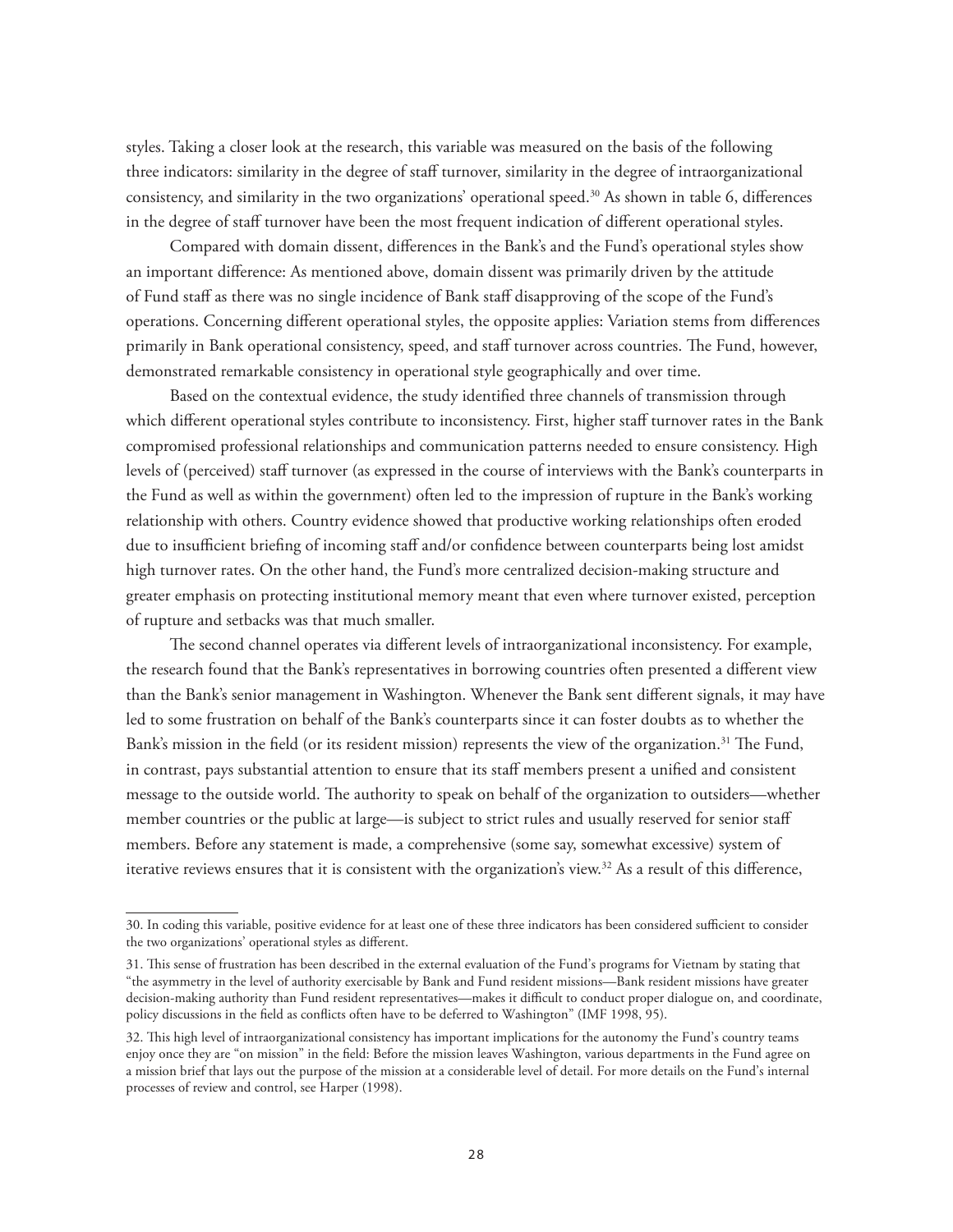Fund staff became reluctant at times to treat the Bank's missions in the field as counterparts. An example of this dynamic was found during the Ghanaian episode of liberalization, documented in box 2.

Different operational styles can also translate into inconsistency via a third channel: different operational speeds. As mentioned in the previous section, the Fund was set up to deal with crisis situations and so is capable of very rapid operations. The Bank's more long-term focus tends to translate into less agility, operationally speaking. The country case studies showed that frustrations arising between the Fund and the Bank from their different operational speeds often led to duplication of efforts. For instance, the Fund staff, frustrated with the Bank's failure to meet ambitious deadlines for their contributions, would often carry out the tasks themselves. The duplication of efforts would often lead to break downs in communication and inconsistency. This corresponds to one of the findings of the external evaluation of the Fund's program under the ESAF (IMF 1998, 58).

Among the Fund staff, there is some impatience with what is perceived as indecision on the part of the Bank on key issues within its core competence (especially expenditure analysis) and undue tardiness in delivering inputs for joint documents and programs.

### **Summary: What Drives Consistency?**

The empirical evidence shows that Bank-Fund consistency depends critically on the level of communication between the two organizations. Furthermore, the evidence collected at the country level suggests that the most difficult factor that Bank and Fund staff must overcome to ensure domain consensus is the difference between the two organizations' operational styles. Such differences represent not only the different objectives of the two organizations, but also their distinct operational models. To the extent that the differences between the two organizations' operational models further increase, consistency will become more difficult to achieve, especially with for example, the Fund remaining a highly centralized organization and the Bank strengthening its local operations in the borrowing countries.

Whereas both domain dissent and differences in the Bank's and the Fund's operational styles provide an explanation for Bank-Fund inconsistency, it is neither one of these two conditions alone, but their combination that explains whether or not the Bank and the Fund cooperate. As mentioned above, the two variables have been found to be highly correlated and are both closely tied to the extent of communication between the staff members of the two organizations: Whereas well-established communication channels may ensure domain consensus, thus preventing domain dissent, differences in the Bank's and the Fund's operational styles may undermine communication on the staff level. The country case studies provide ample evidence that different operational styles make communication not only more costly, but also less likely, thus increasing the potential for communication shortfalls to undermine consistency.

From management's point of view, these findings are good news: They imply that the two conditions that determine Bank-Fund consistency are endogenous to Bank-Fund management. Those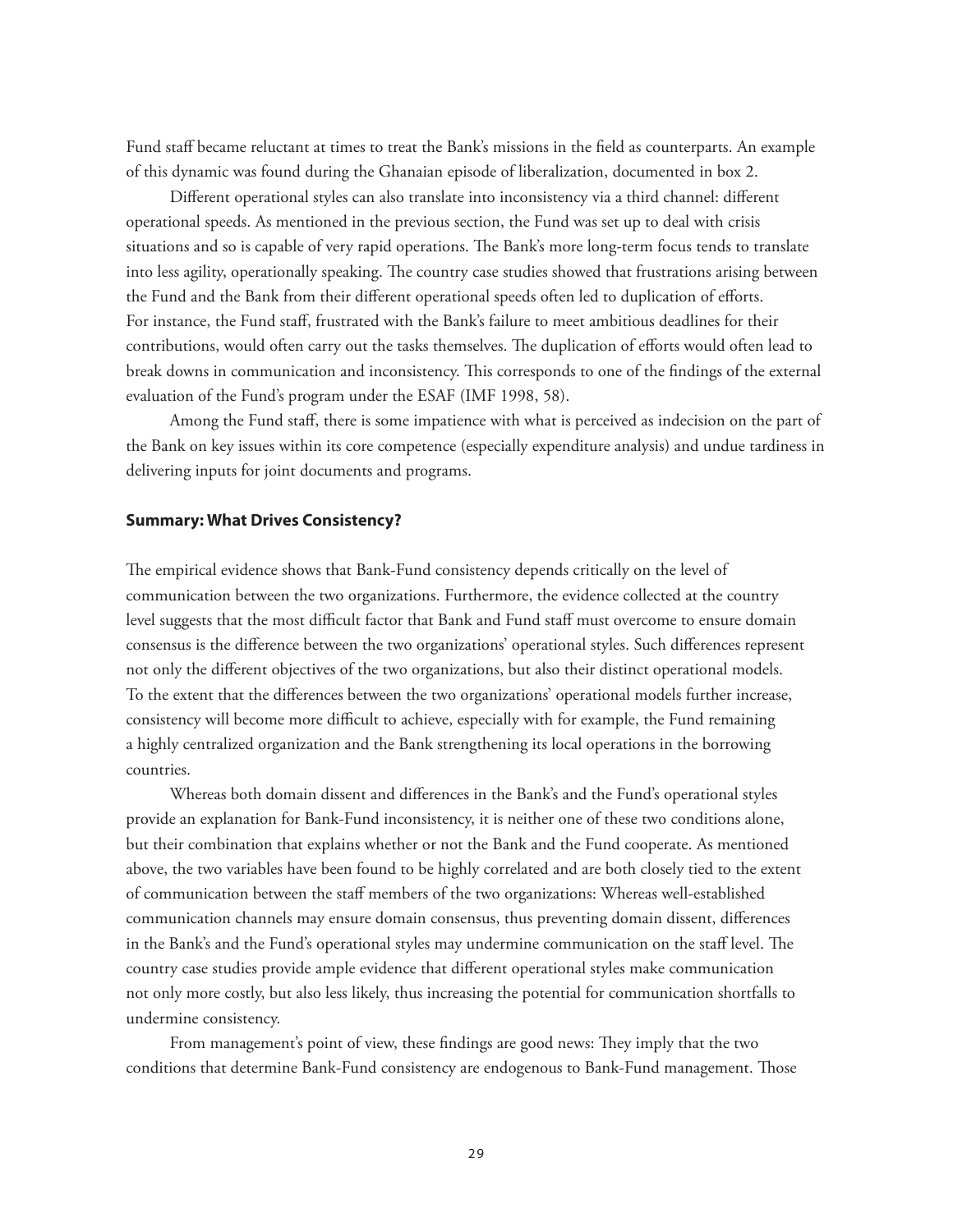variables that relate to the country setting in which the Bank and the Fund operate—the sense of crisis, the government's negotiating position, and the government's technical capacity—do not show any significant correlation with Bank-Fund cooperation independent of the effect via domain dissent. Hence, whether or not the Bank and Fund cooperate seems to be mostly a matter of organizational management rather than a matter of external conditions.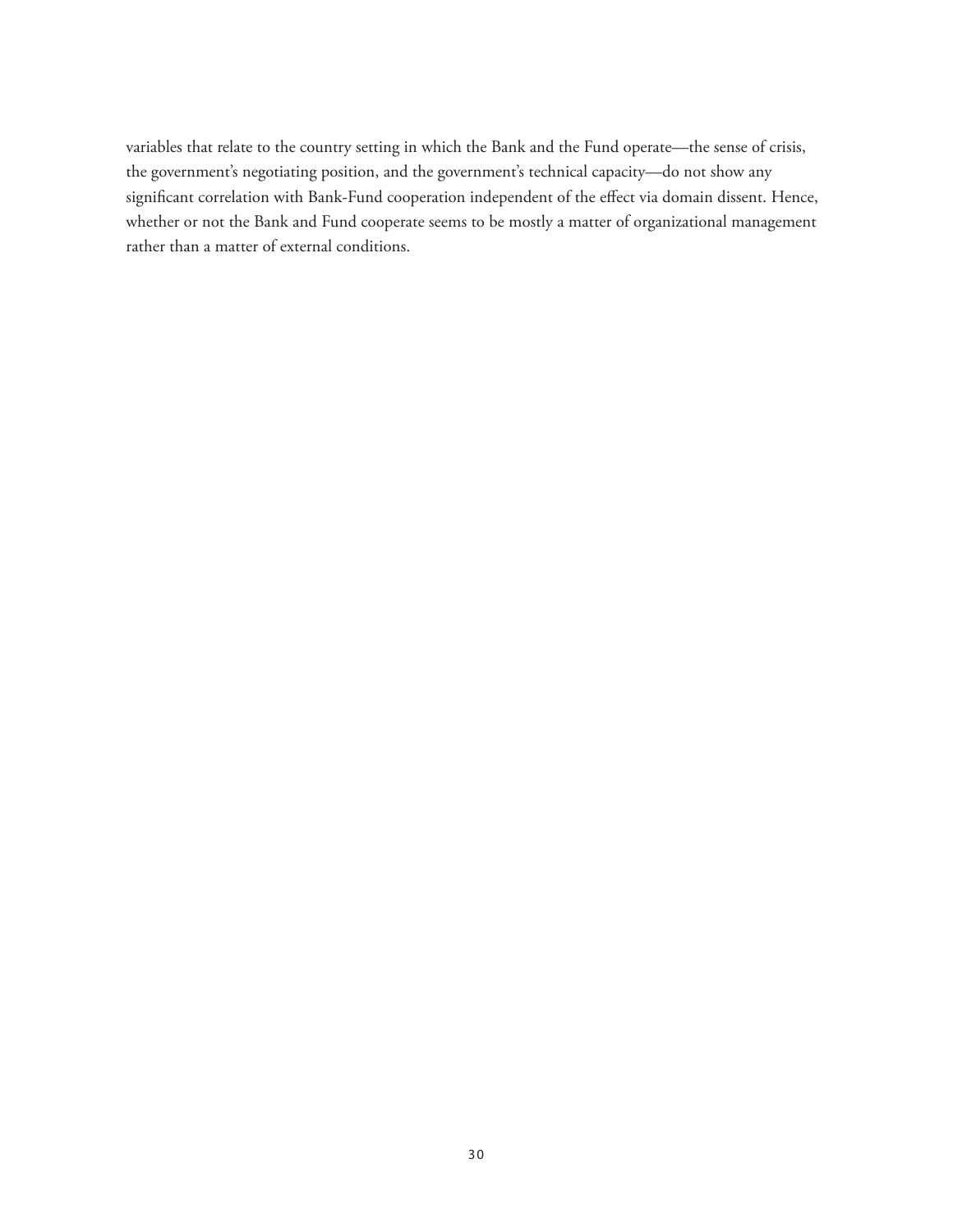| <b>Country</b> | <b>Episode</b>              | P        | A        | M            | R            | S            | ı            | N            | $\mathbf{o}$ | D        | C        |
|----------------|-----------------------------|----------|----------|--------------|--------------|--------------|--------------|--------------|--------------|----------|----------|
| Ghana          | Turnaround                  | 1        | $\Omega$ | 1            | 1            | 1            | $\mathbf{0}$ | $\Omega$     | 1            | 1        | 1        |
|                | Rehabilitation              | 1        |          | n.a.         | 1            | 0            | $\Omega$     | 1            | 1            |          |          |
|                | Ambiguity                   | 1        |          | 1            | $\Omega$     | $\mathbf{0}$ | 1            | 1            | $\Omega$     | $\Omega$ | 0        |
|                | Liberalization              | $\Omega$ | 1        | 1            | 1            | $\mathbf{0}$ | 1            | 1            | $\Omega$     | $\Omega$ | 0        |
|                | Democracy                   | 1        | 1        | 1            | 1            | 0            | $\Omega$     | 1            | $\mathbf{0}$ | 1        | 1        |
| Vietnam        | Opening                     | 1        | $\Omega$ | $\mathbf 0$  | $\mathbf 0$  | $\mathbf 0$  | 1            | 1            | 1            | 1        | 1        |
|                | Reform promotion            | 1        | 1        | 1            | 1            | $\mathbf{0}$ | 1            | 1            | 1            | 1        |          |
|                | Crossroads                  | 1        | 1        | 1            | 1            | $\mathbf{0}$ | 1            | 1            | $\Omega$     | $\Omega$ | $\Omega$ |
| Pakistan       | <b>Bureaucratic rule</b>    | 1        | $\Omega$ | $\mathbf 0$  | $\mathbf{0}$ | 0            | 1            | 1            | 1            |          |          |
|                | <b>Turbulent transition</b> | 1        | 1        | $\mathbf{0}$ | $\Omega$     | $\Omega$     | $\Omega$     | 1            | 1            | $\Omega$ | 0        |
|                | Democratic take-off         | 1        |          | $\Omega$     | 1            | $\mathbf{0}$ | 1            | 1            | 1            | 1        |          |
|                | <b>Deadlock</b>             | 1        |          | 1            | 1            | $\Omega$     | 1            | $\Omega$     | $\Omega$     | $\Omega$ | 0        |
|                | New momentum                | 1        | 1        | 1            | 1            | $\mathbf{0}$ | 1            | $\Omega$     | 1            | 1        |          |
|                | Crisis management           | 1        | $\Omega$ | 1            | 1            | 0            | 1            | $\mathbf{0}$ | 1            |          |          |
| Peru           | Firefighting                | 1        | $\Omega$ | 1            | $\mathbf{1}$ | 1            | 1            | $\mathbf 0$  | 1            | 1        | 1        |
|                | Reintegration               |          | $\Omega$ | n.a.         |              | 0            | 1            | 0            | $\Omega$     |          | 0        |

# **Table 4 Summary of evidence of episodes**

n.a. = not available

A = Agreement of cooperation on operational level

 $C =$  Cooperation between the Bank and the Fund

 $D =$ Domain consensus

I = Similarity in each organization's exposure to borrowing country

M = Similarity of resident mission arrangements

N = Negotiating position of government

 $O =$  Similarity of operational styles

P = Personal friction between senior staffs

R = Similarity of each organization's relationship with recipient country

 $S =$  Sense of economic crisis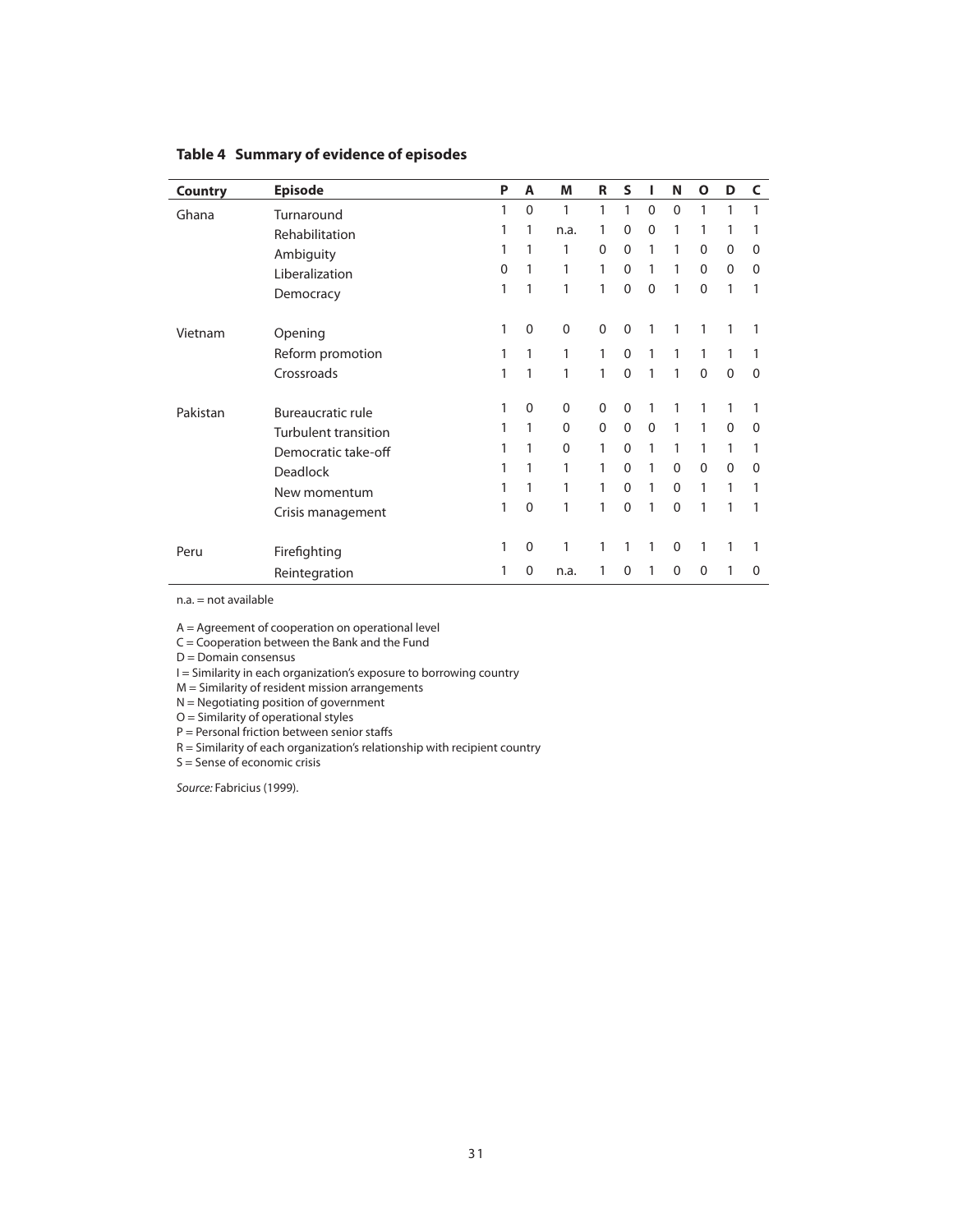| <b>Issue area</b> | Issue                       | <b>Episode</b>              | <b>Country</b> | P            | A            | M            | ${\sf R}$         | S           | J.           | N            | $\mathbf{o}$ | D                | T              | U                | G                | $\mathsf{C}$     |
|-------------------|-----------------------------|-----------------------------|----------------|--------------|--------------|--------------|-------------------|-------------|--------------|--------------|--------------|------------------|----------------|------------------|------------------|------------------|
| Aid               |                             | Democracy                   | Ghana          | $\mathbf{1}$ | $\mathbf{1}$ | $\mathbf{1}$ | $\mathbf{1}$      | $\mathbf 0$ | $\mathbf 0$  | $\mathbf{1}$ | $\mathbf 0$  | $\mathbf{1}$     | $\overline{0}$ | $\mathbf 0$      | $\mathbf 0$      | $\mathbf{1}$     |
|                   |                             | Crossroads                  | Vietnam        | $\mathbf{1}$ | $\mathbf{1}$ | $\mathbf{1}$ | $\mathbf{1}$      | $\mathbf 0$ | $\mathbf{1}$ | $\mathbf{1}$ | $\mathbf 0$  | 1                | $\mathbf 0$    | $\mathbf 0$      | $\mathbf 0$      | 1                |
|                   |                             |                             |                |              |              |              |                   |             |              |              |              |                  |                |                  |                  |                  |
| Cocoa             |                             | Turnaround                  | Ghana          | 1            | $\mathbf 0$  | $\mathbf{1}$ | $\mathbf{1}$      | 1           | 0            | $\pmb{0}$    | 1            | 1                | 1              | $\mathbf 0$      | $\mathbf 0$      | 1                |
|                   |                             | Rehabilitation              | Ghana          | 1            | 1            | n.a.         | 1                 | $\mathbf 0$ | 0            | 1            | $\mathbf{1}$ | 1                | 1              | $\mathbf 0$      | 0                | 1                |
|                   |                             | Liberalization              | Ghana          | 0            | $\mathbf{1}$ | $\mathbf{1}$ | $\mathbf{1}$      | $\mathbf 0$ | $\mathbf{1}$ | $\mathbf{1}$ | $\mathbf 0$  | 1                | 1              | 0                | $\mathbf 0$      | $\mathbf 0$      |
|                   |                             |                             |                |              |              |              |                   |             |              |              |              |                  |                |                  |                  |                  |
| Financial sector  |                             | Crossroads                  | Vietnam        | $\mathbf{1}$ | 1            | $\mathbf{1}$ | $\mathbf{1}$      | 0           | $\mathbf{1}$ | $\mathbf{1}$ | $\mathbf 0$  | $\pmb{0}$        | $\mathbf 0$    | $\mathbf 0$      | $\mathbf 0$      | 0                |
|                   | <b>Treasury Bill</b>        | Deadlock                    | Pakistan       | 1            | 1            | 1            | 1                 | 0           | $\mathbf{1}$ | $\mathbf 0$  | $\mathbf 0$  | 1                | $\mathbf 0$    | $\pmb{0}$        | $\boldsymbol{0}$ | 1                |
|                   |                             |                             |                |              |              |              |                   |             |              |              |              |                  |                |                  |                  |                  |
| Fiscal            | Wage increase               | Ambiguity                   | Ghana          | 1            | 1            | 1            | 0                 | 0           | 1            | 1            | $\mathbf 0$  | 1                | $\mathbf 0$    | $\mathbf 0$      | $\boldsymbol{0}$ | 0                |
|                   | Civil service reform<br>VAT | Liberalization              | Ghana          | 0            | 1            | 1<br>1       | $\mathbf{1}$<br>1 | 0<br>0      | 1            | 1<br>1       | 0            | $\mathbf 0$<br>1 | 0              | 1<br>$\pmb{0}$   | 1                | $\mathbf 0$<br>1 |
|                   |                             | Democracy                   | Ghana          | 1<br>1       | 1<br>0       |              | 1                 | 0           | 0<br>1       | 0            | 0<br>0       | 1                | 0<br>0         |                  | 0                |                  |
|                   | Tax                         | Reintegration               | Peru           |              |              | n.a.         |                   |             |              |              |              |                  |                | $\mathbf 0$      | $\mathbf 0$      | $\mathbf 0$      |
|                   |                             | <b>Turbulent transition</b> | Pakistan       | 1            | 1            | $\pmb{0}$    | 0                 | 0           | 0            | $\mathbf{1}$ | 1            | 0                | 1              | $\boldsymbol{0}$ | 0                | 0                |
| Macro             |                             | Ambiguity                   | Ghana          | $\mathbf{1}$ | $\mathbf{1}$ | $\mathbf{1}$ | 0                 | 0           | 1            | 1            | $\mathbf 0$  | $\mathbf 0$      | 1              | $\mathbf 0$      | $\boldsymbol{0}$ | $\mathbf 0$      |
|                   |                             | Liberalization              | Ghana          | 0            | 1            | 1            | 1                 | $\mathbf 0$ | 1            | 1            | $\mathbf 0$  | $\mathbf 0$      | 1              | $\mathbf 0$      | $\mathbf 0$      | $\mathbf 0$      |
|                   |                             | Opening                     | Vietnam        | 1            | $\pmb{0}$    | 0            | 0                 | 0           | $\mathbf{1}$ | 1            | 1            | 1                | $\mathbf 0$    | $\mathbf 0$      | 0                | 1                |
|                   |                             | Reform promotion            | Vietnam        | 1            | $\mathbf{1}$ | $\mathbf{1}$ | $\mathbf{1}$      | $\mathbf 0$ | 1            | 1            | $\mathbf{1}$ | 1                | 0              | $\mathbf 0$      | $\mathbf 0$      | 1                |
|                   |                             | Firefighting                | Peru           | 1            | $\mathbf 0$  | $\mathbf{1}$ | $\mathbf{1}$      | 1           | $\mathbf{1}$ | $\mathbf 0$  | $\mathbf{1}$ | 1                | $\mathbf 0$    | $\mathbf 0$      | $\mathbf 0$      | 1                |
|                   |                             |                             |                |              |              |              |                   |             |              |              |              |                  |                |                  |                  |                  |
| Privatization     |                             | Liberalization              | Ghana          | 0            | $\mathbf{1}$ | 1            | $\mathbf{1}$      | 0           | 1            | 1            | $\mathbf 0$  | 1                | 0              | 1                | 1                | 1                |
|                   |                             | Reform promotion            | Vietnam        | 1            | $\mathbf{1}$ | 1            | 1                 | 0           | 1            | 1            | 1            | 1                | 0              | 1                | 1                | 1                |
|                   |                             | Crossroads                  | Vietnam        | $\mathbf{1}$ | 1            | 1            | $\mathbf{1}$      | 0           | 1            | 1            | $\mathbf 0$  | 1                | 0              | 1                | 1                | 0                |
|                   |                             | Reintegration               | Peru           | 1            | $\mathbf 0$  | n.a.         | 1                 | 0           | 1            | $\pmb{0}$    | $\mathbf 0$  | 1                | $\mathbf 0$    | 1                | $\mathbf 0$      | 1                |
|                   |                             | Deadlock                    | Pakistan       | 1            | 1            | 1            | 1                 | 0           | 1            | $\mathbf 0$  | $\mathbf 0$  | 1                | $\mathbf 0$    | 1                | 0                | 0                |
|                   |                             |                             |                |              |              |              |                   |             |              |              |              |                  |                |                  |                  |                  |
| Trade             |                             | Ambiguity                   | Ghana          | 1            | 1            | 1            | 0                 | 0           | 1            | 1            | 0            | 1                | 1              | 0                | 0                | 0                |
|                   |                             | Reform promotion            | Vietnam        | 1            | 1            | 1            | 1                 | 0           | 1            | 1            | $\mathbf{1}$ | 1                | 0              | 0                | 0                | 1                |
|                   |                             | New momentum                | Pakistan       | 1            | 1            | 1            | 1                 | 0           | 1            | 0            | 1            | 1                | 1              | 0                | 0                | 1                |
|                   | Regular duty                | Crisis management           | Pakistan       | 1            | 0            | 1            | 1                 | 0           | 1            | 0            | 1            | 1                | 1              | 0                | 0                | 1                |

# **Table 5 Summary of evidence of issues**

n.a. = not available

A = Agreement of cooperation on operational level

 $C =$  Cooperation between the Bank and the Fund

- D = Domain consensus
- G = Extent of disagreement between government and Bank/Fund
- I = Similarity in each organization's exposure to borrowing country
- M = Similarity of resident mission arrangements
- N = Negotiating position of government
- O = Similarity of operational styles
- P = Personal friction between senior staffs
- R = Similarity of each organization's relationship with recipient country
- S = Sense of economic crisis
- T = Technical capacity of government
- U = Ambiguity of comparative advantage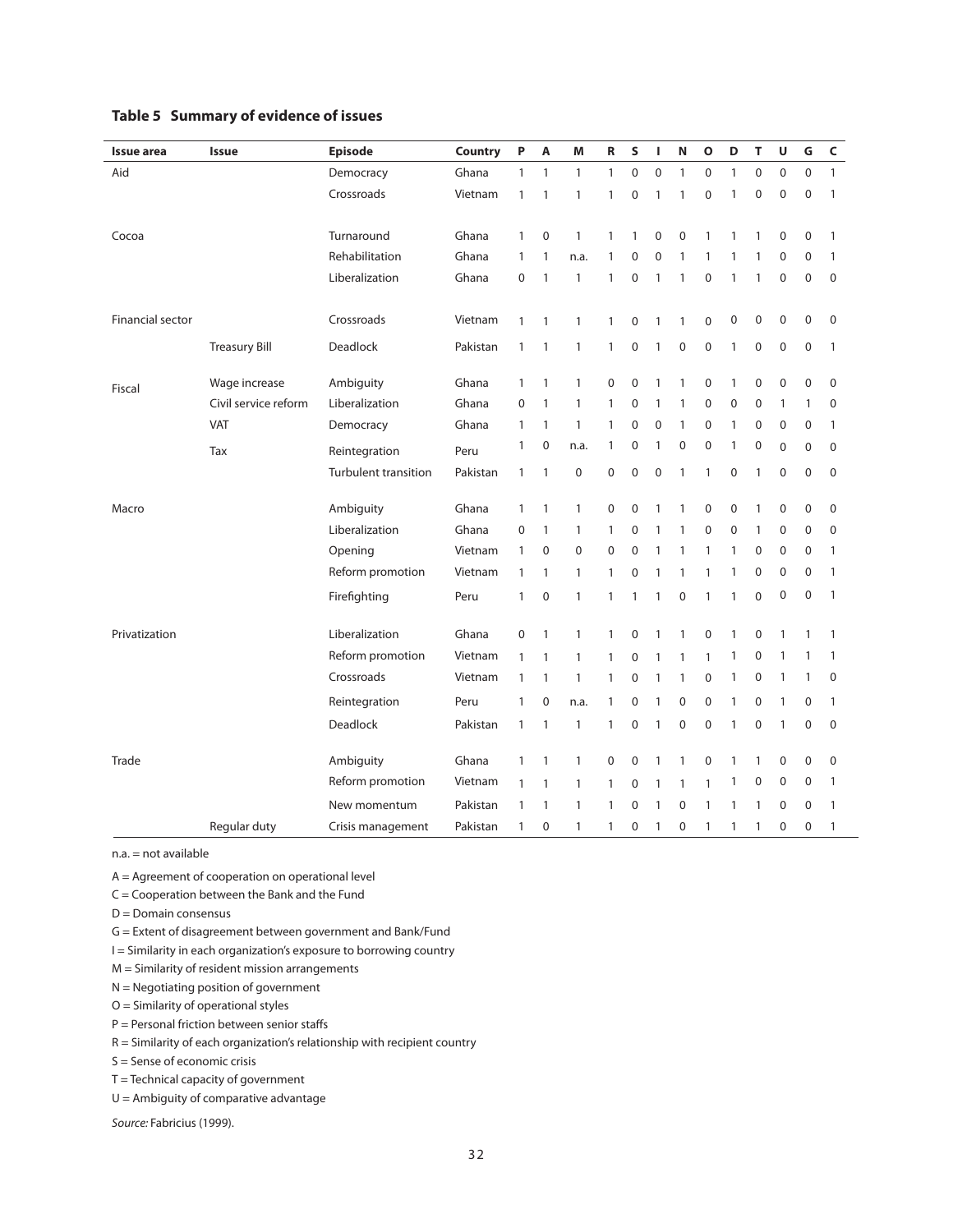# **Table 6 Different operational styles and indicators of difference**

|                      |                |                                               |                                       | <b>Difference in:</b>                   |                             |
|----------------------|----------------|-----------------------------------------------|---------------------------------------|-----------------------------------------|-----------------------------|
| <b>Episode</b>       | <b>Country</b> | <b>Similarity in</b><br>operational<br>styles | <b>Degree</b><br>of staff<br>turnover | Intra-<br>organizational<br>consistency | <b>Operational</b><br>speed |
| Turnaround           | Ghana          | 1                                             |                                       |                                         |                             |
| Rehabiliation        | Ghana          |                                               |                                       |                                         |                             |
| Ambiguity            | Ghana          | $\Omega$                                      | X                                     | X                                       |                             |
| Liberalization       | Ghana          | $\mathbf{0}$                                  | X                                     | X                                       | X                           |
| Democracy            | Ghana          | $\Omega$                                      | X                                     |                                         |                             |
| Opening              | Vietnam        | 1                                             |                                       |                                         |                             |
| Reform promotion     | Vietnam        | 1                                             |                                       |                                         |                             |
| Crossroads           | Vietnam        | $\Omega$                                      | X                                     | X                                       |                             |
| Firefighting         | Peru           |                                               |                                       |                                         |                             |
| Reintegration        | Peru           | $\Omega$                                      |                                       |                                         | X                           |
| Bureaucratic rule    | Pakistan       |                                               |                                       |                                         |                             |
| Turbulent transition | Pakistan       |                                               |                                       |                                         |                             |
| Democratic take-off  | Pakistan       | 1                                             |                                       |                                         |                             |
| Deadlock             | Pakistan       | $\Omega$                                      | X                                     | X                                       |                             |
| New momentum         | Pakistan       | 1                                             |                                       |                                         |                             |
| Crisis management    | Pakistan       |                                               |                                       |                                         |                             |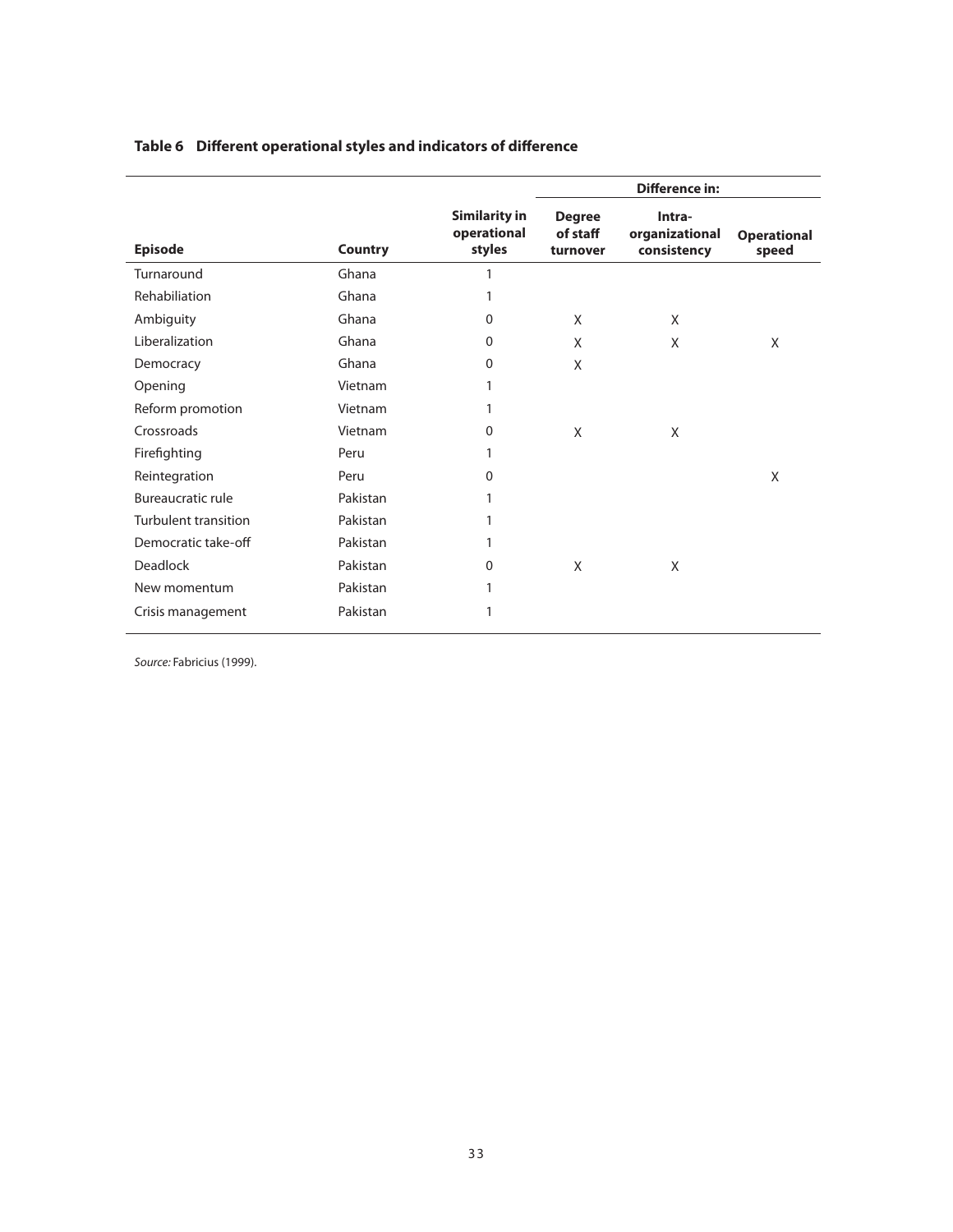# **III. ROOM FOR MANEUVER: THE CHALLENGES FOR ENSURING CONSISTENCY**

The Bank and the Fund have introduced new initiatives over the last decade to promote greater cooperation. Such measures have come about largely in response to criticisms over the organizations' handling of the Asian Crisis and increasing calls for the two organizations to strengthen their collaboration.33 In a similar vein, the two organizations—in particular, the Fund—had been urged by outsiders on various occasions to make their operations more transparent.<sup>34</sup> The initiatives' success of ensuring that the two Bretton Woods organizations speak with one voice has been mixed at best. Some would even say they have failed.<sup>35</sup> As described in the introduction, explicit efforts to improve consistency between the two organizations go back 40 years but have typically been informed only by anecdotal information and infrequent external assessments rather than empirical data. The following section discusses some of these key initiatives for enhanced collaboration in light of the empirical findings of this study, namely the conditions under which the two organizations cooperate. Specifically, the research shows that the mixed outcomes of the initiatives to improve Bank-Fund cooperation may be explained by their inadequacies at addressing such fundamental issues as domain consensus and differences in organizational styles. Drawing from the lessons of the study the second half of the section identifies the major challenges the Bretton Woods sisters will face and possible approaches they can take to ensure greater Bank-Fund consistency.

# **Recent Mechanisms of Cooperation**

All Bank-Fund initiatives focused on cooperation were built upon a 1966 agreement that explicitly laid out the "primary responsibilities" of each organizations and outlined the procedures for the two to work together (Boughton 2001, 997). Since 1966, the Bank and the Fund have reaffirmed and adjusted these general guidelines, typically following rather publicly failed attempts to see eye-to-eye. Their most prominent reaffirmation of these principles was the 1989 Concordat on Bank-Fund collaboration

<sup>33.</sup> For instance, a group of IMF-commissioned independent experts recommended closer collaboration and clearer delineation of responsibilities in areas of overlapping interest like fiscal policy (IMF 1998, 58). In the following year, the G-7 Finance Ministers "called for an increase in the 'breadth and pace' of efforts of collaboration by the Bank and the Fund" to increase effective use of resources to "improve the early detection of weaknesses in financial systems and crisis response, the design and delivery of financial sector programs, and technical assistance for member countries" (IMF and World Bank 1999, paragraph 2).

<sup>34.</sup> Calls on the Bretton Woods organizations to increase transparency have typically focused on providing access to internal documents in a timely fashion, transparency in decision making, and greater external review processes (Kahler 2006, 266). In response, both the Bank and the Fund have increased public access to their operational documents. According to a 2005 Fund report, it had published 77 percent of Article IV consultations and 58 percent of country staff assessments (IMF 2005, 4). The World Bank has also increased information sharing efforts as stipulated in its 2002 Policy on Disclosure of Information (see World Bank 2005). However, due to the sensitivity of some of the information contained in Bank and Fund documentation, extreme levels of transparency may open countries up to political and macroeconomic vulnerabilities, creating resistance by member governments (Kahler 2006, 267).

<sup>35.</sup> Edwin Truman (2006b, 16) in his book about strategies for IMF reform states that, "all past efforts [for Bank-Fund collaboration] have been halfhearted and failed."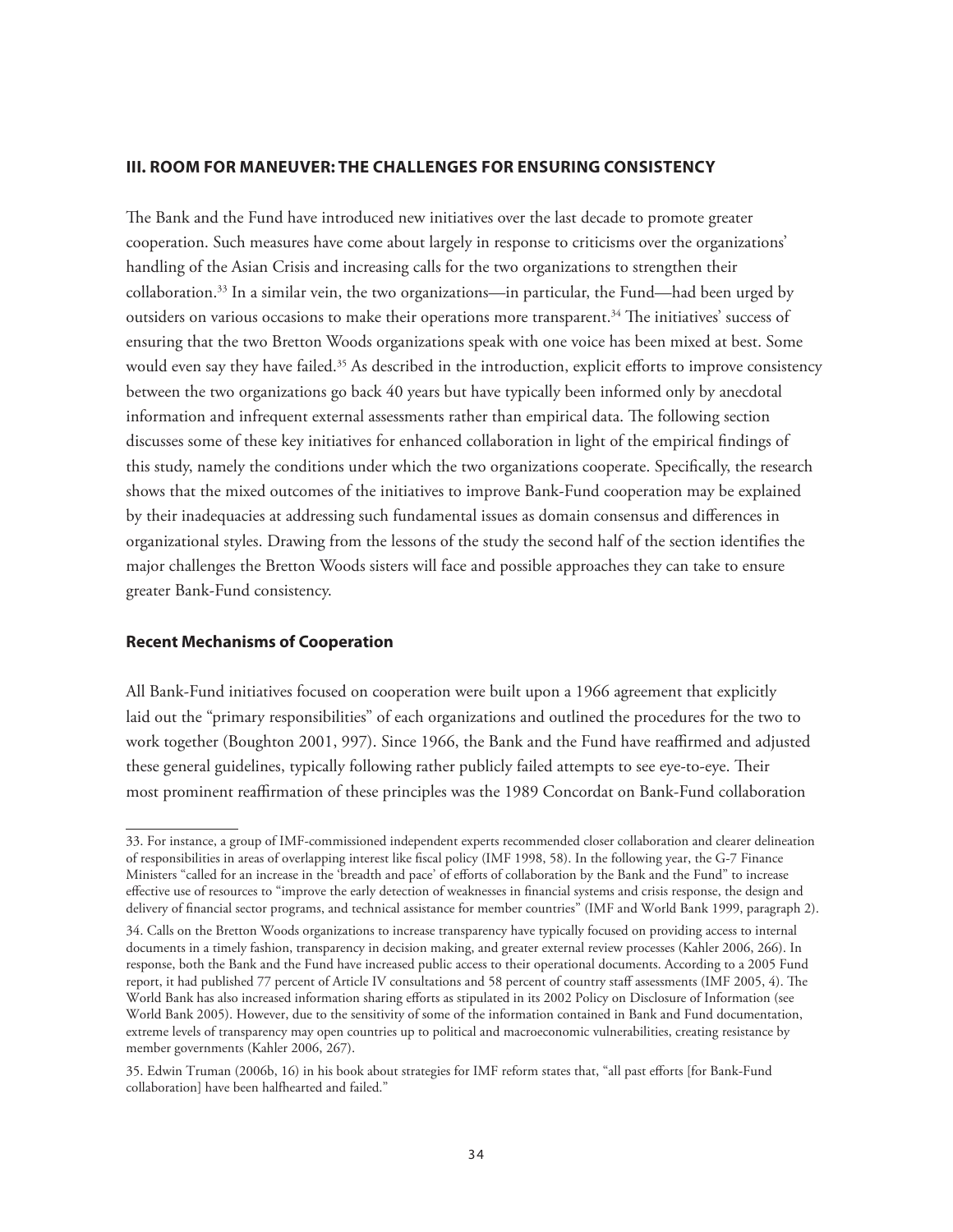following the organizations' disagreements over lending operations to Argentina.36 As discussed in the introduction, the 1989 Concordat dealt specifically with the growing tendency of Bank and Fund activities to overlap and the subsequent need for clearer delineation of roles and mechanisms for resolving conflicts between the sister organizations (IMF 1989, paragraph 5). In general, Bank-Fund collaboration continues to be guided by this agreement (Boughton 2001, 1004).

The public nature of the two organizations' disagreement during the Asian Crisis put Bank-Fund consistency under greater scrutiny by their stakeholders and ushered in the need for new mechanisms for working together. An important advance for promoting interorganizational cooperation was laid out in a 1998 joint statement issued by the Bank's president and the Fund's managing director on Bank-Fund collaboration. In light of the greater overlap in operations, the leaders of the two organizations reaffirmed that better collaboration was needed and announced three principles to achieve such cooperation. First, those involved in country operations should have a clear understanding of each organization's responsibility and the relationships between the two organizations. Second, consultations between the staffs of the two organizations should begin at an early stage and continue throughout the operational cycle "to ensure a coherent approach and reduce redundancy" (IMF and World Bank 2001, iii). Third, each organization should be held separately accountable for its own operations (IMF and World Bank 2001, iii). More generally, the programs of the Bank and the Fund "should be complementary and part of an overall reform agenda owned by the member country" (IMF and World Bank 2001, 3).

Against the background of earlier guidelines on Bank-Fund cooperation, this announcement was noteworthy, because it showed that the two organizations were prepared to learn from past collaboration efforts, specifically the less-than-satisfactory PFP process described in section I. The principles announced in 1998, then, can be interpreted as an attempt by the Bank and the Fund to rectify the main weaknesses of the PFP, namely the asymmetry in the document's operational importance in each organization, the lack of the document's specificity in outlining policy targets, and the failure to effectively engage the borrowing government in the process. Most notably, this latter weakness with the PFP process underscored the need for more substantial country involvement and pushed the Bank and the Fund to acknowledge country ownership as an emerging priority of development cooperation. By many standards, country ownership had come to be considered an important component of successful poverty reduction and development (IMF and World Bank 2001, 2–3). Empirical studies addressing the question of what made economic reform programs successful had found government ownership to be one of the key factors. For example, in its review of program performance, the Fund's Policy Development and Review Department (PDR) found that "a substantial proportion of program interruptions [had been] attributable to policy disagreements between governments and the Fund staff" (IMF 1998, 20–21). Hence,

<sup>36.</sup> As Woods (2006, 51) describes, "[t]he rules on collaboration broke down over Argentina in 1988 when the World Bank announced a new loan to that country before the IMF mission had completed its negotiations with the Argentine authorities." As Woods suggests, the public nature of this disagreement forced the two organizations to come up with a new agreement to guide their collaboration, namely the 1989 Concordat.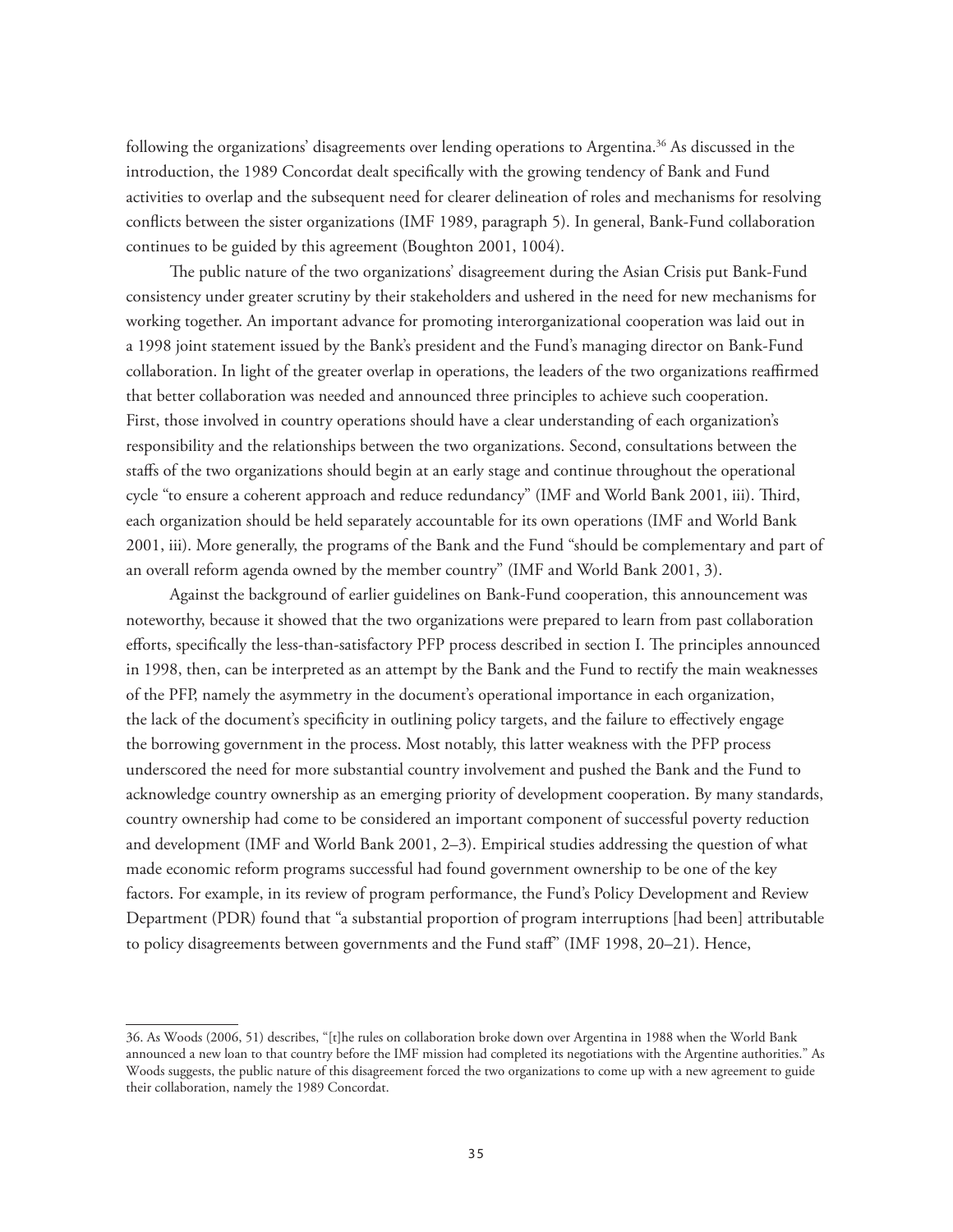ownership had come to be considered a necessary condition of successful policy reform and program implementation.<sup>37</sup>

In summary, the announcement of new principles for Bank-Fund collaboration in 1998 served as a departure from earlier practices specifically in addressing weaknesses of past mechanisms for Bank-Fund cooperation. However, the principles alone were hardly sufficient to lead to changes on the operational level. To trigger these changes, the two organizations introduced new processes and procedures which vary between different groups of countries.

# *Low-Income Countries*

For low-income countries, cooperation between the Bank and the Fund is carried out through joint preparation of the Poverty Reduction Strategy Paper (PRSP).<sup>38</sup> The Bank and the Fund established this mechanism in 1999 to ensure coordination between the two organizations in light of the inadequacy of the PFP and the growing need to coordinate lending to the organizations' highly indebted clients.39 The PRSP was designed to be a comprehensive statement of the borrowing country's strategy for generating sustainable growth and reducing poverty that would guide the Bank's and the Fund's operations (IMF and World Bank 2001, 7). As shown in box 3, the PRSP approach is to follow several principles and typically consists of four core elements, i.e., a description of the country's participatory process; poverty diagnosis and targets; indicators and monitoring systems; and priority public actions. The PRSP not only serves as the basis for all lending operations of the Bank and the Fund but also for other organizations.

The process of drafting the PRSP was designed to ensure the consistency of the Bank's and the Fund's stances by forcing them to develop a common view on the appropriate policy advice for the country. The government should prepare the PRSP in consultation with civil society and private sector actors in addition to development partners like the Bank and the Fund. The two organizations are supposed to meet early in the process and communicate frequently (IMF and World Bank 2001, 7, 9). Bank-Fund consistency is to be ensured as follows: Once the PRSP is written, the staffs of the Bank and the Fund provide a Joint Staff Assessment (JSA) of the country's strategy and of the adequacy of the PRSP as a basis for concesssional lending by the two organizations (IMF and World Bank 2001, 7). In developing this joint perspective, the Bank's and the Fund's staffs operate in close coordination, e.g., in joint missions. The Bank and the Fund use the PRSP to determine appropriate instruments and the

<sup>37.</sup> The importance of ownership received particular emphasis during the tenure of the IMF's former managing director, Michel Camdessus. In his farewell address, Camdessus went as far as stating that "the IMF's ultimate objective was country ownership of economic reform programs." He pointed out that "success [of a program] lies in national 'ownership' of the policies, through a participatory approach that engages civil society in a constructive dialogue" (*IMF Survey* 29/4, 49–51).

<sup>38.</sup> Low-income countries are typically defined by per capita income levels, currently per capita gross national income of \$895 or less according to 2005 World Bank's *World Development Indicators*. As of August 2006, there were 54 countries qualifying as low-income under this definition (World Bank 2005).

<sup>39.</sup> The PRSP came out of the enhanced Highly Indebted Poor Countries (HIPC2) initiative launched by the Bretton Woods organizations in 1999 to provide debt relief to the poorest countries. As a prerequisite for debt forgiveness and lending, the Bank and the Fund are required work with government authorities to develop a PRSP with participation of civil society (Birdsall and Williamson 2002, 2).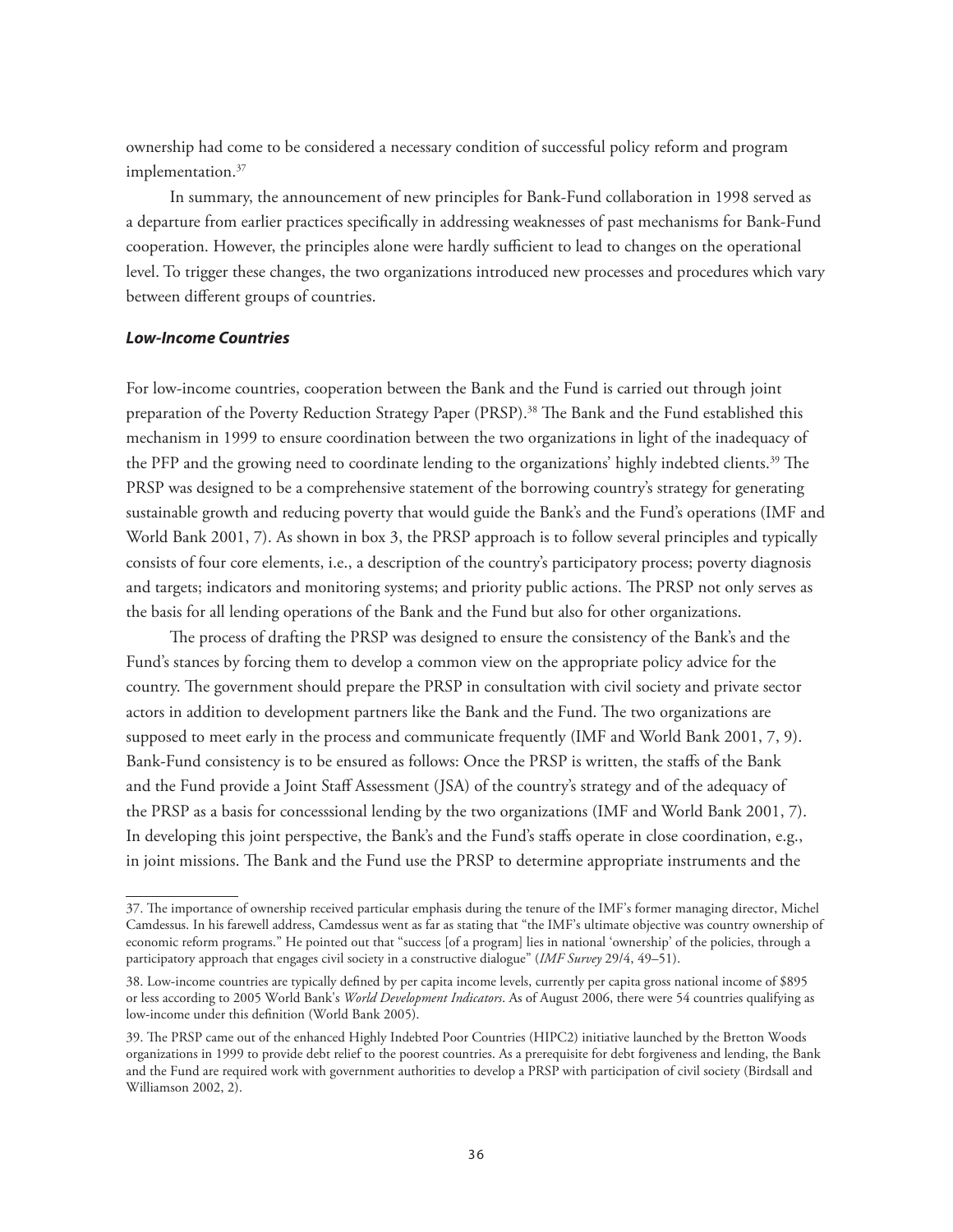## **Box 3 Principles underlying the Poverty Reduction Strategy Paper (PRSP) approach**

#### **Country-Driven**

• Country ownership of a poverty reduction strategy is paramount. Broad-based participation of civil society in the adoption and monitoring of the poverty reduction strategy tailored to country circumstances will enhance its sustained implementation.

#### **Results-Oriented**

- An understanding of the nature and determinants of poverty and public actions that can help reduce it is required for the formulation of an effective strategy.
- Medium- and long-term goals for poverty reduction, including key outcome and intermediate indicators, are needed to ensure that policies are well designed, effectively implemented, and carefully monitored.

#### **Comprehensive**

- Sustained poverty reduction will not be possible without rapid economic growth; macroeconomic stability, structural reforms, and social stability are required to move countries to a higher path of sustainable growth.
- Poverty is multidimensional; specific actions are needed to enable poor people to share in the benefits from growth, increase their capabilities and well being, and reduce their vulnerabilities to risks.
- A poverty reduction strategy should integrate institutional, structural, and sectoral interventions into a consistent macroeconomic framework.

#### **Partnerships**

• Government development of a strategy can provide the context for improved coordination of the work of the Bank and the Fund, as well as that of regional development banks and other multilaterals, bilateral assistance agencies, NGOs, academia, think tanks, and private sector organizations.

### **Long-Term Perspective**

- A medium- and long-term perspective is needed, recognizing that poverty reduction will require institutional changes and capacity building—including efforts to strengthen governance and accountability—and is therefore a long-term process.
- National and international partners' willingness to make medium-term commitments will enhance the effectiveness of their support for a poverty reduction strategy.

Source: IMF and World Bank (1999, 6).

conditions that should be linked to the disbursement of their resources. The staffs' JSA is presented to the Bank's and the Fund's Board together with the PRSP.

To coordinate their concessional lending to low-income countries, each organization established lending facilities and instruments which address policies specific to their respective core areas of expertise. Replacing the ESAF, the Fund introduced a new facility, the Poverty Reduction and Growth Facility (PRGF), which addresses "monetary, fiscal, and exchange rate policies; the institutional arrangements underlying these policies; and structural aspects closely related to them, including those in areas of overlapping responsibilities, such as the financial sector, tax administration, and governance" (IMF and World Bank 2001, 8). The Bank, for its part, introduced the Poverty Reduction Support Credit (PRSC) as a flexible development assistance instrument for low-income countries. The PRSC is based on the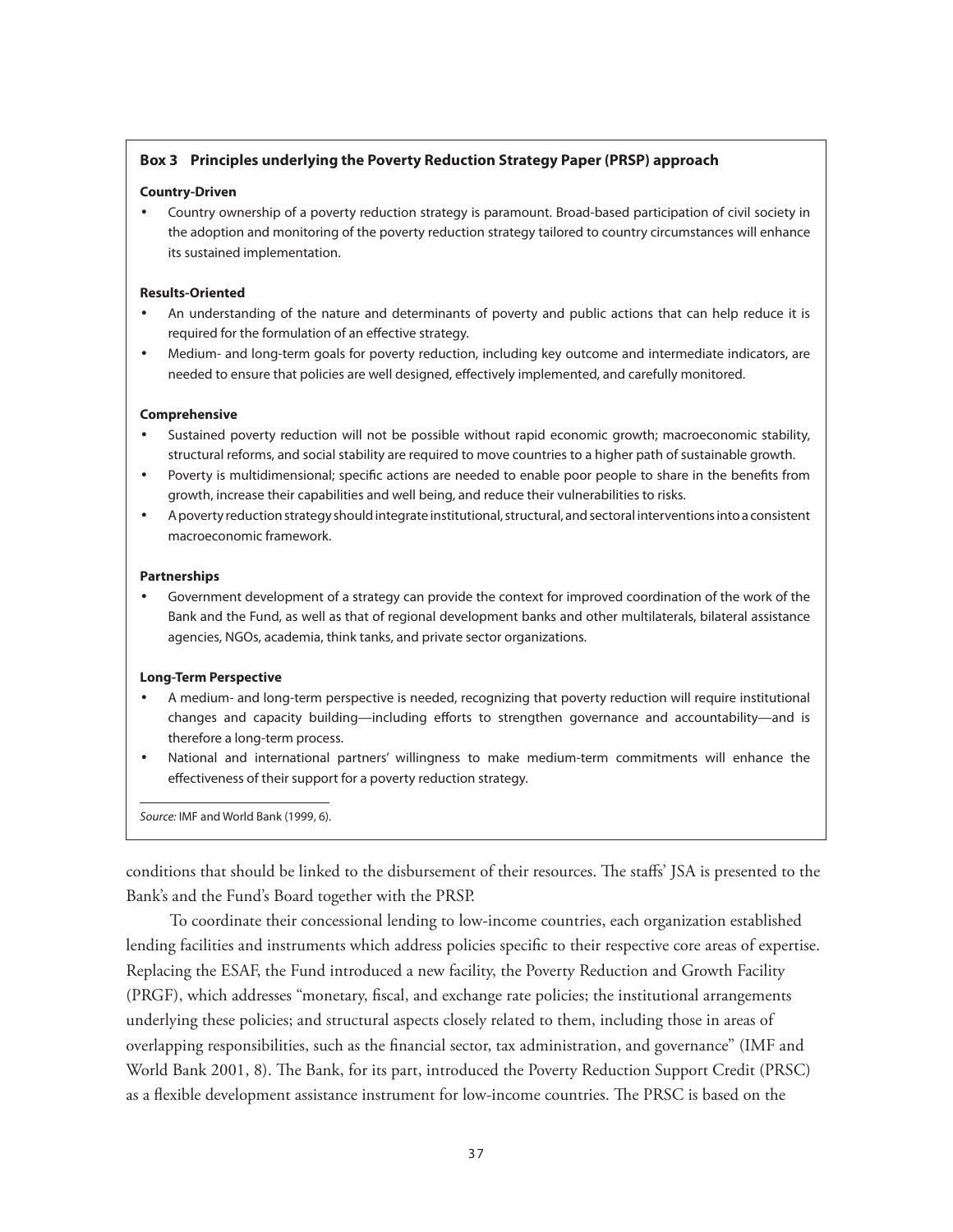Bank's Country Assistance Strategy (CAS), a document the Bank develops in accordance with the PRSP. The PRSC principally addresses policies related to the country's "social, structural, and sectoral policies, and of its public expenditure, financial management, and procurement systems" (IMF and World Bank 2001, 8–9). In assessing the borrowing country's macroeconomic performance, the Bank's staff draws on the Fund's advice and follows the Fund's view (IMF and World Bank 2001, 8–9). Conditions tied to specific lending agreements are limited to each organization's respective core area of expertise.

#### *Middle-Income Countries*

In several ways, the Bank's and the Fund's approach towards cooperation in middle-income countries resembles their approach towards low-income countries and includes some of the same arrangements.<sup>40</sup> The major difference, however, is that dealings with middle-income countries are not guided by any formal process like the PRSP or the related facilities in the two organizations. In other words, there is no collaborative vehicle comparable to the PRSP for middle-income countries. Instead, the Bank and the Fund rely on their traditional lending instruments.<sup>41</sup> As a result, the Bank and the Fund cooperate less formally with middle-income countries than with low-income countries.

Consequently, Bank-Fund cooperation vis-à-vis middle-income borrowing countries hinges critically on effective communication at the staff level. Since Bank and Fund staffs are not required to prepare a joint document (like the JSAs for low-income countries), they are expected to develop a common understanding and perspective on the basis of various documents. As a result, ensuring consistency is even more challenging, as it requires Bank and Fund staff to make extra efforts in order to achieve the necessary level of communication. In their guidelines to staff on middle-income countries, the Bank and the Fund management point out that while the components needed for a common understanding are usually available, they still need to be pieced together. As the Bank and the Fund put it, "in the absence of a PRSP-like statement of the country's program, Bank and Fund staff will need to base their shared view of the government's program on the government's public statements and their own analysis" (IMF and World Bank 2001, 13). However, whereas the building blocks are available, the Bank's and the Fund's management allow their staffs to develop the joint view. From the outside, no specific process seems to guide Bank and Fund staff towards integrating various building blocks into a joint perspective.

#### *Lead Agency and Joint Operations*

Common in both low- and middle-income country dealings, cooperation between the two organizations is further guided by a division of labor and, in a few select issue areas, carried out through joint

<sup>40.</sup> Middle income is defined by the World Bank as those countries with per capita GNIs from \$876 to \$10,725 using 2005 data. As of August 2006, 98 countries fit this category (World Bank 2005).

<sup>41.</sup> For the Bank, these are structural adjustment loans (SAL) as well as project lending; for the Fund, these are the Fund's traditional short-term lending instruments—in particular, Stand-by Arrangements—as well as its medium-term lending instruments, in particular, the Extended Fund Facility (EFF).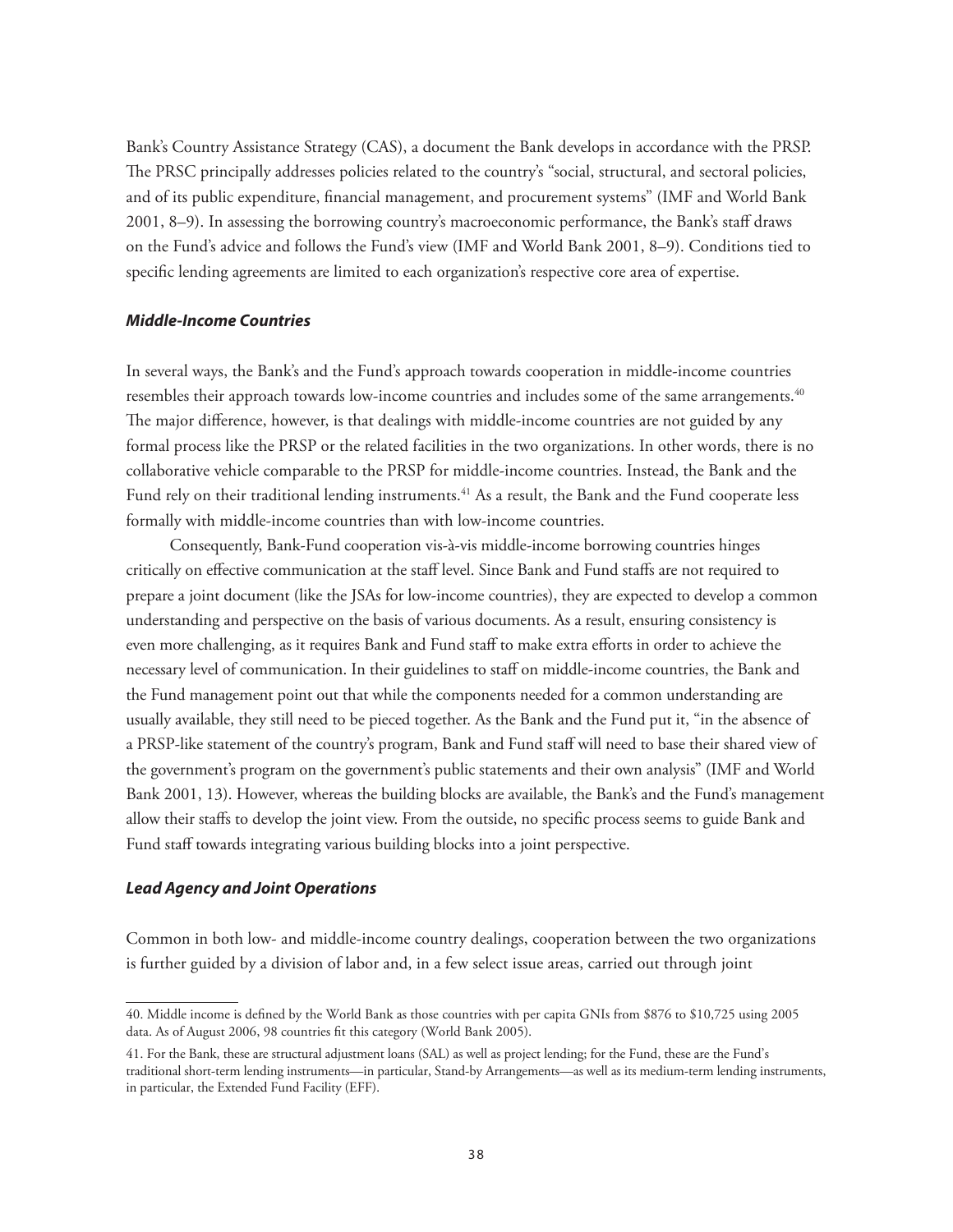operations. First, the organizations have traditionally aimed for a clear division of labor, where each organization focuses on its core area of expertise. The repeated emphasis by Bank and Fund management to delineate their respective responsibilities has not only been driven by the goal of ensuring Bank-Fund consistency through the various arrangements but also for achieving organizational efficiency. In the words of the two organizations, they intend to "reduc[e] duplication and overlap, develop…more systematic procedures, and promot[e] synergies" (IMF and World Bank 2001, 2).<sup>42</sup>

The "lead agency" concept, originally employed to enable Bank-Fund cooperation on the PRSP process, can be interpreted as a device that allows the two organizations to adhere to this principle of division of labor: Whenever one of the two organizations has a clear comparative advantage in a specific issue area, it leads designing the policy advice. Furthermore, in situations where neither one of the two organizations has a predefined responsibility for the issue area in question, the two organizations must determine which one will lead. In order to improve accountability and to increase transparency, Board documents are supposed to explicitly cover the work of the respective organization and the responsibilities of the lead agency (IMF and World Bank 2001, 6).<sup>43</sup>

The lead agency concept departs from earlier efforts at delineating the two organizations' responsibilities because of its flexibility. In contrast to earlier agreements, the Bank and the Fund explicitly recognize that the exact line of delineation between the two organizations may vary from country to country. For that reason, the responsibilities of the two organizations are not defined in general terms, but need specification in every country setting through the PRSP. Hence, depending on expertise and available resources, a given policy area—say, tariff reform—may be addressed by the Fund in one country, but by the Bank in another setting. This flexibility is not only aimed at allowing the two organizations to respond better to different country conditions, but also to avoid duplication of Bank and Fund efforts thus protecting the two organizations against turf battles, described earlier as domain dissent.<sup>44</sup>

Whereas this division of responsibilities provides guidance in most areas, the two organizations acknowledge that "the delineation of responsibilities [between the Bank and the Fund] leaves several areas of overlap—including elements of financial and public sector reform" (IMF and World Bank 2001, 3).

<sup>42.</sup> As discussed by Jonathan Bendor (1985, 33–36) such an approach by the two organizations is fully in line with traditional thinking on administrative structures which considers it fundamental to avoid any form of redundancy. From this perspective, any type of redundancy is wasteful, comparable to friction that interrupts the smooth operations of machines with which organizations are often compared. According to Bendor, this view of organizations is remarkable in that it persists and dominates the thinking of organizations despite simultaneous adherence to principles of competition in other spheres like business, science, or higher education (Bendor 1985, 32). Offering an explanation, Bendor (1985, 284) suggests that there may be psychological obstacles to institutionalizing competition in government as the aversion to redundancy may have deep roots in our conceptualizations of collective, organized action.

<sup>43.</sup> The procedures for determining the lead agency in the PRSP process stand out for being highly explicit in terms of the nomination of one organization to take the lead and for promoting transparency and accountability in terms of sharing full documentation of that organization's recommendation with the Boards of both organizations. What is not transparent, however (at least not to outsiders), is how the two organizations proceed in deciding which one has a comparative advantage in a given issue area.

<sup>44.</sup> Although less explicit, the lead agency concept has been extended to cooperation between the Fund and the Bank in middleincome countries as evidenced in the 2004 Bank-Fund progress report on collaboration and corresponding case study for cooperation between the two organizations in Bulgaria (IMF and World Bank 2004, 15).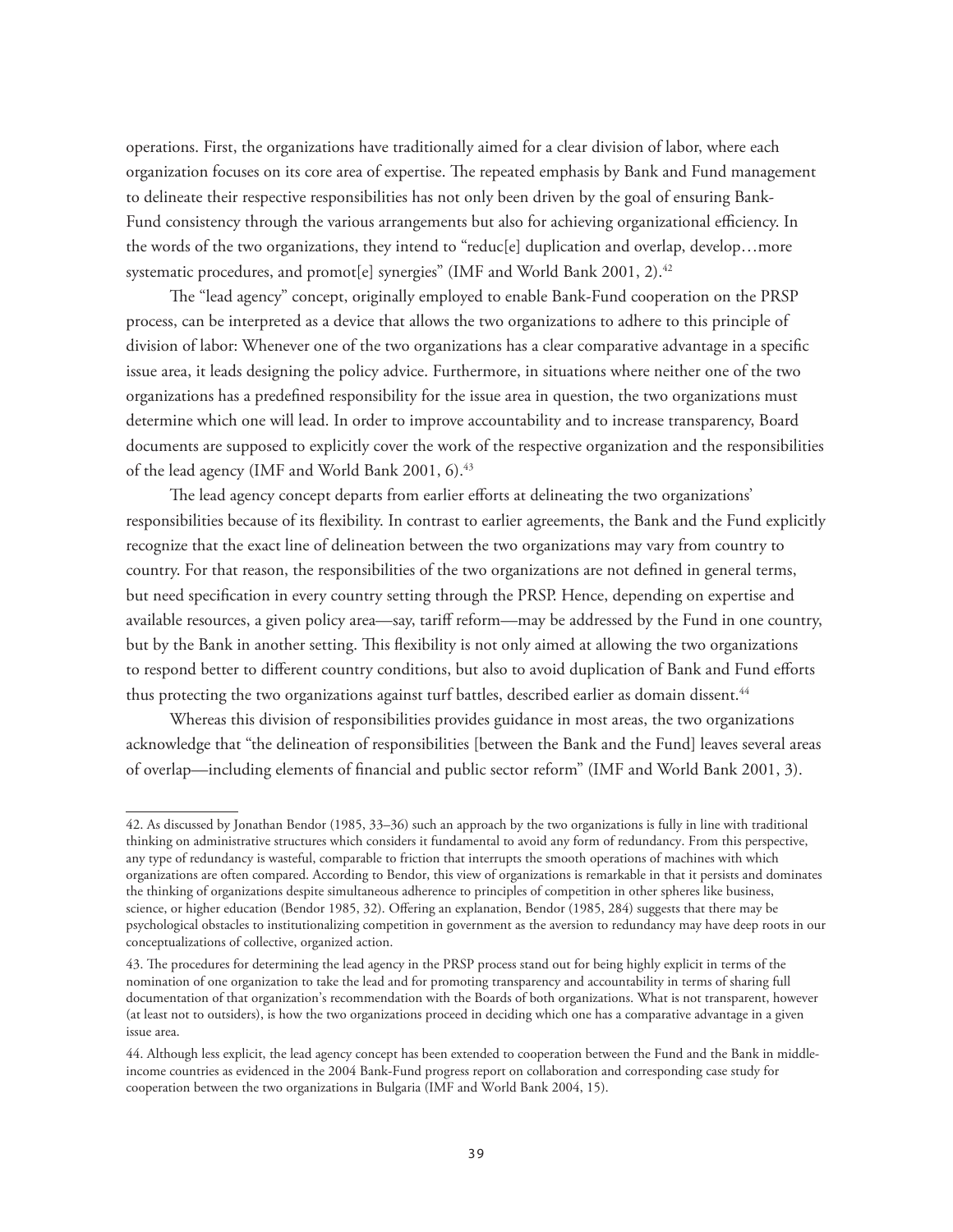In the area of financial sector reform, the Bank and the Fund have decided to engage in joint operations. They imply that the two organizations' operations are guided by set of specific procedures that ensure close coordination between staff members and joint decision making.<sup>45</sup> In order to mitigate conflicts and to guide collaboration, a Bank-Fund Financial Sector Liaison Committee was set up in 1998 (IMF and World Bank 2001, 22). This arrangement can be interpreted as reflecting the two organizations' view that in matters of financial sector reform, neither one of the two organizations is recognized to have a comparative advantage.

For cases in which the combination of division of labor and communication enhancement mechanisms fall short of ensuring consistency, the Bank and the Fund have established a mechanism through which inconsistencies can be resolved. Originally designed to ensure the effective implementation of the PRSP approach, the Bank and Fund management established the Joint Implementation Committee (JIC) in 2000. Among other tasks, this committee seeks not only to ensure consistency in application of the PRSP process across countries, but also to resolve differences between Bank and Fund staff views that cannot be resolved at the regional and area levels. Issues that the JIC cannot resolve are reported jointly to senior management in both organizations. In 2004, the Bank and the Fund announced an effort to strengthen the JIC and expand its mandate to monitor Bank-Fund cooperation in middle-income countries. According to the Bank and the Fund, such an initiative would reestablish the JIC as a body to facilitate implementation of collaborative agreements between the organizations and "help country teams in the two institutions to reach agreement on priorities so as to ensure coherence of policy advice and program design" (IMF and World Bank 2004, 27).

Summarizing the collaborative mechanisms the Bank and the Fund have introduced since the 1989 Concordat, three features need to be highlighted. First, the two organizations have made significant progress in specifying the procedures to help their staff members to coordinate their activities and to ensure that they reach a joint view. In particular, this progress applies to low-income countries where the Bank and the Fund have tied their agreement to a specific document, namely the PRSP. Second, the two organizations have introduced an approach that divides responsibilities between themselves according to their respective expertise in relation to the borrowing country. Third, the Bank and the Fund have come to acknowledge ownership as an important goal of their operations. In what may be a result of this emphasis, the two organizations have significantly increased the transparency of their operations. However, in ensuring consistency, the Bank and the Fund continue to face several challenges.

<sup>45.</sup> The two organizations issued guidelines in 1999 for good collaboration over financial sector issues with a focus on improving communication. Correspondingly, these guidelines outline procedures for staff to establish contact lists, share information, coordinate work programs, undertake joint missions, provide consistent advice to country authorities, negotiate financial sector conditions, handle confidential information, and avoid possible conflicts of interest related to highly market sensitive information (IMF and World Bank 2001, 22–23). The Financial Sector Assessment Program (FSAP) was established in that same year as a mechanism through which Bank, Fund, and national authorities collaborated to identify potential vulnerabilities of a given country's financial sector and to promote financial-sector development (World Bank 2005, 1).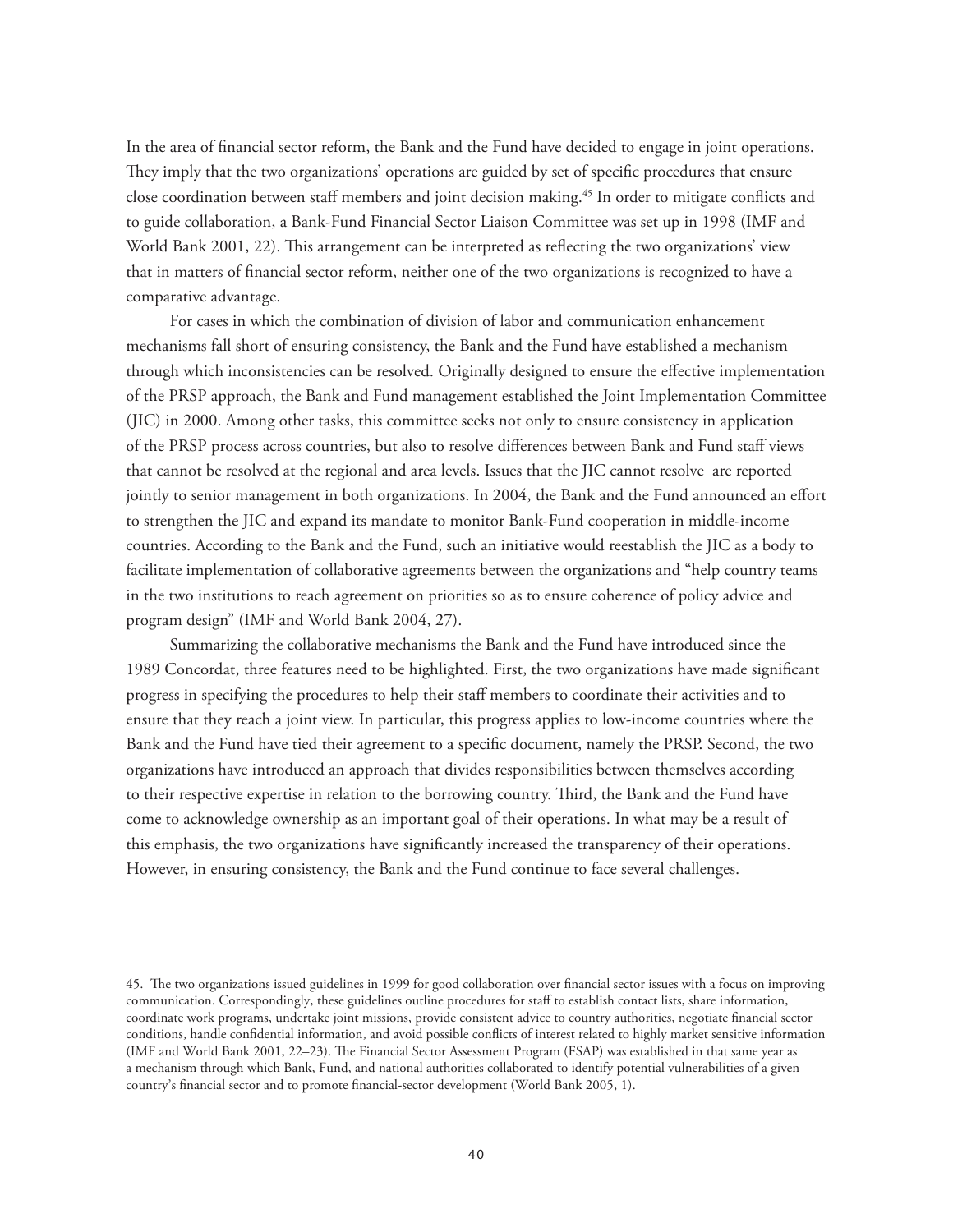#### **Challenges**

The ever changing context in which the Bank and Fund operate poses numerous challenges to the organizations' efforts to ensure effective cooperation. Increasing overlap of issue areas for their operations, lack of incentive mechanisms for staff cooperation, and increasing importance of country ownership in lending agreements can all compromise the Bretton Woods sisters' ability to work together in a coherent manner. The following sections describe these challenges in detail and propose possible avenues for overcoming them.

#### *Challenge 1: Division of Labor Is Not Always Feasible*

As discussed earlier in the section, the division of labor principle has guided Bank-Fund efforts for cooperation throughout the organizations' histories to reduce overlap and promote consistency. However, in practical terms, such division of labor poses its own challenges (two specifically) to achieving consistency between the Fund and the Bank. First, achieving a clear division of labor assumes that each organization's comparative advantage is easy to define, which is not always the case in overlapping areas. The lead agency concept should help in cases of ambiguity by forcing the two organizations to agree on which of them has the comparative advantage in a particular area. However, this assumes that whenever such ambiguity arises, the two organizations can and will agree. Evidence collected in the course of this study's country research presented in sections I and II shows that this might not always be feasible. As shown in table 7, there were numerous instances in which the comparative advantage of each organization was not clear. Thus unless the comparative advantage of each organization can be clearly defined, the remaining ambiguity can lead to inconsistency.

Relying on formal divisions of labor to ensure consistency is also problematic because of the interdependence between different policy variables. Generally, such a division makes the Fund responsible for the aggregate management of the economy and the Bank responsible for individual sectors. Such a distinction is highly artificial calling into question the viability of any division of labor. The two organizations may take different perspectives while they address the same variables. Polak (1997) describes this for the example of fiscal policy. This case demonstrates the difficulty in separating the responsibility between the Bank and the Fund and the corresponding limits to any division of labor between the two organizations.

Given these challenges, it is not surprising that the various arrangements to promote a division of labor between the Bank and the Fund have fallen short of ensuring consistency in all cases. For example, various instances of inconsistency occurred in spite of multiple collaborative agreements and mechanisms—in particular, the PFP process and the 1989 Concordat. Even in cases where the lead agency concept determines comparative advantage, the necessary procedures may not be sufficiently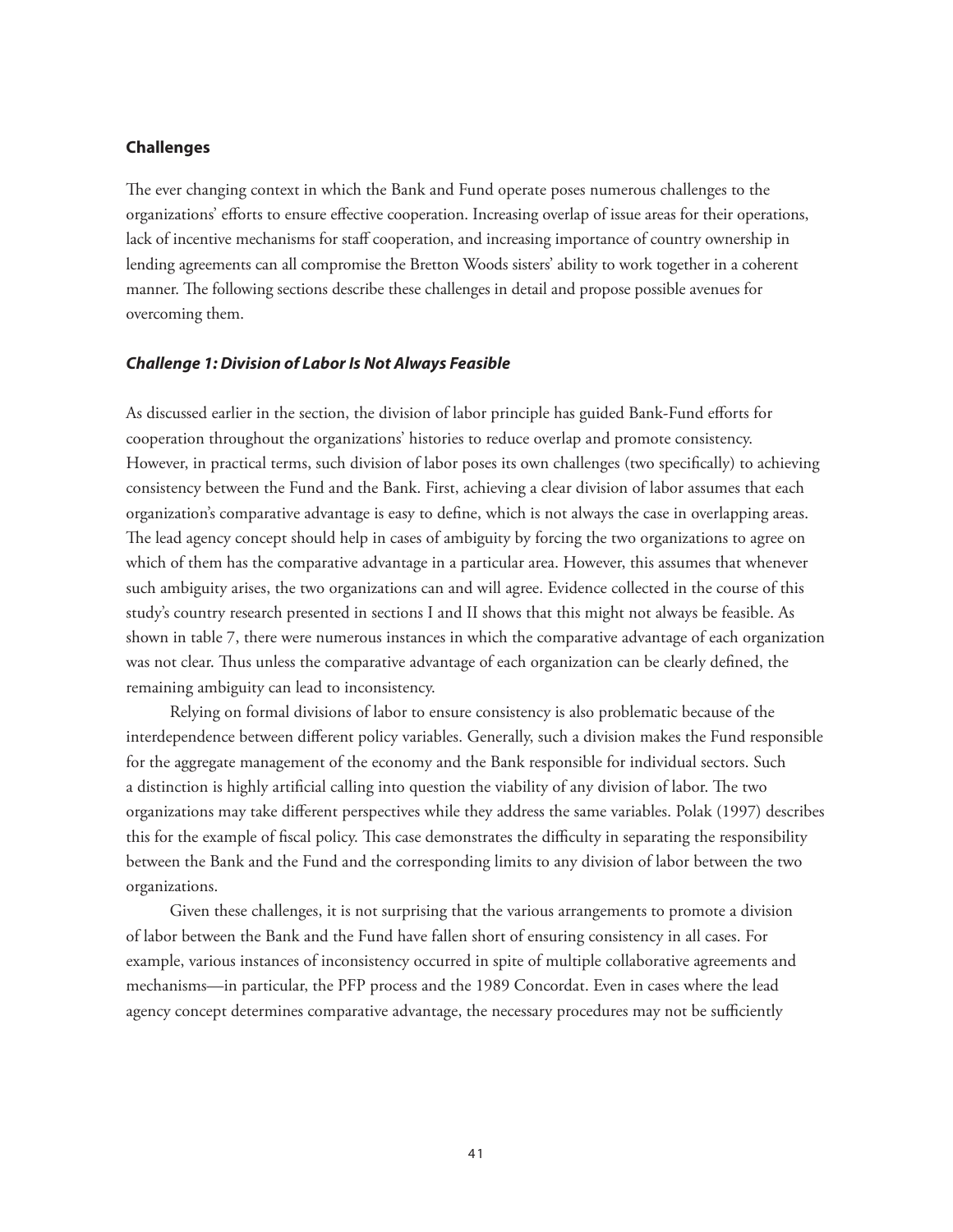explicit. Close coordination and communication are still needed to make this concept effective in practice.<sup>46</sup>

# *Challenge 2: Communication Needs to Be Embedded in Incentives and Behavior*

The second challenge the Bank and the Fund face involves the organizational change needed to ensure effective communication between the organizations. Processes to guide Bank-Fund cooperation, like the PRSP alone, are not enough to ensure consistency. To be effective, such processes need to be enforced, monitored, and accompanied by measures that provide incentives to individuals to behave in the desired way. Hence, the emphasis on communication as a way to improve Bank-Fund collaboration needs to be translated into action on several levels by the organizations' management. This requirement is particularly important in light of the differences that continue to characterize the Bank's and the Fund's operations. In particular, differences in the degree of formality between the Bank and the Fund have been shown to serve as barriers to communication. In many ways, the Fund appears to be a more formal organization than the Bank in terms of its internal sense of hierarchy, rigorously defined processes, and its compliance with them. The Bank's operations, by contrast, seem to be more fluid and informal.<sup>47</sup> Although some progress in the Fund's image has been made in recent years, the difference in formality was cited by some Bank staff in the country research as an explanation for information not being shared. Furthermore, according to the external evaluation of the Fund's high conditionality programs (IMF 1998, 58), "Bank staff complain[ed] that while they share their documents readily with their counterparts in the Fund, there is too much hierarchy and rigidity in the Fund's attitude in this regard."

In addition to formality, each organization places a different value on secrecy and confidentiality, serving as another potential barrier to effective communication. As has been found in the course of country case studies, the perception by a more secretive Fund staff that sharing information with the Bank could lead to leakage has occasionally prevented Fund staff from sharing information.

Given these organizational differences, the Bank and the Fund continue to face considerable challenges to further institutionalizing communication between them. At least until recently, Bank-Fund communication continued to hinge on the personalities involved. To change this scenario, the Bank's and the Fund's senior managers have to tackle nothing short of organizational change. Such a task is both multifaceted and multidimensional, requiring a review of key business processes to adjust operational guidelines and formulate behavioral incentives. Public announcements suggest that the Bank's and the Fund's senior management acknowledge the multifaceted dimensions of this task (IMF and World Bank

<sup>46.</sup> It is also worth noting that the potential efficiency achieved through recognition and enforcement of division of labor may have unwanted implications. For instance, when division of labor reinforces turf sensitivity it can lead to domain dissent and subsequently inconsistency.

<sup>47.</sup> Many observers have characterized this difference in formality as one between Europe and the United States. In fact, such a difference may be attributed to the influence European governments—in particular, the French government—have had in shaping the Fund. The strong influence European governments have had on the Fund may explain why the Fund is often characterized as a "European organization" whereas the Bank is characterized as an "American organization," the latter permitting more fluidity, mobility, and integration of outsiders.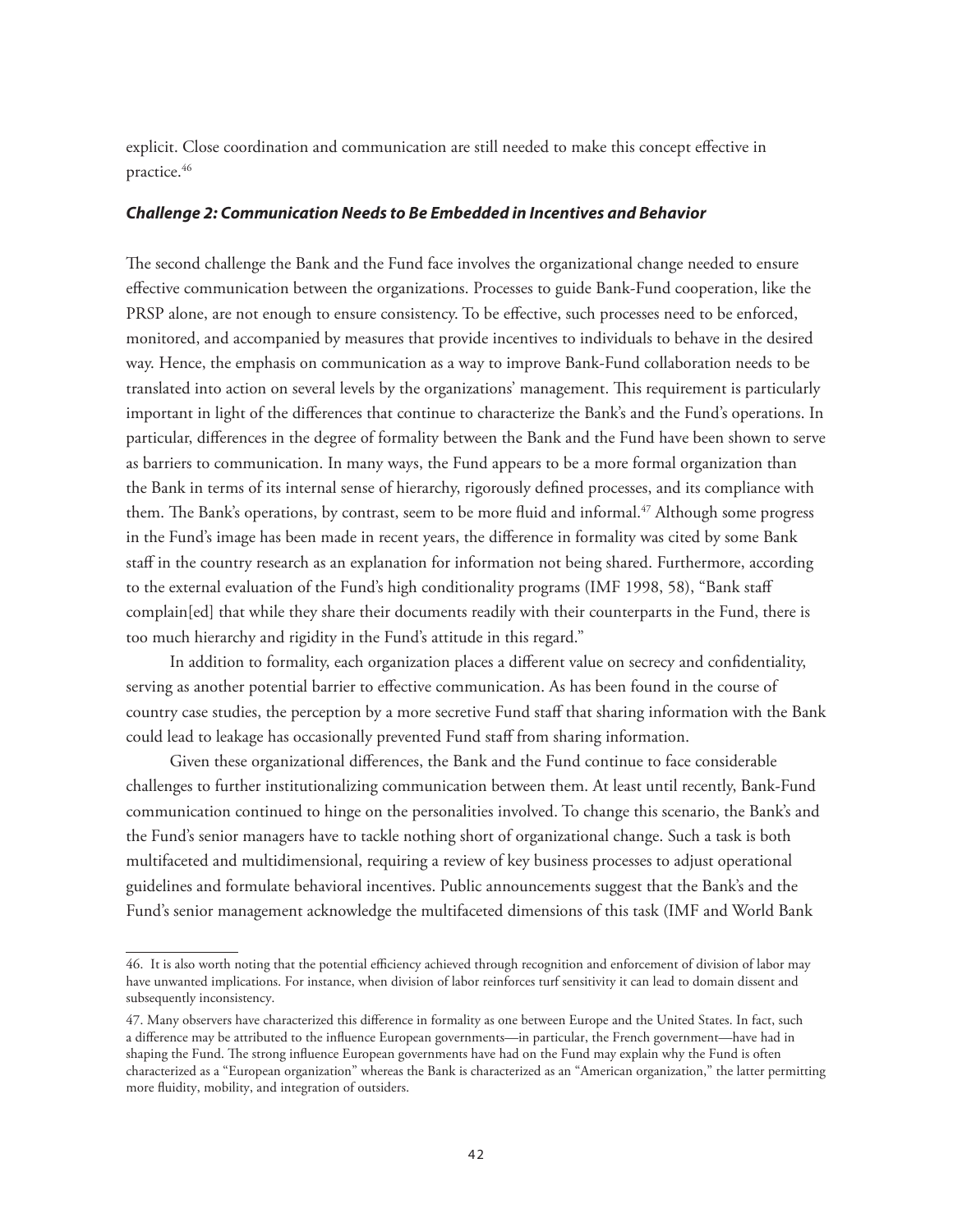2001, 5). It is less clear, though, whether the measures the Bank and the Fund have taken to date reach far enough to trigger the intended changes. As Truman (2006b, 16–17) points out, misperceptions and mistrust between the two persist:

The Fund is perceived by the Bank as an organization populated by know-it-all elitists, and the Bank is perceived by the Fund as an organization populated by uncoordinated do-gooders, each with a personal solution to the multiple challenges of development but with no appreciation of budget constraints—financial, political, or administrative.

In this context two requirements still need to be met if the level of Bank-Fund communication is to correspond to the principles that the Bank's president and the Fund's managing director had announced in 1998. First, Bank-Fund communication processes need to be better defined for middle-income countries. Based on the information presented above, such processes have been more effectively defined for low-income countries. Some of the features of the PRSP approach appear to hold great potential for institutionalizing Bank-Fund communication in general. Specifically, these include the detailed descriptions of processes; the requirement that the Bank-Fund view must be presented to the Boards in specific documents at predefined levels of detail; and more generally, the high-level transparency that characterizes the process. Therefore, to ensure that effective Bank-Fund communication is not confined to low-income countries, these more formal features should also be introduced to middle-income countries.

The second requirement is to move beyond merely defining business processes for guiding Bank-Fund communication to introducing appropriate incentives and monitoring systems to track progress on individual staff member compliance. More specifically, the criteria of staff appraisal and staff promotion need to take into consideration the level of Bank-Fund communication.<sup>48</sup> In this respect, a range of measures typically employed in the private sector could potentially benefit the Bank and the Fund in fostering behavioral changes among their staff members. In addition to appraisal procedures, such measures include the strengthening of cross-organizational networks and rotation schemes.

#### *Challenge 3: Minimize Prevailing Differences in Operational Styles and Models*

A third major challenge toward improving Bank-Fund communication and cooperation is the persistent and even increasing differences in the organizations' operational styles and models. As found in the country case studies, the Fund staff was found to become impatient with the slow pace of Bank compliance with cooperative arrangements and, in particular, meeting deadlines.49 In trying to make up for the Bank's perceived delay, Fund staff would start carrying out the work itself thus breaking the division of labor upon which the two organizations had agreed. The result was duplication of work and greater potential for inconsistency.

<sup>48.</sup> In this context, input for staff appraisal and staff promotion could also be requested from the other organization. 49. See discussion on operational speeds in section II.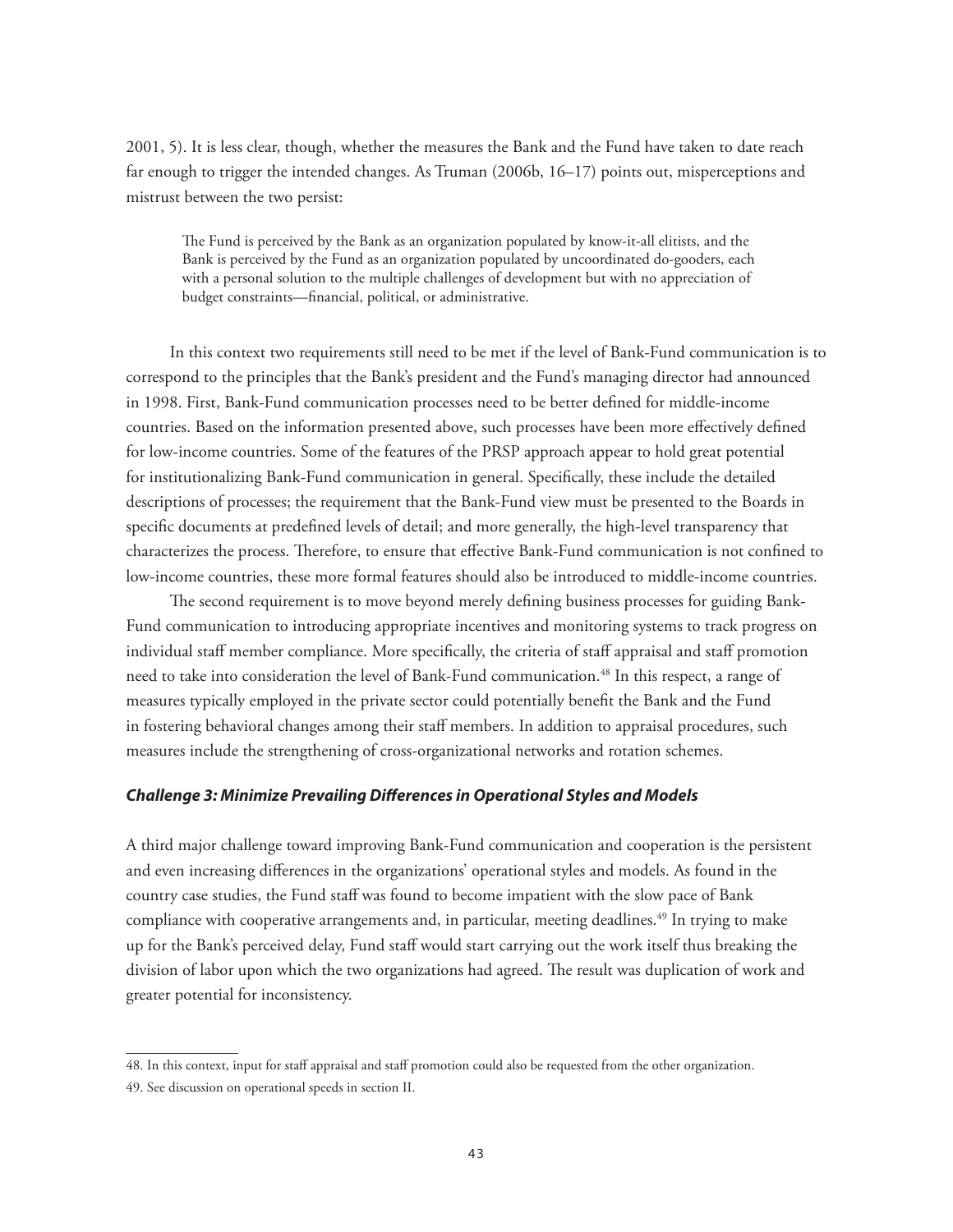In addition to speed, the two organizations' different operational models pose an added challenge to efforts for ensuring consistency. The Bank has gradually decentralized its operations over the past two decades, transferring a significant share of its country operations to the capitals of its member countries.<sup>50</sup> The Fund, in contrast, remains a rather centralized organization and continues to operate primarily out of Washington. As a result, the Bank's and the Fund's resident missions have come to play different roles within each of the two organizations. In the Bank's structure, resident missions have grown in size and in decision-making power.<sup>51</sup> Consequently, being posted to a resident mission has become increasingly important in the typical career paths of the Bank's professional staff. By contrast, the Fund's resident representatives continue to play a rather marginal role in the Fund's operations. Officially, the Fund's resident representative establishes relationships with the Fund's key counterparts in the government but operations are largely driven from Washington.52

Overcoming such barriers to Bank-Fund cooperation in light of persistent and increasing operational differences will require greater efforts and resources to ensure consistency. Established collaborative mechanisms may not be enough. The concept of creating joint missions the kind of creative approach needed to overcome differences in organization models, as it helps equalize representation by both organizations in the borrowing country's capital. The implication of taking such measures is that unless top management dedicates the required level of attention and resources, the collaborative mechanisms fall short of ensuring the level of communication that is needed to ensure Bank-Fund consistency.

#### *Challenge 4: Requirement of Ownership Redefines the Game*

The recent emphasis placed on borrowing country ownership by both the Bank and the Fund represents a fourth major challenge to promoting consistency. While it is not entirely clear what measures are needed to achieve greater ownership, some guidelines do exist.<sup>53</sup> The challenge in building ownership lies in finding a middle ground between donor requirements and policy measures that garner support within the borrowing country's society. If borrowing governments are forced to carry out policy reforms that do not resonate with their own national priorities and garner support from key constituents, implementation will be undermined. Promoting greater ownership, then, requires more flexible approaches to negotiations that respond to the preferences borrowing governments express during the course of discussions. Doing so means that the Bank and the Fund need to approach negotiations in the spirit of partnership, spending

<sup>50.</sup> For example, this was found in one of the country case studies: In Vietnam such decentralization translated to the Bank's country operations manager moving from Washington to Hanoi in 1997 (Fabricius 1999, 284–311).

<sup>51.</sup> The number of professional staff includes both local staff and staff sent from headquarters.

<sup>52.</sup> The external ESAF program evaluation confirms that Fund resident missions tend to be very small and their staff are not central to the organization's operations. According to the report, some Fund resident representatives "expressed concern about the career advancement possibilities following their postings. [The] general impression is that the role of the resident representative is perhaps not being maximized enough" (IMF 1998, 57).

<sup>53.</sup> The World Bank's guidelines and operational tool kits elaborated under the Comprehensive Development Framework (CDF) is one such example (World Bank 2004).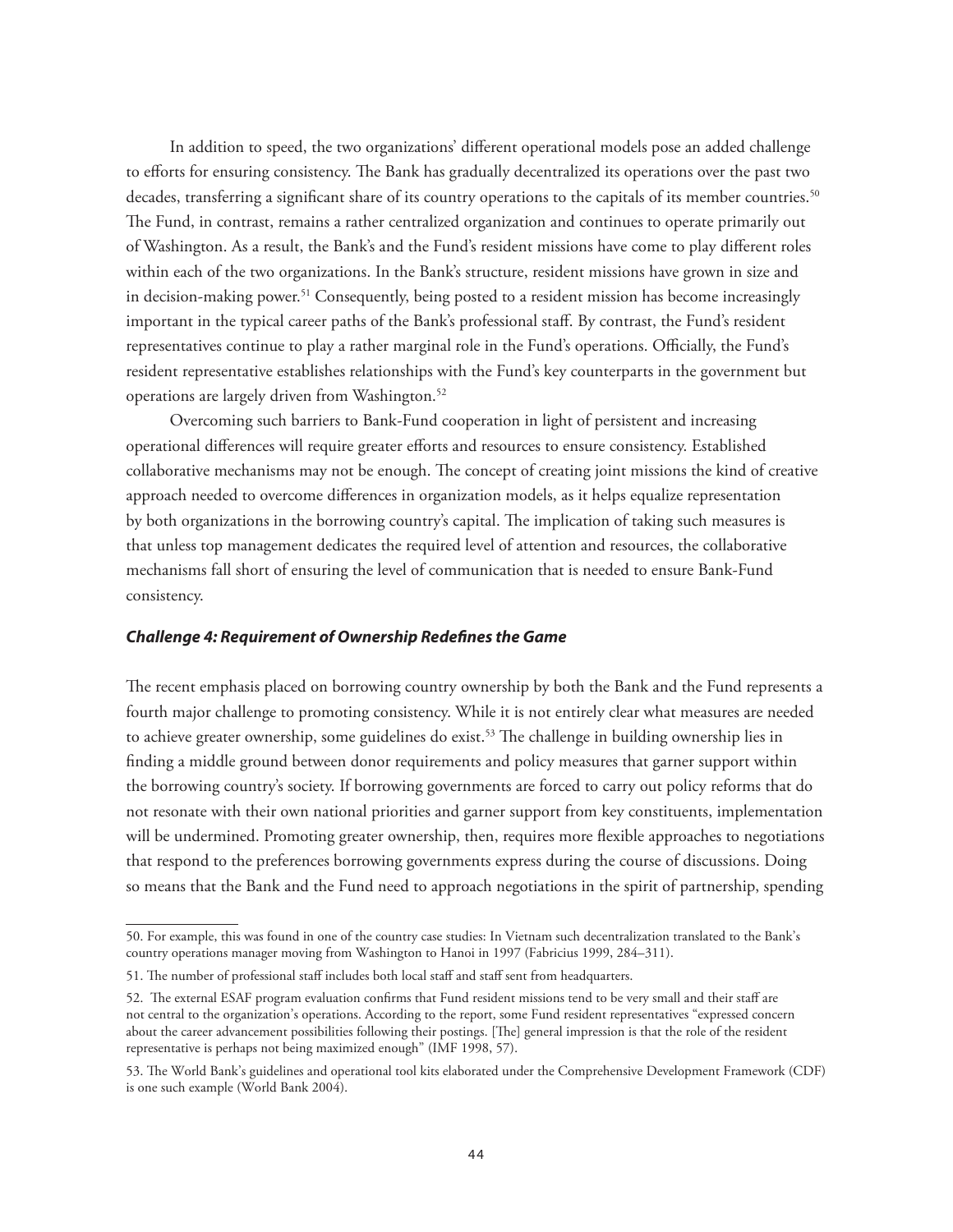more time consulting government authorities and stakeholders and yielding some control over policy choices that traditionally has characterized their position.

Against this background, both the Bank and the Fund have instituted mechanisms in recent years to enhance ownership not only to further engage national authorities but to make governments consult more with their own populations. Not surprisingly, the Bank, however, appears to have advanced further in promoting ownership than the Fund. The organization has made ownership one of the four main priorities of its Comprehensive Development Framework (CDF) for working with countries on policy reform and development initiatives. Staff guidelines and country tool kits help to operationalize this goal (Handoussa and Lancaster 2005). The Bank's ability to promote country ownership may be due to the organization's relative flexibility in developing policy proposals. In contrast to the Fund which, at times, arrived in a country with a set agenda and policy proposal,<sup>54</sup> the Bank makes an effort during the early stages of negotiation to consider different possible packages together with the borrowing government (van der Geest 1994, 190).<sup>55</sup>

The distinct levels of institutional flexibility and corresponding different paces of adjustment to foster country ownership within their operations seem to have contributed to the asymmetry in the triangular relationship between the Bank, the Fund, and the borrowing country. In many borrowing countries, it seems, the Bank developed a set of relationships with a broad range of counterparts—the Fund, by contrast, appears to remain at arm's length. Without more substantial efforts and resources, this asymmetry will make Bank-Fund cooperation more difficult to achieve.

#### **Conclusion**

Though recent efforts to strengthen Bank-Fund collaboration have generated progress on certain fronts, significant challenges remain. Some of these challenges—notably, the differences in operational styles and the limits inherent to trying to divide responsibilities between increasingly overlapping organizations have been persistent across numerous attempts at promoting consistency. Other challenges, however, have emerged only recently like the increasing divergence of the two organizations' operational models. As a result, communication between the two organizations becomes increasingly costly.

Hence, the Bank's and the Fund's ability to ensure consistency hinges on top management's strong commitment to taking action on the three priority areas discussed above: defining processes for guiding Bank-Fund dealings with middle-income countries, creating incentives for staff in both organizations to engage in communication, and formulating arrangements to bridge the differences in operational styles.

<sup>54.</sup> As pointed out in the evaluation of ESAF programs, Fund staff was often found "to [come] to negotiations with fixed positions so that agreement was usually only possible through compromises in which the country negotiating teams moved to the Fund's positions" (IMF 1998, 36).

<sup>55.</sup> In a 2004 progress report on Bank-Fund collaboration, a survey to authorities of borrowing governments confirmed this perceived difference in flexibility: "[W]hereas 20 percent of the respondents believe that the Bank is *very flexible* in program design, the corresponding figure for the Fund is only 11 percent." This difference was also observed within the organizations themselves: "Almost 90 percent of Fund staff responses indicate that they consider the World Bank to be *rather* or *very flexible* in discussions with authorities and donors, but less than 75 percent of the Bank respondents consider Fund staff to be *rather* or *very flexible"* (IMF and World Bank 2004, 13).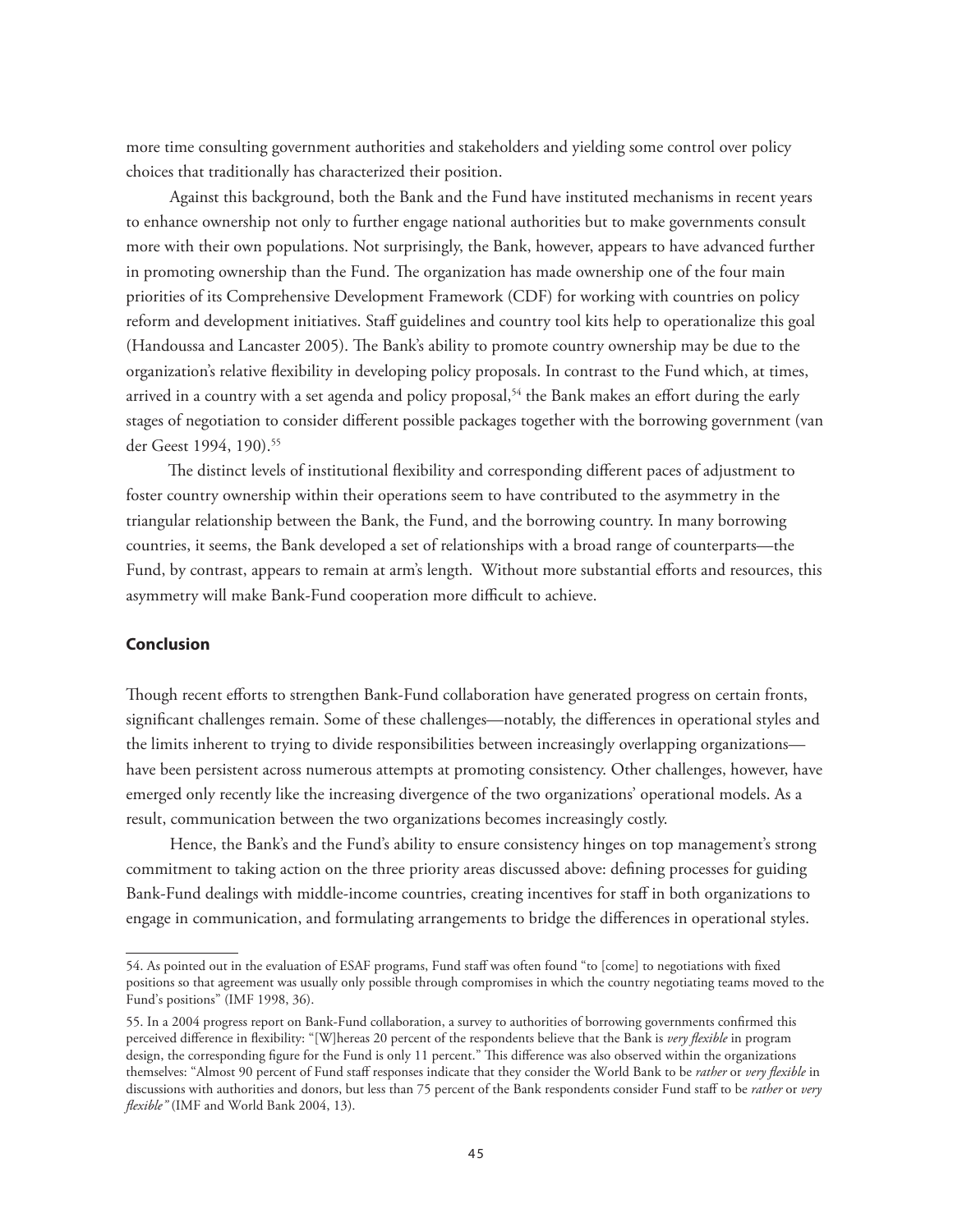However, commitment at the top is not enough. Such institutional change also needs to be managed at multiple levels to bring all staff on-board. Defining cross-functional coordination mechanisms, measuring performance needs, and triggering cultural adjustments are ways to do so. To make this happen, the Bank and the Fund may benefit from some private-sector tools.

The greater challenge, however, is how the increasing importance of ownership is redefining the traditional roles of external donors in general and the Bank and the Fund in particular. As the Bank and the Fund move from imposing what some borrowing countries referred to as a "straightjacket" of policy prescriptions to a greater emphasis on partnership and dialogue, the organizations need to operate in a different mode than in the past. From the Bank's and the Fund's perspective, the increasing importance of ownership requires yielding some of their authority in defining policy measures. The Bank's and the Fund's ability to engage government authorities and other stakeholders in a process of policy development that generates proposals with broad societal support will make them successful in this endeavor. Hence, the process of defining policy measures will need to be longer and more interactive. Regarding Bank-Fund consistency, the increasing importance of ownership raises the question of whether Bank-Fund consistency as a goal is as relevant it was in the past. The next section addresses this question.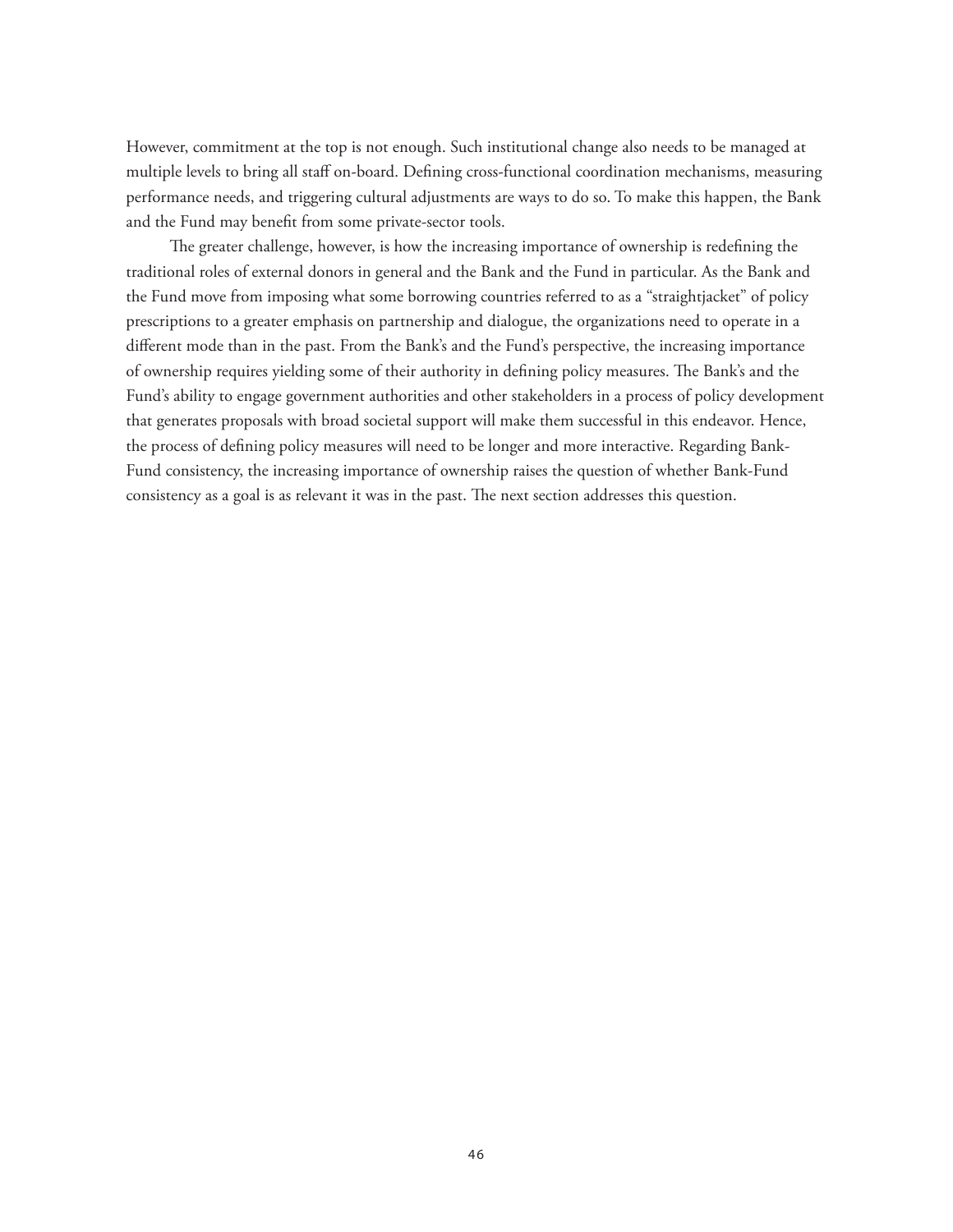| <b>Issue area</b>       | <b>Issue</b>         | <b>Episode</b>              | <b>Country</b> | U        |
|-------------------------|----------------------|-----------------------------|----------------|----------|
| Aid                     |                      | Democracy                   | Ghana          | $\Omega$ |
|                         |                      | Crossroads                  | Vietnam        | $\Omega$ |
|                         |                      |                             |                |          |
| Cocoa                   |                      | Turnaround                  | Ghana          | 0        |
|                         |                      | Rehabilitation              | Ghana          | 0        |
|                         |                      | Liberalization              | Ghana          | 0        |
| <b>Financial sector</b> |                      | Crossroads                  | Vietnam        | $\Omega$ |
|                         | <b>Treasury Bill</b> | <b>Deadlock</b>             | Pakistan       | 0        |
| Fiscal                  | Wage increase        | Ambiguity                   | Ghana          | 0        |
|                         | Civil service reform | Liberalization              | Ghana          | 1        |
|                         | <b>VAT</b>           | Democracy                   | Ghana          | 0        |
|                         | Tax                  | Reintegration               | Peru           | 0        |
|                         |                      | <b>Turbulent transition</b> | Pakistan       | 0        |
| Macro                   |                      | Ambiguity                   | Ghana          | 0        |
|                         |                      | Liberalization              | Ghana          | 0        |
|                         |                      | Opening                     | Vietnam        | 0        |
|                         |                      | Reform promotion            | Vietnam        | 0        |
|                         |                      | Firefighting                | Peru           | 0        |
| Privatization           |                      | Liberalization              | Ghana          | 1        |
|                         |                      | Reform promotion            | Vietnam        | 1        |
|                         |                      | Crossroads                  | Vietnam        | 1        |
|                         |                      | Reintegration               | Peru           | 1        |
|                         |                      | <b>Deadlock</b>             | Pakistan       | 1        |
| Trade                   |                      | Ambiguity                   | Ghana          | 0        |
|                         |                      | Reform promotion            | Vietnam        | 0        |
|                         |                      | New momentum                | Pakistan       | $\Omega$ |
|                         | Regulation duty      | Crisis management           | Pakistan       | 0        |

**Table 7 Overview of policy areas with ambiguous comparative advantage**

U = Ambiguous comparative advantage

0 = There is no consensus on which organization would be best prepared to address the specific issue.

1 = IMF, World Bank, and government agree on which organization is best prepared to address the specific issue.

Source: Fabricius (1999).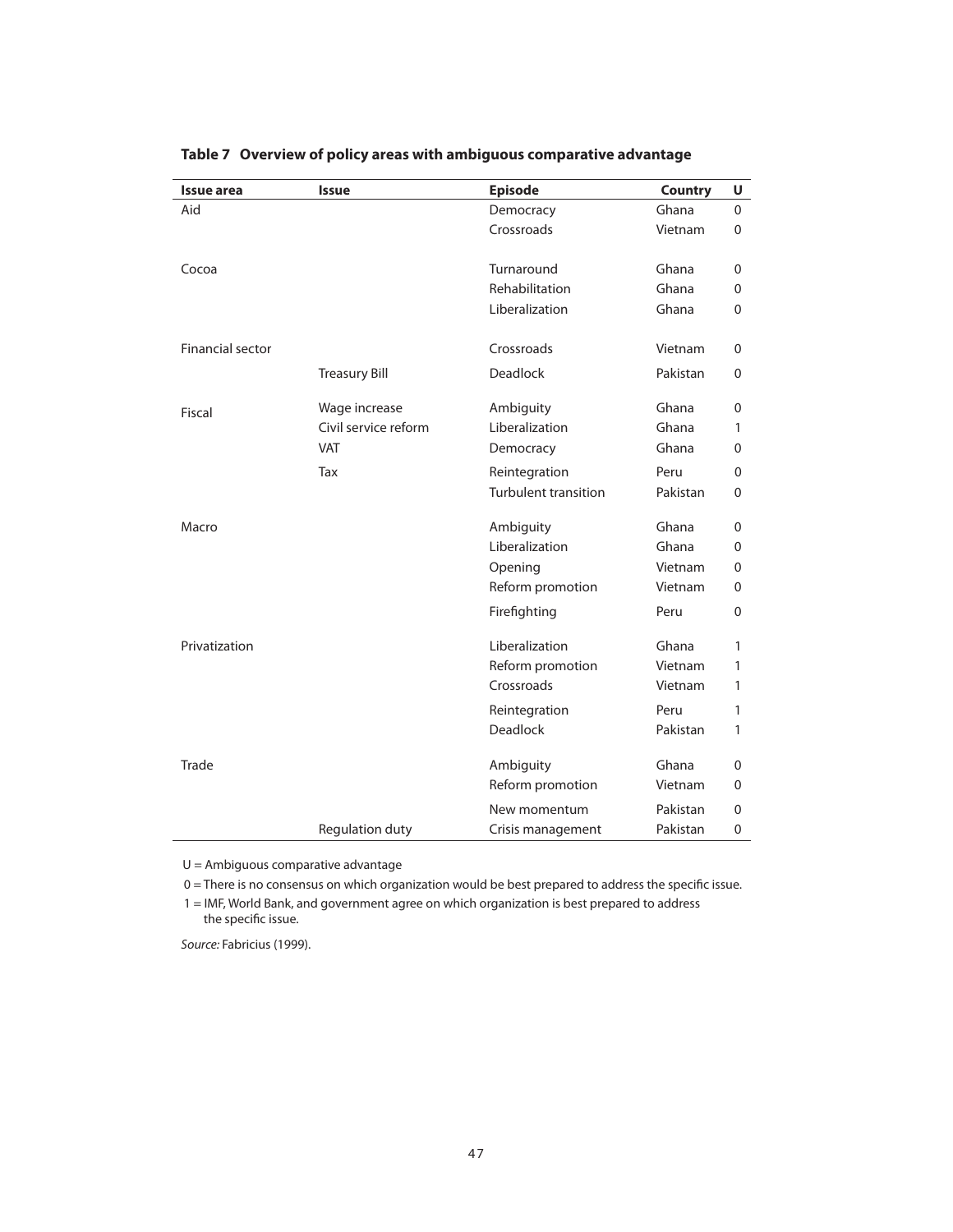### **IV. TAKING A STEP BACK: IS BANK-FUND CONSISTENCY ALWAYS DESIRABLE?**

The previous sections present empirical data to test whether and through what mechanisms the World Bank and the IMF are found to adopt consistent policy stances vis-à-vis borrowing governments. The analysis is carried further by highlighting challenges to consistency and proposals to guide Bank and Fund management to overcome them. However, as will be developed in this section, consistency may not always be desirable. Given the changing environment for policy lending which emphasizes local governance and ownership, there is a higher premium on understanding country-specific factors to make more informed and more successful policy recommendations. This development has specific implications for the operations of each of the two organizations.

Recent evidence from the Asian Crisis and overall criticisms of policy mistakes committed by the Bank and the Fund show that within the current context and considering current operations, the two organizations may be prone to committing errors in their policy advice to borrowing governments. Furthermore, given the emerging consensus about new "keys to success" for policy reform processes (i.e., promoting country ownership and country buy-in on reform priorities), new operational arrangements within the Fund and the Bank may be required. The following section presents two proposals: First, in particular cases where stakes are high regarding potential policy errors, redundancy between the two organizations and/or with third party "experts" may be warranted. In other cases where close interaction on the country level is crucial to developing good policy recommendations, division of labor between the two organizations should be further strengthening leading the Bank to exercise a more prominent role than the Fund in the majority of policy-based lending operations.

#### **Striving for Consistency**

Looking back, the Bank's and the Fund's emphasis on speaking with one voice has been based on a series of assumptions. First individual economic policy measures need to be consistent and complementary if they are to be effective and credible. Otherwise, individual measures will fail to trigger the intended responses on savers and investors. Second the need to limit the resource demands on the borrowing governments is another reason to speak with one voice. Designing an economic program usually requires significant contributions from individuals who possess substantial analytic and managerial skills. In many borrowing governments, only a few key individuals may possess such abilities and place a high premium on their time. As a result, the Bank and the Fund have an incentive to enter into negotiations with borrowing governments sharing one consistent view. Third speaking with one voice allows the Bank and the Fund to enhance their negotiating position vis-à-vis the government. As discussed in section II, evidence from the country case studies shows that borrowing governments were often able to exploit even small differences of opinion between the two Bretton Woods sisters by playing them against each other.

The problem with these assumptions is that they are based on one specific view of the relationship between international financial organizations (IFOs) and borrowing governments. It is a relationship characterized by potential antagonism and the possible need to impose strict conditionalities.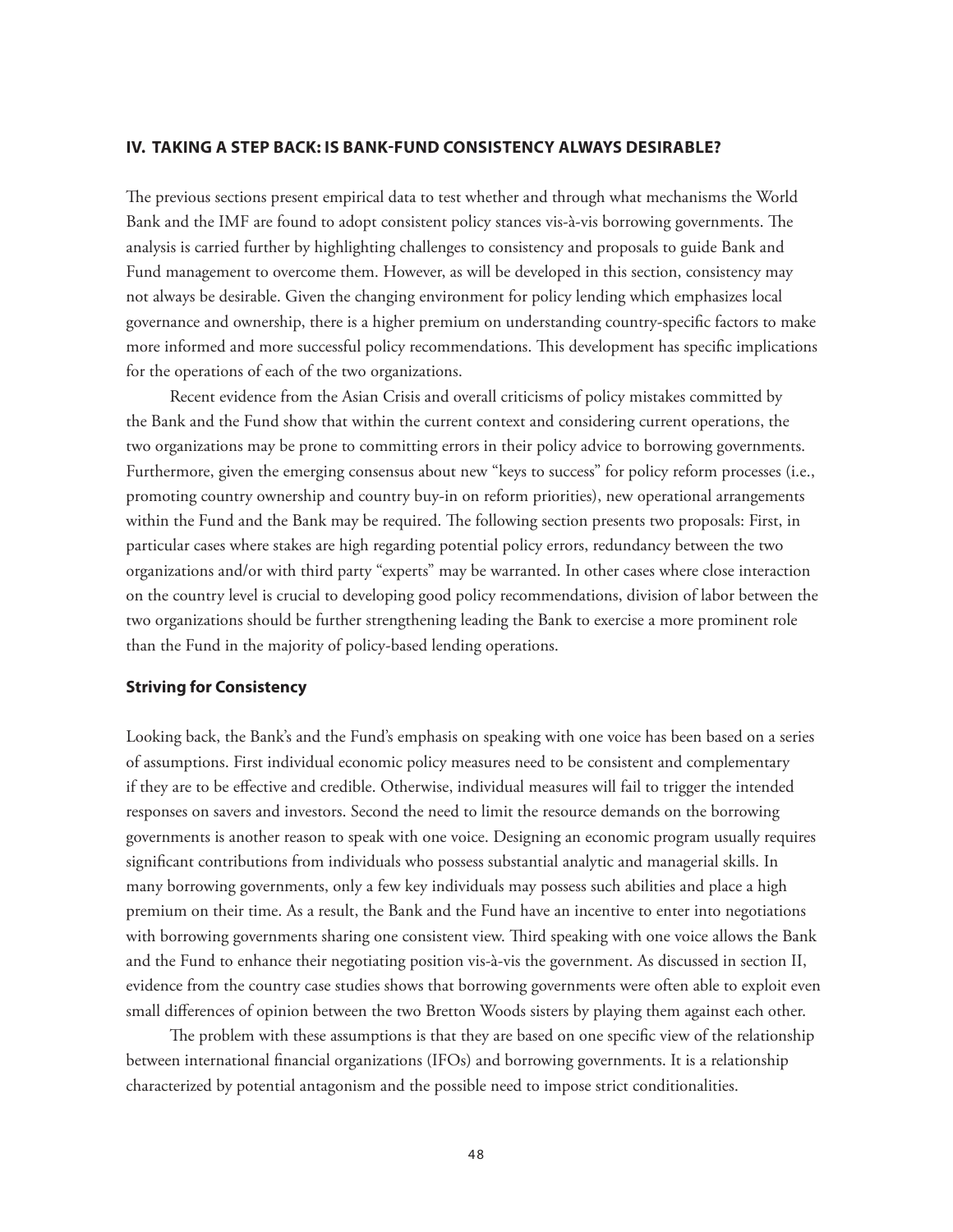Traditionally, in such a scenario, the Bank and the Fund have often found themselves in a quasimonopolistic position in terms of providing policy advice to their member countries. The rather extensive modeling that develops informed policy recommendations typically requires complex data and inputs. Borrowing countries have often lacked the resources and technical capacity to develop their own proposals or adequately counter Bank and Fund recommendations, at least at the level of technical sophistication that characterizes the Bank's and the Fund's approaches.<sup>56</sup>

This traditional view is very different from the one embodied by an emerging consensus that a partner-like relationship needs to exist between IFOs and borrowing governments. This new kind of relationship requires that IFOs possess in-depth, country-specific knowledge and promote ownership and institution building in order to formulate sound policy recommendations. Therefore, while it is true that the Bank and the Fund have an impressive range of resources and assets on which they can draw (i.e., privileged access to member countries governments, a pool of experiences from across the globe, and a high concentration of expertise), other forms of knowledge and inputs are increasingly needed to formulate policy recommendations. As a result, current forms of collaboration that strive for consistency may actually undermine the Bank's and the Fund's ability to achieve their ultimate goals of equitable growth and economic stability.

## **Emerging Requirements**

As mentioned above, recent experiences have highlighted weaknesses in the Bank's and the Fund's ability to produce sound policy advice. These cases shed light on emerging requirements and success factors to achieve what are now a broader set of goals for policy lending. Namely, two key lessons have emerged. First, the Bretton Woods sisters face a greater "risk of errors" in terms of policy advice and, second, they run the "risk of oversight" of key factors that need to be addressed to promote ownership and country-specific recommendations.

#### *Risk of Errors*

The first lesson refers to the fact that the Fund and the Bank have made errors in their policy advice to borrowing countries. Such errors could have been due to flawed analytical frameworks, missing information, or selectivity bias which led the Bank and the Fund to miss some important inputs to their recommendations and corresponding conditionalities. The Asian Crisis provides perhaps the most publicly scrutinized example of such errors and raises the question of whether the operational rigidities within the organizations have increased the risk of errors and raised the stakes in terms of legitimacy when errors occur. Descriptions of the crisis point to the organizations' failure to collect and use the

<sup>56.</sup> The Bank and the Fund's self-identification as "technical organizations" guided by rational criteria deserves special mention. Whereas this technocratic mindset is powerful in framing problems and providing a methodology to tackle specific tasks, its downside is that some aspects are explicitly ignored giving the organizations only a partial view of a given issue or problem. As Centeno (1993, 311) points out, political aspects are typically overlooked in a technocratic approach.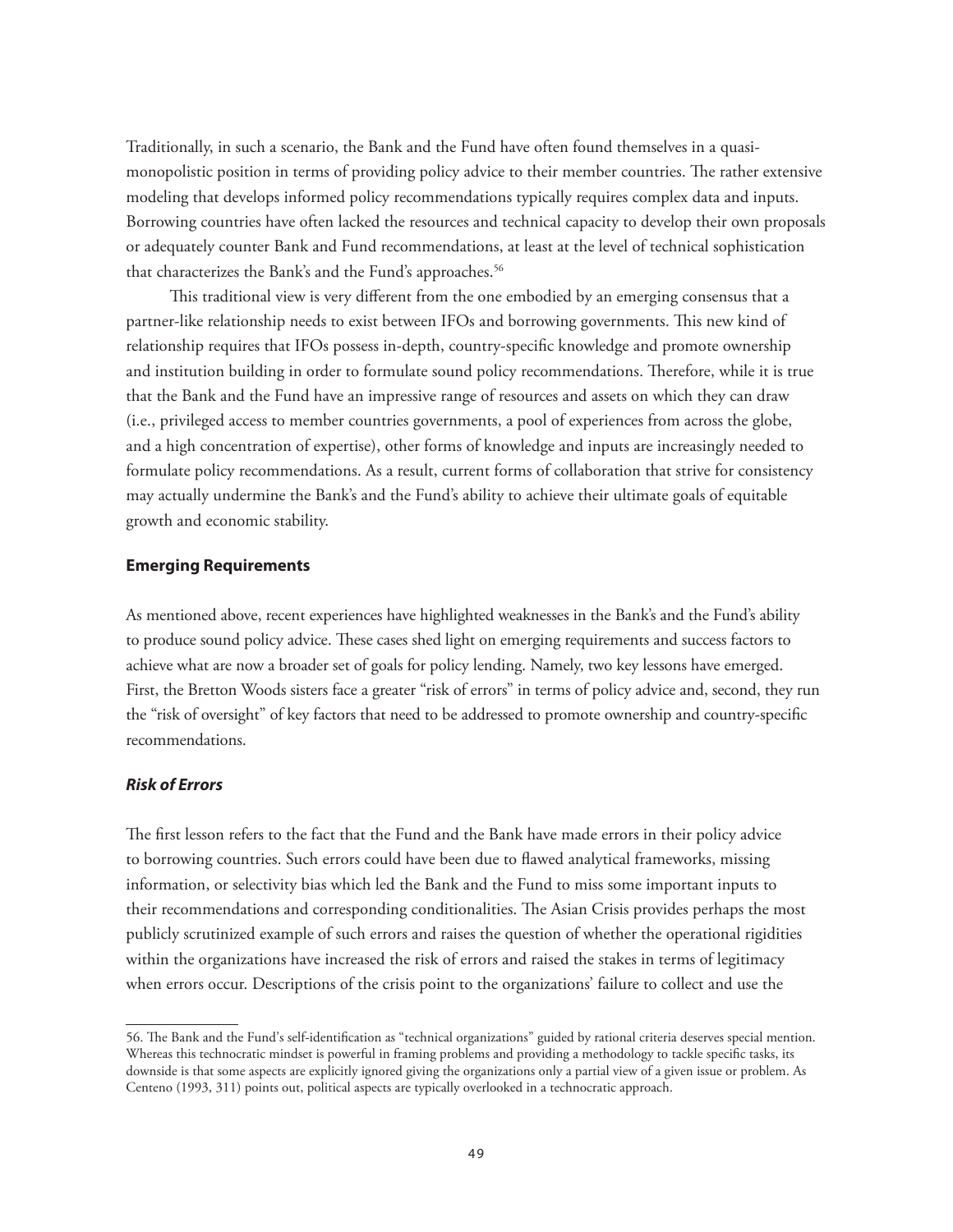most relevant information needed to inform their policy recommendations. Critiques of the Fund, in particular, are numerous. In Martin Feldstein's description of the Fund's role in the Asian Crisis, he argues that it followed some flawed analysis resulting in inappropriate recommendations:

Unfortunately, the International Monetary Fund seized on the troubles in the region as an opportunity to insist on fundamental structural reforms. . . . Attempting to force such fundamental reforms was both counterproductive and inappropriate for the IMF.<sup>57</sup>

In a similar vein, Jeffrey Sachs criticized the program the Fund designed for Korea in 1997 as a "draconian programme. . .[thrown] together in just a few days without deep knowledge of the country's financial system and without any subtlety as to how to approach the problems."58

The two organizations acknowledged that they made mistakes in their policy recommendations, but the level of responsibility each assumed differed. Officially, the Fund showed reluctance to admit any errors in its advice and instead pointed the finger at governments. The Fund's then Managing Director argued that it was unable to persuade the affected governments to act sooner when it saw trouble coming "because they were in denial about the problems."59 He also blamed the "hugely unreliable" economic data the Fund had received from governments as another culprit.<sup>60</sup> According to one commentator, "on the biggest issue it [the Fund] comes to the happy conclusion that it was right all along. The policy failures were mainly of implementation (not its fault) rather than design."<sup>61</sup> The Bank, on the other hand, was more willing to admit its mistakes in the Asian Crisis. Reviewing its performance the Bank acknowledged that its analysis of the situation had suffered from some serious flaws. In an evaluation of its operations in Indonesia the Bank concluded that its officials "ignored corruption, growing repression, and a collapsing financial system in the final years of President Suharto's 33-year rule."62 In a tone of remarkable frankness, the Bank acknowledged that in their dealings with the Indonesian government, senior Bank officials "did not want to offend Mr. Suharto's government or threaten the image the World Bank had promoted of Indonesia as one of its great success stories."63 Besides the Asian Crisis, there are other instances where the Bank and Fund have been criticized for errors in their policy recommendations.<sup>64</sup>

64. For example, Jeffrey Sachs in a December 11, 1997, *Financial Times* article listed several of the Fund's policy recommendations which he disagreed with, namely mishandling reforms in the Soviet Union by imposing a common currency

<sup>57</sup>*. Financial Times*, March 5, 1998.

<sup>58</sup>*. Financial Times*, December 11, 1997.

<sup>59.</sup> *Financial Times*, February 9, 1998.

<sup>60</sup>*. Financial Times*, February 9, 1998.

<sup>61</sup>*. International Herald Tribune*, January 21, 1999. Compared with the Fund's official response, some individual staff members acknowledged some shortcomings in the Fund's analysis and the design of its policy recommendations. For example, a member of the Fund's staff was quoted as conceding that the Fund "had made some judgments 'too quickly' and mistakenly thought it was simply seeing a repeat of past currency crises" (*International Herald Tribune*, December 3, 1998). To the best of the author's knowledge, admissions of this nature never entered the Fund's official view.

<sup>62</sup>*. New York Times*, February, 11 1999.

<sup>63</sup>*. New York Times*, February 11, 1999.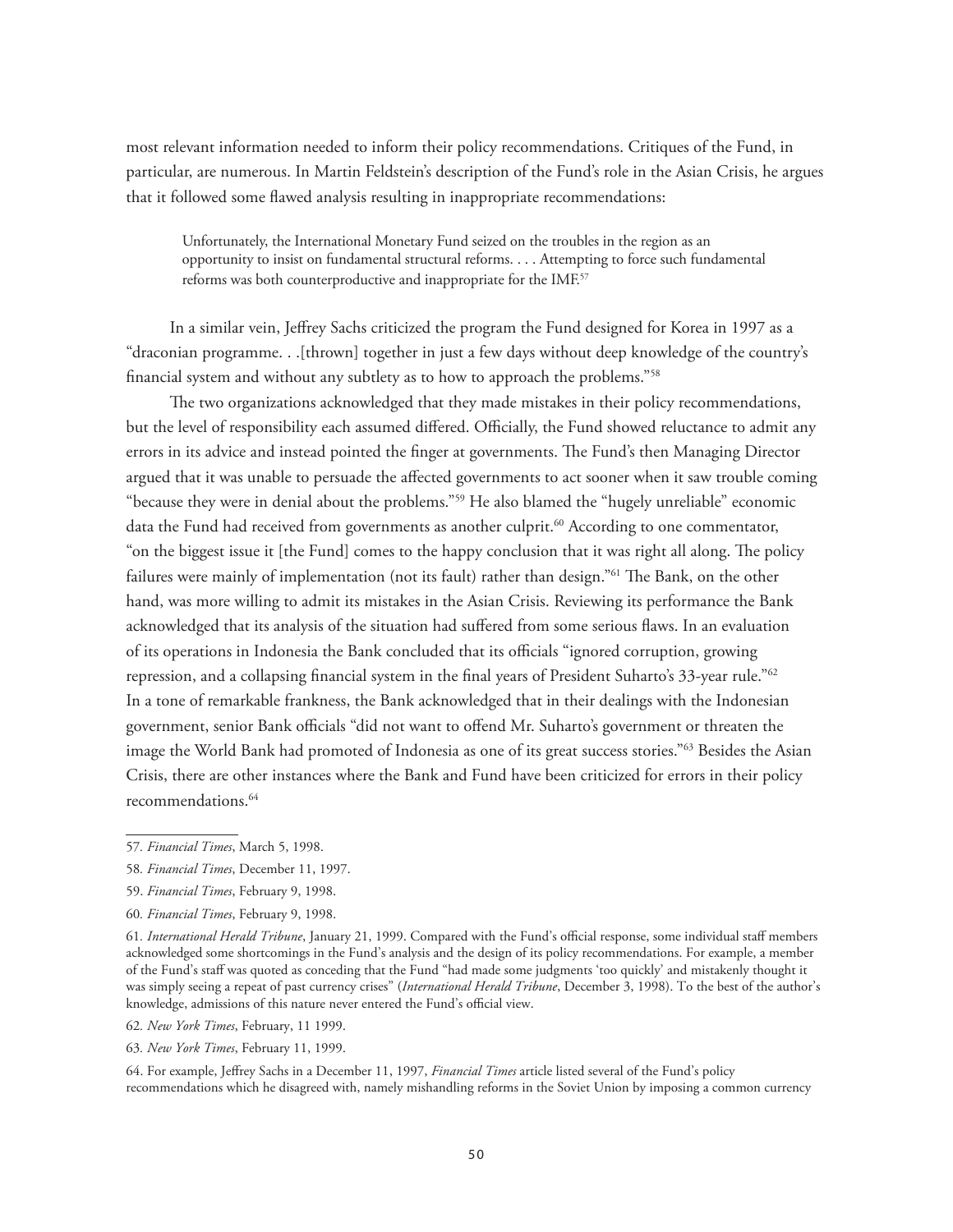While the Fund's and Bank's errors were highly scrutinized in the public arena, they are not all that surprising to those who study organizations. Such errors in decision making are not uncommon and are often caused by the organizations' limited capacity to fully absorb the complexity of their respective environments. As Simon's theory of bounded rationality explains, organizations often use shortcuts and specific technical vocabulary to facilitate communication internally. They also typically follow a common set of assumptions and concepts for selecting information to help them translate complex reality into more readily processed patterns. However, such selectivity in absorbing information can also increase the risk of errors, since organizations will screen out some parts of reality that do not fit into the particular concepts applied to select information. According to March and Simon, for an organization, "the particular categories and schemes of classification it employs are reified, and become, for members of the organization, attributes to the world rather than mere conventions" (March and Simon 1958, 165, quoted in Perrow 1986, 125). In this context, individuals within the organization may attempt to be rational, but due to the proverbial blinders they put on, they are only "intendedly rational." Using Simon's terminology, they are "bounded" in their rationality by the limits that internal divisions of labor, communication systems, standard practices, authority systems, training, and indoctrination can cause. As the combined behavior of individuals determines the overall performance of the organization, the organization as a whole is therefore "bounded" or limited.

For both the Bank and the Fund, some evidence exists to support the argument that the two organizations exhibit bounded rationality due in large part to organizational rigidities. In the case of the World Bank, Leff (1988) found Bank staff reluctant to employ a new method for social cost-benefit analysis not only due to operational difficulties (e.g., the data requirements of the new approach), but also because the new approach conflicted with the Bank's internal incentive system (Leff 1988, 80–81). Signs of operational rigidities have also been observed in the Fund. In his critique of the Fund's operations in the Asian Crisis, Joseph Stiglitz (2000, 17–18) points out:

The mathematical models the IMF uses are frequently flawed or out-of-date. Critics accuse the institution of taking a cookie-cutter approach to economics, and they are right. . . . Time and again, I was dismayed at how out-of-date and how out-of-tune with reality the models Washington economists employed were.<sup>65</sup>

prematurely, "thereby delaying stabilization and undermining the political support for reforms." He also criticized the Fund's overoptimistic, inaccurate reading of economic variables in Bulgaria contributing to the collapse in that country's GDP and rapid inflation as well as the Fund's failure to anticipate the Mexican and Asian crises.

<sup>65.</sup> Besides organizational rigidities, the risk of errors by the Bank and the Fund stems from at least two additional sources. First, staff members of both organizations must often work with assumptions and estimations given the scarcity and sometimes questionable quality of data. Doing so leaves room for ambiguity that makes individuals rely on judgment that can lead to different and potentially flawed policy recommendations. Second, the Bank and Fund face a trade-off between operational efficiency and the flexibility needed to collect and analyze relevant information given strict deadlines and operational standards under which they work. The Fund, in particular, tends to emphasize operational efficiency often precluding its staff from taking the time to conduct quality controls and consistency checks. As described by Richard Harper (1998, 176), "the broad set of skills and techniques used on missions enable the economists to produce a staff report *come what may*, i.e. irrespective of the incompleteness of the data they have access to and disregarding (more or less) any contingencies they have to deal with" (emphasis in original).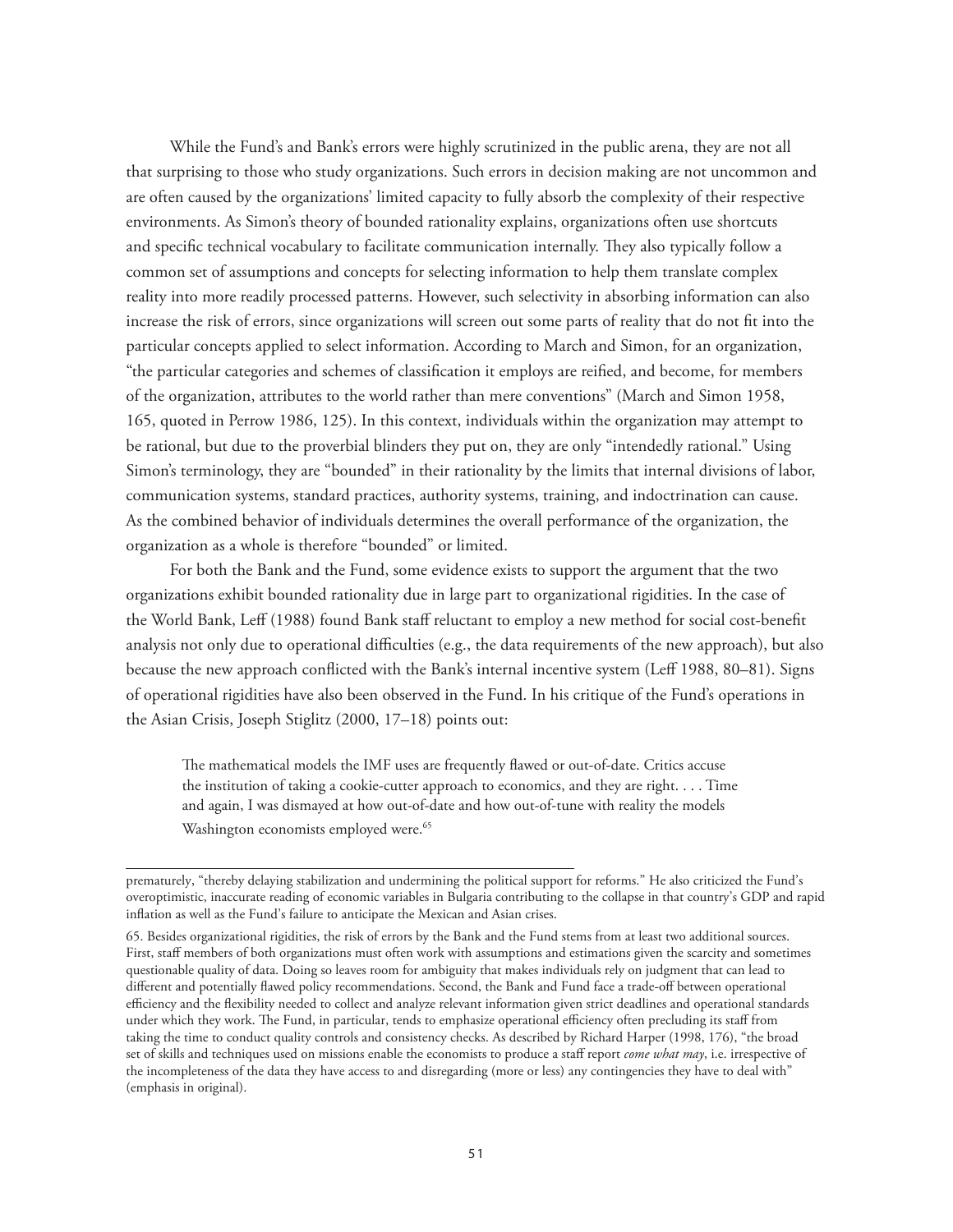As described above, recent experiences (in particular, in the context of the Asian Crisis) have shown that the Bank's and the Fund's ability to deliver good policy advice has not gone unquestioned implying a greater (or at least more costly) risk of errors. Given the prominent role the Bank and the Fund play in many borrowing countries and the quasi-monopolistic position in which the representatives of the two organizations sometimes find themselves, this possibility is problematic both from the country's standpoint and in terms of legitimacy of the Bretton Woods sisters. In many countries, the Bank's and the Fund's recommendations have far-reaching implications, making it all the more important for the organizations to develop mechanisms that may reduce the risk of errors. To date, such measures remain largely ignored. An important question, then, is which measures, particularly in terms of operational design, should be taken in order to reduce the risk of errors in Bank and Fund policy advice.

#### *Risk of Oversight*

In light of an emerging consensus that successful policy reforms are those that resonate in the borrowing country and match borrowing government's priorities, it has become more important that the Bank and the Fund anchor their analytic work in a broad understanding of the country. As stated in the World Bank's CDF staff guide, "[d]evelopment effectiveness is. . .seriously diminished by failure to tap into local knowledge required for designing and implementing development programs" (World Bank 2004, 14). Therefore, the Bank and the Fund run the risk of overlooking key elements that are crucial to developing appropriate, informed, and feasible policy recommendations. A general lesson to be drawn from development work in the past is that standardized approaches to support individual countries have turned out to be limited.

As Birdsall and Kapur et al. (2005, ix) describe for the Bank: "'[L]everage' cannot rely on the detailed conditionality of a 'nanny bank,' it must rely on Bank staff being politically savvy—sensitive to a country's political constraints. . . . That implies a premium on systematic analysis of local politics and institutions—and on increasing Bank-wide research and analysis of country governance." Both organizations have a mixed record in grounding their recommendations in solid country knowledge. The broader development goals of the Bank's mandate, namely an emphasis on poverty reduction, make such an approach more relevant to the Bank than the Fund. Yet, the effectiveness of the Bank's operations, particularly in low-income countries, remains questionable due to a persistent impression that policies are still handed down to countries who also then find great difficulty in "graduating" from highly concessional lending agreements (Birdsall and Kapur et al. 2005, 14).

Given the mixed success of high conditionality lending for both the Fund and the Bank, the hard lesson to learn has been that no one size fits all. As Birdsall and Kapur et al. (2005, 3) state, "the development community has learned that no single recipe or set of priorities to achieve poverty-reducing growth can be applied across countries." The implications of this growing need to deeply understand the political anatomy of borrowing countries and local governance issues means that development priorities need to be designed on a country-by-country basis and regularly revised. Such a requirement translates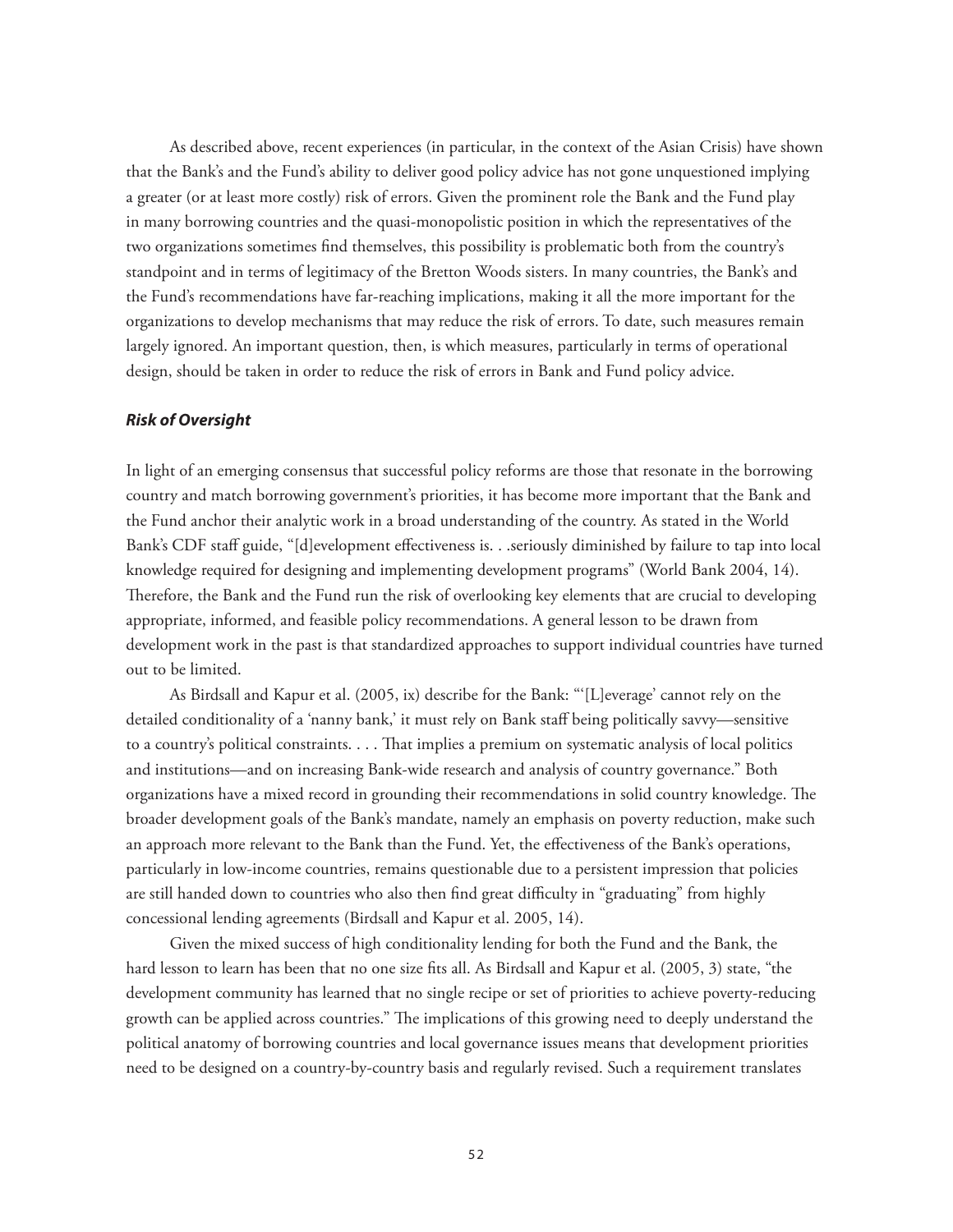into new operational needs that differ from traditional mechanisms designed to enhance cooperation and consistency between the Bank and the Fund. The following section proposes two changes to operational procedures within and between the organizations to minimize the risks discussed above.

#### **Proposal 1: Operational Differentiation and Redundancy**

The Fund and the Bank both aim to develop the best possible policy recommendations based on clearly defined goals, appropriate analytic frameworks, and complete information entering the models as input. Reducing the risk of errors requires that the two organizations use the best expertise available. Given the organizational rigidities and corresponding biases described earlier, one possible approach to do so involves further differentiation of operational procedures in the decision-making processes of the Bank and the Fund and/or with outside organizations. The Bank or Fund should integrate outside expertise either from its sister organization, the academic community, or governments. A series of procedures can use these forms of outside expertise.

Traditionally, outside expertise entered the Bank's and the Fund's decision-making processes by hiring outside experts as consultants or otherwise integrating them into the internal operations. This practice may provide the two organizations with legitimacy vis-à-vis the outside world. However, given the existing internal review processes within the organizations, the independent nature of this expertise can be dampened by organizational biases, diminishing its impact to reduce policy errors.<sup>66</sup> To avoid this possibility and still introduce outside expertise into decision-making processes, one viable operational approach is to set up redundant operations. The principle of redundancy is rather straightforward and commonly employed in various industries, most notably in engineering (Bendor 1985, 26–27): Instead of developing something in one single channel, several channels are employed in parallel. The risk of errors, then, does not depend on any single channel, but on the number of parallel processes, thus allowing organizations to overcome the fallibility of their individual parts. In other words, some duplication can provide a measure of reliability: When one agency fails, a second one may succeed (Bendor 1985, 2).

In terms of Bank and Fund operations, establishing functionally equivalent (i.e., redundant) channels of communication and decision making between the two organizations or a third party can provide a degree of reliability that a single channel (or decision-making process) could rarely attain.<sup>67</sup> Specifically, redundancy helps reduce the risk of error by increasing the level of scrutiny that individuals apply in working on a specific problem. In redundant processes, the results generated by different channels are compared and differences need to be explained. Doing so leads to a deeper analysis of the assumptions, data, and methodology employed and helps test the robustness of the results. Drawing on a standard set of techniques, these findings can then be reconciled and translated into a range of action.

<sup>66.</sup> Both organizations—the Fund, in particular—pride themselves as having extensive internal review processes to ensure the quality of their advice; however, these review processes may fall short of correcting organizational biases.

<sup>67.</sup> It is also worth noting that such a proposal is not inconsistent with the overall agreements between the Bank and the Fund about collaboration: The 1989 Concordat does not preclude the two organizations from carrying out their own analysis and even points out that the member governments could benefit from having different perspectives presented (Boughton 2001, 1059).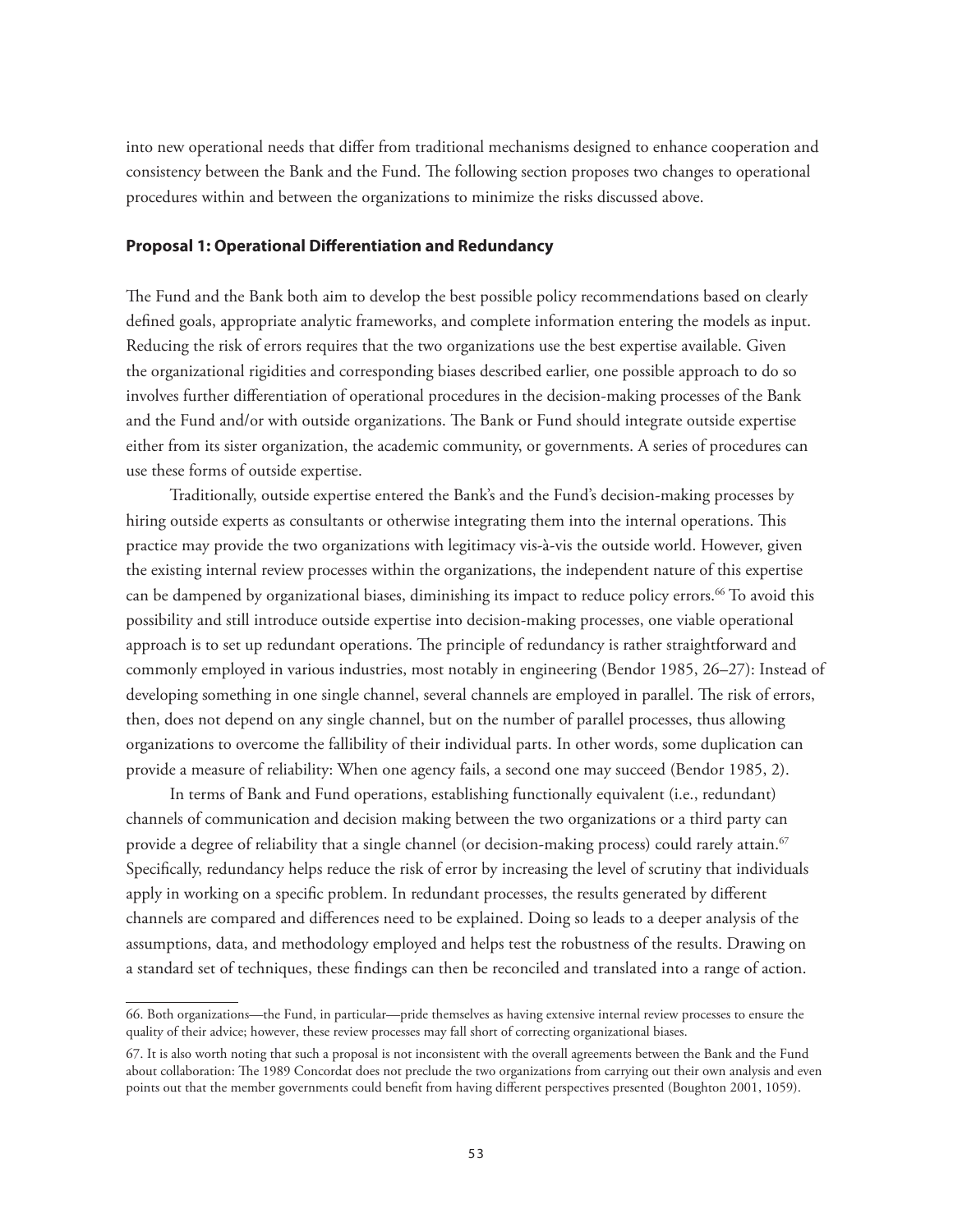Furthermore, the element of competition introduced through redundancy will also help reduce the risk of errors: The very prospect of anticipating the comparison with other channels, it is argued, will have a positive effect on the commitment of individuals. Hence, the quality of a team's output is expected to improve when working in parallel with another team assigned to the same task than working alone. Therefore, the concept of redundancy connotes a conscious striving of each channel to generate superior results.

Of course, introducing redundant operations has certain implications that make it more or less desirable as a strategy for reducing errors. As described by Jonathan Bendor (1985, 55) four criteria help determine whether redundancy is preferable to single-channel operations in a given situation: First redundancy becomes more desirable when the probability of failure in a single channel of action, communication, or decision making is higher. Second redundancy is more desirable when the implications of failure would be critical or very costly. Third redundancy is more desirable when the chance that a duplicate agency could discover a superior way to attain the same result that a monopolistic agency achieves is more significant. Fourth redundancy is more desirable when the costs associated with it are lower. Additional costs of redundancy include those costs resulting from the higher degree of complexity in the decision-making process.

Despite the Bank's and the Fund's tendency to try to reduce overlap and avoid duplication, these criteria highlight that in some cases, redundant operations may be warranted for certain areas of the Bank's and the Fund's operations. In particular, this would apply when the cost of failure would be exceptionally high, like in macroeconomic policy. For instance, if the Fund were developing policy recommendations with regard to tax policy in a given country that is closely related to both macroeconomic policy and sectoral policy, the Bank may have sufficient expertise in that area and country to be invited by the Fund to develop its own proposal and compare the final results of each organization. The decision of whether to introduce redundancy depends on whether the policy question justifies including outside expertise in the first place and, if so, whether redundancy is warranted over incorporation of outside experts' advice within internal processes.

Whereas redundancy between the Bank and the Fund offers a way to reduce errors, it also has significant limitations. The potential value of redundancy increases with the difference between each of the channels. The similarity between the two organizations in terms staff members' educational biases, headquarters' location, and distance from their member countries would lead the potential errors of the two organizations to be highly correlated.<sup>68</sup> These similarities call into question whether one of the two organizations could be expected to generate results that would be not only different, but also superior to the one developed by the other organization. Therefore, the best expertise might lie outside both organizations, requiring the Bretton Woods sisters to look beyond 19th Street.

One possible avenue would be to call upon borrowing governments to become a new, independent

<sup>68.</sup> Homogeneity of this kind has been known to be one of the knottiest problems in the pragmatics of redundancy because it militates against genuine diversity in intellectual perspectives and methods (Bendor 1985, 39, 282). Doubts about the independence of different channels have been one of the key arguments against redundancy.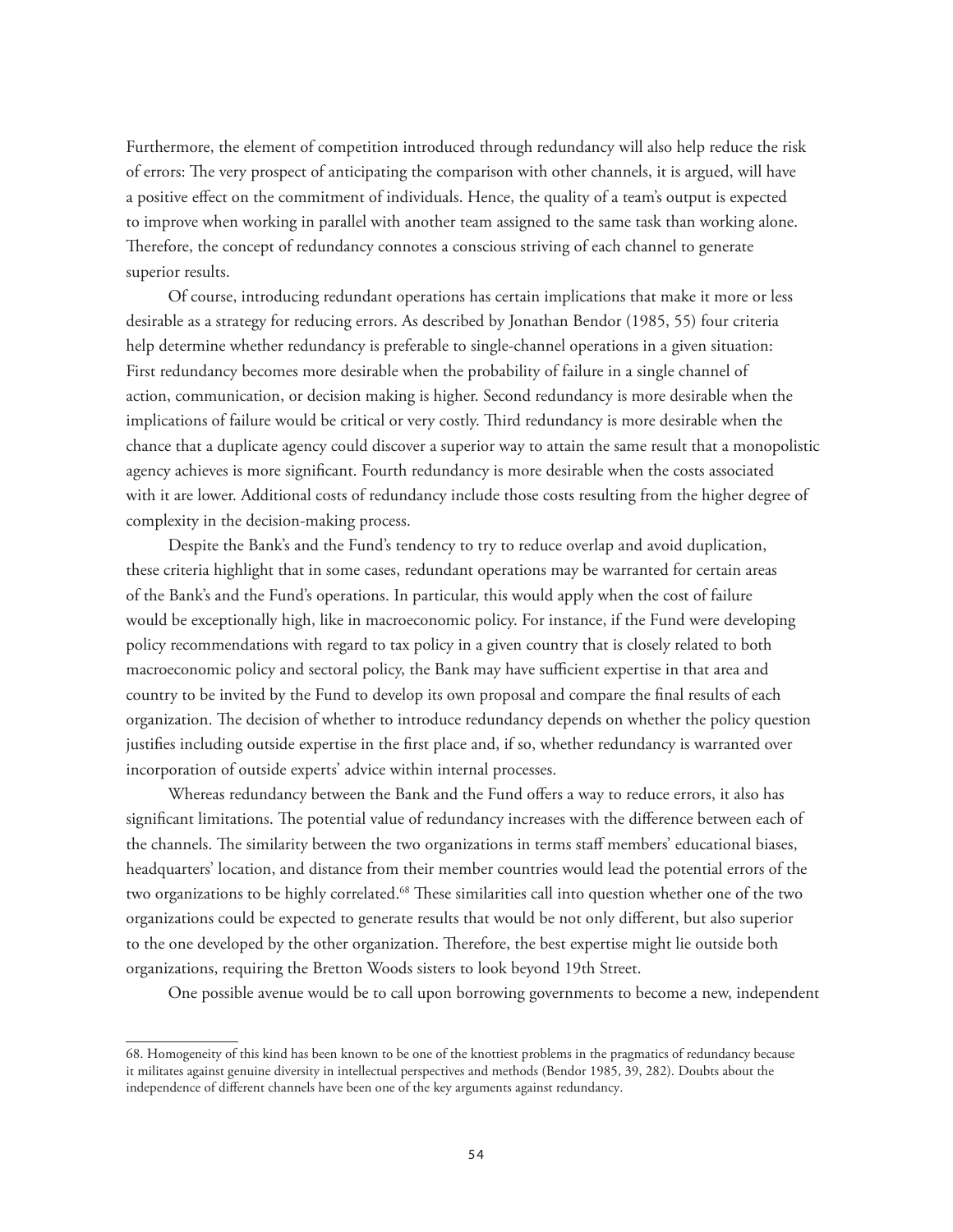decision-making channel for developing policy recommendations. Such an approach differs substantially from the traditional "policy dialogue," which periodically incorporates government input, yet tends to limit the degree to which governments can really put forth their ideas.<sup>69</sup> Yet for borrowing governments to be effective as separate channels redundant operations, they need to fulfill two criteria. First government staff members need to demonstrate a high level of technical expertise, sufficient enough to develop policy proposals of the same technical caliber as those produced by the Bank and the Fund. Second the government needs to agree with the general course of policy change that the Bank and the Fund advocate. If these conditions are not met, the policy proposals developed by the government would not have the technical weight or basic elements to be considered by the Bretton Woods sisters as comparable alternatives to their own. If the governments lack sufficient technical expertise, they may be consulted, but will not be in a position to prepare their own policy proposals. If the governments do not agree with the policy change, their proposals may be discounted or negotiations could even become adversarial. If, however, both criteria are met, redundancy that incorporates the borrowing government can serve not only as a strategy for reducing errors but for promoting country ownership of policy reform processes and building technical capacity among governments.

Besides governments, other channels outside the Bank, the Fund, or the borrowing government could be considered for developing policy recommendations. For example, expert groups made up of economists or other specialists in the borrowing country or, alternatively, individuals from an international pool of recognized experts could comprise a channel parallel to the Bank and the Fund.

To the best of the author's knowledge, redundancy has not been exploited by the Bretton Woods sisters. Instead, as discussed in section III, efforts aimed at improving policy recommendations in certain areas where both organizations have expertise (i.e., financial sector policy) has moved towards joint operations. While joint operations may force the two organizations to speak with one voice, they do not necessarily reduce the risk of mistakes in policy recommendations. Since the different channels are not independent from one another, errors in one channel will also affect the other channel.

Given the Bank's and the Fund's current operations, introducing the principle of redundancy would require them to make considerable changes. In practice, this would require a redesign of the Bank's and the Fund's business processes, particularly with respect to both low-income and middle-income countries. Although a detailed description of such operational changes goes beyond the scope of this work, the two organizations would first need to create a procedure for deciding whether to continue as single- or multiple-channel operations. Depending on the outcome of this decision, some operational requirements would need to be defined, like creating a staff structure to select the appropriate channel, coordinate the parallel processes, synchronize the procedures, and ensure the channels work with the same data.

<sup>69.</sup> In recent years this policy dialogue approach has been enhanced and formalized, particularly through mechanisms like the PRSP in low-income countries and joint engagement in the Bank's Analytic and Advisory Services (World Bank 2004, 22). Nevertheless, as pointed out by Birdsall and Kapur et al. (2005, 14), there is a persistent view that "Poverty Reduction Strategy Papers still reflect country's expectation of what the Bank wants more than their own priorities."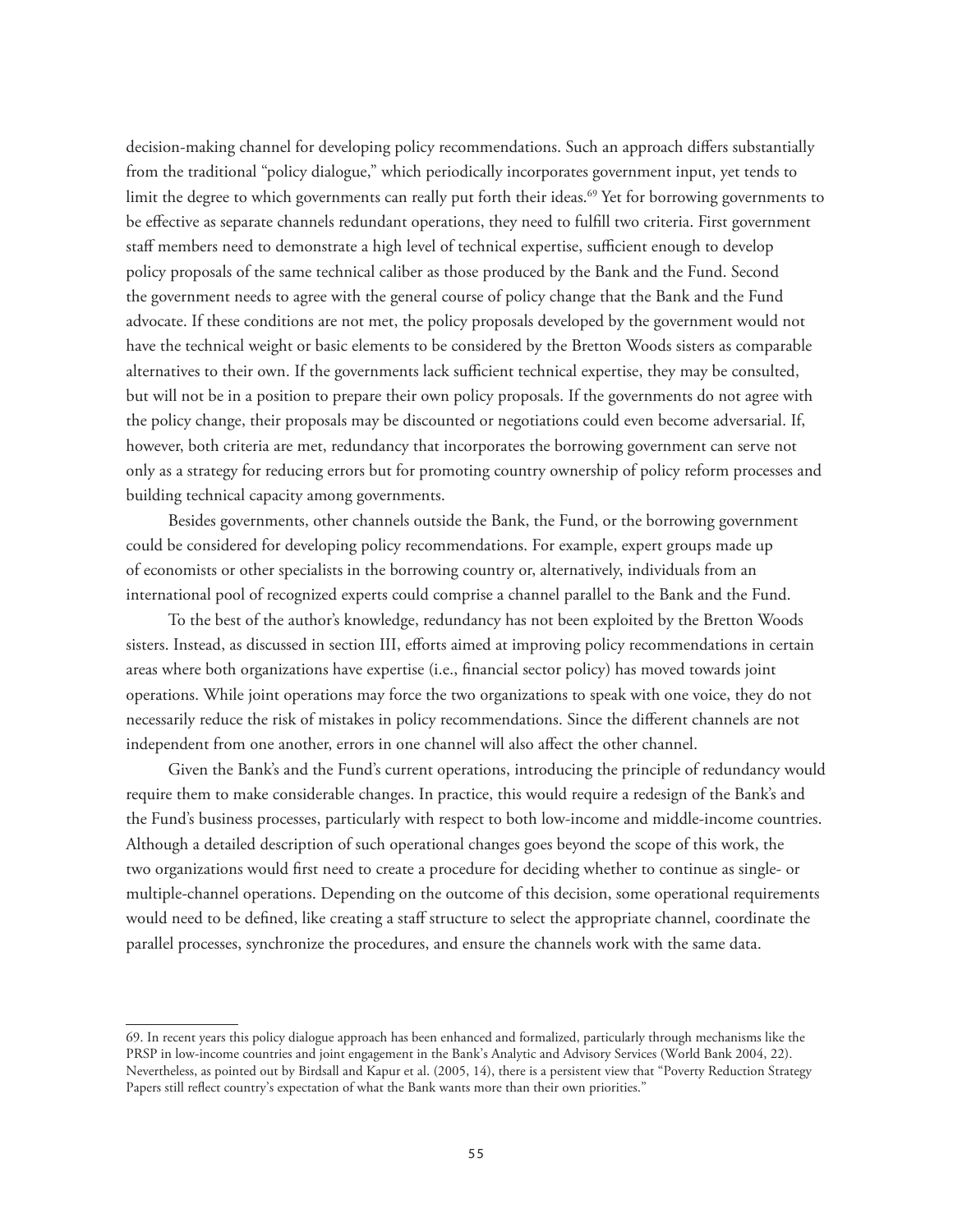Redundant processes would also require a review mechanism or a point of reconciliation to evaluate the results of both channels.

There are important implications that arise if the Bank and Fund were to shift away from their traditional division of labor and "policy dialogue" frameworks and incorporate redundancy in their operations. Such a change would lead to differentiation in the way policy recommendations and corresponding conditions would be developed: Some policy recommendations would be defined within the Bank or the Fund; others would be made by integrating outside experts into internal processes. Other recommendations—presumably the most critical ones—would be made following a more elaborate process of redundancy. So, depending on the scenario, the Bank and the Fund would not (and should not) necessarily speak with one voice, thus running counter to traditional approaches to achieve consistency. Instead, redundancy provides a new way to improve policy recommendations by reducing errors and even increasing country ownership in cases where governments exhibit sufficient technical capacity to be considered as a separate channel. Introducing redundancy can also reinforce the shift towards a more partner-like relationship between IFOs and borrowing governments characterized by an integrated decision-making process. For example, decision-making processes with the government will, to some extent, be congruent and identical with decision-making processes within the Bank and the Fund.

The negative implications of introducing redundancy include costs associated with operational changes and potentially reduced efficiency through duplication and additional time needed to compare results. Additional time could be minimized in light of the impressive possibilities of teams working at different locations through web-based platforms.<sup>70</sup> Furthermore, such costs could be justified given the far-reaching implications and high cost of errors that the Bank's and the Fund's policy recommendations have for borrowing countries. That said, additional time requirements mean that situations where decisions have to be made quickly, as in crisis situations, would not be suited for redundancy. In such cases, a feasible course of action would consist of engaging in some form of joint operations: Whereas one organization would be in charge of devising the policy recommendation to be presented to the government, ways could be found to ensure that the other organization's expertise on the given subject matter would be taken into account.

#### **Proposal 2: Strengthen Division of Labor Within New Lending Environment**

As described above, the emerging requirements for successful policy lending (i.e., attention to governance, buy-in, and ownership), carry with them a greater risk that the Bank and/or the Fund overlook key components to a more country-focused process of developing policy recommendations. In light of this "risk of oversight," a complementary approach should be taken in policy areas that are more closely related to matters of development: The two organizations should move towards a stronger division of labor

<sup>70.</sup> It should be noted that while additional costs may be associated with introducing redundancy, redundancy is not necessarily inefficient. As described by Bendor (1985, 31) there is no evidence confirming that redundancy is wasteful—instead, there is some evidence that organizational reform along the classical lines of organization theory to reduce overlap does not lead to high savings.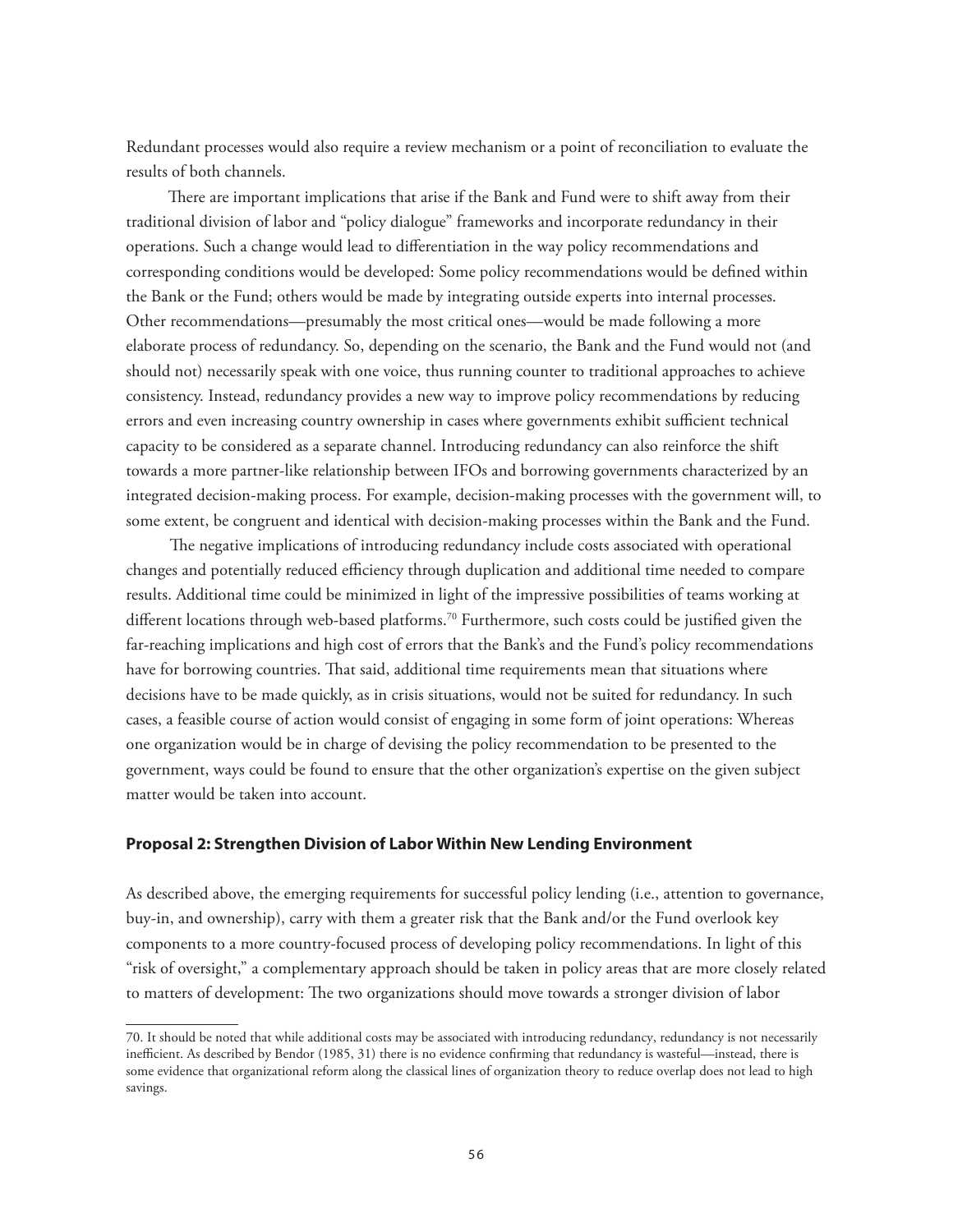with reduced overlap. In this scenario, the Bank should be responsible for matters of middle- to longterm lending operations to both low- and middle-income countries. The Fund should rely on the Bank's expertise in matters relating to development lending and focus its resources on its core responsibilities of macroeconomic and financial sector matters. This proposal will help further reduce overlap between the two organizations and benefit from the Bank's comparative advantage in middle-term lending arrangements.

Overlap of activities has been a persistent problem for the Bretton Woods sisters. The results of the study presented in sections I and II, though dated, demonstrate this empirically: Domain dissent prevented the two organizations from cooperating even in cases where consistency was desired by both. Overlapping activities between the Bank and the Fund have not seemed to improve the organizations' effectiveness of lending to low-income countries despite ongoing efforts to improve cooperation (Birdsall and Kapur et al. 2005, 1). Instead, such overlap has enhanced operational complexity and, from the recipient's point of view, possibly added to confusion. Since it is not clear that the Fund has any comparative advantage regarding structural, sectoral, and microeconomic matters, there is no strong case for it to be engaged in these lending operations.<sup>71</sup> There is a greater case, though, for a scaling back of Fund activities to focus on its core responsibilities. As Steven Radelet says, "[t]he more the IMF moves in the direction of becoming a development agency (or a quasi substitute for an independent central bank) the further it strays from its core responsibilities articulated in the Articles of Agreement" (Radelet 2006, 402). As such, the Fund needs to step back and let other existing organizations handle these areas.

From an operational point of view, working with recipients close enough to help them develop governance structures and to foster ownership entails certain requirements: The organization needs to have staff, including senior staff, present in capitals through resident missions. These staff members not only need to possess a broad range of relevant expertise across various disciplines but also need to have a prominent role within internal processes rather than serve merely as a spokesperson for headquarters. Furthermore, analytical frameworks that consider factors of governance need to be employed. Given the evidence of the study and subsequent initiatives related to enhancing country ownership, the Bank has moved substantially further in the direction of these requirements than the Fund, making it better positioned to work closely with recipient governments and incorporate their priorities into policy recommendations.72

Rather than moving in this direction, the Fund should remain focused on the policy parameters within its core area of responsibility or run the risk of losing some of its operational strengths, namely the ability to operate rapidly in crisis situations. As Truman describes (2006a, 35), there is an imbalance

<sup>71.</sup> As Truman (2006a, 26) describes, such "mission creep" is seen by some as being driven by different reasons: The changing needs of member governments, the effort of the Fund itself to expand the organization's influence, or by the push of particularly powerful members. Furthermore, anecdotal evidence collected during the course of the empirical research suggests that the Fund's move into structural issues was partly driven by the fact that the Bank sometimes did not deliver the required input in time to comply with the Fund's deadlines. Whatever the reason, there is little in the organization's Articles of Agreement to support this expansion.

<sup>72.</sup> Nevertheless, as noted by Birdsall and Kapur et al. (2005, 14), the Bank still has a long way to go and further efforts need to be made to fully adjust their advice and conditions to the specificities of individual countries.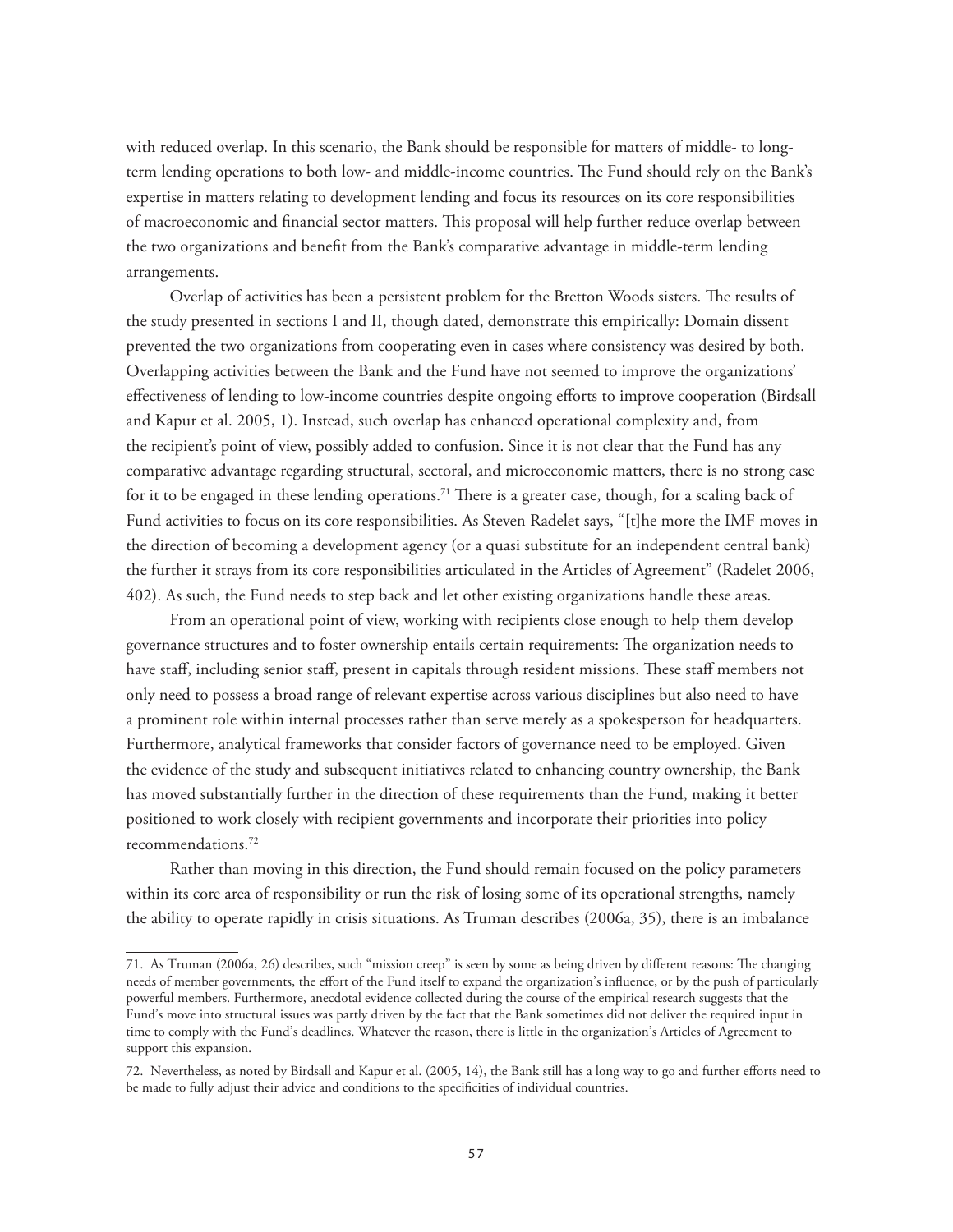between the Fund's ambition regarding its goals and being stretched in resources. The Fund should maintain full authority on policy variables that fall within areas of macroeconomic and financial sectors; for other variables, the Fund should have to rely on the Bank. Rather than conducting its own macroeconomic analysis and developing its own conditions, the Bank would need to rely on the Fund. Such a proposal is in line with one presented by Radelet (2006, 406) in which he recommends that instead of the Bank carrying out its own macroeconomic analyses for its Country Policy and Institutional Assessment (CPIA) system, the Bank should rely on the Fund's assessments of macroeconomic policies in general, and fiscal, debt, financial sector, and possibly trade policies, in particular. Consistency between the two organizations could be achieved if each organization had the authority to approve policy parameters that fall within its area of responsibility (i.e., the Fund would need to provide and approve macroeconomic conditions; the Bank would approve conditions that relate to developmental goals and priorities). Such a proposal would also support a shift in operations for the PRGF from the Fund to the Bank, as proposed by others (Truman 2006a, 26–27). Such a move would be justified by the fact that the PRGF's lending to low-income countries increasingly falls outside the Fund's short-term jurisdiction to finance balance of payments and exchange rate problems and more within the Bank's longer-term development mandate.

Adhering to this proposal would reduce overlap between the two organizations. Both organizations could reduce the amount of resources allocated to matters outside their core areas of responsibility. New resources would become available for each organization to develop mechanisms for providing a "seal of approval" on a specific country's development strategy (Bank) or macroeconomic framework (Fund) regardless of the extent to which the Bank or the Fund are involved in operations that provide financial support to that country. Such services are particularly relevant in light of new modalities emerging for the Fund and the Bank in terms of monitoring and signaling the strength of macroeconomic policies without direct financial involvement—in the form of "unfunded programs" or other "policy support mechanisms" (Birdsall and Kapur et al. 2005, 17). Such a shift has been generated by the resolution (for the most part) of the macroeconomic crises that plagued many low-income countries in the 1980s and early 1990s which means that the IMF's financial role is likely to diminish over time. As a result, resource allocation and analytic work would become less tied to financial operations than it has been in the past.

Implementing the present proposal would entail a scaling back of Fund operations to only its core responsibilities for developing policy recommendations and developing conditions, in line with Timothy Adams (2006, 133–34) by saying that "the best way to strengthen the IMF's relevance is to refocus on the core mission. . .international financial stability and balance of payments adjustment." If this proposal was implemented, the Fund should only be involved in building institutions and those areas that relate directly to its core area of responsibility (i.e, macro and financial sectors) but not beyond.73 Both the Fund and the Bank would increasingly serve as a brain trust in complementary areas, namely development

<sup>73.</sup> Such a proposal then runs counter to the recommendation put forth in the September 2005 reports of IMF governors and members of the International Monetary and Financial Committee (IMFC) that the Fund should support more expansive vision of the Fund's role in low-income countries and involvement in building institutions and capacity in low-income countries. As Truman notes, the "IMF members may under appreciate the implications of this suggestion" (Truman 2006b, 5).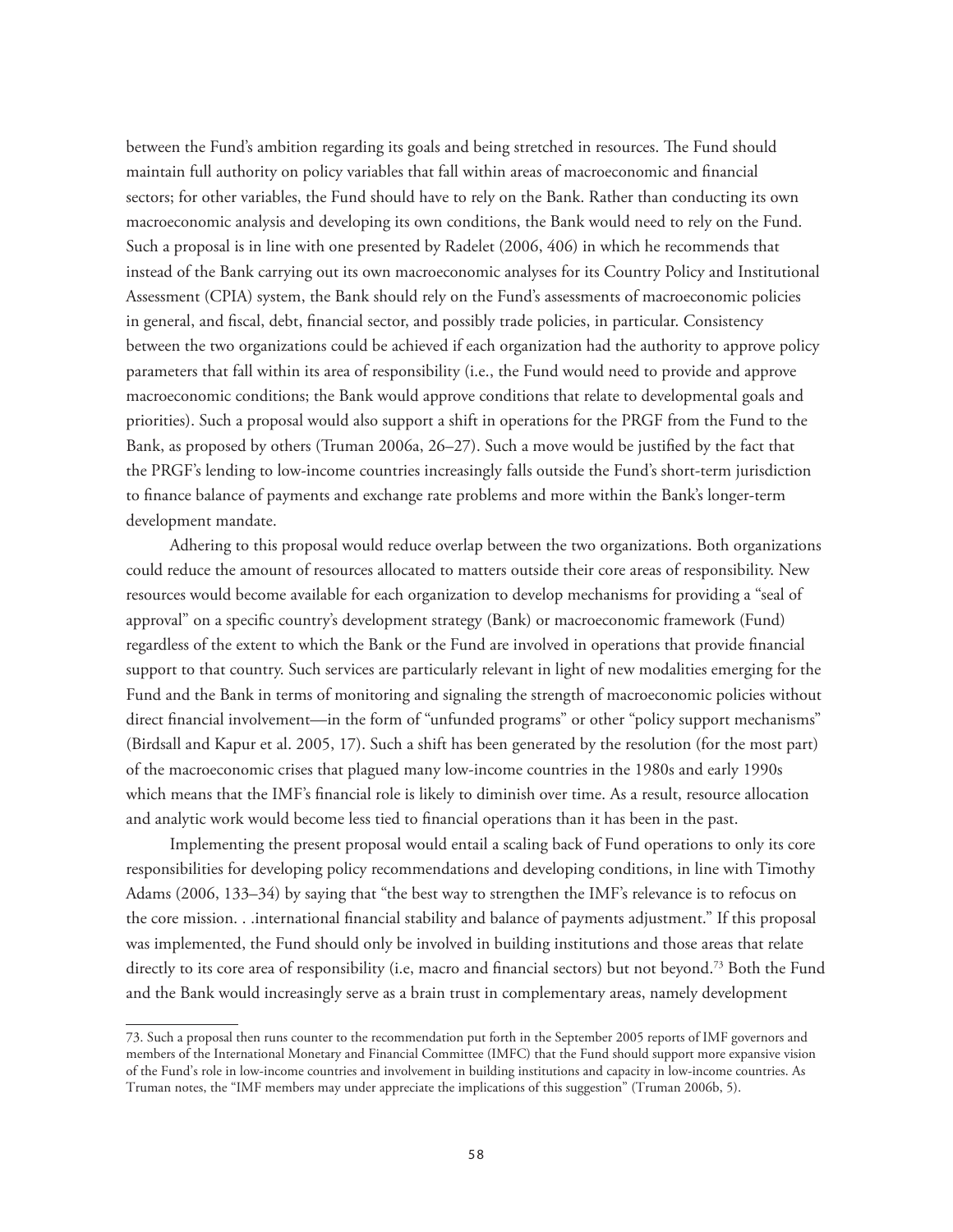(Bank) and macro/financial sectors (Fund).<sup>74</sup> Still, the Fund should move toward hiring staff with a broader skill set, including more expertise in political economy and country experience as suggested by Kahler (2006, 266). However, such expertise would be used for the Fund's core area, and it would not be used not to develop expertise or define policy conditions in areas outside its core responsibilities. In cases that go beyond the Fund's core areas in its own lending operations, it should rely on the Bank's input.

#### **Summary**

Given the shifting priorities of the international policy-lending environment, current mechanisms for ensuring consistency may become less relevant to ensuring sound policy recommendations. This section presents two complementary proposals for altering Bank and Fund operations to ensure the best possible policy advice and outcomes for its members. In some cases, these proposals could entail redundant operations between the Bank and the Fund and/or between one of the organizations and the borrowing government or expert groups. Redundant operations contrast the principles of division of labor and complementarity which have traditionally guided Bank-Fund cooperation. Yet in light of the recent evidence of policy errors, redundancy provides another avenue that, under specific situations, can both reduce the risk of errors and engage borrowing countries more effectively in the process of designing lending agreements. Both in terms of transferring technical capacity to borrowing governments and fostering greater ownership, redundancy represents a mechanism largely employed in the private sector to improve performance that has yet to be exploited by the Bretton Woods sisters. Such an approach is particularly geared towards reducing the risk of error in policy advice in cases where such errors would be extremely costly.

In other cases, like those where the organizations do not share expertise and where the risk of oversight (or rather failure to fully consider country-specific factors and input) is a more central factor to the success of lending operations, the Bank and the Fund should further strengthen their division of labor. This shift should emphasize the Bank's responsibility in policy areas related to development, particularly in relation to developing countries, with the Fund scaling back its operations.

<sup>74.</sup> How the two organizations should develop their role of signaling goes beyond the scope of this work; however as Birdsall and Kapur et al. (2005, 18) propose, the Bank should agree (together with the IMF and other donors and creditors) on the role it should play in signaling the adequacy of a country's "development" approach to complement the IMF's macroeconomic signaling.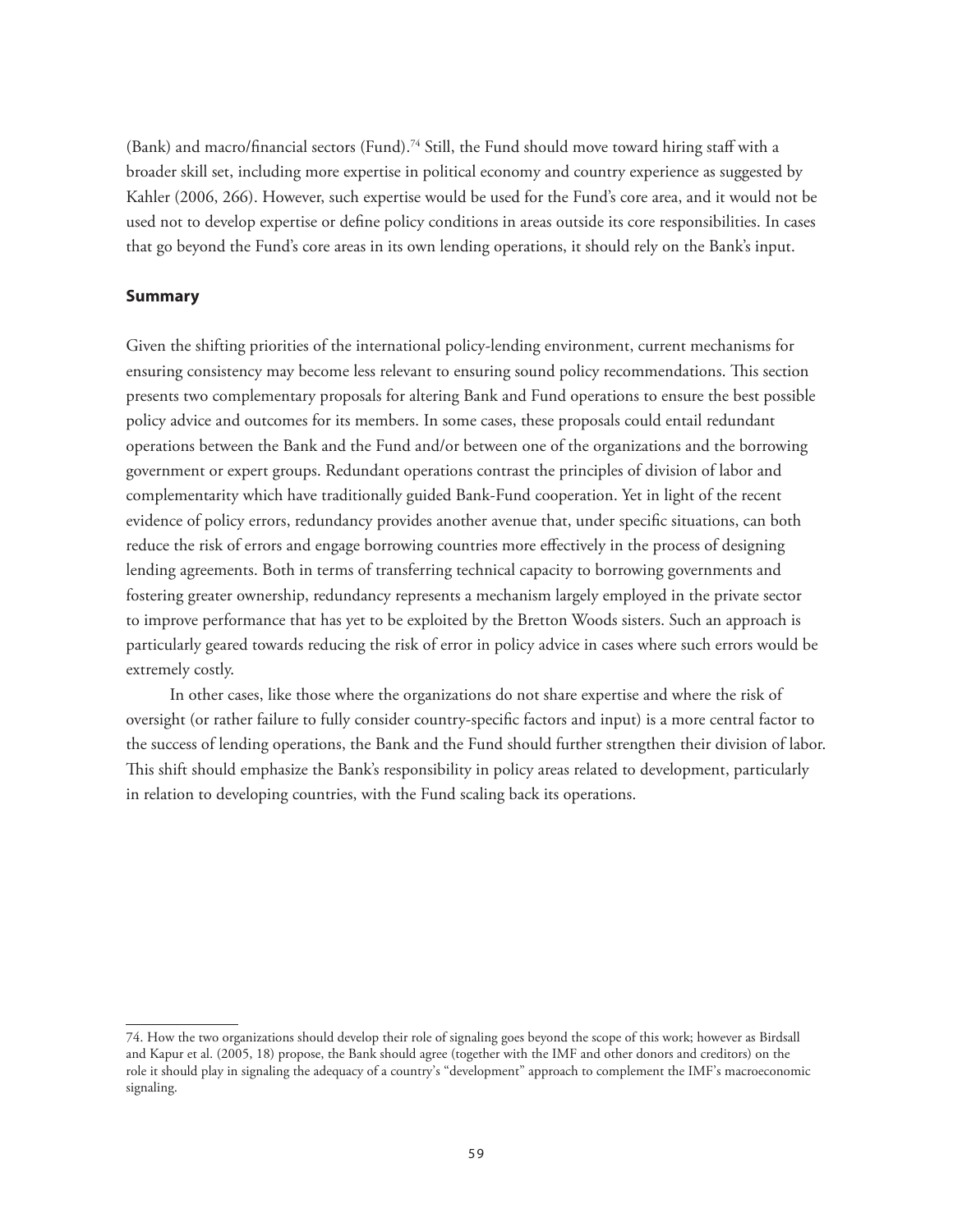#### **V. CONCLUSION**

The proposals presented in the previous section underscore some of the key issues framing the debate about reforming the Bretton Woods organizations. At the heart of the IMF reform debate is the very relevance of the organization to its members (Truman 2006a, 3). Similarly for its sister, Birdsall and Kapur et al. (2005, 2) point out that, "the Bank is under pressure, its legitimacy, credibility, its effectiveness, and its fundamental mission are all in question." Though calls for reform are numerous, specific proposals are less common. A key lesson drawn from the present study is that the relevance of the two organizations may be enhanced by addressing an age old issue, namely cooperation between the two. Despite efforts by the Bank and the Fund to cooperate and speak with one voice, we have seen the two sisters at times bickering, stepping on each other's toes, and giving each other the silent treatment. Their relationship remains complex.

The two organizations' typical approach to get along better has been to further delineate responsibilities between them. Yet this recipe too has had a long and mixed history. A treatment of known operational factors that influence how the organizations work internally, with their member countries and with one another, has been largely missing from the reform discussion. Therefore, the study that examines when and why the Bretton Woods sisters cooperate presented in this working paper attempts to contribute to the reform debate in a new way. Namely, it hopes to add value to the current discussion by regarding matters from a more strictly operational perspective, grounded in empirical evidence. The concluding sections, then, highlight some of the key questions emerging from the debate on Bank and Fund reform and draw from the findings of the study to discuss how the specific reform proposals presented in this working paper may serve to enhance the legitimacy and relevance of the Bretton Woods sisters.

### **Study Revisited**

To summarize, the study presented in sections I and II, addresses the impression that despite the Bank's and the Fund's expressed desire to ensure consistent stances in their policy recommendations, they often, but not always, speak with one voice. Drawing on field research conducted in four countries, the study tests a range of variables in order to explain the circumstances under which the Bank and the Fund are consistent. Drawing on this evidence, the variation in Bank-Fund consistency has been explained with two variables, i.e., domain consensus and similarity in operational styles. The study finds that whenever the two organizations agreed on the boundaries of each other's operations (i.e., domain consensus) and whenever they operated in similar styles, the Bank and the Fund tended to speak with one voice. Conversely, the combination of domain dissent and different operational styles are associated with inconsistency in the stances the Bank and the Fund took vis-à-vis borrowing governments. With very few exceptions, all observations of the four country case studies can be explained by these variables. To the extent that both variables are endogenous to the Bank's and the Fund's management, it lies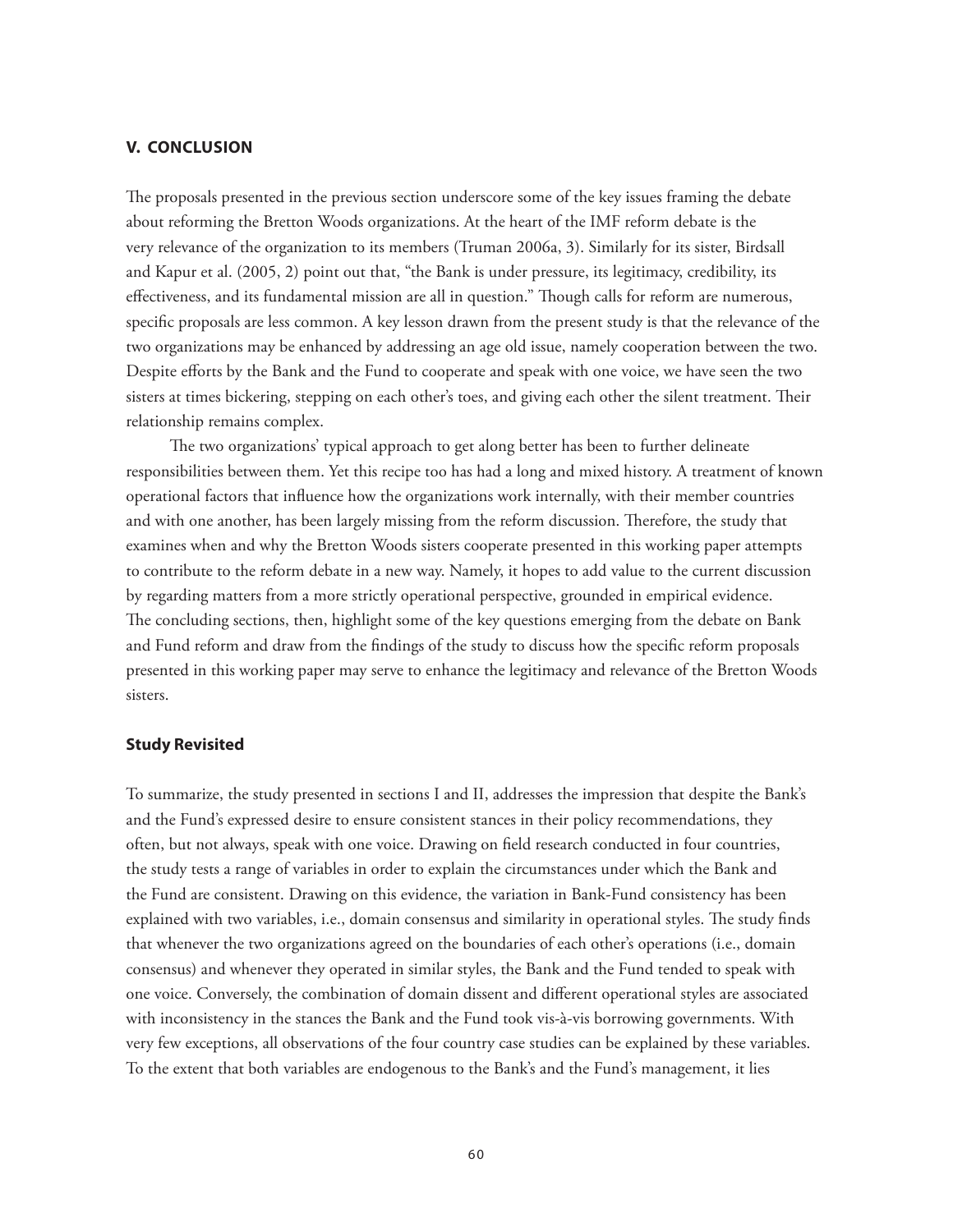within the power of the two organizations whether or not the operations of the two organizations are consistent. The findings are in line with recent attempts of the Bank and the Fund to understand how the two organizations work together, like the 2004 survey conducted among Bank and Fund staff and national authorities mentioned in the introduction (IMF and World Bank 2004). Yet the value-added of the present study is to go beyond anecdotal and potentially biased data to hone in on the drivers of consistency and inconsistency. The variables employed and analytical methodology provide a point of departure not only for future research on the relationship between the Bretton Woods sisters but may also on insights for studying the interaction and relationships between other international organizations.

Against the study's findings, the other sections provide an evaluation of the measures the Bank and the Fund have taken in recent years to ensure Bank-Fund cooperation. In many ways, these measures can be expected to be effective. For example, by introducing formal procedures of sharing information, they have significantly reduced levels of ambiguity and facilitated the exchange of information. Furthermore some measures have allowed the two organizations to coordinate their operations on a country-specific level helping overcome, to some degree, the differences in operational styles.

However, despite these advantages, significant challenges remain. For instance, the lack of internal staff incentives for enhanced communication is likely to undermine formal agreements and mechanisms of cooperation. Also, the changing environment of policy lending, particularly its emphasis on country specificity and ownership, has added new challenges not only for ensuring Bank-Fund consistency but also in terms of ensuring that the Bretton Woods organizations can deliver the best policy advice to borrowing governments. The Bank seems to have adapted better and faster to such requirements through an more decentralized and flexible operational model than the Fund. As a result, the Bank may be better positioned to lead in policy lending in all but a few matters related strictly to macroeconomic policy reforms.

An important implication emerging from the study is that Bank-Fund consistency may not always be desirable. Based on the theory of bounded rationality as well as on empirical evidence, the organizations run the risk of committing errors in their policy advice to borrowing countries. Such errors in the context of public crises have contributed to undermining the organizations' legitimacy. Therefore, the organizations need to address how to reduce the risk of errors and ensure that they can deliver the best policy advice possible. The proposals presented in section IV, namely the introduction of redundancy in some high-stake matters and greater strengthening of the Bank's role in others, both contribute to this aim and resonate well with trends in the current debate over reform. In particular, the proposals offered here are similar to trends that highlight a scaling back of Fund lending operations particularly with low-income members, outline a more prominent role of the Bank with ownership promotion and country-tailored lending arrangements, and advocate a greater role of both organizations in providing technical assistance and signalling through unfunded programs in their respective areas of expertise.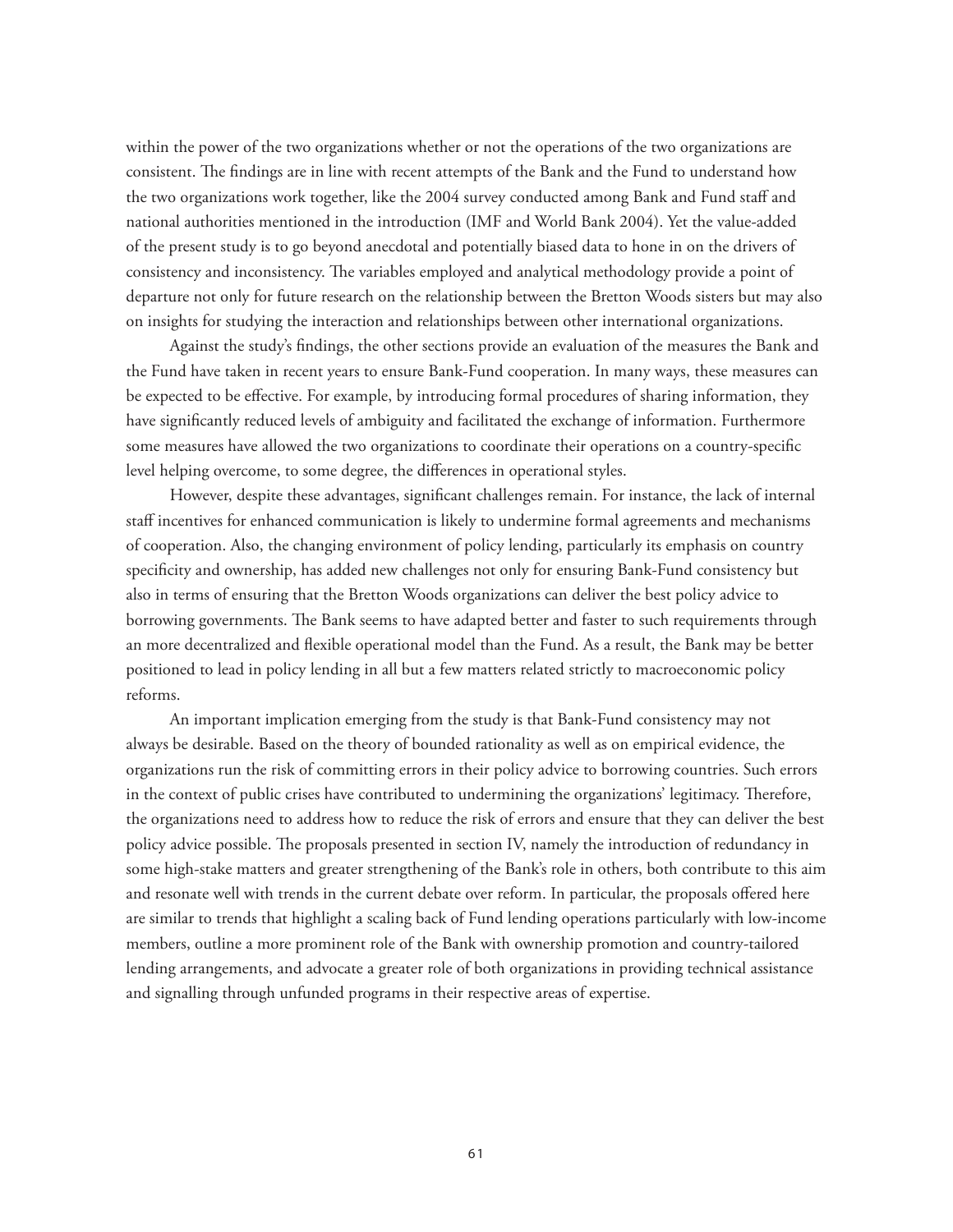#### **Merry Sisterhood?**

Whether the future relationship between the Fund and the Bank is merry or guarded will depend largely on the path of reform measures taken within the two organizations. Much of the reform debate focuses on issues of governance to enhance their legitimacy. Yet the study and discussion presented in this working paper shows that operational changes, particularly regarding cooperation between the two, are also important to enhance the effectiveness and relevance of the organizations. In fact, the country research demonstrates that as the two organizations grow, it is within their own ability to determine how consistent they will be on the advice they give to others. The study also shows that, as in any relationship, agreeing with one another may not always provide the optimal outcome. Appropriately channelled disagreements between the Bank and the Fund, like those that come from redundant operations, may provide the two sisters with the opportunity to mature and learn from one another, while enhancing their individual effectiveness and therefore strengthening their legitimacy with member governments. Furthermore, mechanisms and incentives that incorporate the analysis of one organization into the operations of the other, as proposed by Radelet (2006, 406), may be just what the Bank and the Fund need to build a relationship based on healthy interdependence and mutual respect.

As the Bretton Woods sisters grow, any changes to their interactions with their members or with each other are likely to incur costs. However, the costs of not changing are high as well. In light of publicized policy mistakes and greater access to capital markets for member governments, the Bank and the Fund find themselves less sought out and less relevant. Yet the two sisters play an important role. As public organizations managing the global economy, they have the mandate to minimize externalities and correct market failures while promoting economic stability, more equitable growth, and a reduction in global poverty. Without adjusting their operations, including changing the way they interact and work together, the Bank and the Fund will continue to lose ground. This study hopes to contribute to this debate and stimulate further discussion and future empirical research on the relationship between the Bretton Woods sisters, so that they not only better their relationship but also strengthen themselves in the process.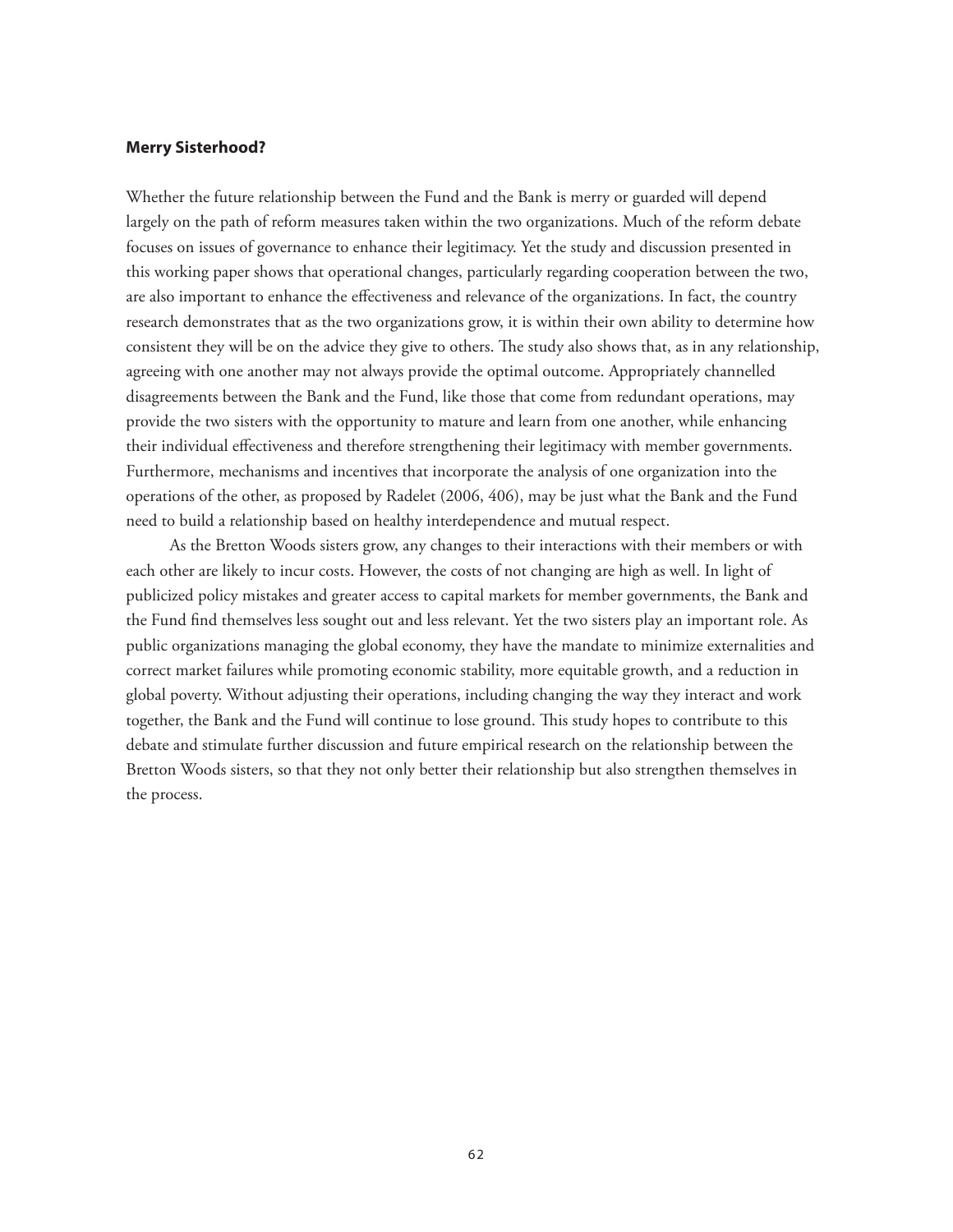# **APPENDIX A**

| <b>Variable</b>                                            | Acronym | <b>Event</b>                                                                                                    | Code         | Indicators of measurement/<br>guiding questions                                                                        |
|------------------------------------------------------------|---------|-----------------------------------------------------------------------------------------------------------------|--------------|------------------------------------------------------------------------------------------------------------------------|
| <b>Dependent variable</b>                                  |         |                                                                                                                 |              |                                                                                                                        |
| Bank-Fund cooperation                                      | C       | Communication between IMF and<br>World Bank falls short of ensuring the<br>consistency of their operations.     | $\mathbf 0$  | Is the communication betweeen<br>the two organizations sufficient<br>to ensure the consistency of their<br>operations? |
|                                                            |         | Sufficient communication between<br><b>IMF and World Bank to ensure the</b><br>consistency of their operations. | $\mathbf{1}$ |                                                                                                                        |
| <b>Expanatory variables</b>                                |         |                                                                                                                 |              |                                                                                                                        |
| <b>Structural similarity</b>                               |         |                                                                                                                 |              |                                                                                                                        |
| Similarity of operational<br>styles                        | $\circ$ | The operational styles are different.                                                                           | 0            | 1. Similarity in degree of staff<br>turnover                                                                           |
|                                                            |         | The operational styles are similar.                                                                             | 1            | 2. Similarity in degree of<br>intraorganizational<br>consistency                                                       |
|                                                            |         |                                                                                                                 |              | 3. Similarity in operational<br>speed                                                                                  |
| Similarity of resident<br>mission arrangements             | M       | The two organizations have different<br>arrangements for most of the episode.                                   | 0            | Dates when resident missions<br>were opened or closed.                                                                 |
|                                                            |         | The Bank and the Fund have the same<br>arrangement for most of the episode.                                     | $\mathbf{1}$ |                                                                                                                        |
| Personal friction between<br>senior staffs                 | P       | There is evidence that personal<br>friction impeded the communication<br>between the two organizations.         | $\Omega$     | Do interviews provide<br>evidence of personal friction?                                                                |
|                                                            |         | There is no evidence of personal<br>friction impeding the communication<br>between the two organizations.       | 1            |                                                                                                                        |
| <b>Domain consensus</b>                                    |         |                                                                                                                 |              |                                                                                                                        |
| Domain consensus                                           | D       | There is domain dissent between the<br>two organizations.                                                       | $\mathbf 0$  | Is there any evidence of staff<br>members of one organization                                                          |
|                                                            |         | There is domain consensus between<br>the two organizations.                                                     | $\mathbf{1}$ | disapproving of the boundaries<br>of the other organization's<br>activities?                                           |
| Formal agreement of<br>cooperation on operational<br>level | A       | There is no agreement in place.                                                                                 | 0            | Was there a Policy Framework<br>Paper (or a similar arrangement)<br>in place in this episode?                          |
|                                                            |         | There is an agreement of place.                                                                                 | $\mathbf{1}$ |                                                                                                                        |

# **Table A.1 Overview of variables and indicators**

(table continues next page)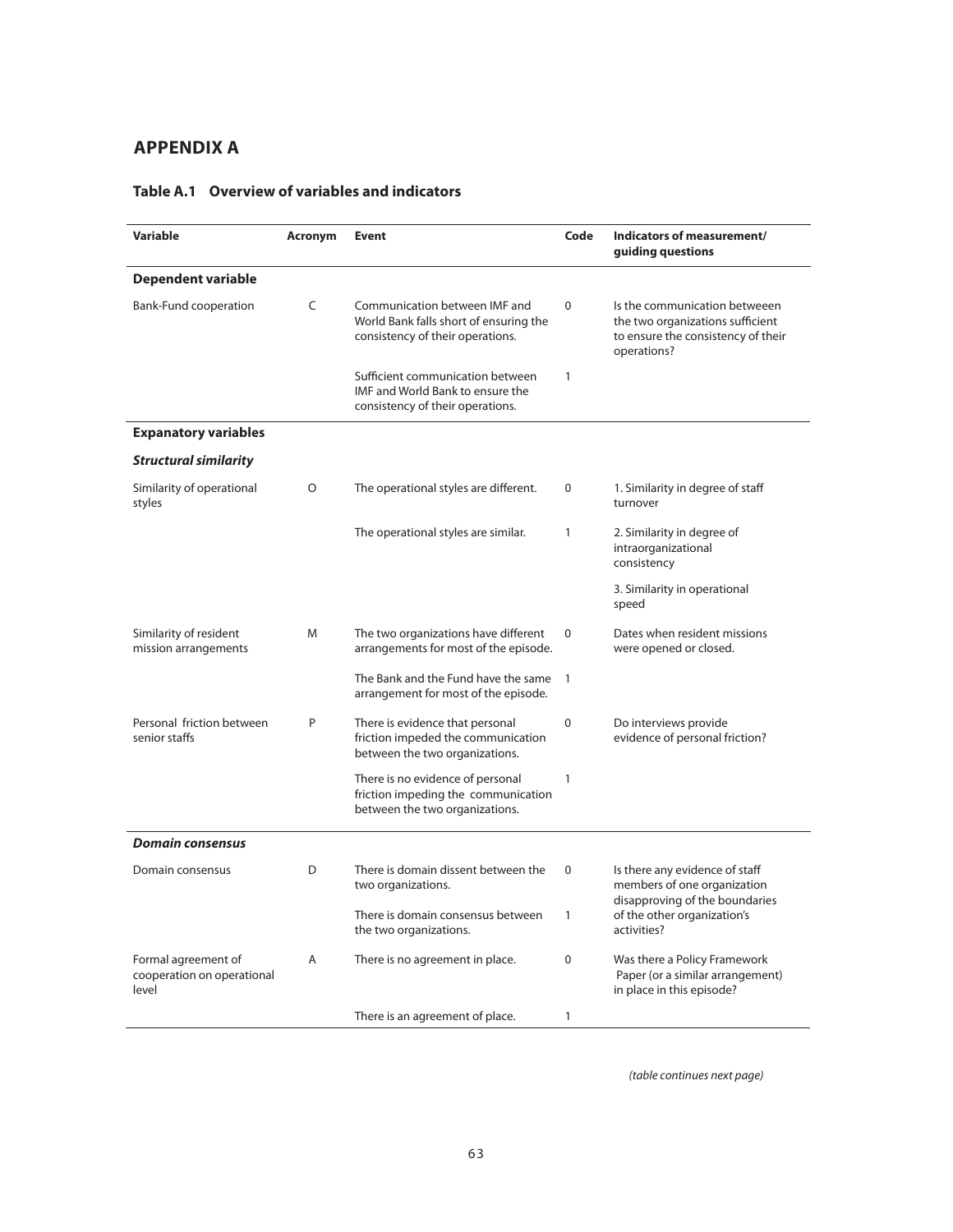| <b>Variable</b>                                                                   | Acronym | Event                                                                                                                        | Code         | Indicators of measurement/<br>guiding questions                                                                                                                 |
|-----------------------------------------------------------------------------------|---------|------------------------------------------------------------------------------------------------------------------------------|--------------|-----------------------------------------------------------------------------------------------------------------------------------------------------------------|
| Similarity in each<br>organization's exposure<br>to the recipient country         | ı       | The country is of different operational<br>importance to each organization.                                                  | 0            | Proxy variable: the ratio of the<br>Bank's disbursements to the<br>Fund's disbursements. In<br>addition, evidence of analytic<br>work, allocation of resources, |
|                                                                                   |         | The country is of similar operational<br>importance to each organization.                                                    | 1            | and attention from senior<br>management is taken into<br>account.                                                                                               |
| Sense of economic crisis                                                          | S       | The government, the IMF, and the<br>World Bank have different views on<br>policy priorities.                                 | 0            | Was there an urgent need to<br>take specific policy measures?                                                                                                   |
|                                                                                   |         | The government, the IMF, and the<br>World Bank agree on which measures<br>are to be taken.                                   | 1            |                                                                                                                                                                 |
| Ambiguity of comparative<br>advantage                                             | U       | There is no consensus on which<br>organization would be best prepared<br>to address the specific issue.                      | 0            | Was one organization<br>perceived to have a<br>comparative advantage?                                                                                           |
|                                                                                   |         | The IMF, World Bank, and the<br>government agree on which<br>organization is best prepared to<br>address the specific issue. | 1            |                                                                                                                                                                 |
| <b>Negotiation dynamics</b>                                                       |         |                                                                                                                              |              |                                                                                                                                                                 |
| Negotiating position<br>of government                                             | N       | The country's negotiating position<br>is weak.                                                                               | 0            | 1. Urgency of an agreement                                                                                                                                      |
|                                                                                   |         | The country's negotiating position<br>is strong.                                                                             | 1            | 2. Government's bargaining<br>capacity                                                                                                                          |
| <b>Technical capacity</b><br>of government                                        | Τ       | The government is technically weak.                                                                                          | 0            | 1. Evidence of the government<br>presenting its own policy<br>proposals                                                                                         |
|                                                                                   |         | The government is technically strong.                                                                                        | 1            | 2. Significant participation of<br>(former) staff members in the<br>government's decision making                                                                |
| Similarity of each<br>organization's relationship<br>with borrowing<br>government | R       | The two organizations have a<br>different relationship with the<br>recipient country.                                        | 0            | 1. Compliance with the<br>principles of diplomacy and<br>technicality                                                                                           |
|                                                                                   |         | The two organizations have a similar<br>relationship with the recipient<br>country.                                          | $\mathbf{1}$ | 2. Personal views of government<br>officials and staff members                                                                                                  |
| Extent of disagreement<br>between government and<br>Bank/Fund                     | G       | The views of the IMF and the<br>World Bank are not contrary to the<br>government's view.                                     | 0            | Is there evidence of a general<br>disagreement betweeen the<br>government and the two<br><b>Bretton Woods organizations?</b>                                    |
|                                                                                   |         | The views of both the IMF and the<br>World Bank are contrary to the<br>government's view.                                    | 1            |                                                                                                                                                                 |

# **Table A.1 Overview of variables and indicators** (continued)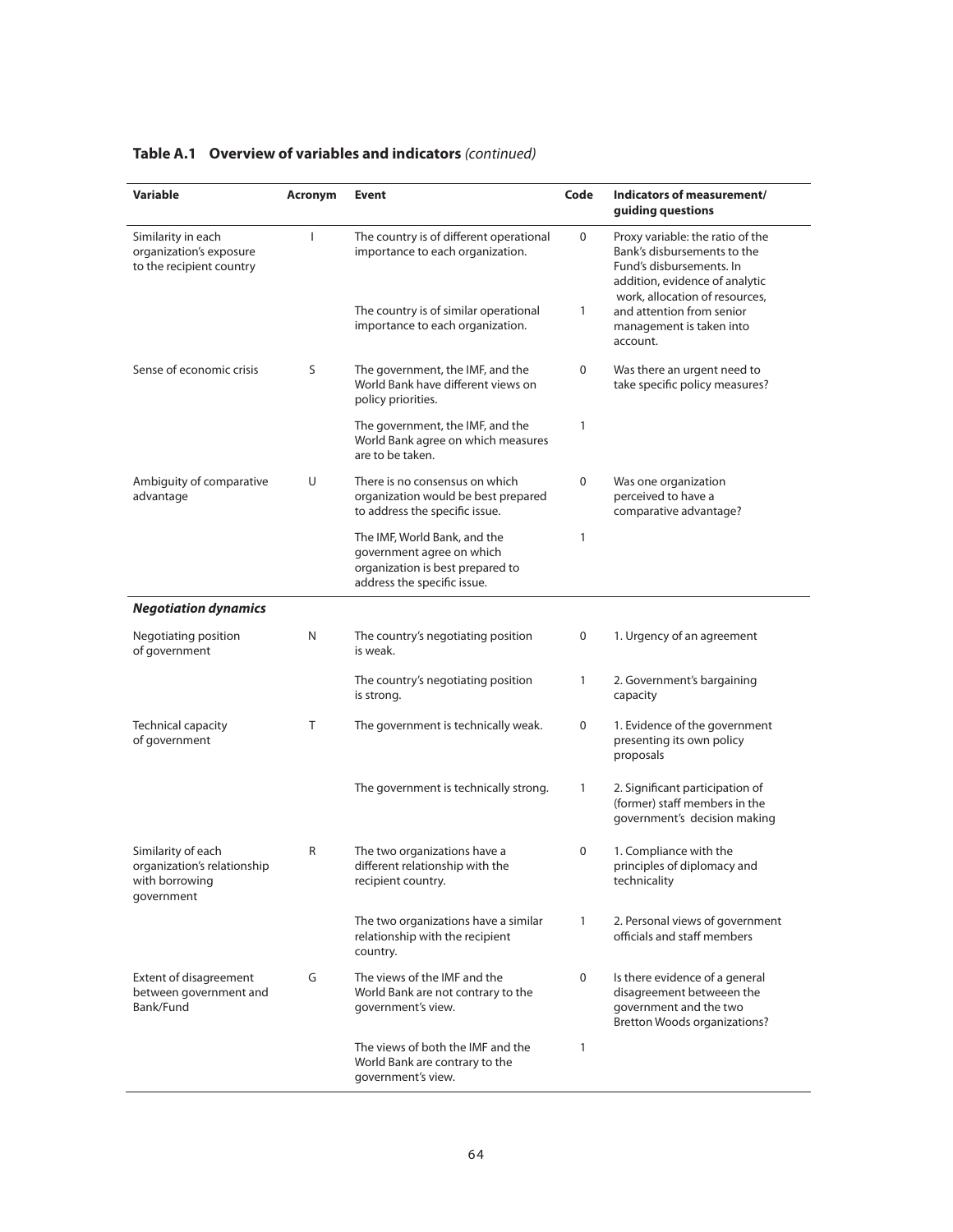# **APPENDIX B METHOD OF ANALYSIS: BOOLEAN ALGEBRA**

The method of Boolean algebra allows us to isolate those conditions (or the combinations of conditions) which are necessary or sufficient to find the IMF and the World Bank cooperating (Wickham-Crowley 1991, 87). The method of Boolean algebra was chosen over other methods of analysis for several reasons which make it well-suited for the nature of this study. First, in contrast to standard statistical methods, Boolean algebra offers a high degree of specificity as it allows researchers to interpret the method's outcomes in the light of specific observations. Therefore, this method provides a framework to combine quantitative, narrative analysis with contextual narratives. Additionally sensitivity to combinations of different conditions rather than having different variables compete with each other distinguishes this method from standard statistical methods.<sup>1</sup> As specific variables are allowed to remain inherently dependent on the presence or absence of others for their effects, this method allows conditions to remain contextualized. Third this method allows one to transform a high level of complexity encountered in the initial stage of the research process into parsimonious explanations of specific outcomes (Ragin 1987, 122).

Before describing the specific steps of the analysis, it is important to highlight a key distinction between two methods of comparative analysis on which Boolean algebra is based: the indirect method of difference and the method of agreement. In the former method, one considers observations which have different final outcomes but are otherwise quite similar in terms of other observed conditions. One interprets those differing conditions as the drivers of the two observations' different outcomes. In the latter method, observations showing similar outcomes but multiple differing conditions are considered. Those conditions which are similar between the observations are inferred to be the cause of their similar outcomes (Wickham-Crowley 1991, 85–86).<sup>2</sup>

Based on this approach, the analysis using Boolean algebra starts by identifying the presence or absence of the outcome that is to be studied (i.e., consistent policy stances of the Bank and Fund) as well as the presence or absence of the conditions hypothesized to explain this outcome (i.e., domain consensus, ambiguous comparative advantage between the two organizations, etc.). Both the set of conditions and the outcome are expressed as binary variables, which is fitting given the highly qualitative nature of the variables this study employs. Using a truth table, the combinations of variables associated with the presence and the absence of the outcome in question are identified.

Applying simple algebraic rules, this analysis follows a series of steps. In the first step, the combinations (called Boolean expressions) that are associated with the presence of the dependent variable are listed. These lists are then simplified according to a set of rules which help reduce the complexity

<sup>1.</sup> However, statistical methods can test for combinations of variables by including interaction terms, a technique that entails a significant loss of degrees of freedom.

<sup>2.</sup> This distinction was first made by John Stuart Mill and so is referred to as Millian logic (Wickham-Crowley 1991, 85–86). The Millian logic has been translated by Charles Ragin (1987) into Boolean algebra.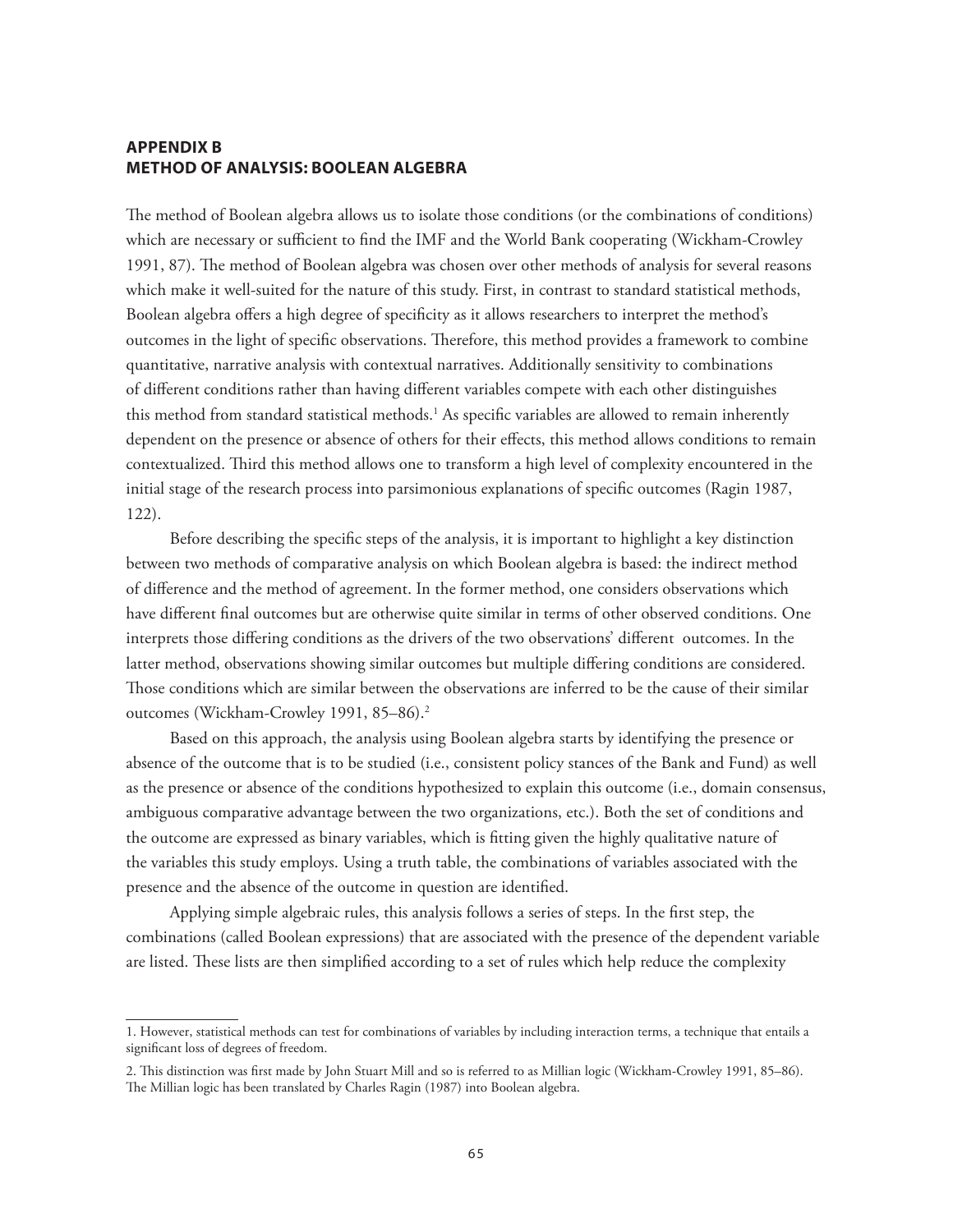of different combinations of variables.<sup>3</sup> The analysis generates a final statement which identifies the conditions under which the positive outcome of the dependent variable has been found. Once the conditions of the specific outcome are defined one can derive the combinations of conditions of the absent outcome.

One important methodological question relates to the way the variables have been measured on the basis of qualitative information for the study presented in this working paper. The highly qualitative nature of the information and the diversity of phenomena across observations do not allow us to measure the variables across countries and episodes on the basis of strictly defined criteria as meanings of specific phenomena vary in different contexts (Blalock 1982, 66). Therefore, the value assigned to the episode or the issue in question is a product of a combination of factual information and judgment.<sup>4</sup>

There are some potential problems associated with employing Boolean algebra as a method of analysis, but Ragin has proposed specific techniques to deal with these problems. For example, the same combinations of explanatory variables may be associated with different values of the outcome that is to be explained. One strategy to deal with this problem consists of examining the troublesome cases in greater detail and attempting to identify omitted causal variables (Ragin 1987, 113–21). Another possible problem relates to the high number of combinations (in this case for cooperation and noncooperation) given the number of explanatory variables. For instance, there are not less than 512 possible combinations for cooperation and noncooperation given nine explanatory variables defined for each episode. This number is far higher than the numbers of different episodes we can expect to derive from the four country cases. Ragin (1987) proposes four specific ways to deal with this: First variables showing high or perfect correlation can be pooled without significant loss of information. Second variables showing no or very little variation can be dropped. Third, simplifying assumptions can account for the combinations for which no observations have been available (Ragin 1987, 106). Fourth a variable can be created to serve as a simple presence/absence dichotomy indicating whether or not a certain combination of causes exists. Through Boolean algebra, this variable can be transformed in a statement of combinations of variables which do not exist and used to simplify the analysis (Ragin 1987, 109).

<sup>3.</sup> For example, one of these rules says that if two Boolean expressions differ in only one causal condition yet produce the same outcome, then the causal condition that distinguishes the two expressions can be considered irrelevant. Removing this condition then yields a simpler expression (Ragin 1987, 93).

<sup>4.</sup> To ensure that measurement of each of the variables is verifiable the country narratives presented in Fabricius (1999) contain the factual information as well as the interpretation that has led variables to be coded in a specific way.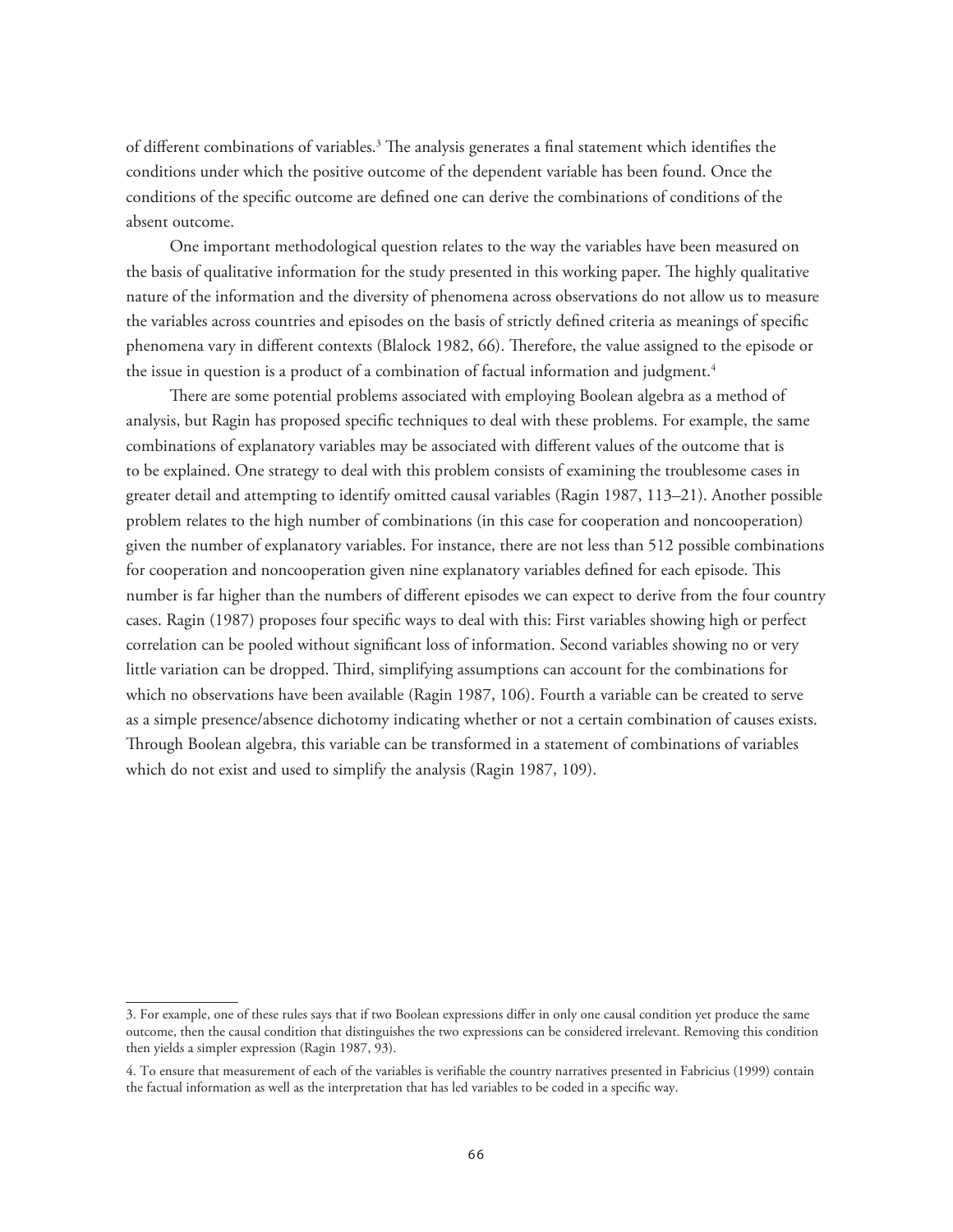# **APPENDIX C EXAMPLE OF CODING THE COUNTRY EVIDENCE: PAKISTANI EPISODE OF BUREAUCRATIC RULE (1980-83)**

Throughout this episode, Pakistan was under the military dictatorship of General Zia who came to power after the political coup he had launched in 1977.<sup>5</sup> The Soviet invasion of Afghanistan in December 1979 and the Islamic revolution in Iran strengthened the strategic importance of Pakistan as a pro-Western Islamic country and increased the willingness of Western donors to provide aid.

In the face of economic imbalances, triggered largely by the second oil shock in 1979 and ensuing inflation, the government and IMF staff started discussions on a three-year economic program. In November 1980, the Fund's Board approved a program under the Extended Fund Facility (EFF) in the amount of SDR 1268, equivalent to 445 percent of Pakistan's quota. This loan was to be disbursed in three tranches. While this program addressed a broad agenda of policy measures on the demand- and the supply-side of the economy, the government was primarily interested in balance of payments support.

 As for the World Bank's operations, in 1982, its Board approved a Structural Adjustment Loan (SAL). Following two years of preparations, this loan was based on various sectoral studies. This loan spelled out measures in development planning as well as various measures in agricultural/water sector policies, energy sector policies, and industrial sector policies. In all three sectors, the loan aimed at reducing price distortions. The loan was structured to be disbursed in two tranches with the second tranche scheduled for disbursement in September 1983.

As for the physical setting of their operations, the Bank and the Fund operated under very different conditions. Whereas the Fund usually dealt with the Karachi-based State Bank of Pakistan, the Bank often dealt with the Planning Commission and various line ministries. Both organizations had had longstanding relationships with the Ministry of Finance. Among the government's core agencies, the Fund has often enjoyed better access to both senior officials and statistical data, which had often been envied by the Bank's staff. Since the 1960s the Bank had a (fairly small) resident mission in Islamabad. It was only in 1991 that the Fund was permitted to open a resident mission in Islamabad. Therefore, the variable called similarity of resident mission arrangement" is coded as zero, as shown in table 4.

 One of the variables hypothesized to affect Bank-Fund cooperation is the similarity in the borrowing country's operational importance to each of the two organizations. The borrowing country's operational importance is approximated by the ratio of the two organizations' disbursements to each other. Both organizations made disbursements in each year of this episode.Whereas the Fund disbursed about three times the amount the Bank disbursed, both organizations had ongoing lending operations in the country. This observation allows us to conclude that Pakistan was of similar operational importance to both organizations. Therefore, as shown in table 4, the variable called similarity of country's operational importance to each organization is coded as one.

<sup>5.</sup> Abridged from chapter 5, section 2 of Fabricius (1999, 321–41).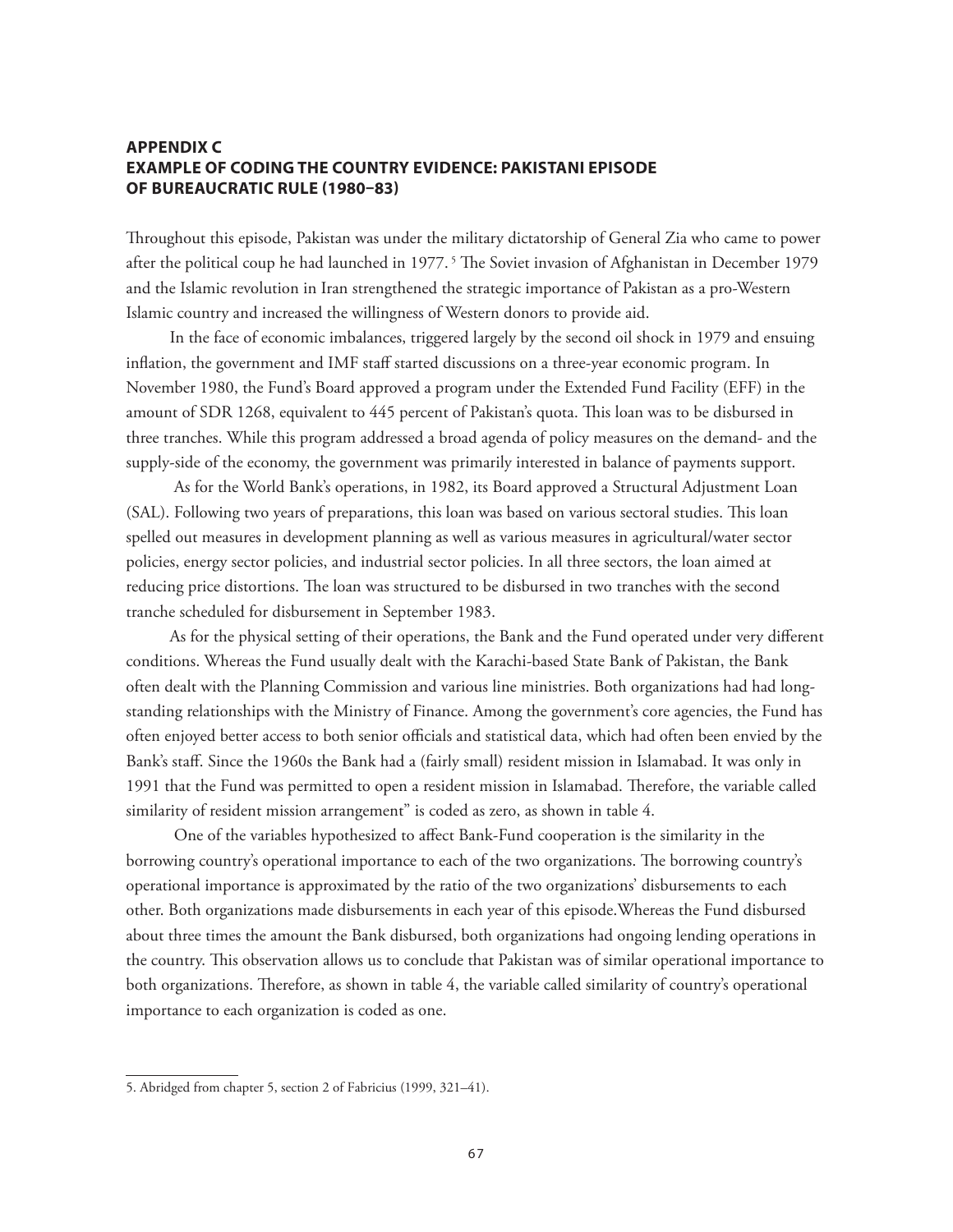Throughout this episode, the Bank and the Fund adhered to some division of labor: Whereas the Fund addressed macroeconomic issues, the Bank confined itself to sectoral matters. On macroeconomic issues, the Bank explicitly deferred to the Fund. These issues included the definition and monitoring of fiscal ceilings, monetary policy, exchange rate policy, measures of export promotion (which included flexible exchange rate policies), and the government's program of import liberalization . The Bank's refrain from addressing macroeconomic issues not only corresponded to its sectoral expertise, but also resulted from the Bank's acquiescence to the Pakistani request to focus on sectoral issues.

Despite this general division of labor, some policy issues were addressed by both the Bank and the Fund. In some areas, the two organizations focused on the same aspects. In the area of privatization, for example, both the Fund and the Bank urged the government to prepare a list of the industrial units the governments was to divest. In other areas, each of the two organizations concentrated on different aspects. In the area of fiscal policy, for example, the Fund defined the program targets and addressed aspects related to the tax system, whereas the Bank, by contrast, focused on the expenditure side. As for fertilizers, the Fund focused on reducing the demand by increasing the prices of fertilizers, whereas the Bank advocated measures to increase supply.

For this episode, there is no evidence of any inconsistency between the operations of the Bank and the Fund. According to interviewees, specific measures' importance differed to the two organizations. Whereas the Bank emphasized sectoral issues, these issues seemed to be of marginal importance to the Fund. According to one government official, slippage on structural issues alone would not have led the Fund to suspend its program. Given the consistency between the Bank and the Fund, the variable called cooperation is coded as one, as shown in table 4.

The consistency in the Bank's and the Fund's operations can be explained by various modes of communication between the Bank and the Fund staffs. The staffs of the two organizations seemed to share information and seek agreement on issues that interested both organizations. However, there is no evidence of any regular patterns of documents being shared on a consistent basis. Moreover, there was no agreement in place with respect to which the staffs of the two organizations should have cooperated. Therefore, the variable called formal agreement of cooperation on the operational level is coded as zero. Moreover, there is no evidence of any personal friction between the Bank's and the Fund's staffs. Therefore, the variable called personal friction between senior staffs is coded as one. The findings of this episode are similar to the findings for every other episode of Pakistan.

According to interviewees, this episode witnessed neither joint nor augmented missions. Furthermore, there were no trilateral meetings. Despite the lack of any visible regular patterns of communication, one senior government official pointed out that "it seemed that they [the staffs of the Bank and the Fund] were coordinating all the time."

 What may explain the communication between the Bank and the Fund is the similarity in their operational styles measured in terms of three indicators, i.e., the similarity of staff turnover, similarity of intraorganizational consistency, and similar operational speed. There is no evidence of different operational styles for any of these indicators. Therefore, the corresponding variable is coded as one.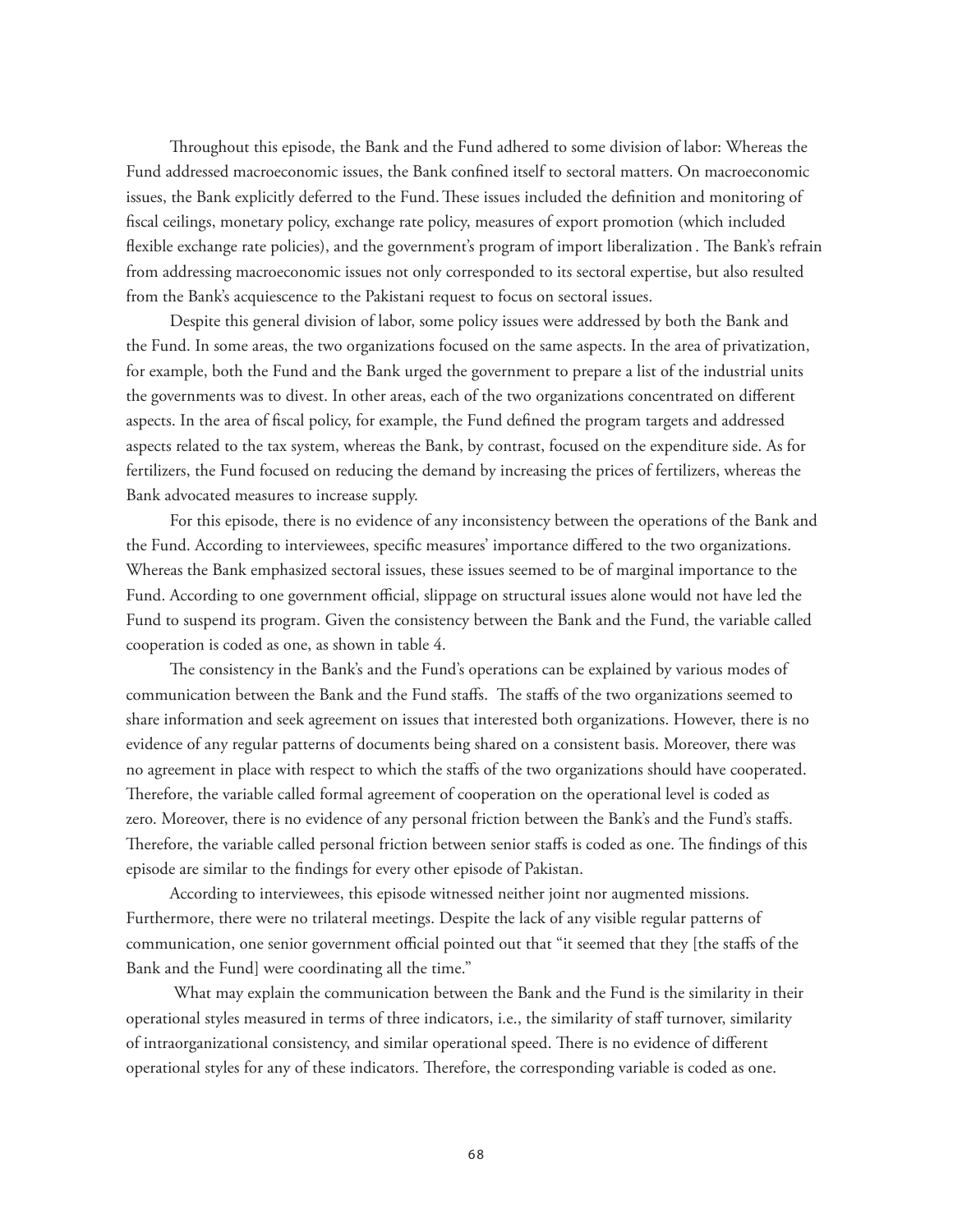The government's negotiating position is measured by two factors, i.e., the government's urgency of reaching an agreement and the government's bargaining capacity. Two factors determining the borrowing government's urgency of an agreement is the situation of the economy and the government's political situation. As for the situation of the economy, high levels of export earnings and remittances left the government in a comfortable position vis-à-vis the Bretton Woods organizations. Concerning the urgency of an agreement, the government's position also benefited from the increasing volume of aid provided by Western governments. As these capital inflows were independent from the government's compliance with the IMF program, they left the government in a comfortable position vis-à-vis the Bretton Woods organizations.

 Concerning its political situation, the government enjoyed a high level of political autonomy during the first two years of the program period. Given the repressive nature of the political system, the government had a high level of discretion. One senior government official pointed out that during this episode, the government could issue presidential orders and implement laws within one day. However, characterizing the government's position as being unconstrained would be somewhat misleading. Despite the absence of any parliamentary opposition, the government's room for maneuver was constrained by the need to safeguard the loyalty of strong vested interests. Thanks to the comfortable external position of the economy, compliance with the Fund's and the Bank's programs became a second priority. There was no urgent need for a program with the Bank and the Fund. Hence, the first indicator suggests that the government's negotiating position was strong.

The government's negotiating position was strong not only because of its independence from subsequent disbursements from the Bretton Woods organizations, but also because of its bargaining capacity. Under the strong leadership of Finance Minister Ghulam Ishaq Khan, the government had a strong capacity to develop its own views.

The government not only developed its own view, but also pursued its interests effectively in the course of program negotiations. By various accounts, the government's negotiations with the Bank and the Fund followed clearly defined procedures. Thanks to their seniority, various government officials had considerable familiarity with the Fund and the Bank. Government officials usually supported their arguments with economic data, data that were sometimes more detailed than the data available to the Fund. By several accounts, the government's high level of preparedness was one of the reasons why it was capable of effectively pursuing its interests in negotiations with the Fund and the Bank. Furthermore, the government's bargaining capacity benefited from the high degree of autonomy the Ministry of Finance enjoyed vis-à-vis the political leadership. Not only domestically, but also internationally did the minister of finance enjoy access to key decision makers. As the minister of finance served as chairman of the Bank-Fund Development Committee, he was highly regarded and quite familiar with the procedures of the two Bretton Woods organizations. In particular, the finance minister's relationship with the Fund's Managing Director has often been characterized as excellent.What is important in the context of this study is that the minister of finance was very skillful in using his standing—both domestically and internationally—to broaden the government's room for maneuver vis-à-vis the Bank and the Fund. For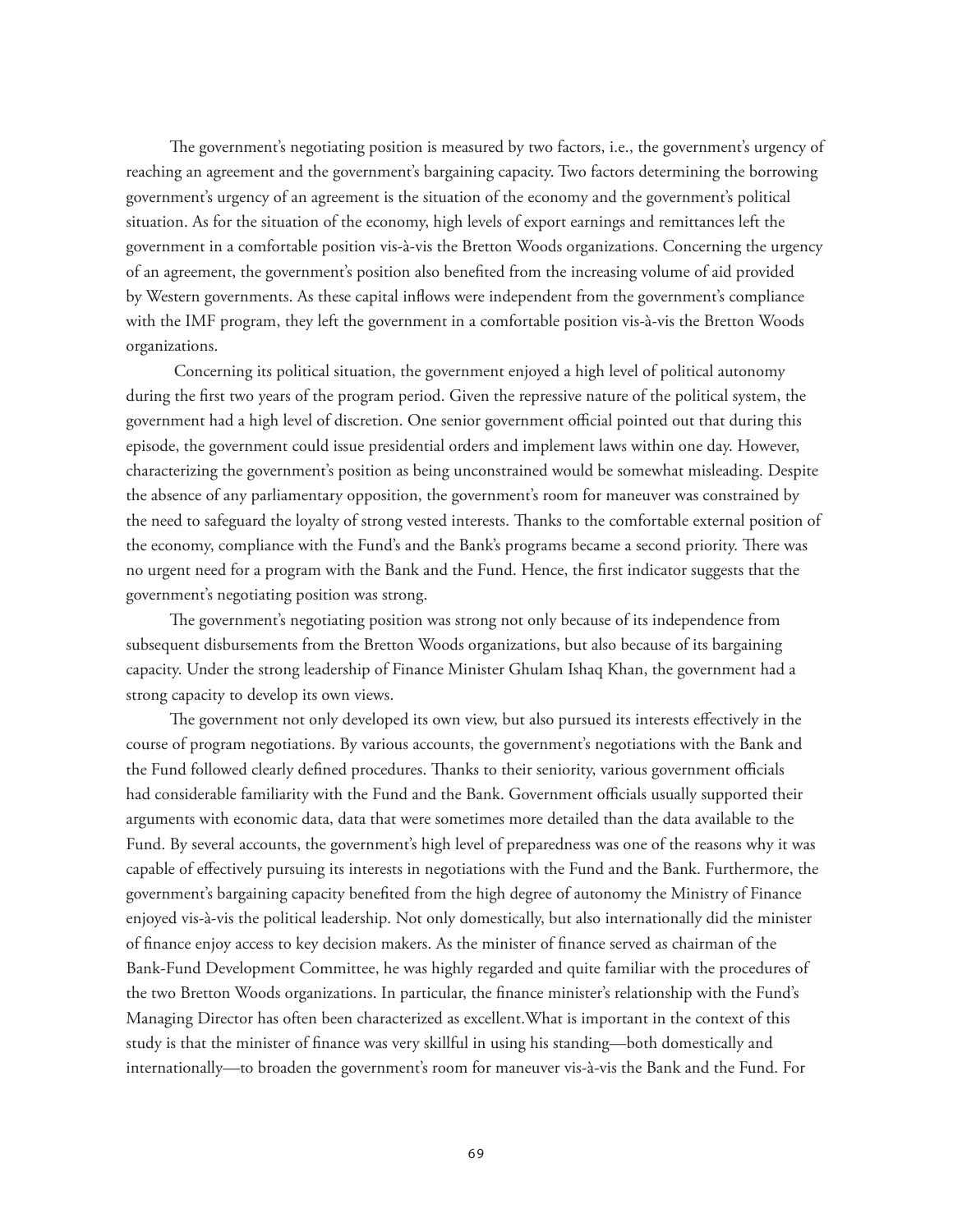instance, by several accounts, the Fund's Managing Director repeatedly softened the conditions the Fund's staff had negotiated with the government in response to diplomatic initiatives by the finance minister. What this suggests is that by both indicators, the government's negotiating position was strong. Therefore, the variable called negotiating position is coded as one.

As for the government's relationship with the two Bretton Woods organizations, public statements suggest that the government's official relationship with both the Bank and the Fund was reasonably good. There is no evidence of any violation of the principles of diplomacy and technicality. The government referred to its program with the Fund as corresponding to the government's own policy priorities. Government officials pointed out that, in general, the attitude of the Bank and the Fund vis-à-vis Pakistan was "always sympathetic" in the course of this episode.

However, further evidence suggests that the government's relationship with the Fund was more adversarial than its relationship with the Bank. To a large part, this can be attributed to disagreements related to the Fund's conditionality, in particular, with respect to the government's fiscal policy. What was particularly contentious was the Fund's requirement that the government introduce an effective sales tax. By various accounts, the government and the staff of the Fund failed to reconcile their views on the sales tax: The Fund did not accept the government's argument that due to weak institutions, taxes like the sales tax could not be levied in Pakistan. Further controversies resulted from the government's reluctance to cut subsidies to fertilizers and wheat.

Against this background, it is not surprising that the government's relationship with the Fund's staff became quite confrontational. Government officials remembered Fund officials as "very strict." Discussions have been described as "very hard" and the extent of arguing "very strong." The contentious character of this relationship may account for the government's attempt to tightly control the Fund's access to its ministries: When the Fund wanted to open a resident mission in Islamabad, the government declined.

By many accounts, the government's relationship with the World Bank was more relaxed than was its relationship with the Fund. One senior official characterized the government's relationship with the Bank as "more outgoing, open, and friendly" than its relationship with the Fund. Many government officials described their relationship with the staff of the Bank's resident mission as "very good." Government officials also pointed out that the government usually had more room to get its way in negotiations with the Bank than with the Fund. They attributed this not only to the Bank's interest in continuing its lending operations, but also to what they described as the lower degree of preparedness of Bank missions in comparison with Fund missions. One official pointed out that "sometimes, people in the Bank who came on missions had hardly done their homework." What the evidence suggests is that the government's relationship with the Bank was significantly less adversarial than its relationship with the Fund. The corresponding variable is coded as zero.

Based on the interpretation above, table 4 presents the variables as they have been measured for the episode of bureaucratic rule. As shown in the column entitled "C," the Bank and the Fund have been found to cooperate in this episode. Five explanatory variables show the value which has been hypothesized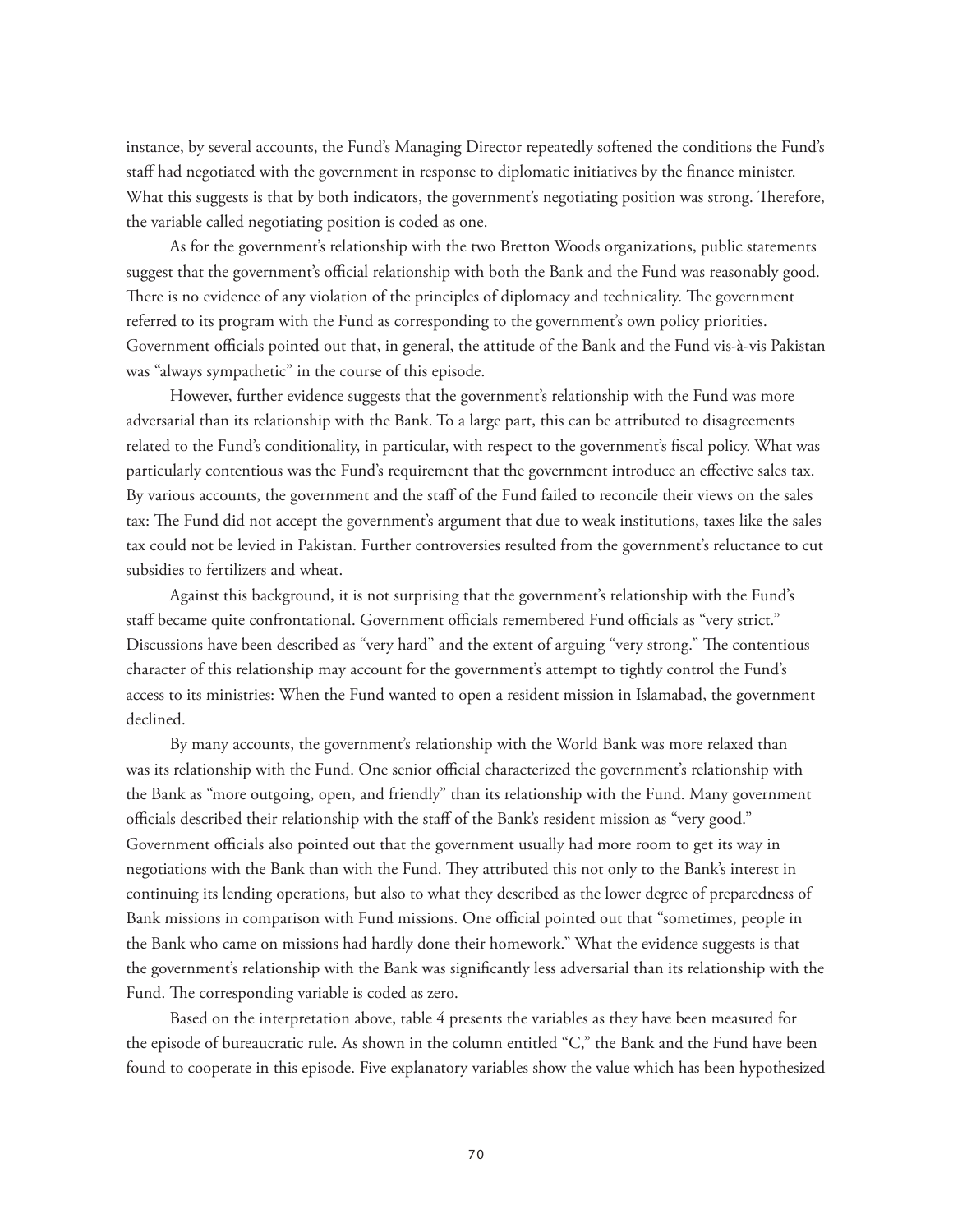to be conducive to Bank-Fund cooperation. The episode of bureaucratic rule suggests that the cooperation between the Bank and the Fund may be explained by the absence of personal friction (P), the similarity in Pakistan's operational importance to each of the two organizations (I), similar operational styles (O), the absence of domain dissent (D), or the government's strong negotiating position (N).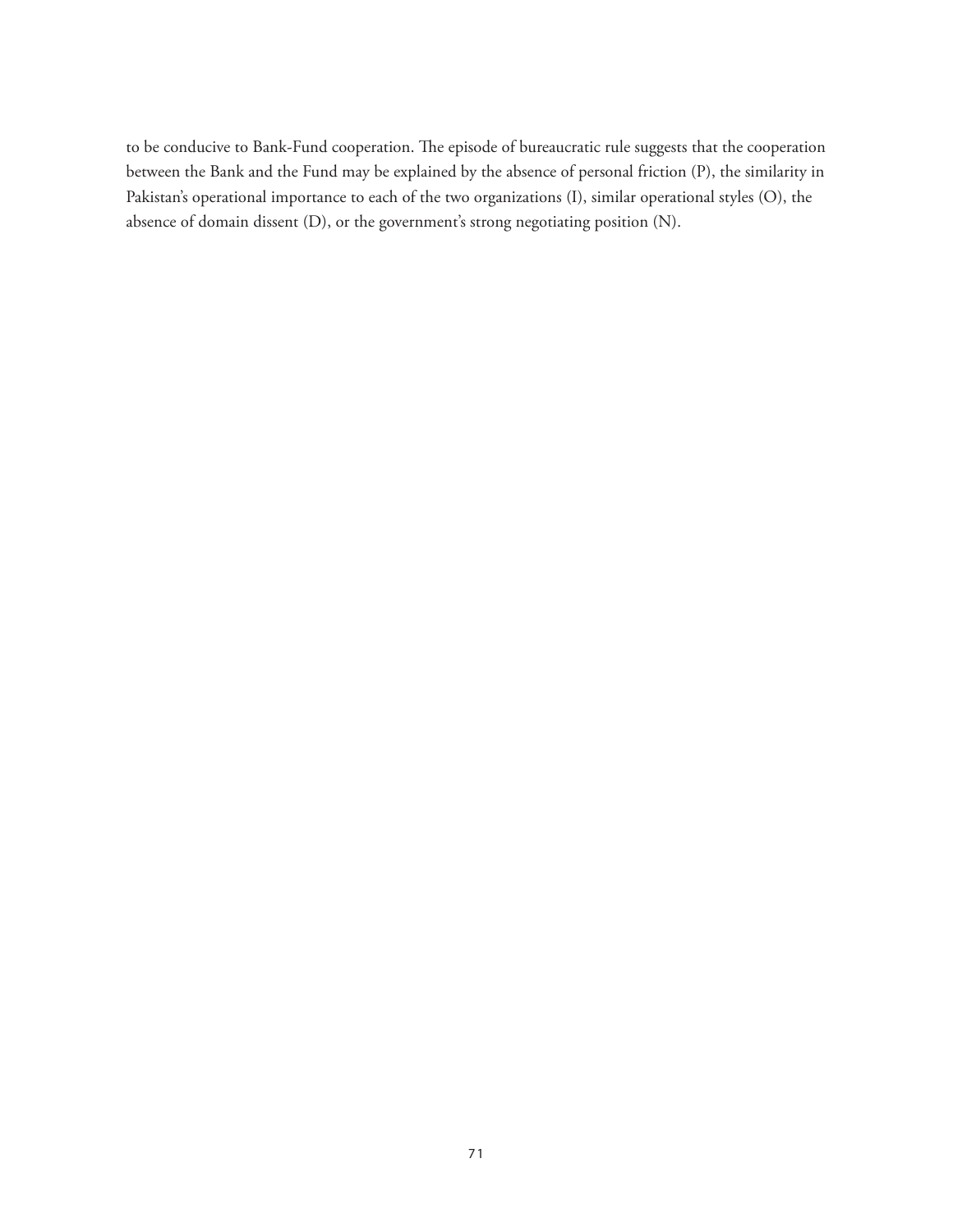# **REFERENCES**

Adams, Timothy. 2006. The IMF: Back to Basics. In *Reforming the IMF for the 21st Century*, ed. Edwin M. Truman. Washington: Institute for International Economics.

Aldrich, Howard. 1979. *Organizations and Environments*. Englewood Cliffs, NJ: Prentice-Hall.

Bendor, Jonathan B. 1985. *Parallel Systems: Redundancy in Government*. Berkeley, CA: University of California Press.

Birdsall, Nancy, and Devesh Kapur et al. 2005. *The Hardest Job in the World: Five Crucial Tasks for the New President of the World Bank*. Washington: Center for Global Development.

Birdsall, Nancy, and John Williamson. 2002. *Delivering on Debt Relief: From IMF Gold to a New Aid Architecture*. Washington: Center for Global Development and Institute for International Economics.

Blalock, Hubert M., Jr. 1982. *Conceptualization and Measurement in the Social Sciences*. London: Sage Publications.

Boughton, James. 2001. *Silent Revolution: The International Monetary Fund, 1979–1989*. Washington: International Monetary Fund.

Burt, Ronald S. 1992. *Structural Holes: The Social Structure of Competition*. Cambridge, MA: Harvard University Press.

Centeno, Miguel. 1993. The New Leviathan: Dynamics and Limits of Technocracy. *Theory and Society* 22: 307–35.

Fabricius, Michael. 1999. *Merry Sisterhood or Guarded Watchfulness? The Cooperation Between the IMF and the World Bank*. 2 vols. Princeton University. PhD dissertation.

Feinberg, Richard. 1986. Overview: An Open Letter to the World Bank's New President. In *Between Two Worlds: The World Bank's Next Decade*, ed. Richard Feinberg et al. Washington: Overseas Development Council.

Handoussa, Heba, and Carol Lancaster. 2005. Evaluating the CDF: Ownership and Participation. Available at the World Bank's website, www.worldbank.org (accessed January 30, 2006).

Harper, Richard. 1998. *Inside the IMF: An Ethnography of Documents, Technology, and Organisational Action*. San Diego, CA: Academic Press.

Hirschman, Albert O. 1970. *Exit, Voice, and Loyalty: Responses to Decline in Firms, Organizations, and States.* Cambridge, MA: Harvard University Press.

IMF (International Monetary Fund). 2006. IMF Managing Director Rodrigo de Rato and World Bank President Paul Wolfowitz Initiate Deeper Measures to Review and Enhance IMF-World Bank Cooperation. Press Release No. 06/65. (March 29, 2006). Available at IMF's website, www.imf.org (accessed August 31, 2006).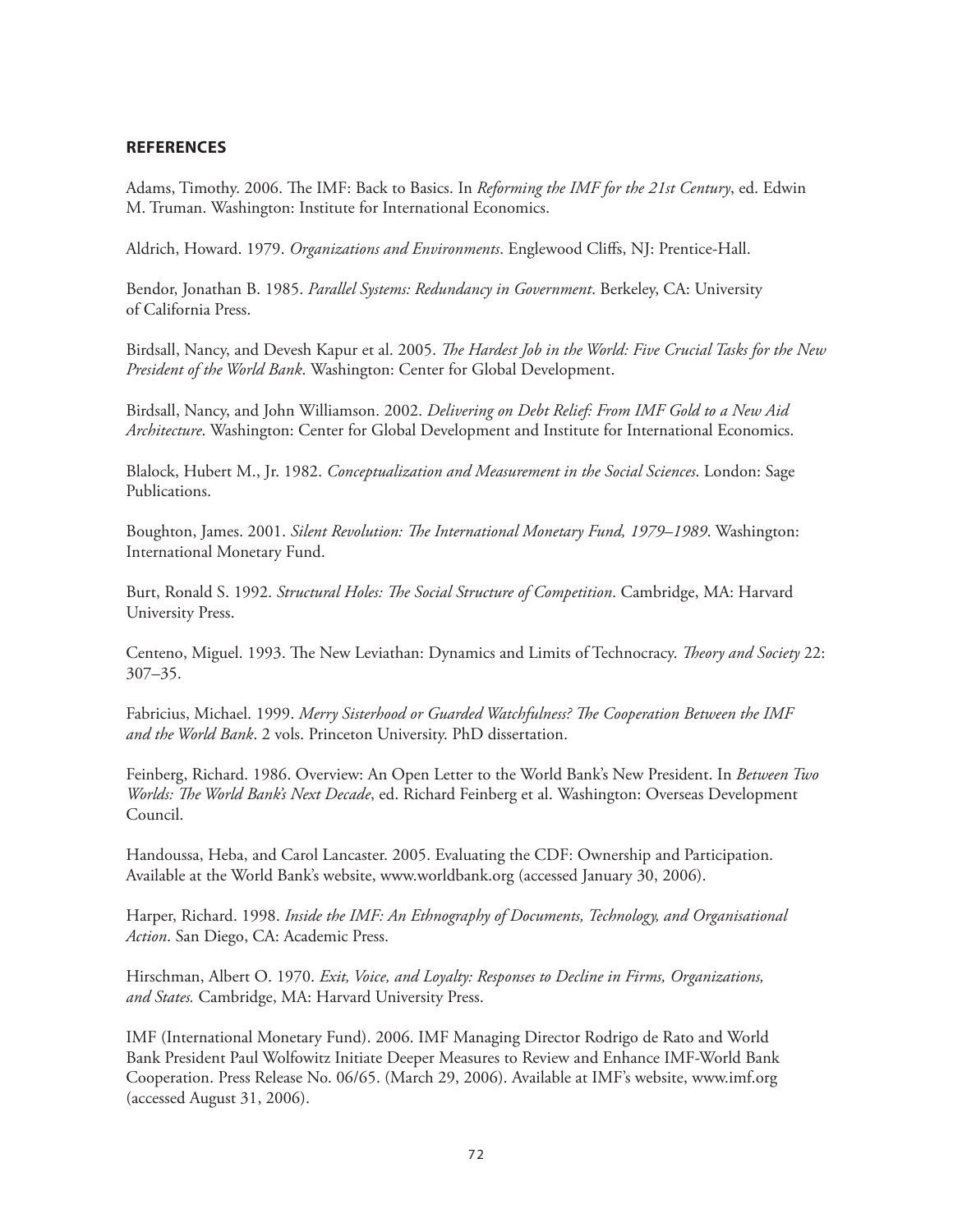IMF (International Monetary Fund), Policy Development and Review Department. 2005. Review of the Fund's Transparency Policy (May 24). Available at the IMF's website, www.imf.org (accessed August 31, 2006).

IMF (International Monetary Fund). 2000. *IMF Survey* 29, no. 4. Available at the IMF's website, www.imf.org (accessed on September 3, 2006).

IMF (International Monetary Fund). 1998. External Evaluation of Enhanced Structural Adjustment Facility (ESAF): Report by a Group of Independent Experts. Available at the IMF's website, www.imf.org (accessed on July 7, 2006).

IMF (International Monetary Fund). 1989. The IMF–World Bank Concordat (SM/89/54, rev. 1, March 30). Available at the IMF's website, www.imf.org (accessed on July 7, 2006).

IMF (International Monetary Fund) and World Bank. 2004. Strengthening IMF–World Bank Collaboration on Country Programs and Conditionality Progress Report. Available at the IMF's website, www.imf.org (accessed on July 1, 2006).

IMF (International Monetary Fund) and World Bank. 2001. Strengthening IMF–World Bank Collaboration on Country Programs and Conditionality (August 23). Available at the IMF's website, www.imf.org (accessed July 1, 2006).

IMF (International Monetary Fund) and World Bank, Bank-Fund Financial Sector Liaison Committee. 1999. Progress Report on the World Bank–IMF Financial Sector Liaison Committee (FSLC) (December 15). Available at the IMF's website, www.imf.org (accessed on July 7, 2006).

IMF (International Monetary Fund) and World Bank, IDA (International Development Association). 1999. Poverty Reduction Strategy Papers—Operational Issues (December 10). Available at the IMF's website, www.imf.org (accessed on July 1, 2006).

Kahler, Miles. 2006. Internal Governance and IMF Performance. In *Reforming the IMF for the 21st Century*, ed. Edwin M. Truman. Washington: Institute for International Economics.

Kahler, Miles. 1992. External Influence, Conditionality, and the Politics of Adjustment. In *The Politics of Economic Adjustment: International Constraints, Distributive Conflicts, and the State*, ed. Stephan Haggard and Robert R. Kaufman. Princeton, NJ: Princeton University Press.

Krueger, Anne O. 1997. *Wither the World Bank and the IMF?* NBER Working Paper 6327. Cambridge, MA: National Bureau of Economic Research.

Leff, Nathaniel H. 1988. Disjunction between Policy Research and Practice: Social Benefit–Cost Analysis and Investment Policy at the World Bank. *Studies in Comparative International Development* XXIII.4: 77–88.

Levine, Sol, and Paul E. White. 1961. Exchange as a Conceptual Framework for the Study of Interorganizational Relationships. *Administrative Science Quarterly* 5: 583–601.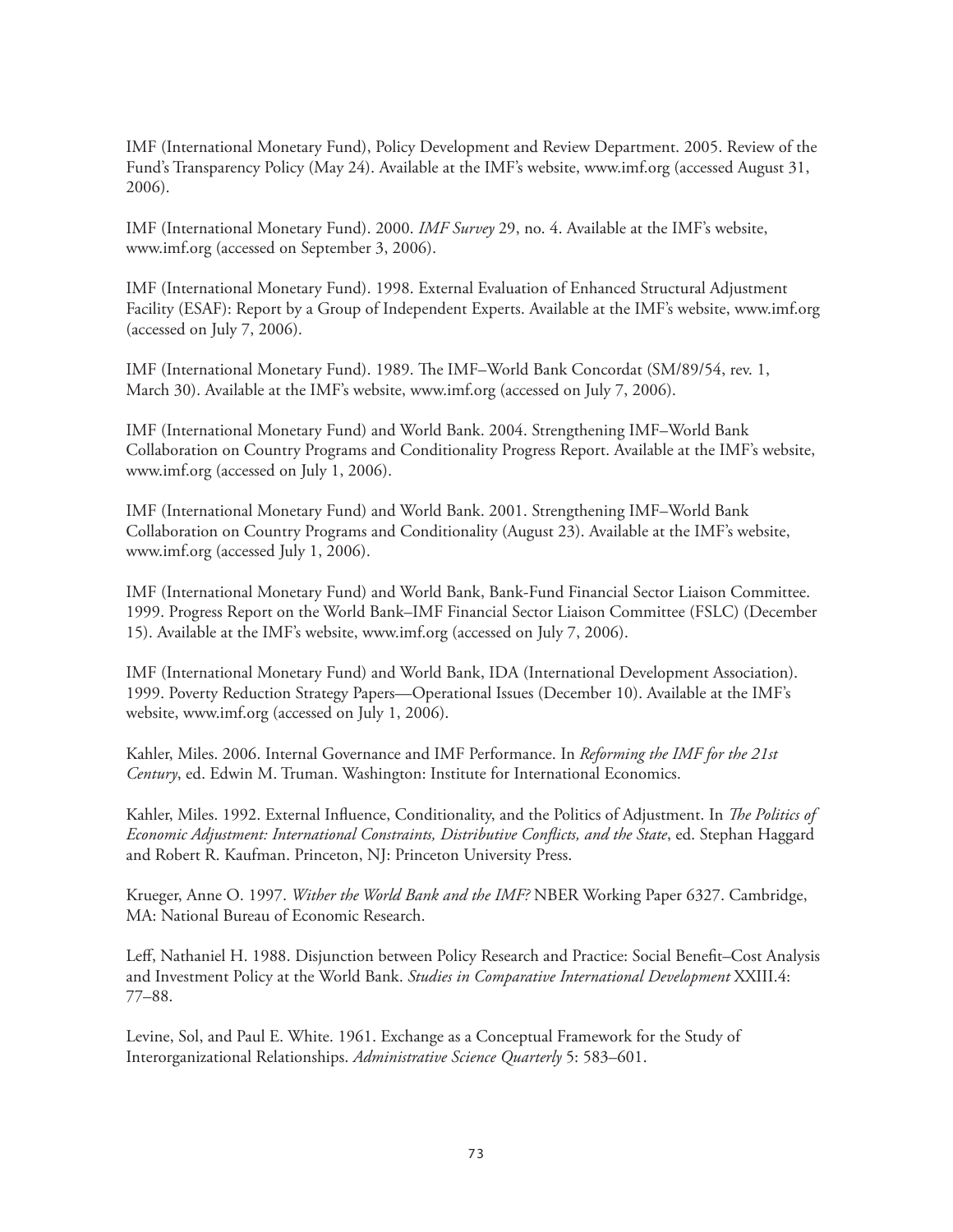March, James, and Herbert Simon. 1993. *Organizations*. Cambridge: Blackwell.

Miller, Morris. 1989. The World Bank and the International Monetary Fund: Roles in and Beyond the Debt Crisis. In *Economic Development and World Debt*, ed. H. W. Singer and Soumitra Sharma. London: Macmillan.

Nelson, Joan. 1990. Introduction: The Politics of Economic Adjustment in Developing Nations. In *Economic Crisis and Policy Choice: The Politics of Adjustment in the Third World*, ed. Joan M. Nelson. Princeton, NJ: Princeton University Press.

Operations Evaluations Department (OED), World Bank. 2005. Review of the Financial Sector Assessment Program (FSAP) (January 10). Available at the World Bank's website, www.worldbank.org (accessed July 12, 2006).

Perrow, Charles. 1986. *Complex Organizations: A Critical Essay*. New York: McGraw-Hill.

Polak, Jacques J. 1994. The World Bank and the IMF: The Future of their Coexistence. In *Bretton Woods: Looking to the Future*, ed. Bretton Woods Commission. Washington: Bretton Woods Commission.

Polak, Jacques. 1997. The World Bank and the IMF: A Changing Relationship. In *The World Bank: Its First Half Century, Volume Two: Perspectives*, ed. Devesh Kapur, John P. Lewis, and Richard Webb. Washington: Brookings Institution Press.

Radelet, Steve. 2006. IMF Facilities for Poststabilization Low-Income Countries. In *Reforming the IMF for the 21st Century*, ed. Edwin M. Truman. Washington: Institute for International Economics.

Ragin, Charles C. 1987. *The Comparative Method: Moving Beyond Qualitative and Quantitative Strategies*. Berkeley, CA: University of California Press.

Scott, W. Richard. 1992. *Organizations: Rational, Natural, and Open Systems*. Englewood Cliffs, NJ: Prentice-Hall.

Sebenius, James K. 1992. Challenging Conventional Explanations of International Cooperation: Negotiation Analysis and the Case of Epistemic Communities. *International Organization* 46: 323–65.

Simmel, Georg. 1950. *The Sociology of Georg Simmel*. London: Free Press.

Stiglitz, Joseph. 2000. Arrogance Beyond Compare. *The Banker* 150 (June): 16–18.

Truman, Edwin M. 2006a. Overview on IMF Reform. In *Reforming the IMF for the 21st Century,* ed. Edwin M. Truman. Washington: Institute for International Economics.

Truman, Edwin M. 2006b. *A Strategy for IMF Reform*. Policy Analyses in International Economics 77. Washington: Institute for International Economics.